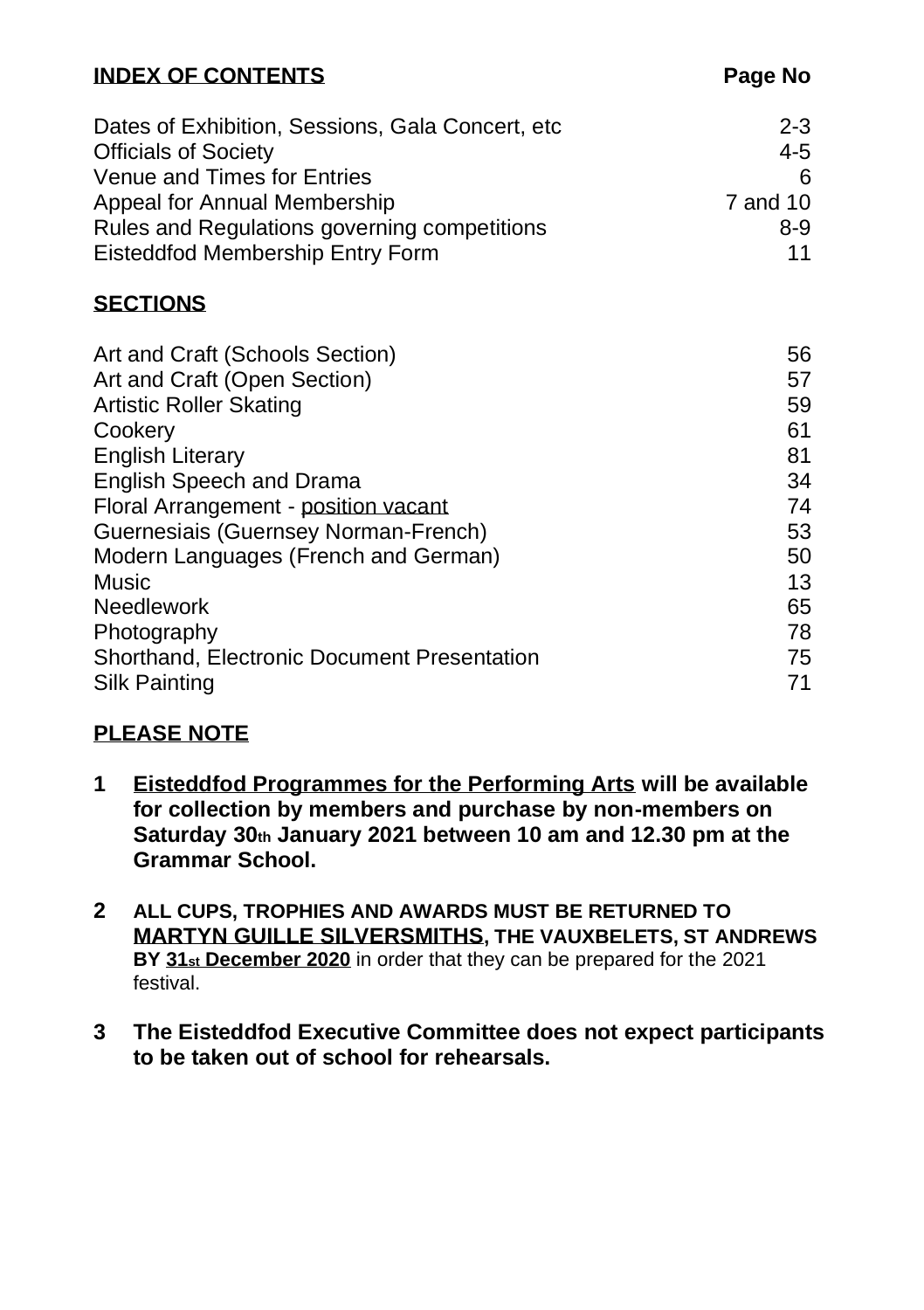# **MUSIC**

## and

# **ENGLISH SPEECH AND DRAMA**

## to be held in

## **THE THEATRE AT THE BEAU SEJOUR LEISURE CENTRE**

(unless otherwise stated)

# **MUSIC**

**Thursday 18th February to Saturday 27th February 2021**

**Sacred Music classes will be held at St James on Sunday 1st March 2021**

# **ENGLISH SPEECH AND DRAMA**

**Monday 1st March to Monday 8th March 2021**

# **MODERN LANGUAGES**

**FRENCH, GERMAN, ITALIAN, SPANISH**

**Beau Séjour Theatre Friday 12th March 2021, 9 am - 12.30 pm and 2 - 5 pm (Infant and Junior Schools)**

## **GUERNESIAIS (Guernsey Norman-French)**

## **Date and venue to be arranged**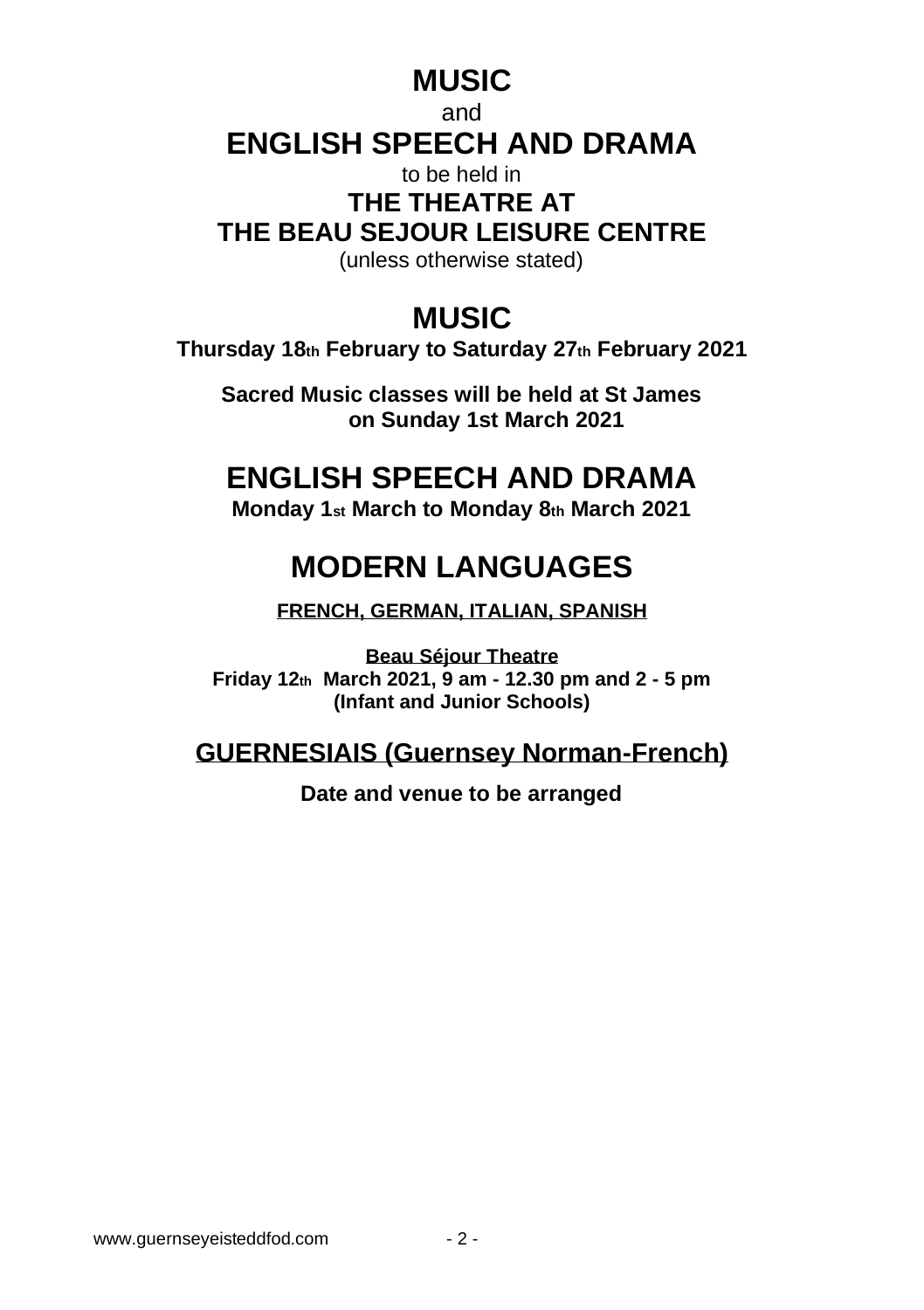# **GALA CONCERT**

## **Tuesday 16th March 2021 in The Theatre at Beau Sejour**

Participants in the Gala Concert may not necessarily be prizewinners but will be selected on the suitability of their material for a concert programme. Adult participants are asked to wear evening dress, children and young people to be suitably attired, and all are asked to acknowledge the audience appreciation of their performance with a bow.

# **THE EISTEDDFOD EXHIBITION**

Consisting of Photography, Senior Art and Craft, Junior Art and Craft, Literary Work, Needlework, Cookery, Floral Arrangement and Silk Painting will be held as follows at the Beau Sejour Leisure Centre:

**Wednesday 10th March to Saturday 13st March 2021**

Wednesday to Friday 9 am to 8 pm Saturday 9 am to 5 pm

# **PROJECTION OF DIGITAL IMAGES**

**Monday 1st February 2021, 8 pm - 10 pm**

at the Vale Douzaine Room

During the evening the Adjudicator will comment on his selected and winning entries

# **PHOTOGRAPHIC ADJUDICATOR'S ILLUSTRATED TALK**

**Tuesday 2nd February 2021, 8 pm - 10 pm**

at the Vale Douzaine Room

(There will be a small charge for each of the above evenings)

## **PRESENTATION OF TROPHIES**

TO ALL WINNERS IN EXHIBITION CLASSES at BEAU SEJOUR on **Tuesday 9th March 2021 at 8 pm**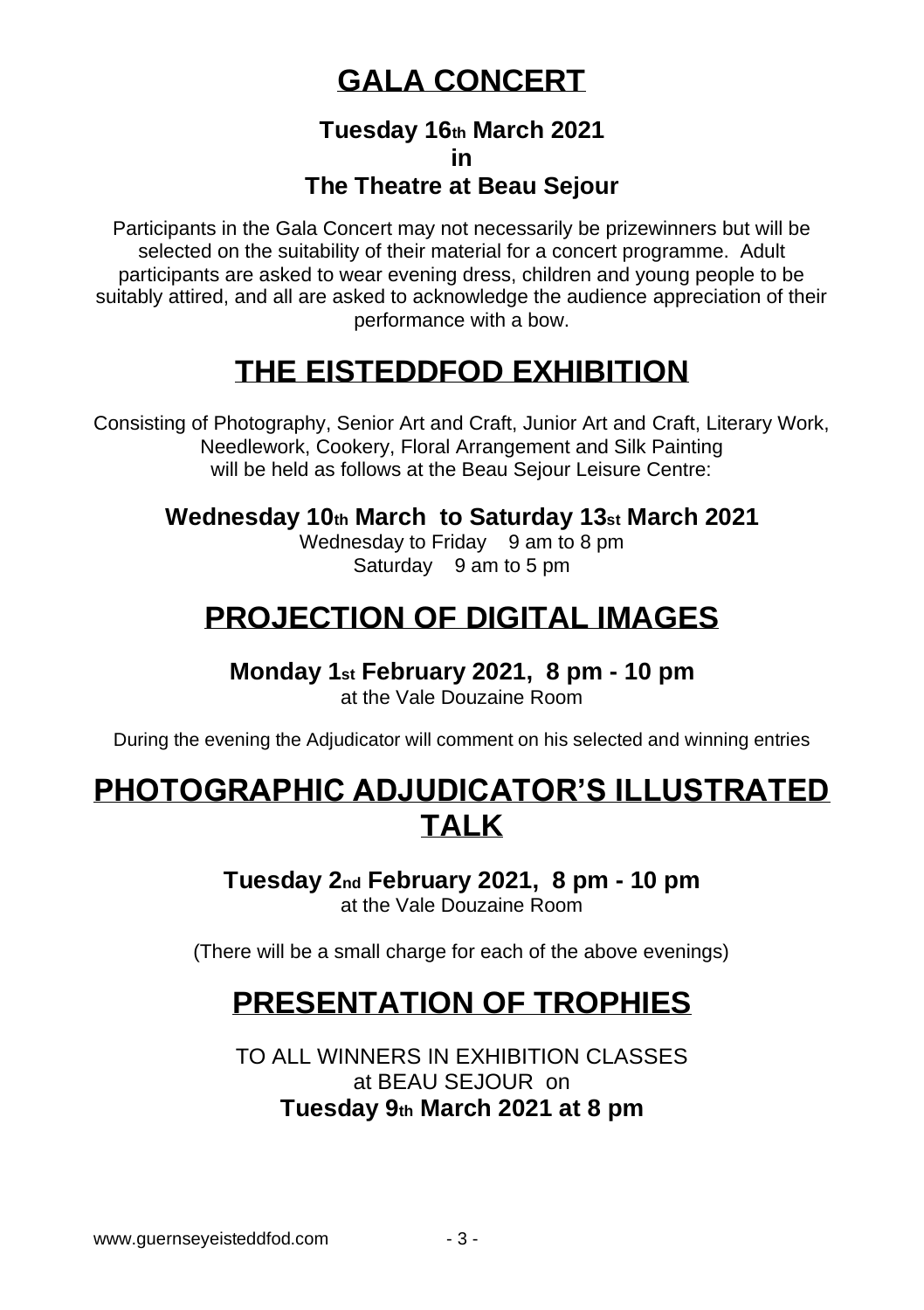# **GUERNSEY EISTEDDFOD SOCIETY Ninety First Annual Festival 2021**

PATRONS

His Excellency, The Lieutenant Governor, Vice Admiral Sir Ian Corder, KBE CB Sir de Vic G Carey, Sir Richard Collas, Sir Geoffrey Rowland, Mrs Barbara Minta MBE

### PRESIDENT

Mr Richard McMahon

VICE-PRESIDENTS Mrs A Atkinson, Mr J M Bairds, Mrs D Bichard, Mr J Bourget, Mrs J Bourget, Mr T J Hibbs, Mrs L Le Prevost, Mr G Mahy, Mr J R Thompson

HONORARY TREASURER: The Contract of the Contract of the Contract of the Telephone Mr Peter Dumont, Le Grand Hetre, Village de Putron, St Peter Port, GY1 2TF 235689

#### GENERAL SECRETARY:

Mrs Barbara Minta MBE, La Chapelle, St. Magloire, Vale, GY3 5BJ 247606

#### ASSISTANT SECRETARY:

Mrs Susan de Garis, Jambalaya, Salt Pans, St Sampson's, GY2 4LX

#### PUBLIC RELATIONS OFFICER:

Mr Peter Le Lacheur, Stepping Stone Cottage, 4 Vale Mill Terrace, Hougue du Moulin, Vale, GY3 5NQ 07781 100376

246706

236606

#### FRIENDS' MEMBERSHIP SECRETARY:

Mr Paul Davis, La Sablière, Route de St André, St Andrew's, GY6 8UL

#### WEBMASTER

Ms Fran Bourget, Old Chapel Loft, Fort Road, St Peter Port, GY1 1ZW 234530/07781 129183

#### EXECUTIVE COMMITTEE

Chairman: Mr Alan Brown Vice-Chairman: Mr T J Hibbs The President, The Vice-Presidents Honorary Treasurer, General Secretary, Assistant Secretary, Public Relations Officer, Membership Secretary, Executive Officers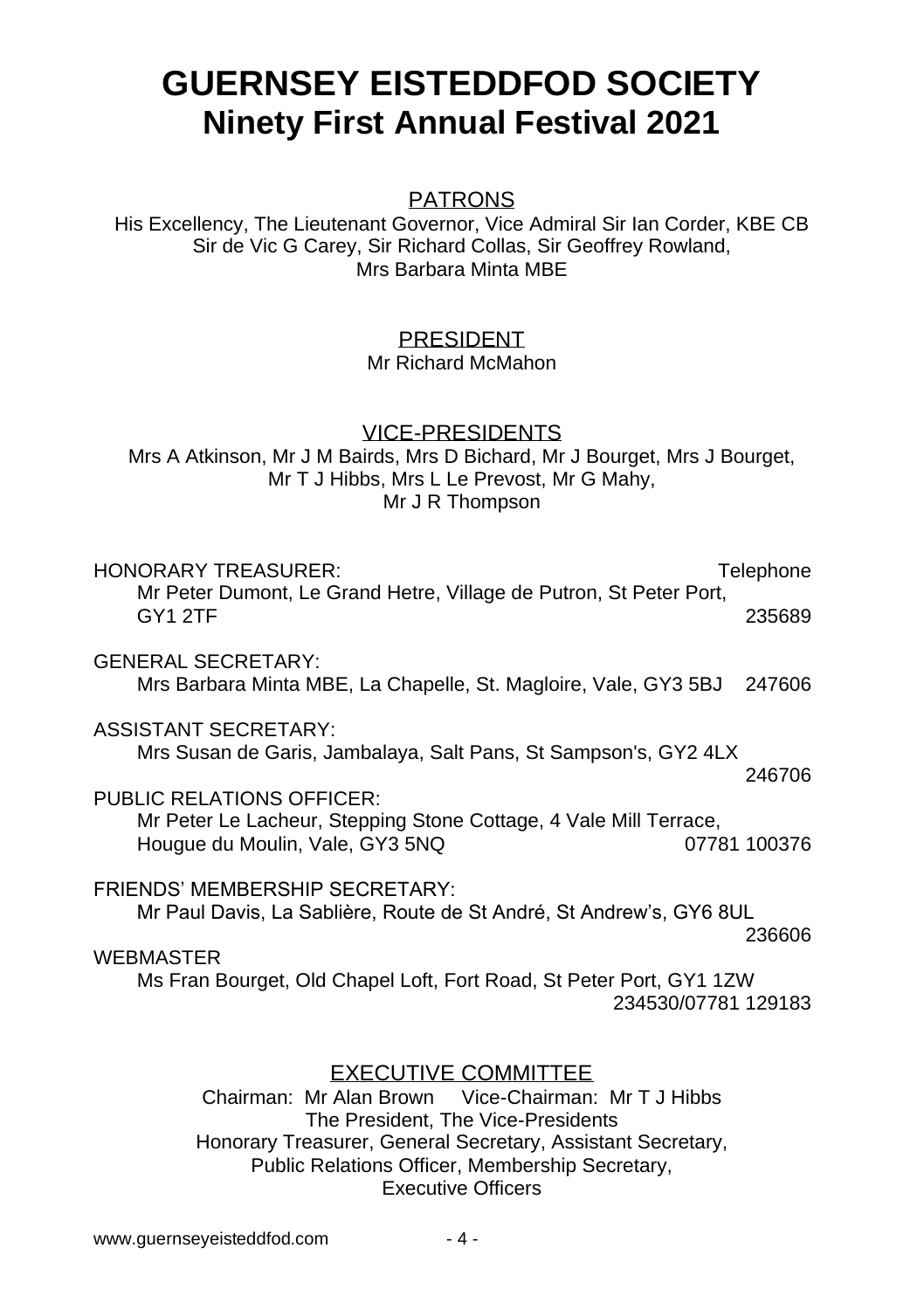| <b>ARTISTIC ROLLER SKATING:</b>                                                                                                                               |        |
|---------------------------------------------------------------------------------------------------------------------------------------------------------------|--------|
| Mrs Gloria Dekker, E-mail: sarnia.artistic@gmail.com<br>Haute Terrain, Vale Road, St Sampson, GY2 4DH                                                         |        |
| MODERN LANGUAGES (French and German):                                                                                                                         |        |
| Mrs Jill Sproule, La Réjouissance, Les Mielles, L'Ancresse,                                                                                                   |        |
| Vale, GY3 5AU                                                                                                                                                 | 243739 |
| GUERNESIAIS (GUERNSEY NORMAN-FRENCH):                                                                                                                         |        |
| Mr Geoffrey Mahy, Le Gron, Rue du Gron, St Saviour's, GY7 9RN                                                                                                 | 263029 |
| MUSIC:                                                                                                                                                        |        |
| Mrs Katherine Wegerer, Clouds Hill, Rocquettes Road, St Peter Port,                                                                                           |        |
| GY1 1XR                                                                                                                                                       | 727216 |
| <b>ENGLISH SPEECH AND DRAMA:</b>                                                                                                                              |        |
| Mr Shaun Winterflood "Casa Finese", 8 Hougue St Clair, St Sampsons GY2 4DT<br>07781 442582                                                                    |        |
| THEATRE HOUSE MANAGER:                                                                                                                                        |        |
| Mrs Barbara Minta MBE, La Chapelle, St. Magloire, Vale, GY3 5BJ                                                                                               | 247606 |
| ASSISTANT THEATRE HOUSE MANAGER:                                                                                                                              |        |
| Mrs Muriel Ferbrache, Greensleeves, Ruette des Cherfs, Castel,                                                                                                |        |
| GY5 7HQ                                                                                                                                                       | 255902 |
|                                                                                                                                                               |        |
| <b>EXECUTIVE OFFICERS for EXHIBITION</b>                                                                                                                      |        |
| ART AND CRAFT:                                                                                                                                                |        |
|                                                                                                                                                               |        |
| Pre-Schools and Schools - Mrs Sue Duport<br>Mobile 07781 111668                                                                                               |        |
| Email: duports@hotmail.co.uk                                                                                                                                  |        |
| Open - Senior and Junior - Mr Graham De Jersey, Caesarea, Le Grand Marais,                                                                                    |        |
| Vale, GY3 5DU<br>07781 100117                                                                                                                                 | 245590 |
| COOKERY:                                                                                                                                                      |        |
| Miss Ann Mauger, Highway, Les Osmonds Lane, St Sampson's, GY2 4GF                                                                                             |        |
| 07911 738539                                                                                                                                                  |        |
| <b>ENGLISH LITERARY:</b>                                                                                                                                      |        |
| Mrs Sophie Appelqvist, Harris, La Fosse, St. Martins, GY4 6EF<br>Mobile: 07781 403700                                                                         |        |
| FLORAL ARRANGEMENT: Position vacant                                                                                                                           |        |
| NEEDLEWORK:                                                                                                                                                   |        |
| Miss Margaret Girard, Flat 1, Villa Rosemount, Rue des Emrais,                                                                                                |        |
| Castel, GY5 7YD                                                                                                                                               | 253737 |
| PHOTOGRAPHY:                                                                                                                                                  |        |
| Mr Robin Millard, Ellington, Jerbourg Road, St. Martin's, GY4 6BG                                                                                             | 237515 |
| SILK PAINTING:                                                                                                                                                |        |
| Mrs Vivien Le Page, Les Salines, Rue des Marais, Vale, GY6 8BB                                                                                                | 253857 |
| SHORTHAND, ELECTRONIC DOCUMENT PRESENTATION:                                                                                                                  | 245590 |
| Mrs J E De Jersey, Caesarea, Le Grand Marais, Vale, GY3 5DU<br><b>EXHIBITION ORGANISER:</b><br>Mr Peter de Garis, Jambalaya, Salt Pans, St. Sampson's GY2 4LX |        |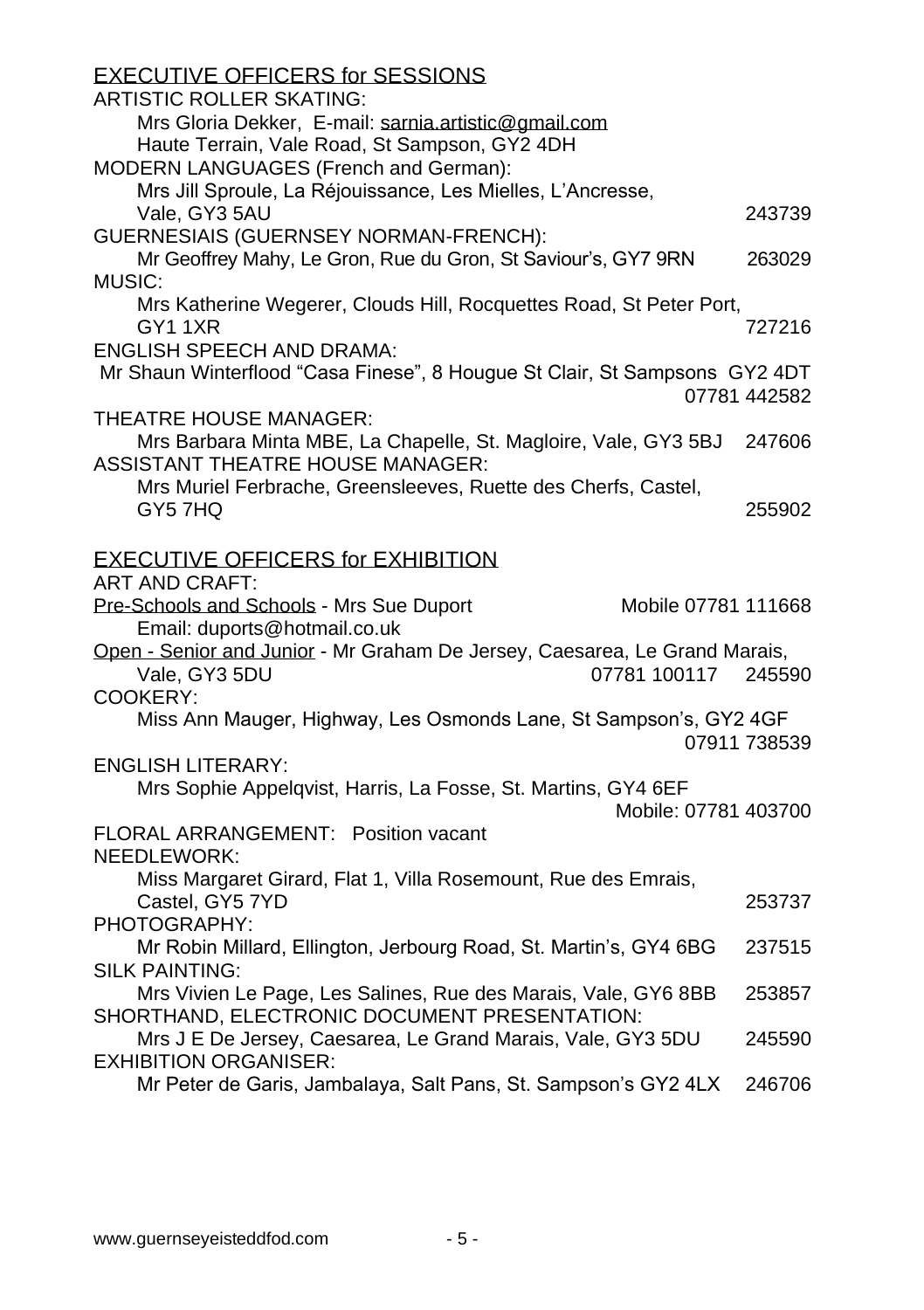## **ENTRY FORMS**

are attached to this syllabus, and photocopies will be accepted

## **COMPETITORS OUTSIDE GUERNSEY**

Any person wishing to compete who resides outside Guernsey must send his/her Entry Forms AND Entry Fees to the Executive Officer of the Section concerned by the dates shown for the Section

#### **HAND IN YOUR ENTRY FORMS AND ENTRY FEES at the Grammar School, Les Varendes, St Andrew's on:**

**SATURDAY 7th NOVEMBER 2020 between 10 am and 1.30 pm for:**

#### **ENGLISH SPEECH AND DRAMA MODERN LANGUAGES (French and German) GUERNESIAIS (GUERNSEY NORMAN-FRENCH) MUSIC**

*Own choice music and scripts must be handed in at the same time.*

**and on**

#### **SATURDAY 23rd JANUARY 2021 between 10 am and 12.30 pm for:**

#### **ART AND CRAFT (Open Section - Senior and Junior) ENGLISH LITERARY (Senior) PHOTOGRAPHY (Prints and Digital Images) COOKERY NEEDLEWORK SILK PAINTING**

**See Pages: for GUERNESIAIS (GUERNSEY NORMAN-FRENCH) for SCHOOLS ART AND CRAFT for SHORTHAND, ELECTRONIC DOCUMENT PRESENTATION for ENGLISH LITERARY**

**Please see inside for details of each Section's arrangements for the handing-in of entries.**

**NOTE: Postal entries will be accepted.** Please send forms with entry fee to the relevant Executive Officer by the dates shown above, together with own choice music and scripts. Address details can be found on page 5.

**Group Work scripts** may be posted to the Executive Officer and must be received no later than **Saturday, 9th January 2021**. Items not received by this date, without a valid reason, will be automatically disqualified.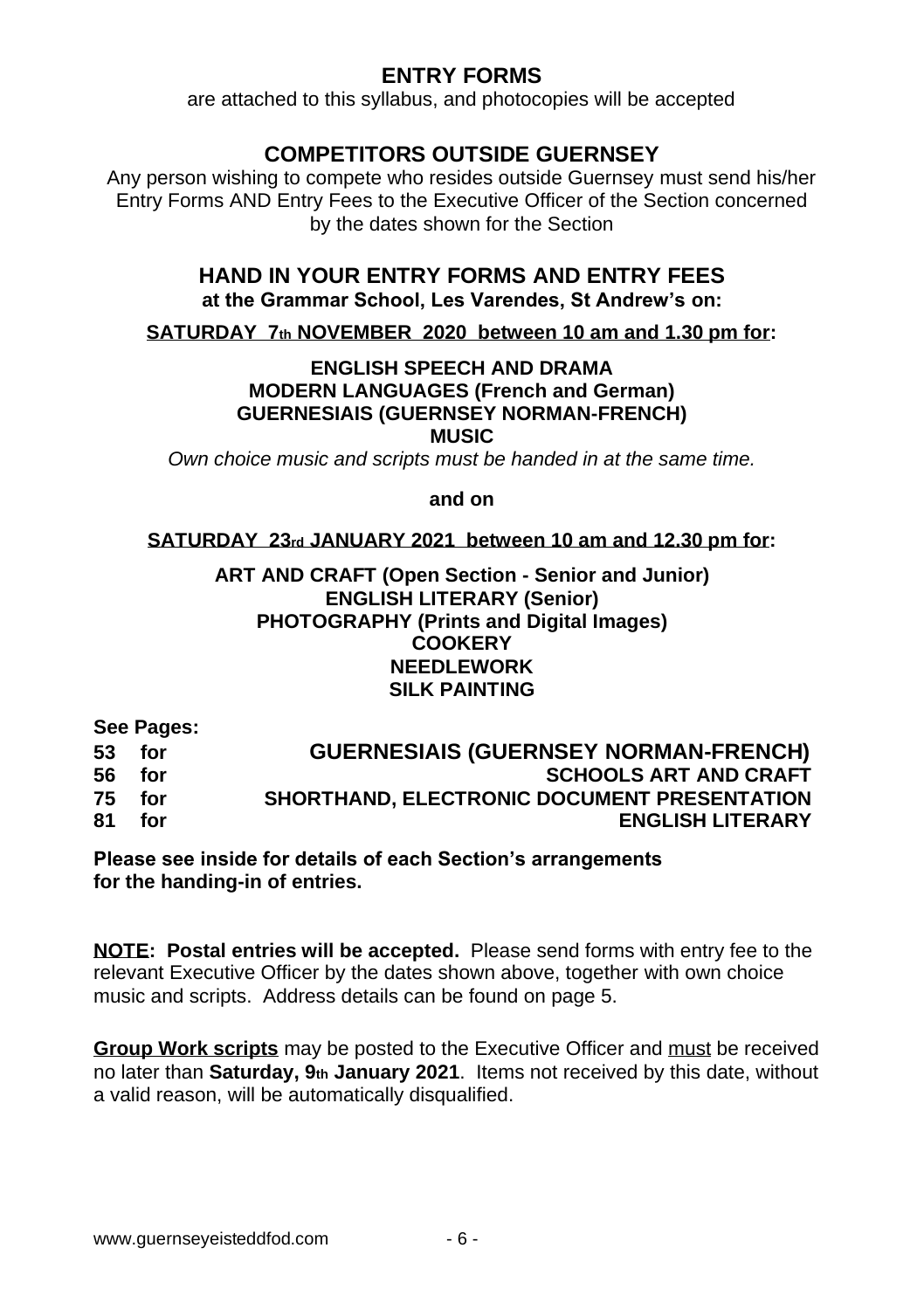# **WHY NOT BECOME A FRIEND OF THE EISTEDDFOD SOCIETY?**

Single membership costs £30 (Senior Citizen £25) Double membership £42 (Senior Citizen £36) Family of 4 (2 adults and 2 children) £54 (plus £6 for each additional child)

Life Membership and Corporate Membership also available See pages 10 and 11 for further details

Membership entitles you to free entry to most Sessions and to the Exhibition. However, for some of the busier sessions in the Theatre, seats will have to be booked beforehand at Beau Sejour, by presenting your membership card. There will be priority booking for members for the relevant sessions. Details will be given by letter, e-mail and in the Programme.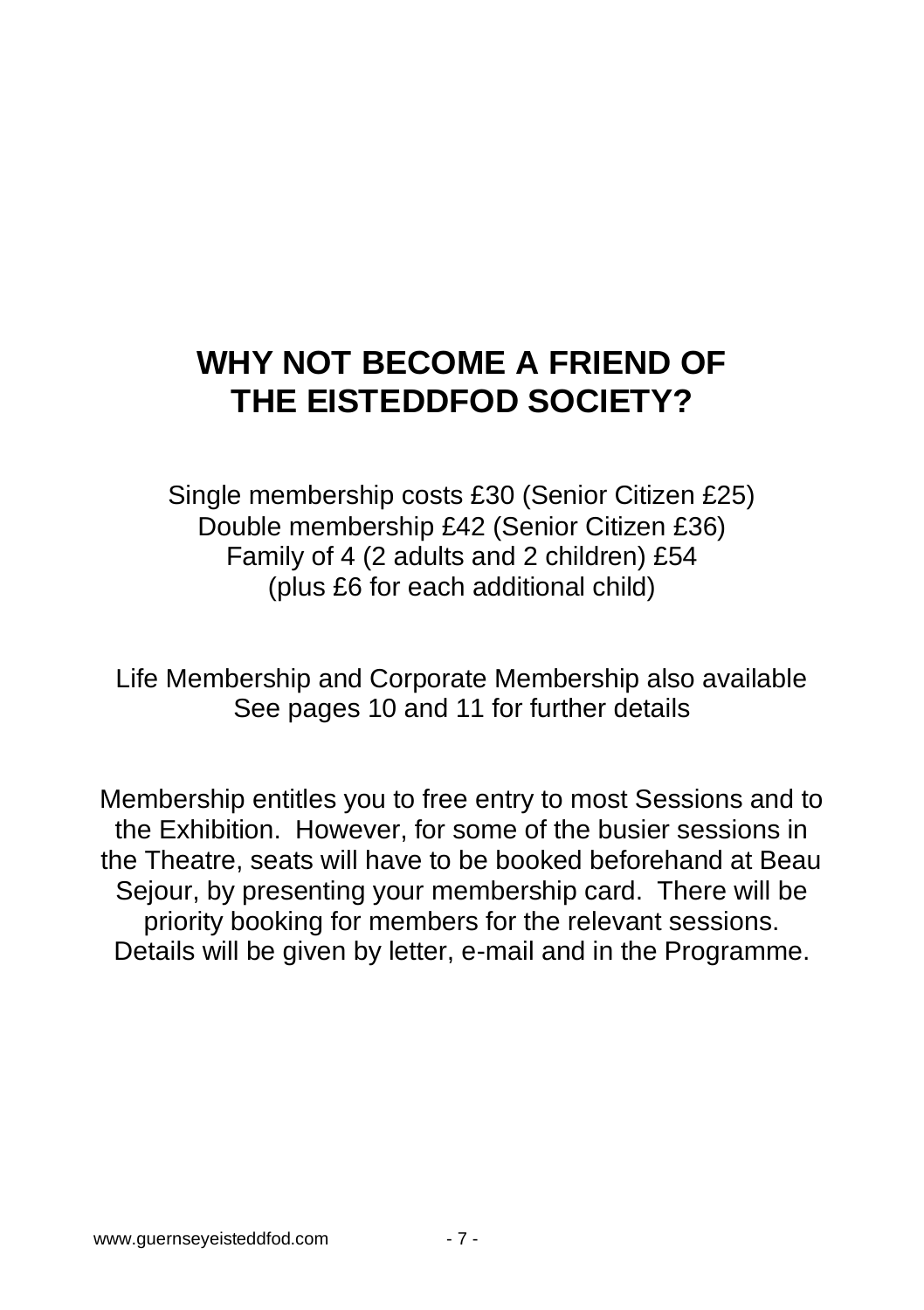## **RULES AND REGULATIONS GOVERNING COMPETITIONS (amended 1987 & 1990)**

- 1 All competitions in the Festival are open to anyone, except where restricted by individual Section Regulations as printed in the Syllabus.
- 2 In Junior Competitions where an age limit is stated, the age should be taken as at 31st August, except in the Artistic Roller Skating Section, the Photography Section, and the Shorthand, Electronic Document Presentation Section (see under relevant Syllabus).

No person may compete more than once for a Trophy in the Music and Speech and Drama sections unless that Trophy is offered for the best entry in several classes.

No person may compete more than once for any Certificate EXCEPT in Exhibition work and Musical Composition, also certain other classes with special conditions mentioned.

A competitor may, however, be allowed to compete more than once in ENSEMBLE competition provided that the part undertaken is different in each case.

A vocalist must keep strictly to one classified voice in Solo Classes throughout the Festival, ie a Soprano in one solo competition may not enter as a Mezzo-Soprano or Contralto in any other Solo Competition.

In ORATORIO Class, however, Mezzo-Sopranos and Baritones will not be debarred. The standard of marking will be set by the Adjudicator.

In OWN CHOICE competitions the composition or work submitted must not have been performed or presented by the competitor or ensemble at the previous TWO Festivals.

- 3 In all sections of the Eisteddfod in which marks are awarded, trophies and certificates will be awarded at the discretion of the Adjudicator.
- 4 A competitor entering for two or more competitions within the same section must not render or submit the same piece twice.
- 5 The decision of the Adjudicator shall be final.
- 6 Competitors desiring to lodge any protest or dispute concerned with the organisation or running of individual section(s) must submit the same in writing to the Executive Officer of the section(s) concerned with a deposit of £10. Should the protest be upheld the deposit will be returned.

The Protest Committee shall consist of the Executive Officer of the section concerned, the General Secretary and the Chairman (\* In the case of the Music Section the Executive Officer may be replaced by a Committee member from the appropriate section of Music making). THE DECISION OF THE PROTEST COMMITTEE SHALL BE FINAL.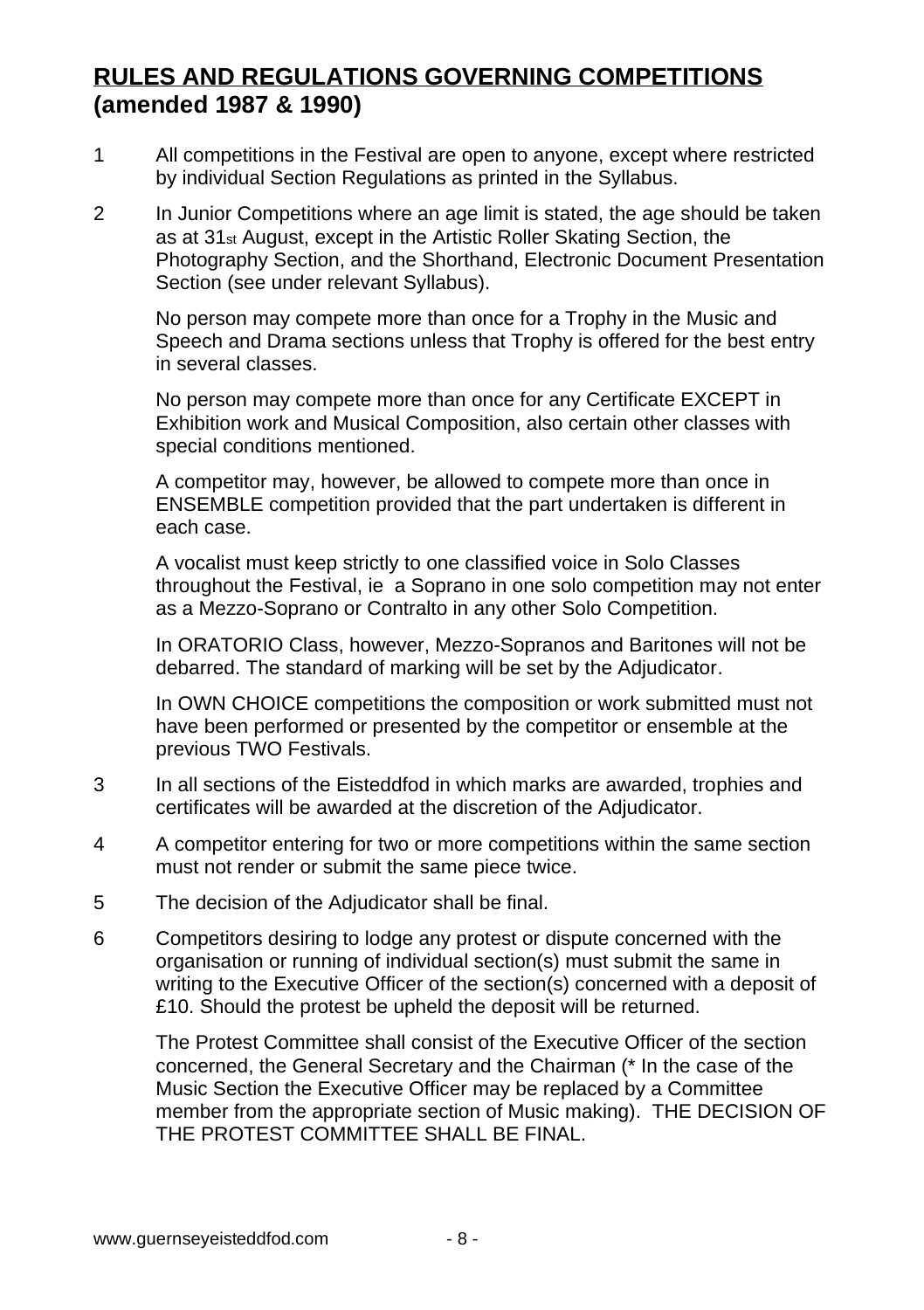- 7 Any dispute connected with the Eisteddfod that may otherwise arise, shall be resolved by the Executive Committee and its decision shall be final.
- 8 The Officers shall have power to appoint other Adjudicators in the place of any who may be incapacitated by illness or any unforeseen cause.
- 9 Competitors (and their Accompanists if any) will be admitted free of charge at those sessions only in which they are taking part.
- 10 A Trophy or Certificate winner must, if requested, take part in the Festival Concert. Refusal to do so may mean withdrawal of the award. This is a condition of entry. All Adult Choirs must, if required, sing unitedly the test pieces. The Choirs in the Junior Competitions must, if required, mass and sing the test piece on the same occasion.
- 11 In Competitions in the Music and Speech and Drama Sections where competitors number over twenty from Guernsey the Executive Committee may arrange for preliminary tests. The Adjudicators may be other than those appointed for the Festival proper. These Adjudicators will select not more than twenty competitors in each class to take part in the Festival. The date, time and place of preliminary tests will be announced as soon as possible after the closing date for entries.
- 12 The Committee reserves the right of refusing any entry.
- 13 Exhibitors may price their work. The selling price shall be sent in to the Executive Officer together with the entry. 10% of the selling price may be retained by the Section as commission.
- 14 Immediately after the entries are closed, the Section Sub-Committee shall decide the order in which Competitors are to perform. Any Competitor failing to appear in his or her turn may be disqualified.
- 15 All entries in the Exhibition Section must be the genuine work of Competitors and should not have been exhibited in any previous Eisteddfod in Guernsey.
- 16 Any of the arrangements detailed in this Syllabus may be modified or cancelled by the Executive Committee if deemed necessary.
- 17 After the conclusion of the Exhibition, Music, Speech and Drama Sessions, the Committee cannot be held responsible for any exhibit, remark sheet, certificate, 'Own Choice' or other item belonging to competitors which has not been collected.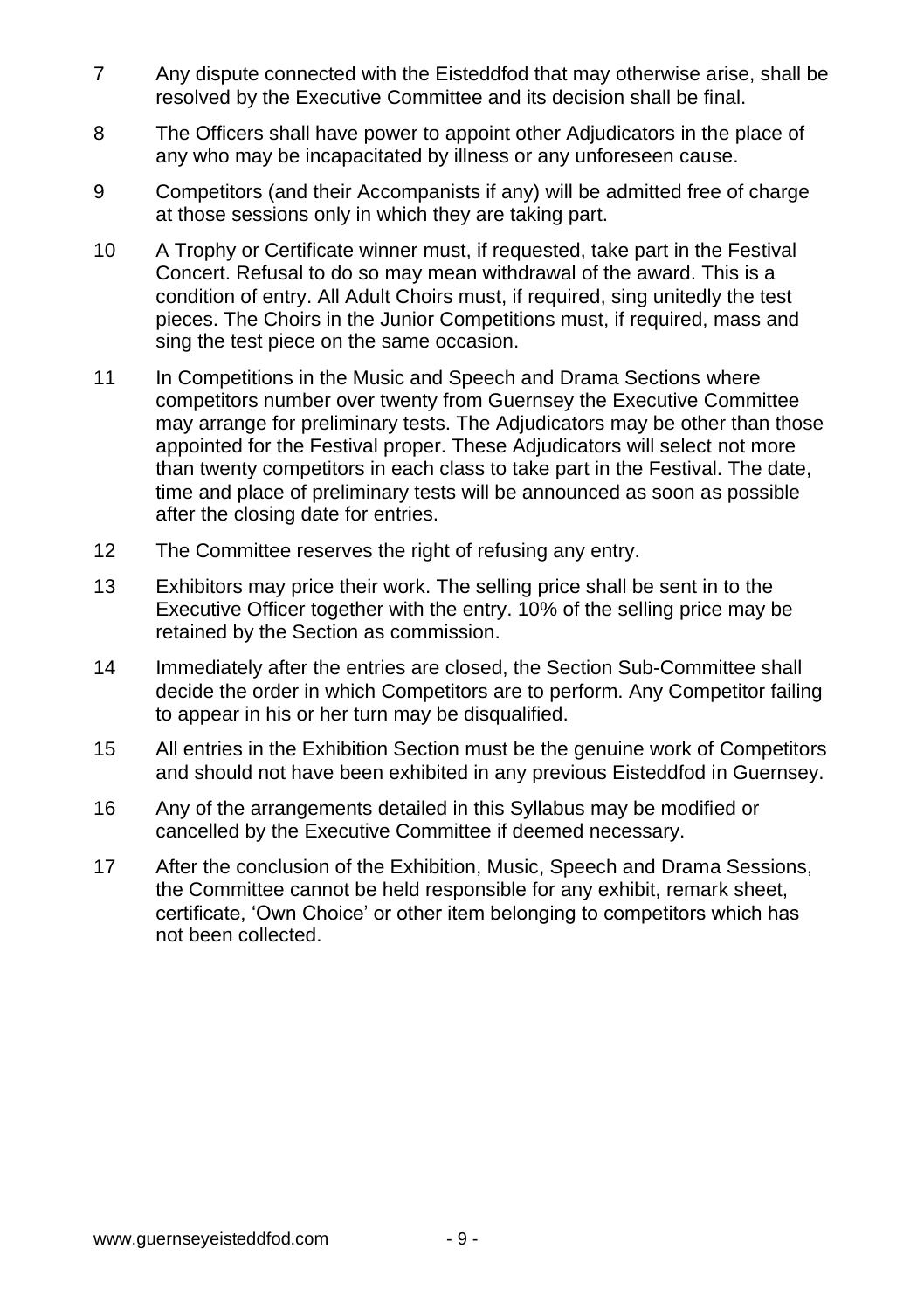## **THE GUERNSEY EISTEDDFOD SOCIETY**

## **Appeal for Annual Friends' Membership**

The Guernsey Eisteddfod Society was formed in 1921 and, from that year, except for the war, it has held a Festival annually to encourage the talents of the islanders, young and old, in French, Guernsey French, English Speech and Drama, Music, Artistic Roller Skating, Art, Craftwork, Needlework, Photography, Cookery, Literary Work, Shorthand and Typewriting, Flower Arrangement and Silk Painting.

The Eisteddfod receives a States grant which is a proportion of the rent we pay the various venues where the competitions are held, but each year the expenses of putting on this event rise. We therefore appeal for the largest possible number of Friends to support this annual Island Festival.

Membership costs are as follows:

Single £30 (Senior Citizen £25) Double £42 (Senior Citizen £36) Family of 4 (2 adults and 2 children) £54 (plus £6 for each additional child)

Life membership:

Single £300 (Senior Citizen £250) Double £420 (Senior Citizen £360)

## "Corporate" membership:

This is available to business houses/schools at £138 per annum. A list of Corporate members will be published in the Sessions Programme. The corporate membership will have two complimentary tickets which will entitle the holders to free entry at all sessions of the Festival and to the Exhibition, and to two programmes.

We hope that you will feel able to help us to maintain and extend the Eisteddfod.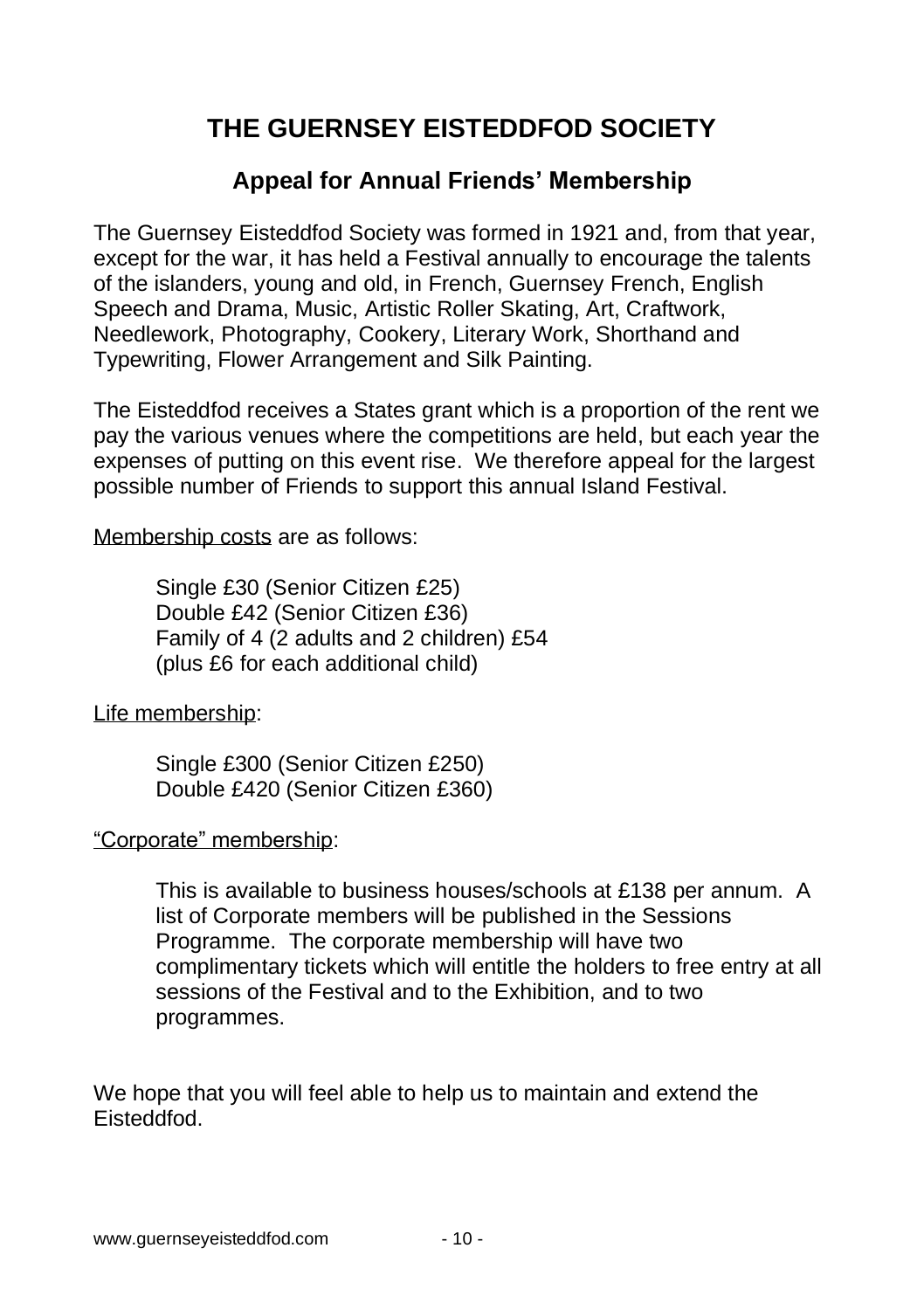## **THE GUERNSEY EISTEDDFOD SOCIETY**

|    | wish to become a Friend/Friends of the Guernsey Eisteddfod Society                                                                                                                                                                                                                                                |
|----|-------------------------------------------------------------------------------------------------------------------------------------------------------------------------------------------------------------------------------------------------------------------------------------------------------------------|
|    | (circle appropriate category)<br>Single £30 (Senior Citizen £25)<br>Double £42 (Senior Citizen £36)<br>Family of 4 (2 adults and 2 children) £54 (plus £6 for each additional child)<br>Life membership:<br>Single £300 (Senior Citizen £250)<br>Double £420 (Senior Citizen £360)<br>"Corporate" membership £138 |
|    | and enclose herewith:                                                                                                                                                                                                                                                                                             |
| 1. | A Banker's Order - [see below] - for 2021 onwards                                                                                                                                                                                                                                                                 |
| 2. | $E$ :<br>as a donation                                                                                                                                                                                                                                                                                            |
| 3. | as my subscription for the year 2021 (see fees above)<br>$E$ :                                                                                                                                                                                                                                                    |
| 4. | £138.00 Corporate Membership                                                                                                                                                                                                                                                                                      |
| 5. | as Life Membership<br>$E$ :                                                                                                                                                                                                                                                                                       |
|    |                                                                                                                                                                                                                                                                                                                   |
|    | Please tick box if you DO NOT want your name(s) to be included in the programme                                                                                                                                                                                                                                   |
|    |                                                                                                                                                                                                                                                                                                                   |
|    | <b>BANKER'S ORDER</b>                                                                                                                                                                                                                                                                                             |
|    |                                                                                                                                                                                                                                                                                                                   |
|    | Address ……………………………………………………………………………………                                                                                                                                                                                                                                                                          |
|    |                                                                                                                                                                                                                                                                                                                   |
|    | Please pay to the account of:                                                                                                                                                                                                                                                                                     |

Name ……………………………….……Signed ……………....……………………….

Date ……………...…………………………..

**Would you kindly return your membership fee together with this form to: Mr Paul Davis, Guernsey Eisteddfod Friends' Membership Secretary, La Sablière, Route de St André, St Andrew's, GY6 8UL**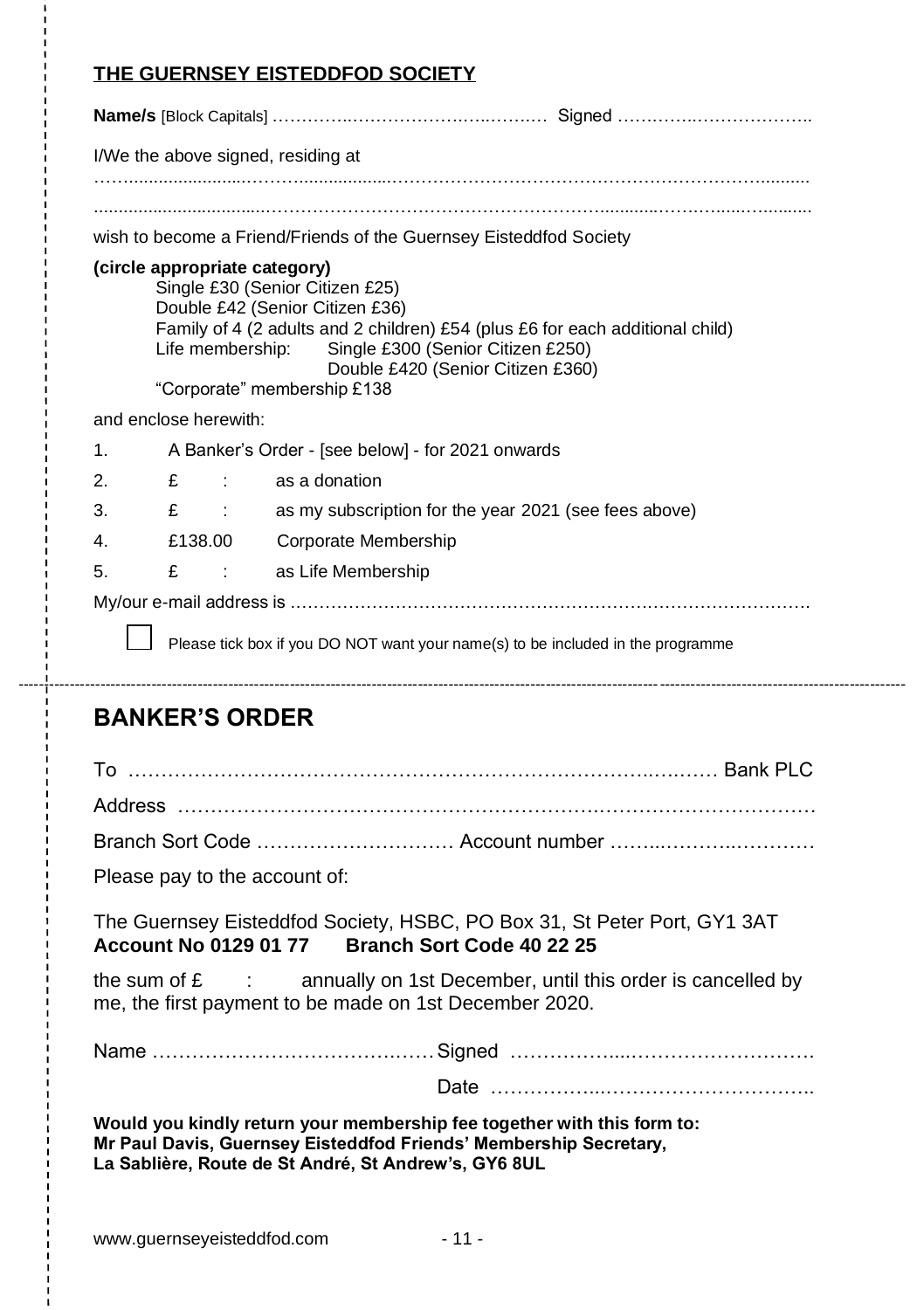This page is deliberately left blank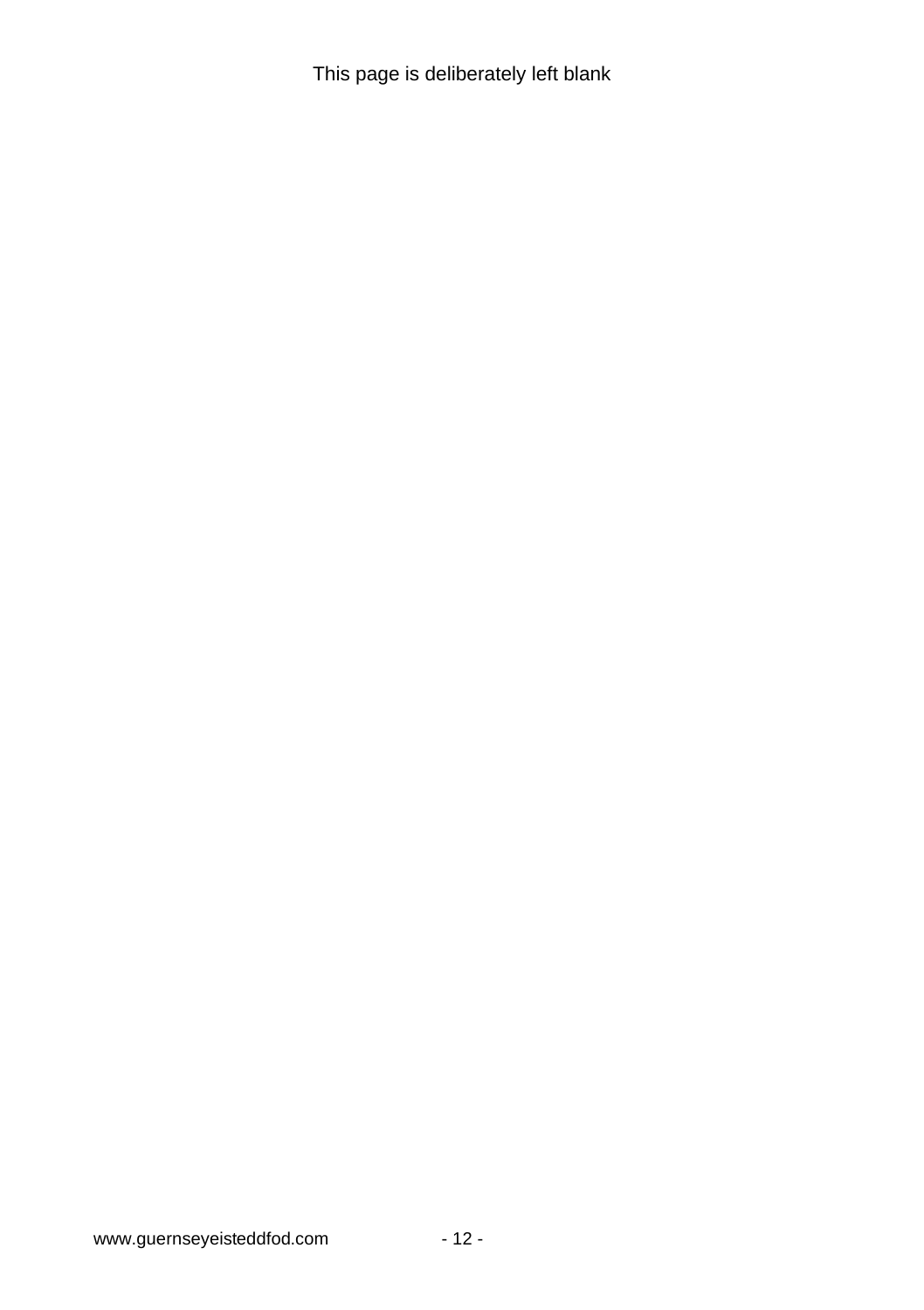## **MUSIC**

Executive Officer: Katherine Wegerer Tel: 07781 429 708. Email: 6wegerers@cwgsy.net Committee members: Darren Alderton, Hannah Beacom, Fran Bourget, Stella Bowering, Alison Castle, Elaine Chapman, Claire Dawson, Mervyn Grand, Trish Grover, Dan Madden, Jean Owen, Marilyn Pugh, Sol Phillips.

## **ADJUDICATOR: Ben Costello**

Benjamin Costello MA,BMus,PgDip,FRSA



Ben is a freelance musical director, artistic director, adjudicator, singing coach and accompanist. He joined the British Federation of Adjudicators in 2009 and now travels to Eisteddfods nationally and overseas. He is a specialist in musical theatre and has taught at many London performing arts colleges.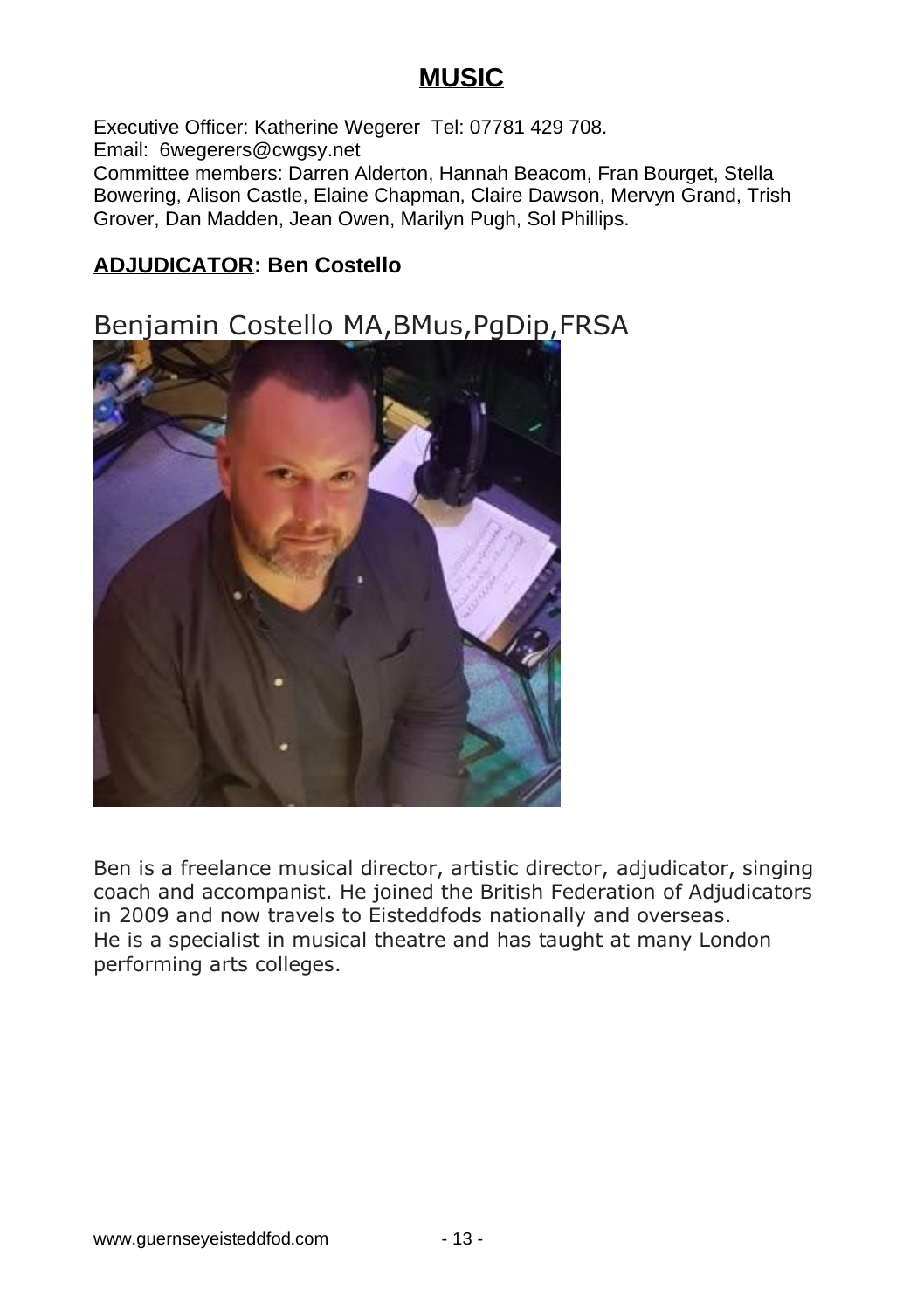#### **ENTRIES AND COLLECTION OF MUSIC**

**ENTRY FORMS, PAYMENT AND ALL COPIES OF MUSIC** must be handed in at the Grammar School, Les Varendes, St Andrew's, on **SATURDAY 7th NOVEMBER 2020** between 10 am and 1.30 pm.

**LATE / ADDITIONAL ENTRIES** or any changes to entries already submitted (eg choice of music) must be advised to the Executive Officer by **28th NOVEMBER 2020**.After this date the programme will be set for printing and changes or alterations cannot be made.

#### **ENTRY FORM REQUIREMENTS**

Competitor's name, **EMAIL**, telephone number and age (if under 18), **must** be completed.

Age for Juniors should be taken as at 31st August 2020.

**Number of competitors in choirs, ensembles and orchestras must be included on the entry form to ensure sufficient seating is available in the auditorium after the performance.** 

Composer and Title (including page numbers if taken from an album). Please give as much detail as possible, eg. which opera, show, movement, sonata, aria, oratorio, opus number, etc, to ensure it is correct in the programme.

**Please fill in the duration of the piece(s)** as accurate timing is **essentia**l for the planning of the programme.

No entry is valid unless it is fully completed as above and accompanied by the relevant entry fee which is non-refundable.

If a piece is changed after entry then the entrant may receive a critique only.

Cheques to be made payable to 'Guernsey Eisteddfod'.

| Cricques to be made payable to Guernocy Elstedatou .                          |        |  |  |  |
|-------------------------------------------------------------------------------|--------|--|--|--|
| <b>ENTRY FEES</b>                                                             |        |  |  |  |
| JUNIOR SCHOOL AGE                                                             |        |  |  |  |
| Solos                                                                         | £5.00  |  |  |  |
| Duos                                                                          | £5.50  |  |  |  |
| <b>Trios/Quartets</b>                                                         | £6.50  |  |  |  |
| Groups (5-11 members)                                                         | £7.00  |  |  |  |
| Choirs/Groups (12+ members)                                                   | £8.50  |  |  |  |
| <b>SECONDARY SCHOOL AGE</b>                                                   |        |  |  |  |
| Solos                                                                         | £5.50  |  |  |  |
| Duos                                                                          | £6.50  |  |  |  |
| <b>Trios/Quartets</b>                                                         | £7.00  |  |  |  |
| Groups (5-11 members)                                                         | £7.50  |  |  |  |
| Choirs/Groups (12+ members)                                                   | £9.00  |  |  |  |
| <b>ADULT (18+) CLASSES</b>                                                    |        |  |  |  |
| Solos                                                                         | £6.00  |  |  |  |
| Duos                                                                          | £7.00  |  |  |  |
| <b>Trios/Quartets</b>                                                         | £8.00  |  |  |  |
| Groups (5-11 members)                                                         | £9.50  |  |  |  |
| Choirs/Groups (12+ members)                                                   | £10.50 |  |  |  |
| <b>COMPOSITION CLASSES</b>                                                    |        |  |  |  |
| - up to 5 minutes duration                                                    | £6.00  |  |  |  |
| - from 6 minutes to 10 minutes duration                                       | £10.00 |  |  |  |
| More than 11 minutes - £10 plus £1 a minute thereafter with a ceiling of £50. |        |  |  |  |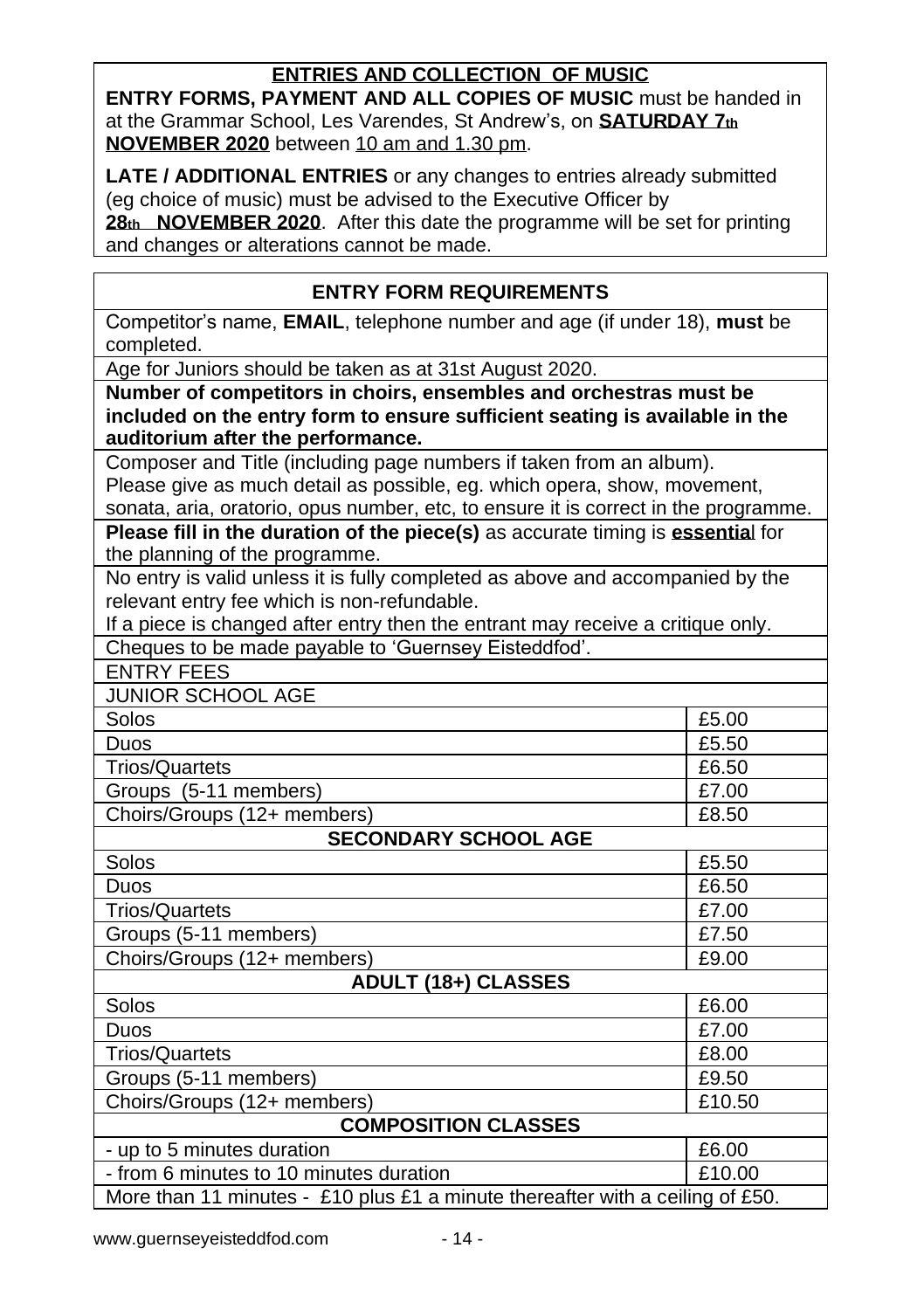#### **MUSIC**

Entrants may choose their own music for all classes except where indicated otherwise.

Each entry requires one piece of music unless indicated otherwise.

Entrants must provide the Executive Officer (for use by the Adjudicator) with a photocopy from the album/score from which the piece is taken, or the album/score with the page clearly marked; or if using a single copy you must hand in the original.

No manuscript copies will be accepted (unless an original).

The piece must not have been performed by the entrant(s) more than once within the same Festival or within the last two Guernsey Eisteddfod Festivals. The exception to this rule would be if the entrant had performed an own choice piece as a solo/duo/trio/quartet within the last two years and wished to perform the same piece as an ensemble entry (and vice versa).

Photocopies must be legible, preferably double sided and all sheets securely attached together with a staple or paper clip. The name of the competitor and the class number must be written clearly on the music.

In all classes, credit will be given for suitable choice which should conform to the standard of the tests set at the Festival. The committee reserves the right to refuse any entry considered unsuitable.

Please ensure the junior entries are age appropriate.

The Festival is under a legal obligation to supply The Performing Rights Society details of all items performed at this Festival. Therefore the co-operation of teachers and competitors in submitting information at the correct time would be very much appreciated.

A trophy will only be awarded if the competitor attains a minimum of 85 marks.

New trophies for this Eisteddfod are indicated in italics.

The Adjudicator's decision is final.

## **RULES AND REGULATIONS**

**BACKING TRACKS** – Only for use in the Pop Songs, Songs from the Shows, Choirs, Country and Western, Novelty Songs, Musical Scenes and Corporate Classes.

In **Solo Classes**, a vocalist must keep strictly to one classified voice throughout the festival, i.e. a soprano in one solo competition may not enter as a mezzosoprano or contralto in any other solo competition.

No person may compete more than once for a trophy in the Music sessions unless that trophy is offered for the best entry in several classes (the exceptions being musical composition classes and certain other classes where special conditions are mentioned).

In **ensemble classes** a competitor may be allowed to compete more than once providing the piece sung or played is different.

Conductors are not permitted to sing **whilst conducting** with any choir or group. In classes where a time limit is stated, competitors will either be disqualified or have marks deducted if the time limit is exceeded.

All senior ensemble classes must have 80% of members over the age of 18.

Use of the red curtains is not allowed without prior permission from the Executive Officer.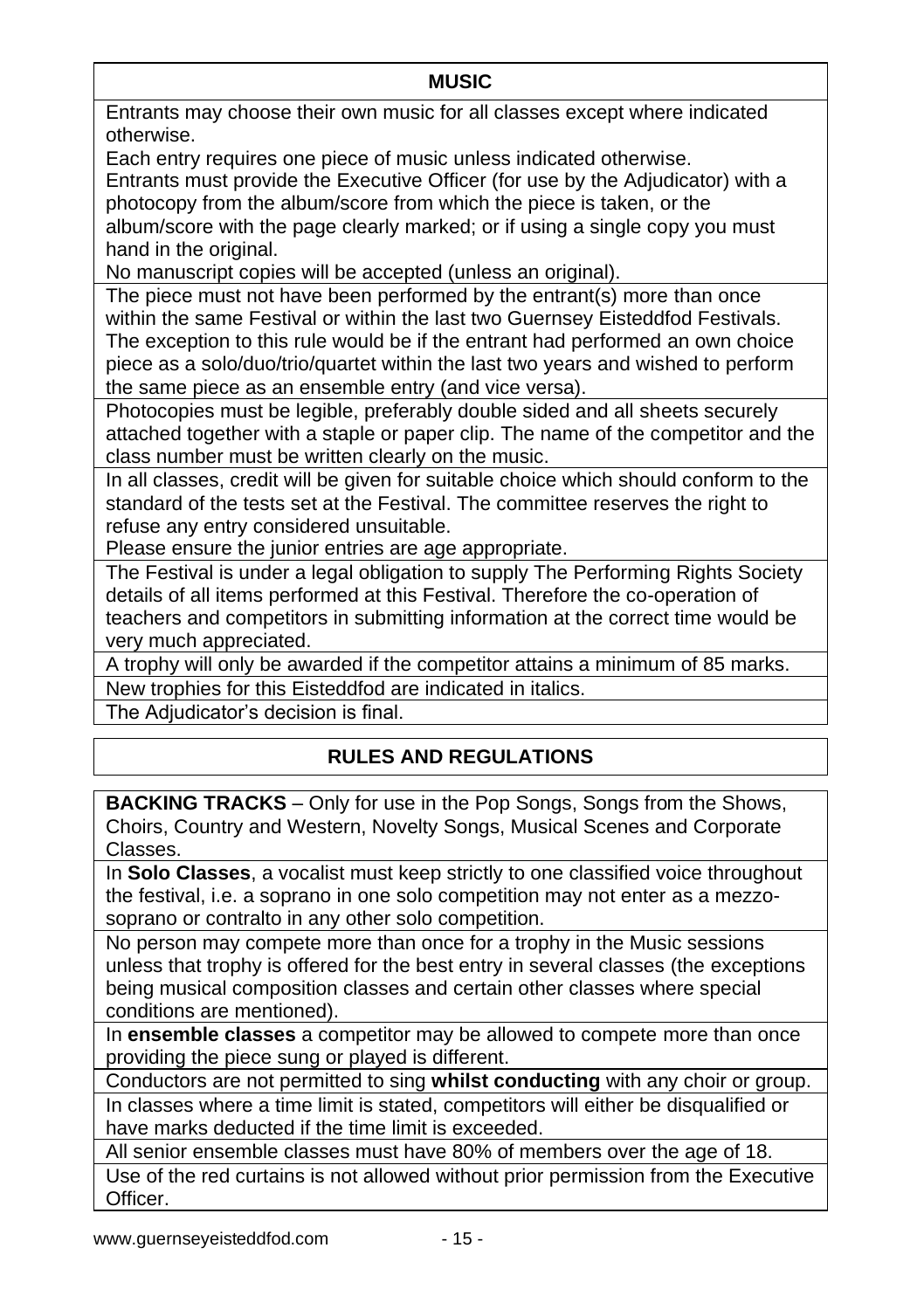Please observe the Time Limit of each class. Marks may be deducted if the performance exceeds the time.

## **USE OF COPIES IN VOCAL CLASSES**

The committee has adopted an inclusion policy to encourage entrants who may feel inhibited by the need to memorize their songs. Although encouraged to sing from memory, this is not compulsory and no additional marks will be awarded. However the score may inhibit the communication of the performance and this may be reflected in the marks given. **This applies to all vocal classes.**

### **PHOTOCOPYING COPYRIGHT**

The Music Publishers Association Code of Practice on photocopying copyright works makes the following concession for copying Own Choice pieces from volumes only for the sole use of the Adjudicator at the Festival provided that the entrant has purchased his/her own copy and the photocopy made is destroyed immediately after the performance by the Executive Officer of the Festival. This permission does not apply to set works.

#### **Single copies of items may not be photocopied without the prior permission of the copyright holder.**

This concession only applies to copyright holders who are members of the Music Publishers Association.

### **IMPORTANT - PLEASE NOTE**

If any entrant is aware that they will be unable to perform on a particular day during the week of the music sessions please note the date(s) on the reverse side of the entry form or alternatively contact the Executive Officer before **28th November 2020.** We cannot guarantee that the class will not fall on the dates that the entrant will be absent; however we will do our utmost to accommodate any requests.

**THE EISTEDDFOD EXECUTIVE COMMITTEE** desires it to be understood by Parents and Teachers that it is not its wish that children entered in the Music and Speech and Drama sections be kept away from school for the purpose of attending rehearsals during school hours.

Please note that professional photographs may be taken during the Eisteddfod and they may be used by the press and on the website.

#### **MARKING SYSTEM**

**All competitors will be given a mark. However, for those participants under 18, only the grade will be announced. Adults will have their marks read out as in previous years.** 

|       | ao  p.ooao ,oa.o. |                                                                                                         |
|-------|-------------------|---------------------------------------------------------------------------------------------------------|
| Grade | Mark              | Criteria                                                                                                |
| A     | $75 - 77$         | Fair - A performance limited in its communication                                                       |
| Р     | $78 - 80$         | <b>Proficient</b> – A performance showing development of<br>technique and/or communication              |
|       | $81 - 83$         | <b>Commended</b> - A capable performance showing some<br>artistic appreciation and/or technical ability |
| н     | $84 - 86$         | Highly Commended - A convincing performance<br>technically and artistically                             |
|       | $87 - 89$         | <b>Distinction</b> – An excellent performance technically and<br>artistically                           |
| ი     | $90 +$            | <b>Outstanding</b> – exceptional - technically and artistically.                                        |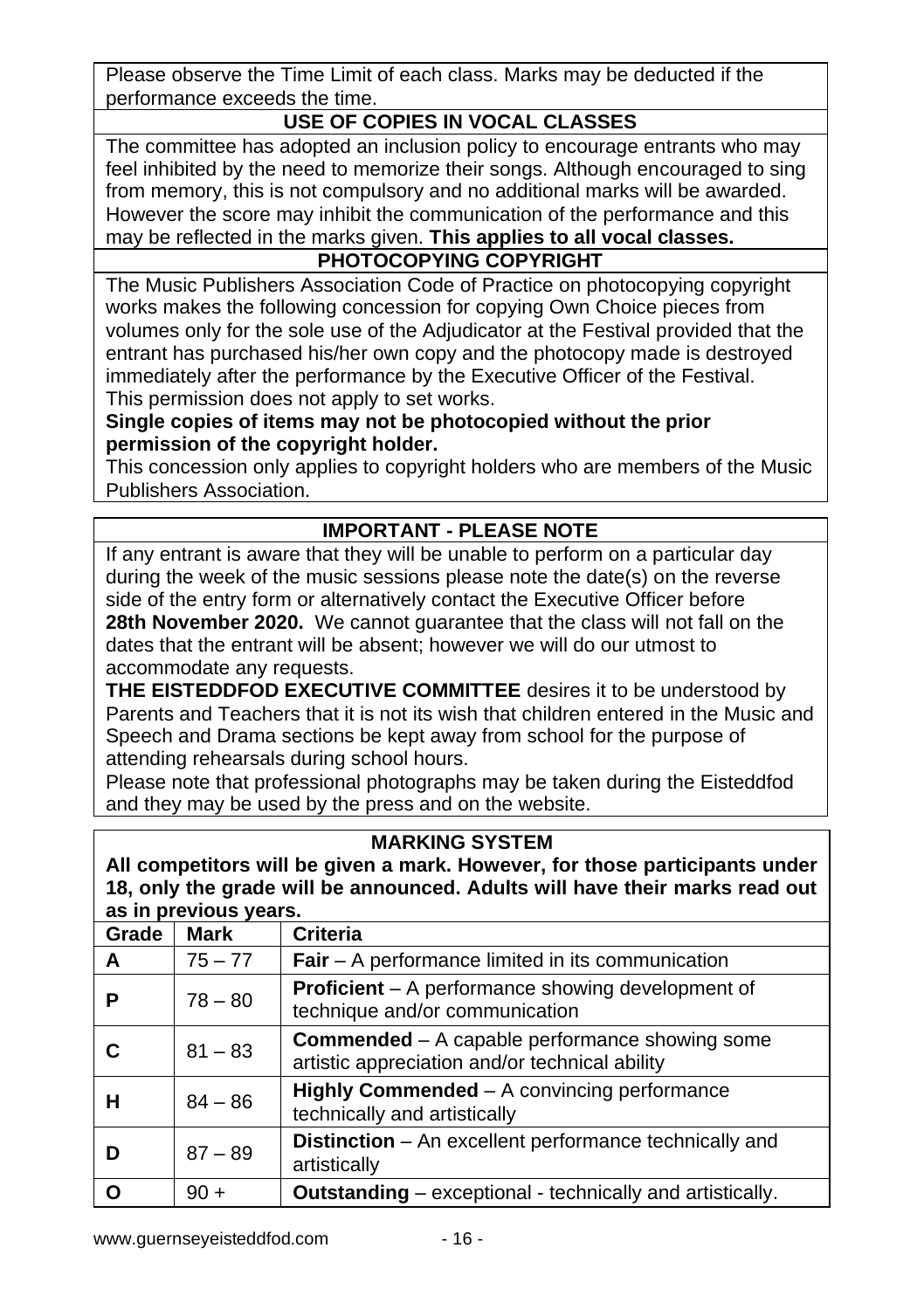#### ALL CUPS, TROPHIES AND AWARDS MUST BE RETURNED TO **MARTYN GUILLE SILVERSMITHS, THE VAUXBELETS, ST ANDREWS**  (TEL 236161 OR info@channelislandsilver.com) **BY 31st December 2020. PLEASE NOTE: SOME CLASSES NOW HAVE NEW TIME LIMITS AND NEW**

# **CLASS NUMBERS.**

# **PIANO CLASSES**

- 1001 **UNDER 8.** Marguerite Miles Le Gallez Cup. (Time limit: 3 mins)
- 1002 **UNDER 9.** Perkins Cup. (Time limit: 3 mins)
- 1003 **UNDER 10.** Marina A Fossey Cup. (Time limit: 3 mins)
- 1004 **UNDER 12.** Jonathan Le Tocq Cup. (Time limit: 3 mins)
- 1005 **UNDER 14.** Edwin Le Messurier Cup. (Time limit: 5 mins) Excluding Sonatas (see class 1010).
- 1006 **UNDER 16.** Longmire Cup. (Time limit: 5 mins) Excluding Sonatas (see class 1010).
- 1007 **UNDER 18.** J M David Cup. (Time limit: 8 mins) Excluding Sonatas (see class 1010).

**NOTE**: In classes 1001-1007 a competitor may compete twice but not twice in the same class.

1008 **UNDER 18 - JUNIOR CLASSE SUPERIEURE.** Stephenson Trophy. (Time limit: 8 mins combined)<br>(a) Any piece by Chopin (b) Own Choice

(a) Any piece by Chopin

- 1009 **QUICK STUDY - UNDER 18**. Maubrook Jewellers Trophy. A short piece to be set by the Adjudicator according to age, grade or level of ability and collected by the competitor from the Executive Officer during the morning of Saturday 20th February 2021 (at Beau Sejour). The class will be held on Monday 22nd February 2021. **Please state grade and age on entry form**.
- 1010 **SONATA - UNDER 18.** Whiteley Cup. (Time limit: 10 mins) Any movement from any Sonata
- 1011 **PIANO SOLO - UNDER 18.** (Time limit: 5 mins) The Sloan/Phibbs Shield. Themes from Shows, Television and Films.
- 1012 **PIANO SOLO - 18 AND OVER.** The Freda Loaring Trophy for Piano Solo. (Time limit: 6 mins) Themes from Shows, Television and Films.
- 1013 **SONATA - 18 AND OVER.** Father Philips Trophy. (Time limit: 20 mins) Any two movements from any Sonata.
- 1014 **PIANO SOLO - 18 AND OVER**. John Gardiner Cup. (Time limit: 10 mins) Restricted to amateur musicians who have not won the Sonata, Repertoire or Senior Classe Superieure classes in any of the immediately preceding three years.
- 1015 **REPERTOIRE CLASS - 18 AND OVER**. R J Chilcott Cup. (Total time limit: 15 mins) A balanced programme of pieces from one or more composer.
- 1016 **SENIOR CLASSE SUPERIEURE - 18 AND OVER**. Sheppard Trophy. (Total time limit: 20 minutes) A balanced programme from any two composers one of which much be pre 1900 and the other must be post 1900. The composers chosen for the Classe Superieure must be different from the composers chosen by the competitor for any of their other solo piano classes.
- 1017 **SIGHT READING - OPEN.** The Vivace Trophy. The test pieces to be provided by the Adjudicator. The competitor to be given 30 seconds to study the piece chosen. Please state age and grade if under 18.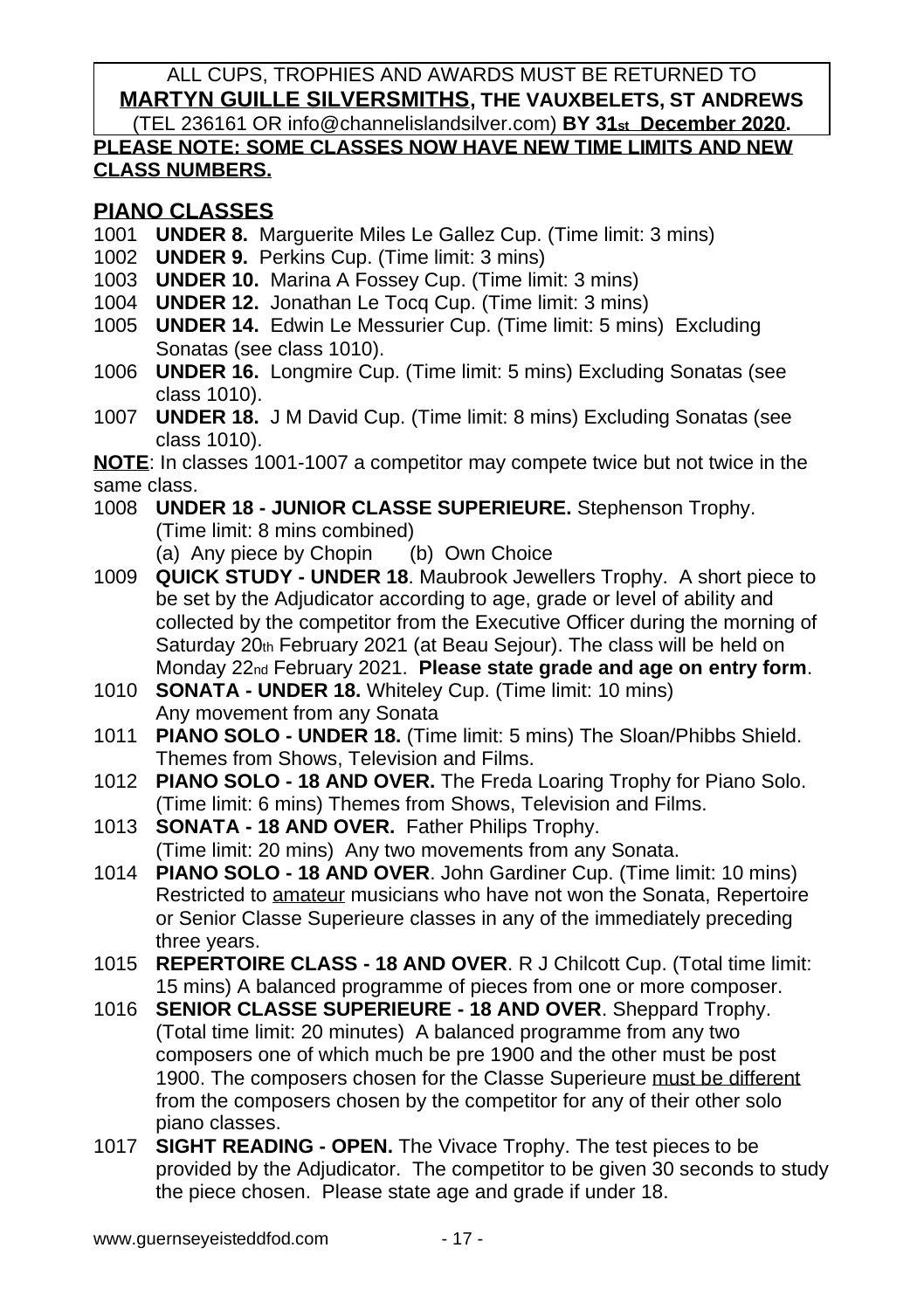## **PIANO JAZZ CLASSES**

**Any original or arranged piece in a recognised Jazz idiom.**

Improvisation encouraged but competitors must give a clear indication on their submitted score as to the placement and level of improvisation used.

- 1018 **UNDER 12.** Elizabeth Webb Cup. (Time limit: 3 mins)
- 1019 **UNDER 14.** The Birch Trophy. (Time limit: 3 mins)
- 1020 **UNDER 16.** The Beaugeard Diamond Cup (Time limit: 5 mins)
- 1021 **UNDER 18.** The Julie Long Trophy (Time limit: 8 mins)
- 1022 **UNDER 16.** The Jazz Cup. This class is specifically for improvisation.
- 1023 **18 AND OVER.** The Edgar Blampied Trophy. (Time limit: 8 mins)

## **PIANO DUET CLASSES**

- 1024 **UNDER 10.** The MacRae and Webb Cups. (Time limit: 4 mins)
- 1025 **UNDER 12**. Winifred Perkins Cups. (Time limit: 4 mins)
- 1026 **UNDER 15**. Kerribuan Cups. (Time limit: 5 mins)
- 1027 **UNDER 18**. Harrison Cups. (Time limit: 5 mins)
- 1028 **18 AND OVER**. Kathleen Canivet Bush Trophies. (Time limit: 8 mins)
- 1029 **OPEN Class**. The Beaumont Trophies. (Time limit: 6 minutes)
- **NOTE**: In classes 1024-1029, a competitor may compete twice in the same class providing the piece AND partner are different.
- 1030 **SIX OR MORE HANDS AT ONE PIANO - 15 AND UNDER.** (Time limit: 6 mins)
- 1031 **SIX OR MORE HANDS AT ONE PIANO - OPEN**. Judith Beaugeard Cup. (Time limit: 8 mins)
- 1032 **TWO PIANOS - OPEN.** Tom Bromley Memorial Cups. (Time limit: 12 mins)
- **NOTE**: Competitors may compete more than once in classes 1030 and 1031 providing the piece played is different.

## **CHURCH ORGAN CLASSES**

- 1033 **UNDER 18**. N Le G Bisson Cup. (Time limit: 10 mins)
- 1034 **18 AND OVER**. N Le G Bisson Cup. (Time limit: 10 mins)
- **NOTE**: In classes 1033 and 1034, the competitor obtaining the highest mark will be awarded the N Le G Bisson Cup.
- 1035 **OPEN**. Edith D Upson Memorial Cup. (Time limit: 10 mins) Any piece from the Organ Works of Bach.

## **ELECTRONIC KEYBOARD CLASSES**

- 1036 **9 AND UNDER**. Junior Hammond Organ Cup. (Time limit: 3 mins)
- 1037 **10 AND UNDER 13**. Senior Hammond Organ Cup. (Time limit: 3 mins)
- 1038 **13 AND UNDER 17**. Yamaha Keyboard Challenge Trophy. (Time limit: 5 mins)
- **NOTE**: Single finger chords are not permitted in these classes.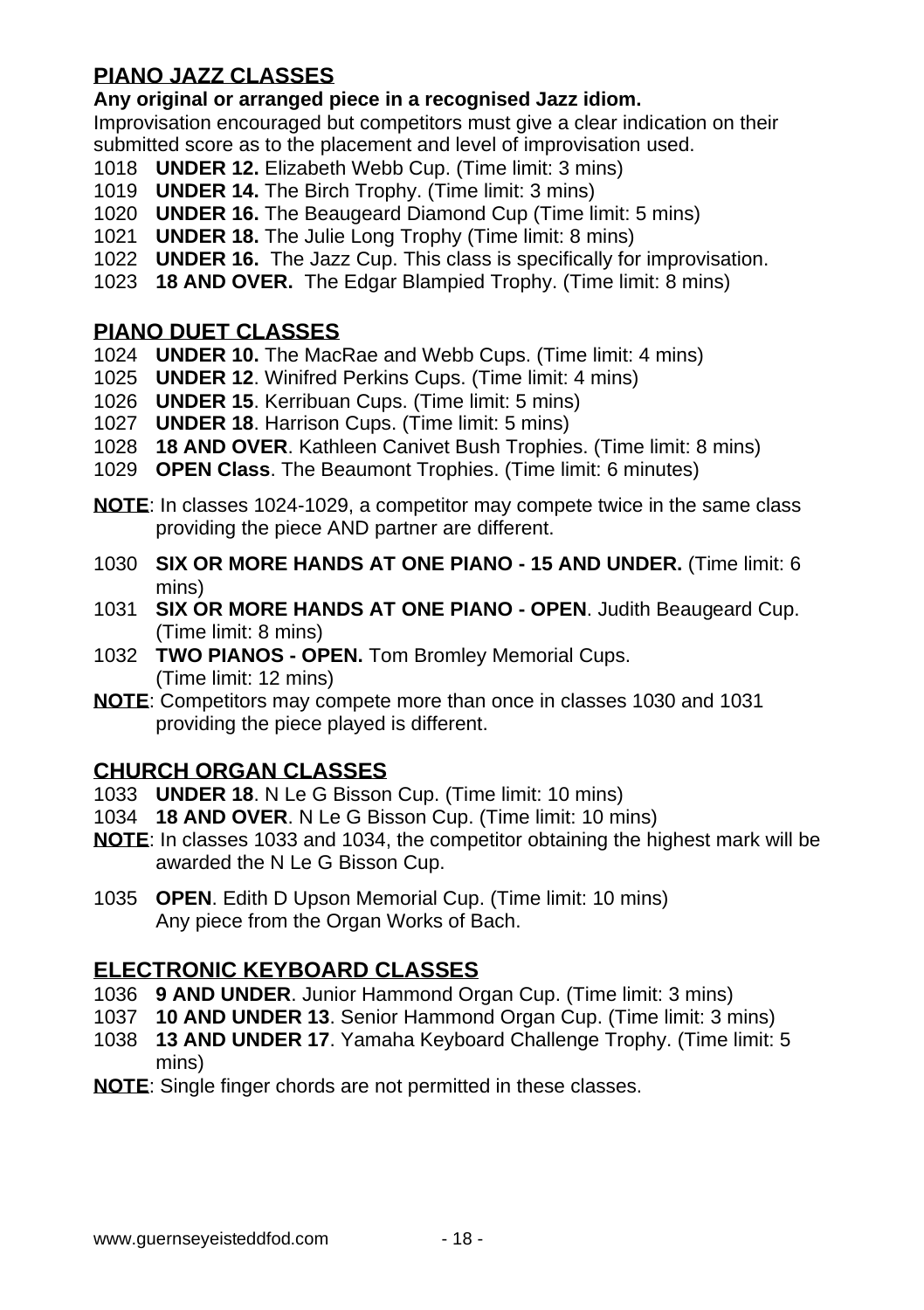## **STRINGS**

- **VIOLIN - UNDER 9.** Alfred Wills Cup. (Time Limit: 3 mins)
- **VIOLIN - UNDER 11.** Shawland Cup. (Time Limit: 3 mins)
- **VIOLIN - UNDER 14.** H De La Mare Cup. (Time Limit: 3 mins)
- **VIOLIN - UNDER 16.** The Frampton Cup. (Time Limit: 3 mins)
- **VIOLIN - UNDER 18.** Norah and Sidney Hunt Cup. (Time Limit: 8 mins)
- **VIOLIN - OPEN.** Santangelo Cup. (Time limit: 10 mins)
- **NOTE**: In classes 1039-1044 competitors may compete twice but not twice in the same class.
- **VIOLA - UNDER 9.** The Prix D'Alto*.* (Time Limit: 3 mins)
- **VIOLA - UNDER 11.** The Bowditch Family Trophy*.* (Time Limit: 3 mins)
- **VIOLA - UNDER 14**. The Hall Trophy. (Time Limit: 3 mins)
- **VIOLA - UNDER 16**. The Russell Trophy. (Time Limit: 3 mins)
- **VIOLA - UNDER 18**. The Filer Cup. (Time Limit: 8 mins)
- **VIOLA - OPEN**. The Filer Cup. (Time limit: 10 mins)
- **NOTE:** In classes 1049 and 1050, the competitor obtaining the highest mark will be awarded The Filer Cup.
- **NOTE**: In classes 1045-1050 competitors may compete twice but not twice in the same class.
- **CELLO - UNDER 9**. The Holland Cup. (Time Limit: 3 mins)
- **CELLO - UNDER 11**. Deutschmann Shield. (Time Limit: 3 mins)
- **CELLO - UNDER 14**. Eileen Ferbrache Junior Cup. (Time Limit: 3 mins)
- **CELLO - UNDER 16**. Martin Thomas Cup. (Time Limit: 3 mins)
- **CELLO - UNDER 18**. Eileen Ferbrache Teenage Cup. (Time Limit: 8 mins)
- **CELLO - OPEN.** (Time limit: 10 mins)
- **NOTE**: In classes 1051-1056 competitors may compete twice but not twice in the same class.
- **DOUBLE BASS - UNDER 12**. Anne Mulvey Cup. (Time Limit: 3 mins)
- **DOUBLE BASS - UNDER 14.** (Time Limit: 3 mins)
- **DOUBLE BASS - UNDER 16.** The Archer Cup. (Time Limit: 3 mins)
- **DOUBLE BASS - UNDER 18**. Double Bass Cup. (Time Limit: 8 mins)
- **NOTE**: In classes 1057-1060 competitors may compete twice but not twice in the same class.
- **HARP - 13 AND UNDER.** The Langlois Cup. (Time Limit: 3 mins)
- **HARP - UNDER 18.** Clarsach Trophy. (Time Limit: 8 mins)
- **HARP - OPEN.** Harp Cup. (Time limit: 10 mins)
- **NOTE**: In classes 1061-1063 competitors may compete twice but not twice in the same class.
- **GUITAR (Spanish/Classical/Acoustic) - UNDER 14**. (Time limit: 5 mins).
- **GUITAR (Spanish/Classical/Acoustic) - 14 AND UNDER 18**. The Graham J Carré Trophy. (Time limit: 5 mins)
- **GUITAR (Spanish/Classical/Acoustic) - 18 AND OVER**. Les Amis de la Guitare Cup. (Time limit: 7 mins)
- **GUITAR (Electric) - OPEN.** The Rock God Award. (Time limit: 5 mins) May be accompanied by an instrumental backing track, piano or any other instrument. Solo only to be adjudicated.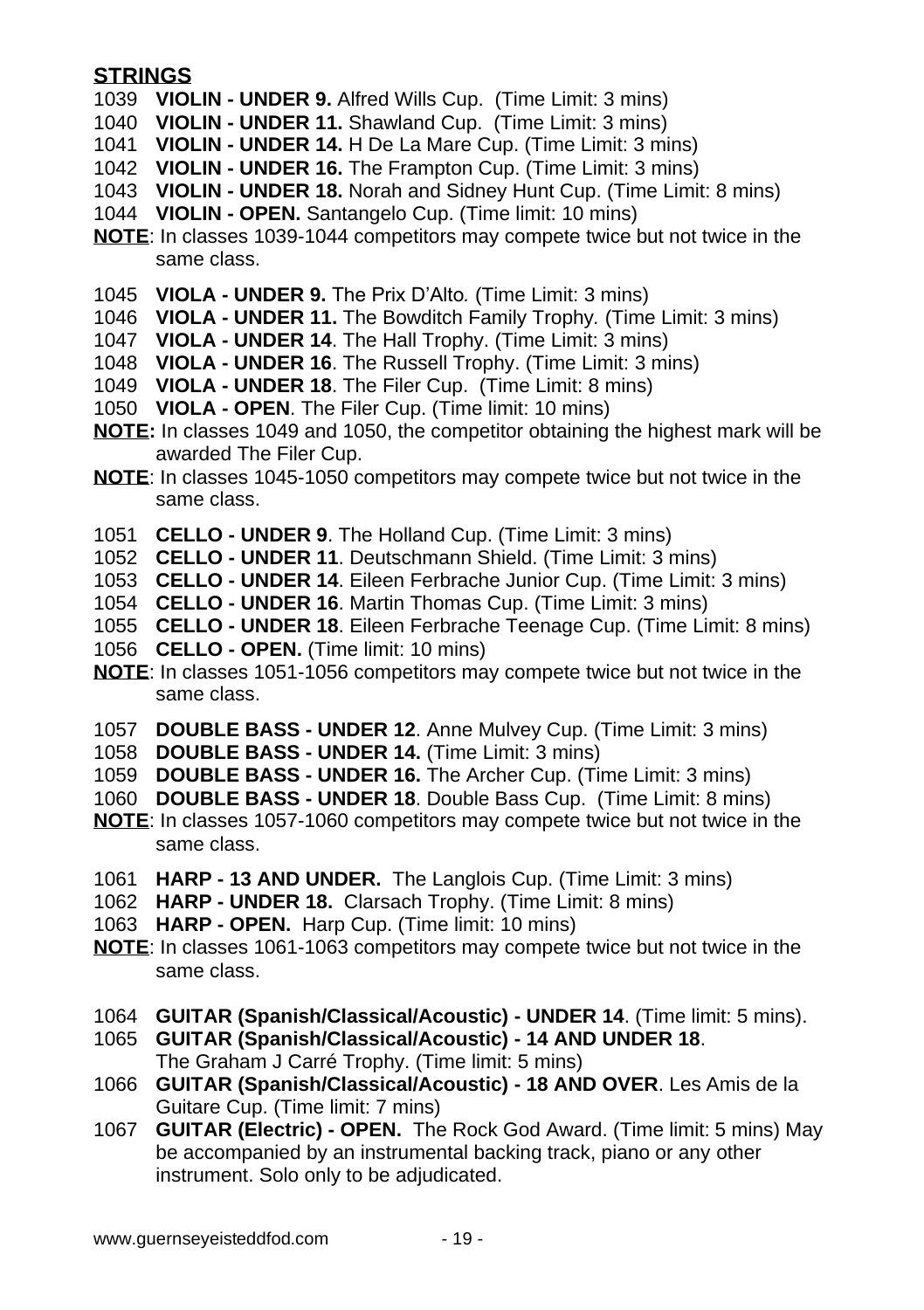## **CHAMBER MUSIC**

- 1068 **CHAMBER MUSIC DUO/TRIO/QUARTET - JUNIOR SCHOOL AGE**. The Adams Cup. (Time limit: 4 mins) Any combination. Concerto movements not accepted. All players including accompanist to be junior school age.
- 1069 **CHAMBER MUSIC ENSEMBLE - JUNIOR SCHOOL AGE**. The Guernsey Camerata Bowl. (Time limit: 4 mins) **More than 4 players.** Any combination. Concerto movements not accepted. All players including accompanist to be junior school age.
- 1070 **CHAMBER MUSIC - DUO/TRIO/QUARTET - SECONDARY SCHOOL AGE.** Lorna and Don Mawson Cup. (Time limit: 8 mins) Any combination. Concerto movements not accepted. All players including accompanist to be secondary school age.
- 1071 **CHAMBER MUSIC ENSEMBLE - SECONDARY SCHOOL AGE.** The Bartlett Cup. (Time limit: 8 mins) **More than 4 players.** Any combination. Concerto movements not accepted. All players including accompanist to be secondary school age.
- 1072 **CHAMBER MUSIC STRING QUARTETS - JUNIOR SCHOOL AGE**. The Guernsey Camerata Trophy. (Time limit: 4 mins). Concerto movements not accepted.
- 1073 **CHAMBER MUSIC STRING QUARTETS SECONDARY SCHOOL AGE**. Albany Cup. (Time limit: 8 mins) Concerto movements not accepted.
- 1074 **CHAMBER MUSIC - OPEN.** Demos Cup. (Time limit: 10 mins) Concerto movements not accepted.
- 1075 **CHAMBER MUSIC – TUTOR AND UNDER 18 PUPIL/S** The Wyatt Trophy (Time Limit: 5 mins) Concerto movements not accepted.

## **WOODWIND/BRASS**

## **Including Saxophone and recorder**

- 1076 **ORCHESTRAL WOODWIND – UNDER 12.** (Time Limit: 3 mins)
- 1077 **ORCHESTRAL WOODWIND - UNDER 14**. The R H Le Prevost Junior Trophy. (Time limit: 6 mins)
- 1078 **ORCHESTRAL WOODWIND - UNDER 16**. The Joan Boucher Cup (Time limit: 7 mins)
- 1079 **ORCHESTRAL WOODWIND - UNDER 18**. The R H Le Prevost Trophy (Time limit: 8 mins)
- 1080 **ORCHESTRAL WOODWIND - 18 AND OVER** The R H Le Prevost Trophy (Time limit: 10 mins)
- **NOTE**: In classes 1079 and 1080 the competitor obtaining the highest mark will be awarded the R H Le Prevost Trophy.
- **NOTE**: In classes 1076-1080, a competitor may compete twice in the same class provided the instrument being played is different and a different work is chosen.
- 1081 **ORCHESTRAL WOODWIND - DUO/TRIO/QUARTET - JUNIOR SCHOOL AGE.** The Travers Cup (Time limit: 5 mins)
- 1082 **ORCHESTRAL WOODWIND ENSEMBLE - JUNIOR SCHOOL AGE.** Lorna and Don Mawson Award. (Time limit: 8 mins) **Five or more players.**
- 1083 **ORCHESTRAL WOODWIND - DUO/TRIO/QUARTET – 14 AND UNDER**  (Time limit: 8 mins)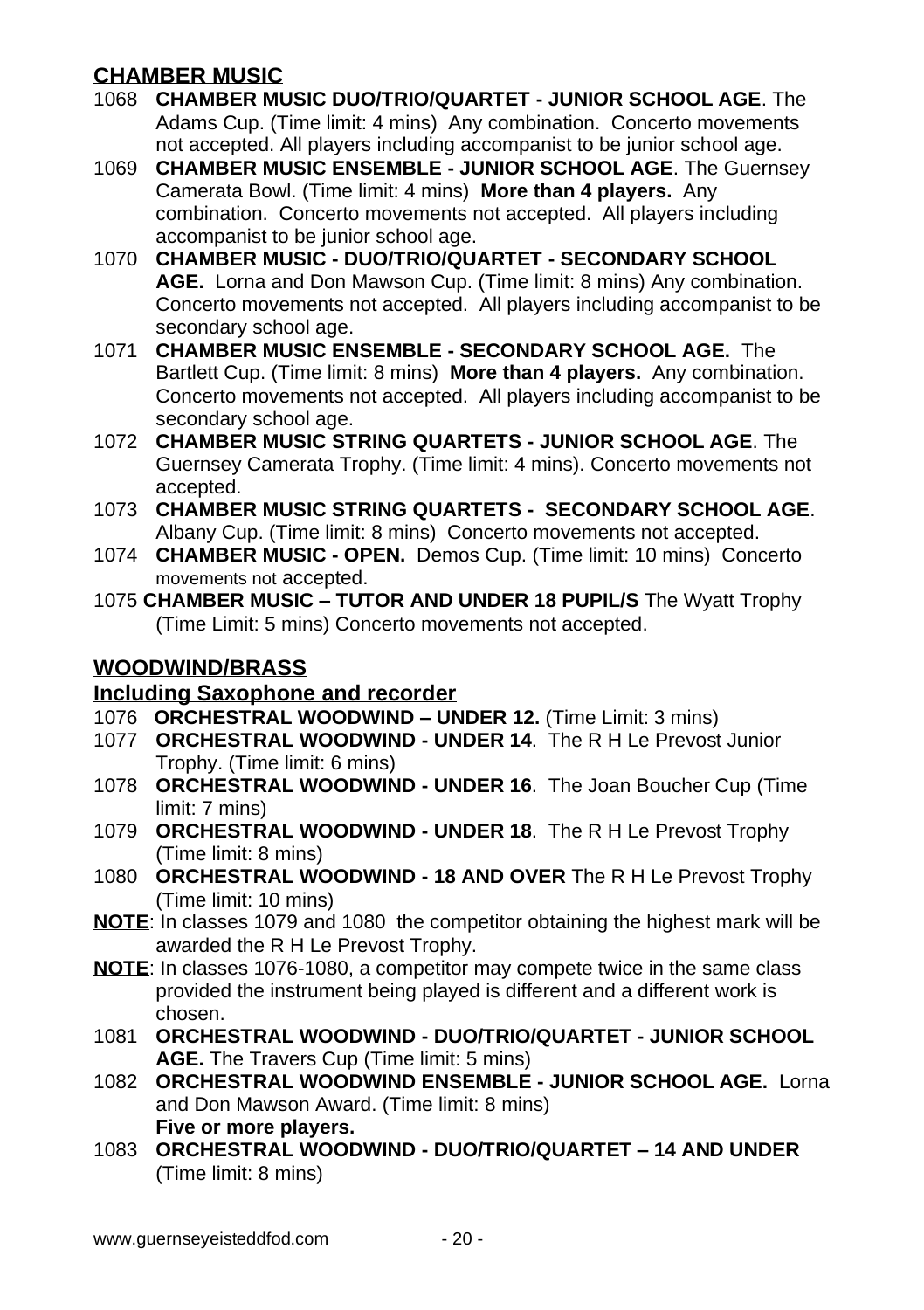- 1084 **ORCHESTRAL WOODWIND - DUO/TRIO/QUARTET – 18 AND UNDER.**  The Cooper Family Armada Dish. (Time limit: 8 mins).
- 1085 **ORCHESTRAL WOODWIND - ENSEMBLE - SECONDARY SCHOOL AGE.** Lorna and Don Mawson Shield. (Time limit: 8 mins) **Five or more players.**
- 1086 **ORCHESTRAL WOODWIND, DUO/TRIO/QUARTET - OPEN**  (Time limit: 10 mins)
- 1087 **ORCHESTRAL WOODWIND ENSEMBLE - OPEN.** Niall McCathie Trophy. (Time limit: 10 mins) **Five or more players.**
- 1088 **RECORDER SOLO - UNDER 11**. Windsor Memorial Cup.
- 1089 **RECORDER SOLO - UNDER 15.** Katie Peters Cup.
- 1090 **RECORDER SOLO - UNDER 18.** Katie Peters Cup.
- 1091 **RECORDER SOLO - OPEN**. Katie Peters Cup. (Time limit: 5 mins)
- **NOTE**: In classes 1089-1091, the competitor obtaining the highest mark will be awarded the Katie Peters Cup.
- **NOTE**: In classes 1088-1091 competitors may compete twice but not twice in the same class.
- 1092 **RECORDER GROUPS - UNDER 18**. Adam Smith Memorial Cup. **5 to 12 players.** (Time limit 6 minutes)
- 1093 **RECORDER GROUPS - OPEN**. Lara Maubec Cup. (Time limit: 8 mins)
- 1094 **BRASS SOLO – UNDER 12.** (Time limit: 3 mins)
- 1095 **BRASS SOLO - UNDER 14**. Wilson J Le Page Cup. (Time limit: 4 mins) State instrument on entry form.
- 1096 **BRASS SOLO - UNDER 16**. Arthur Burns Cup. (Time limit: 4 mins) State instrument on entry form.
- 1097 **BRASS SOLO - UNDER 18**. Arthur Burns Cup. (Time limit: 6 mins) State instrument on entry form.
- **NOTE**: In classes 1096 and 1097 the competitor obtaining the highest mark will be awarded the Arthur Burns Cup.
- 1098 **BRASS SOLO - OPEN**. Cyril T Hockaday Cup. (Time limit: 8 mins) State instrument on entry form.
- **NOTE**: In classes 1094-1098, a competitor may compete twice in the same class provided the instrument being played is different and a different work is chosen.
- 1099 **BRASS DUO/TRIO/QUARTET - UNDER 14.** The Brass Trophy Under 14. (Time limit: 6 mins)
- 1100 **BRASS DUO/TRIO/QUARTET - UNDER 18**. The Brass Trophy Under 18. (Time limit: 8 mins)
- 1101 **BRASS DUO/TRIO/QUARTET - OPEN.** The Simon Applegate Memorial Award (Time limit: 10 mins)
- 1102 **BRASS ENSEMBLE - UNDER 18**. The James Hatton Trophy (Time limit: 10 mins)
- 1103 **BRASS ENSEMBLE - OPEN**. The Geoff Taylor Cup. (Time limit: 10 mins)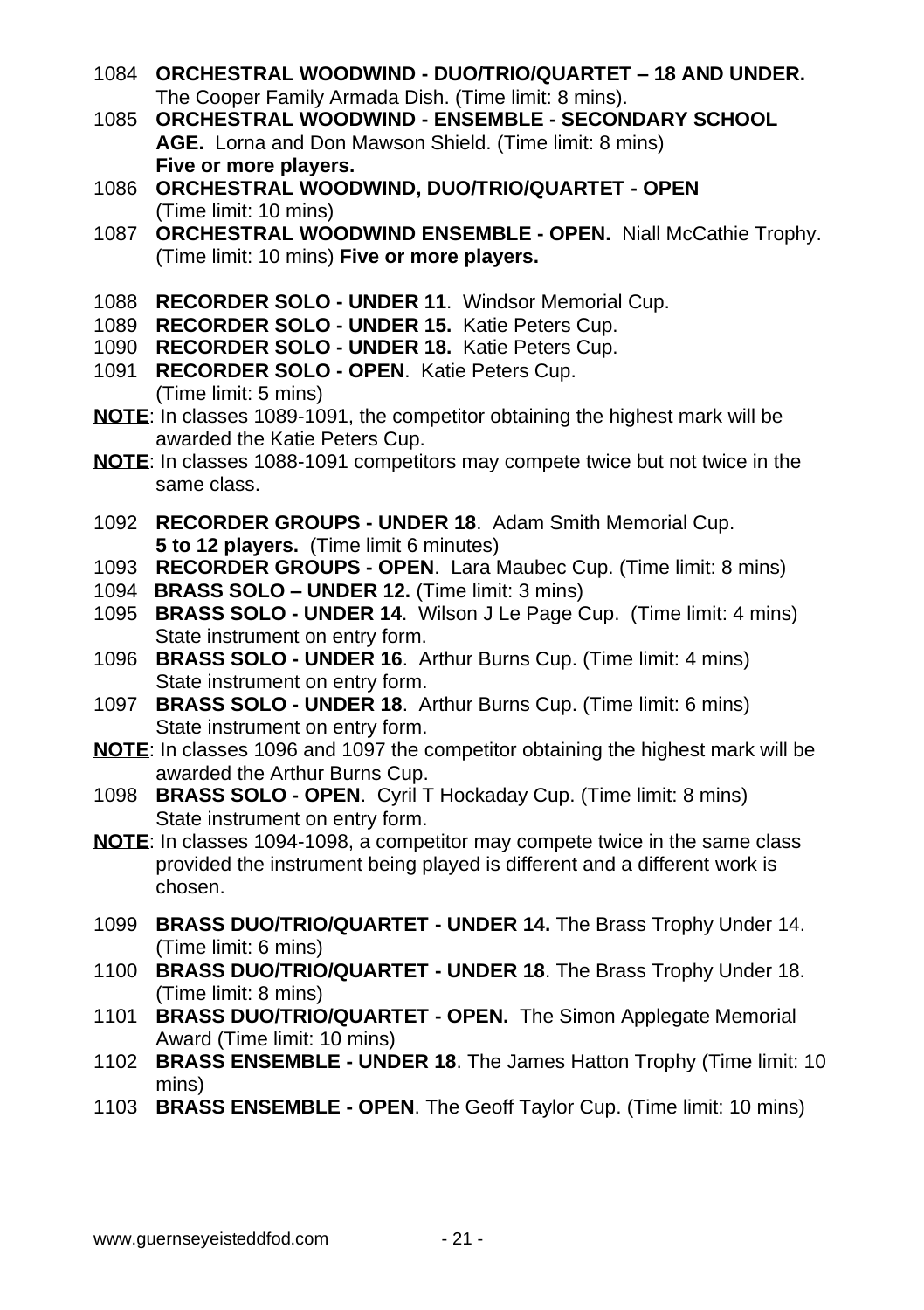## **PERCUSSION**

- 1104 **PERCUSSION SOLO - UNDER 18.** The Wright Sticks. (Time limit: 8 mins)
- 1105 **PERCUSSION DUO/TRIO/QUARTET/ENSEMBLE - UNDER 18.** (Time limit: 10 mins **to include tuning of instruments**).
- 1106 **PERCUSSION SOLO/DUO/TRIO/QUARTET/ENSEMBLE - OPEN.**  (Time limit: 20 mins **to include tuning of instruments**).

## **ACCORDION**

1107 **ACCORDION SOLO - OPEN**. (Time limit: 8 mins)

#### **INSTRUMENTAL**

**For the smooth running of the band evenings please could a seating plan for each orchestra be issued to the executive officer before the festival.**

- 1108 **INSTRUMENTAL SOLO - THE J S BACH CLASS - 16 AND OVER.** The Lilian and George Henderson Memorial Trophy. (Time limit: 8 mins) Any Own Choice piano or instrumental solo from any of the works of J S Bach.
- 1109 **INSTRUMENTAL SOLO (STRING, WOODWIND, BRASS AND PERCUSSION) - UNDER 18.** The Teachers' Associations' Trophy. (Time limit: 6 mins) Restricted to competitors who have been learning for no longer than two years as at the start of Autumn term 2020. **Please state instrument on entry form.**
- **NOTE:** Previous winners may not compete unless playing a different instrument.
- 1110 **INSTRUMENTAL JAZZ - OPEN**. The Evans Cup. (Time limit: 7 mins) (Excluding Piano - see classes 1018-1023). May have an instrumental backing track or piano accompaniment. Solo only to be adjudicated.

#### 1111 **QUICK STUDY - ORCHESTRAL INSTRUMENT - UNDER 18.** Quintessimo Trophy A short piece to be set by the Adjudicator according to age, grade or level of ability and collected by the competitor on Saturday 20th February 2021 from Beau Sejour. **Please state Instrument, age and grade on entry form**. This class will be held on Monday 22nd February 2021.

1112 **CONCERTO CLASS - OPEN**. Margaret Hayes Memorial Cup. (Time limit: 12 mins) (Excluding Piano). Any movement from any standard concerto. Orchestral and / or piano accompaniment. Solo only to be adjudicated. (**Time limit to include setting up of any orchestral accompaniment.**) **Please state instrument and movement on entry form**.

**NOTE: All players in classes 1113 and 1114 must be of junior school age.** 1113 **ORCHESTRA, BAND OR INSTRUMENTAL ENSEMBLE - JUNIOR** 

**SCHOOL AGE.** The Helen and Mervyn Grand Trophy for Junior Ensembles. (Time limit: 12 mins **to include tuning of instruments)**. **No fewer than 3 and no more than 11 players** (may be accompanied by piano). Please state name of conductor.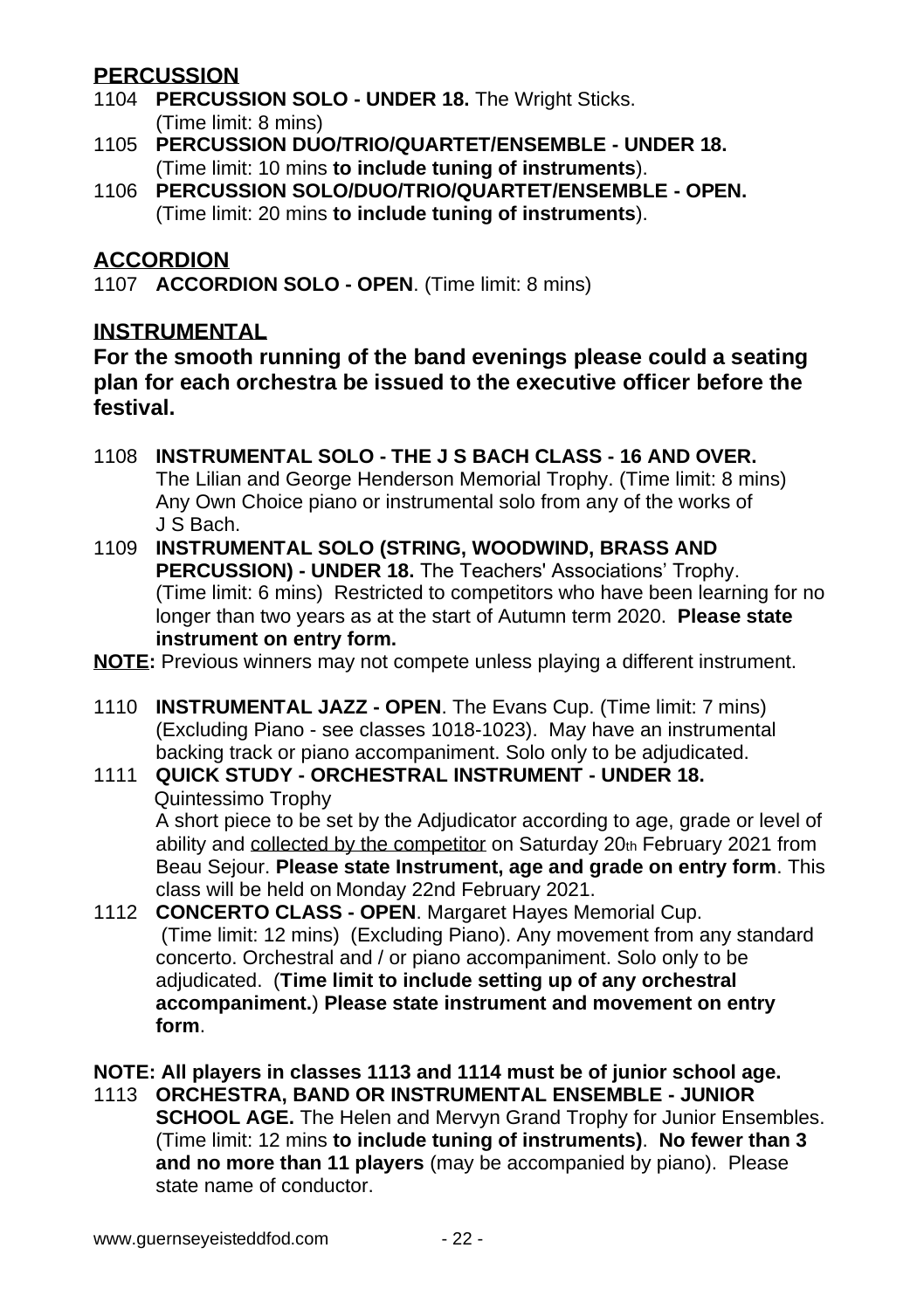1114 **ORCHESTRA, BAND OR INSTRUMENTAL ENSEMBLE - JUNIOR SCHOOL AGE.** The Rachel Wright Trophy. (Time limit: 12 mins **to include tuning of instruments**). **12 or more players**. Please state name of conductor.

## **NOTE: All players in classes 1115 and 1116 must be of secondary school age.**

- 1115 **ORCHESTRA, BAND OR INSTRUMENTAL ENSEMBLE - SECONDARY SCHOOL AGE.** Albert and Marjorie Fisher Memorial Trophy. (Time limit: 20 minutes **to include tuning of instruments**). **No fewer than 3 and no more than 11 players** (may be accompanied by piano). Please state name of conductor.
- 1116 **ORCHESTRA, BAND OR INSTRUMENTAL ENSEMBLE - SECONDARY SCHOOL AGE.** The Christopher Award. (Time limit: 20 mins **to include tuning of instruments**). **12 or more players**. Please state name of conductor.
- 1117 **ORCHESTRA, BAND OR INSTRUMENTAL ENSEMBLE - OPEN.** The Banfield Trophy**.** (Time limit: 20 mins to **include tuning of instruments). No fewer than 3 and no more than 11 players**. Please state name of conductor.
- 1118 **ORCHESTRAL, BAND OR INSTRUMENTAL ENSEMBLE - OPEN.**  Frank H Gaudion Cup. (Time limit: 20 mins **to include tuning of instruments**). **12 or more players**. Please state name of conductor.

### **MUSIC MAKING CLASSES**

- 1119 **INFANT SCHOOL AGE.** Arkay Cup. A programme of contrasting pieces lasting a maximum of 8 minutes. Percussion and/or melodic and/or rhythm instruments with/without movement and voices.
- 1120 **JUNIOR SCHOOL AGE.** Olive Robinson Trophy. A programme of contrasting pieces lasting a maximum of 10 minutes. Percussion and/or melodic and/or rhythm instruments with/without movement and voices.
- 1121 **SECONDARY SCHOOL AGE.** Edith Agnew Memorial Cup. A programme of contrasting pieces lasting a maximum of 12 minutes. Percussion and/or melodic and/or rhythm instruments with/without movement and voices.
- 1122 **SPECIAL NEEDS - UNDER 18.** (Time limit 8 minutes to include tuning of instruments) Percussion and/or melodic rhythm instruments with/without movement and voices
- **NOTE**: In classes 1119-1122, teachers' involvement must be restricted to arranging, accompanying, and/or conducting.

## **SPECIAL CENTENARY CLASS**

- 100 **GRADE ONE-A-THON** (Time limit: 3 mins)
- This is a special fun class held to celebrate 100 years since the first Eisteddfod in Guernsey. It is open to any brave competitor who will be assigned an instrument choice in January and will need to teach themselves a grade one piece. Please note: the entrant has to source their own instrument.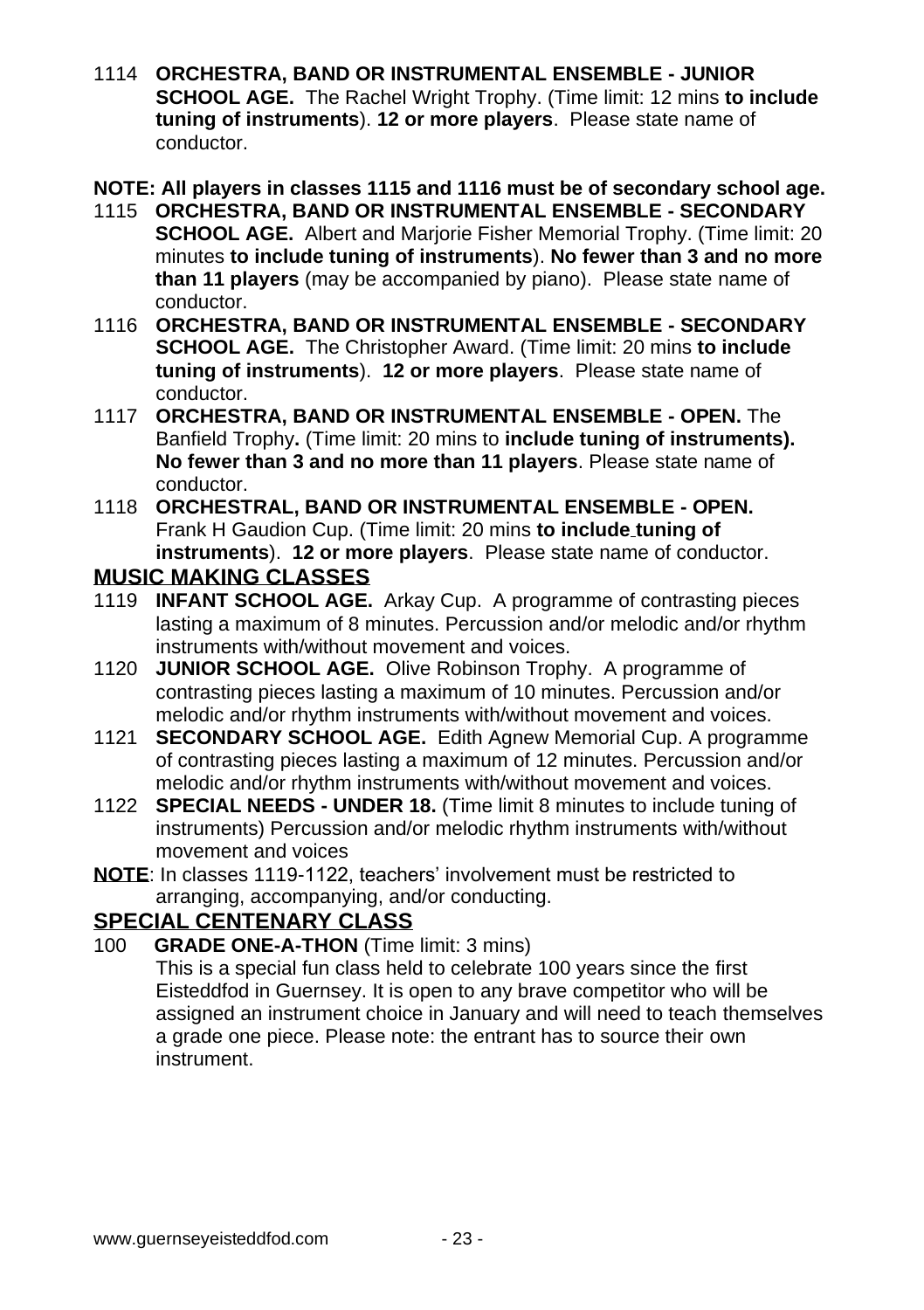## **VOCAL SECTION**

### **USE OF COPIES IN VOCAL CLASSES**

The committee has adopted an inclusion policy to encourage entrants who may feel inhibited by the need to memorize their songs. Although encouraged to sing from memory, this is not compulsory and no additional marks will be awarded. However the score may inhibit the communication of the performance and this may be reflected in the marks given. **This applies to all vocal classes**.

**BACKING TRACKS** - Only for use in the Pop Songs, Songs from the Shows, Choirs, Country and Western, Novelty Songs, Musical Scene and Corporate Classes.

**SUITABLE MATERIAL** - In the under 18 classes, songs performed should be of age appropriate material only. This will be enforced at the discretion of the music committee if necessary.

#### **NOTE**: **In classes 1122-1129 inclusive, the following are not permitted: Folk, Song from a Show, Jazz or Pop as there are specific classes for these songs.**

- 1123 **BOYS/GIRLS UNDER 8**. The Alan Ingrouille Cup.
- 1124 **BOYS UNDER 10**. H A Collas Cup.
- 1125 **GIRLS UNDER 10**. Margaret Rose Cup.
- 1126 **BOYS 10 AND UNDER 12**. W H Smith Cup.
- 1127 **GIRLS 10 AND UNDER 12.** Camarest Cup.
- 1128 **BOYS 12 AND UNDER 15**. John M Tostevin Cup.
- 1129 **GIRLS 12 AND UNDER 15.**
- 1130 **BOYS 15 AND UNDER 18**. The Christopher Marshall Cup.
- 1131 **GIRLS 15 AND UNDER 18**. Mrs McCathie Cup.
- **NOTE**: **In classes 1132-1137 inclusive, the following are not permitted:- Folk, Old Familiar, Lieder, French, Oratorio, Operatic, Operetta, Song from a Show, Novelty, Jazz or Pop as there are specific classes for these songs.**
- 1132 **SOPRANO - 18 AND OVER**. Helen Stranger Cup.
- 1133 **MEZZO-SOPRANO - 18 AND OVER**. The Challenge Cup.
- 1134 **CONTRALTO - 18 AND OVER**. Sir Henry Giffard Cup.
- 1135 **TENOR - 18 AND OVER**. Sir Edward Ozanne Cup.
- 1136 **BARITONE - 18 AND OVER**. Dean Carey Cup.
- 1137 **BASS - 18 AND OVER**. Guernsey Press Cup.
- 1138 **SIGHT SINGING - OPEN.** The test pieces to be provided by the Adjudicator. The competitor given 30 seconds to study the piece chosen. Please state age (if under 18), grade and voice on entry form.

#### **FOLK OR TRADITIONAL SONG**

- 1139 **SOLO - BOYS/GIRLS - UNDER 12**. Marilyn Salisbury Cup.
- 1140 **SOLO - BOYS/GIRLS - 12 AND UNDER 15**. Gordon A Elliott Memorial Cup.
- 1141 **SOLO - BOYS/GIRLS - 15 AND UNDER 18**. Ernest H Bichard Cup.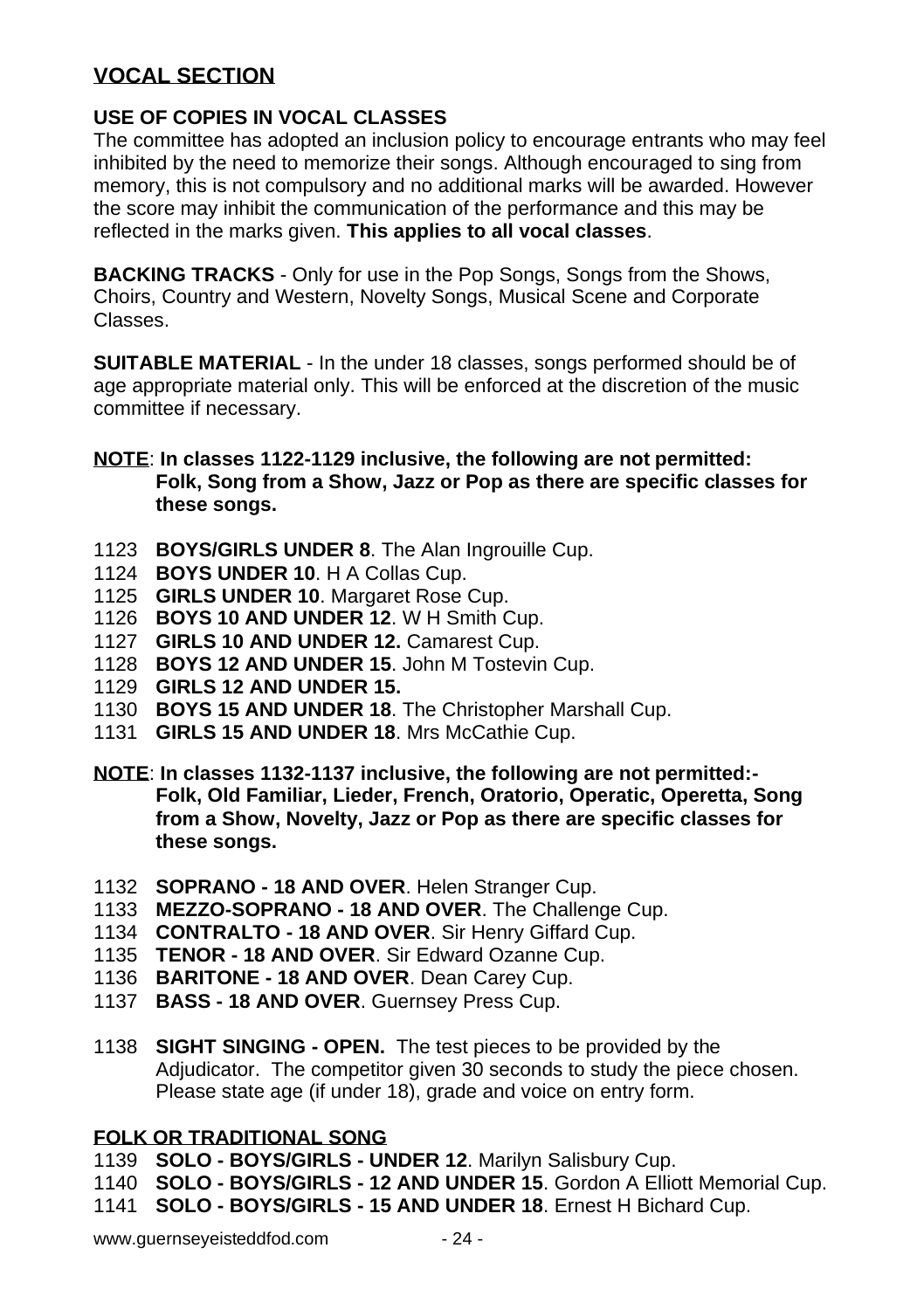- 1142 **SOLO - 18 AND OVER**. Ena M Gaudion Cup.
- 1143 **FOLK SONG GROUPS - UNDER 18**. Christine Anthony Cup. Two contrasting songs. **11 members or fewer.**  Conducted or unconducted.
- 1144 **FOLK SONG GROUPS - 18 AND OVER**. Margaret Laws Cup. Two contrasting songs. **11 members or fewer.**  Conducted or unconducted.

**NOTE**: In classes 1139-1144 songs may be sung in original language or in English.

**NOTE**: Accompaniment is optional and any arrangement will be accepted.

#### **SACRED CLASSES - MUSIC FROM ANY RELIGION INCLUDING HYMNS AND CAROLS**

**NOTE: In classes 1145 and 1146 pop songs and songs from the shows are not permitted as there are specific classes for these.**

- 1145 **SOLO ALL VOICES - UNDER 18**. D W Le Blancq Cup. (Not from an Oratorio or Cantata).
- 1146 **SOLO ALL VOICES - 18 AND OVER**. John and Joan Le Flem Cup. (Not from an Oratorio or Cantata).
- 1147 **ORATORIO SOLO or SOLO FROM A SACRED CHORAL WORK - ALL VOICES - 18 AND OVER.** Florence E Martel Cup. In original key from any Oratorio or Sacred choral work - no arrangements permitted. Restricted to competitors who have never won an Oratorio class in senior competition. Competitors in this class may not compete in class 1148.
- 1148 **ORATORIO SOLO or SOLO FROM A SACRED CHORAL WORK - ALL VOICES - 18 AND OVER.** Edith Noel Cup. In original key from any Oratorio or Sacred choral work - no arrangements permitted.
- 1149 **CHOIRS - JUNIOR SCHOOL AGE - HYMN, CAROL, ANTHEM OR SACRED SONG.** The J P Trophy. Two contrasting songs. Arrangements accepted.
- 1150 **CHOIRS - SECONDARY SCHOOL AGE - HYMN, CAROL, ANTHEM OR SACRED SONG.** H De La Mare Cup. Two contrasting songs. Arrangements accepted.
- 1151 **CHOIRS - UNDER 18 - GOSPEL/SPIRITUAL SONG.** The Alan Ingrouille Trophy. Two contrasting songs. Any combination of voices. Conducted or unconducted. Songs may be sung in original language or in English. Accompaniment is optional and any arrangement will be accepted.
- 1152 **SUNDAY SCHOOL CHOIRS - HYMN, ANTHEM, CAROL OR SACRED SONG**. Intermediate Schools Trophy. Two contrasting songs. Any instruments permitted as accompaniment.
- 1153 **GROUPS 18 & OVER SACRED SONG.** Lesna Millard Cup. **From 2 to 12 voices.** Must be sung in original key. Competitors may compete more than once provided the work is different
- 1154 **CHOIRS - 18 AND OVER - GOSPEL/SPIRITUAL SONGS**. The Pretty in Pink Award. Two contrasting songs. Any combination of voices. Conducted or unconducted. Songs may be sung in original language or in English. Accompaniment is optional and any arrangement will be accepted.
- 1155 **CHOIRS - 18 AND OVER - SACRED SONGS**. The Jane Lainé Memorial Trophy. A programme of contrasting pieces lasting a maximum of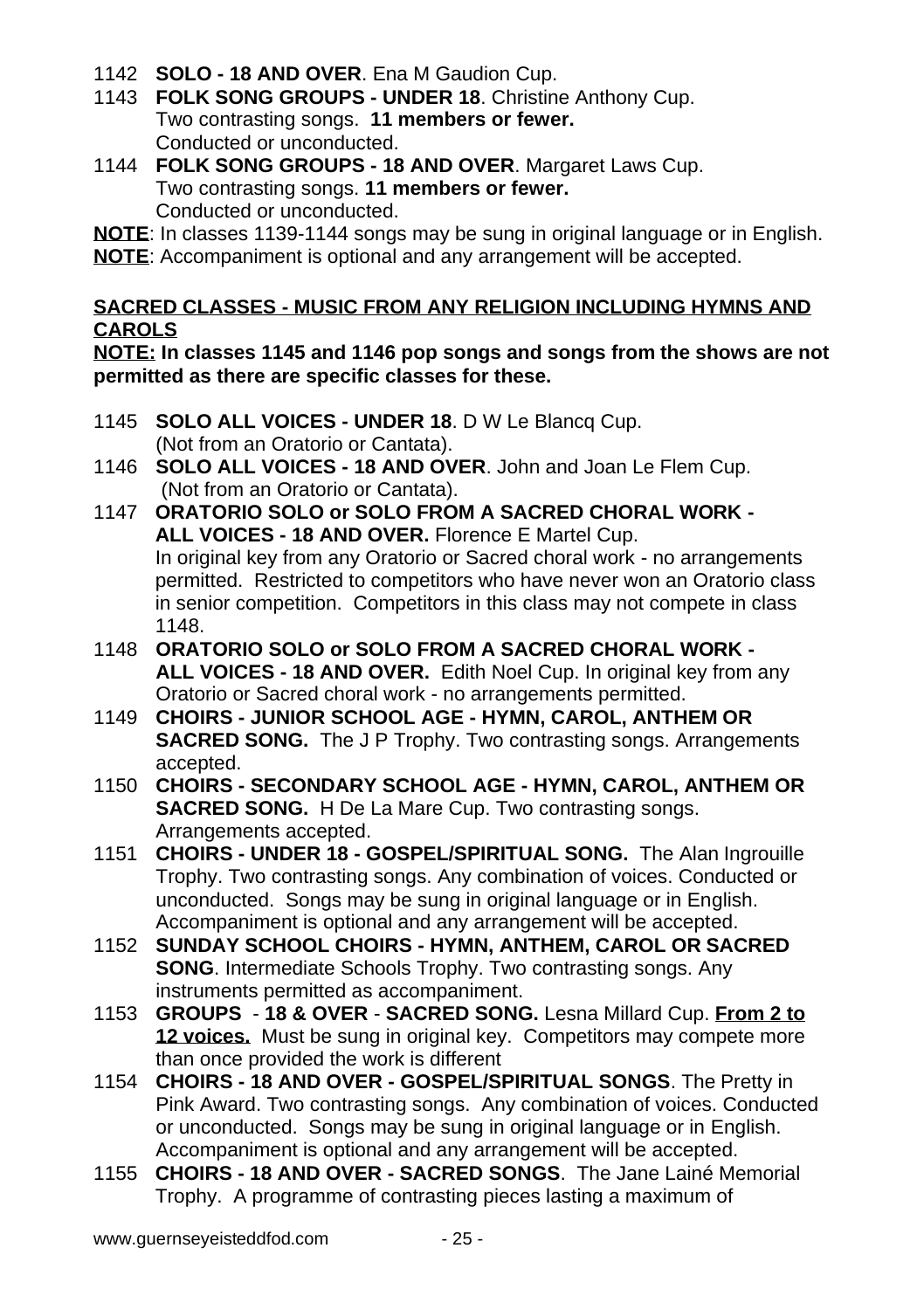12 minutes. The Adjudicator will take into consideration the range of style and difficulty and the variety of the programme. Any combination of voices. Must be sung in original key.

1156 **CHOIRS - CHURCH/CHAPEL/RELIGIOUS/COMMUNITY CHOIRS.** Guille-Allès & Orchestral Association Trophy. A programme of contrasting sacred songs - one of which must be a hymn - lasting a maximum of 12 minutes. The Adjudicator will take into consideration the range of style and difficulty and the variety of the programme.

#### **OPERATIC CLASS**

1157 **SOLO ARIA- ALL VOICES - 18 AND OVER**. W J Le Page Trophy. (Time Limit: 8 mins) To be sung in original key in original language or in English.

#### **OPERETTA CLASS**

1158 **ALL VOICES - 18 AND OVER**. John A Lainé Cup. Any solo, duet, trio or quartet from the Operettas of Edward German, Friml, Offenbach, Novello, Lehar, Strauss, Herbert or Sigmund Romberg. Not eligible for the Marion Blondel Cup.

#### **GILBERT & SULLIVAN**

- 1159 **ALL VOICES - OPEN**. Guernsey Glee Singers Trophy. (Time limit: 10 mins) Any excerpt from a G & S Opera. Any number of performers in each entry including choruses. Title of Operetta to be included on the entry form.
- **NOTE**: In class 1159 a Solo performer may also compete in an ensemble performance.

#### **FRENCH SONG CLASS**

1160 **ALL VOICES - 18 AND OVER.** La Coupe Miriam Robin Le Page. A work by a French Composer to be sung in French. (NOT from an Oratorio, Opera or Operetta).

#### **CLASSE SUPERIEURE**

1161 **ALL VOICES - 18 AND OVER**. Woodward Trophy. Any two pieces by different composers one of which much be pre 1900 and the other must be post 1900. The composers chosen for the Classe Superieure must be different from the composers chosen by the competitor for any of their other solo vocal classes.

#### **LIEDER**

- 1162 **ALL VOICES - 18 AND OVER**. P W Kimber Cups. Any piece from the works of Brahms, Mahler, Schubert, Schumann, Richard Strauss or Hugo Wolfe. To be sung in the original language. The Voice and Piano will be judged as one performance. Please indicate on entry form the competitor singing (v) and the pianist (p).
- **NOTE:** In class 1162 a competitor may compete twice providing the piece AND partner are different.

#### **VOICE AND PIANO**

- 1163 **GIRLS/BOYS - UNDER 18**. B G Chilcott Cups.
- 1164 **ALL VOICES - 18 AND OVER.** Christine Golding Memorial Salvers.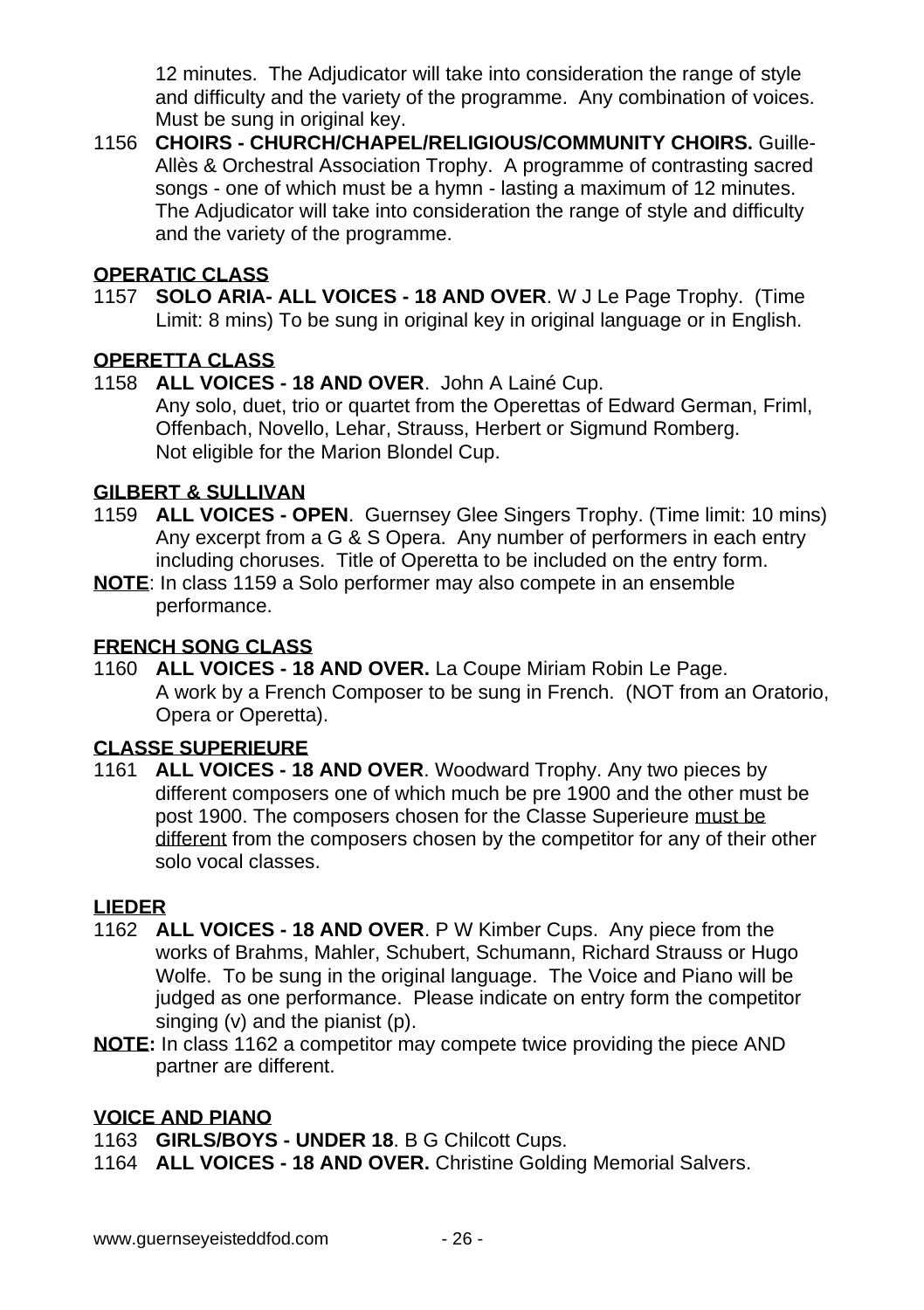- **NOTE**: In classes 1163 and 1164 the Voice and Piano will be judged as one performance. Please indicate on entry form the competitor singing (v) and the pianist (p).
- **NOTE:** In classes 1163 and 1164 a competitor may compete twice in the same class providing the piece AND partner are different.

#### **VOICE AND INSTRUMENT**

- 1165 **ALL VOICES - OPEN.** The Voice and Instrument will be judged as one performance. Please indicate on the entry form the competitor singing (v) and the instrumentalist (i).
- **NOTE:** In class 1165 a competitor may compete twice providing the piece AND partner are different.

### **VOCAL DUO/TRIO/QUARTET CLASSES**

- 1166 **DUO - UNDER 15.** Evelyn M Gaudion Memorial Cups.
- 1165 **DUO - 15 AND UNDER 18.** The Gill Family Trophies
- 1168 **DUO - 18 AND OVER.** Irene Martel Memorial Cups**.**
- 1169 **TRIO/QUARTET - UNDER 18**. Ivygate Cup
- 1170 **TRIO/QUARTET - 18 AND OVER**. The West Family Trophy.

#### **SELF-ACCOMPANIED CLASSES**

- 1171 **ALL VOICES - UNDER 18**. The Tears In Heaven Award. Self-accompanied with any instrument including keyboard or piano.
- 1172 **ALL VOICES - 18 AND OVER**. The Valente Trophy**.** Self-accompanied with any instrument including keyboard or piano.

#### **VERSATILITY CLASSES**

- 1173 **VERSATILITY CLASS - UNDER 18.** The Benoist Cup. (Time limit: 10 mins) Two pieces to be performed on two different instruments or vocal solo plus instrumental piece. Please state music choice relating to instruments on the entry form.
- 1174 **VERSATILITY CLASS - 18 AND OVER**. The Musicianship Award. (Time limit: 15 mins) Two pieces to be performed on two different instruments or vocal solo plus instrumental piece. Please state music choice relating to instruments on the entry form.

## **LIGHT ENTERTAINMENT CLASSES**

1175 **CORPORATE ENTERTAINMENT CLASS - OPEN.** The Inspired Trophy. Any piece lasting a maximum of 10 minutes (**to include set up time**). Percussion and/or melodic and/or rhythm instruments with/without voices. No special lighting permitted. Three or more performers. Performers must be employees of the same company however it is permissible to have one non-company member as part of the group.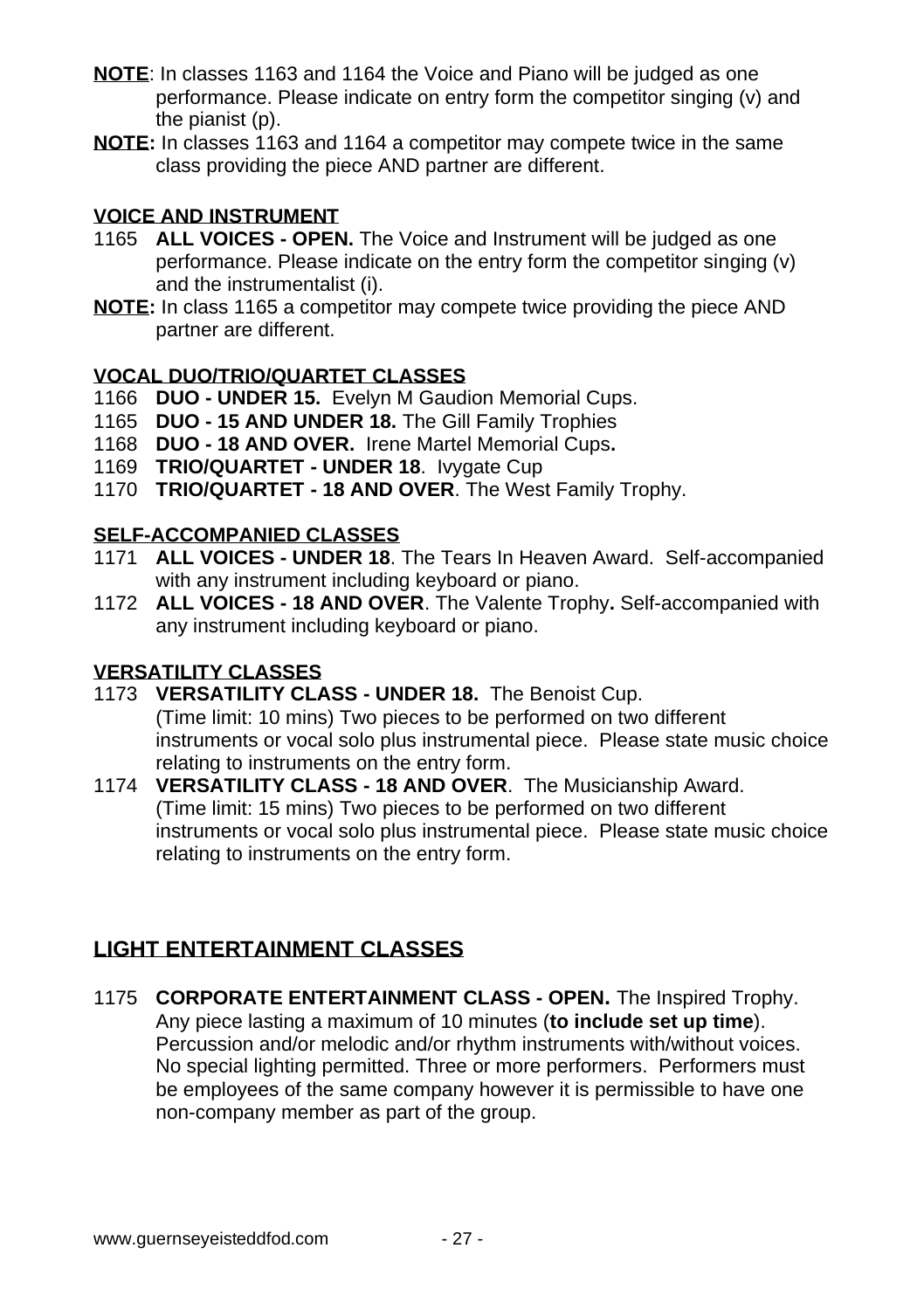## **NOTE: POPULAR SONG CLASSES**

Any original pop song with **piano or keyboard accompaniment or solo instrument**

or recorded instrumental backing track (**no vocal accompaniment permitted).** Age appropriate material only for under 18 classes.

**Please state on entry form if using a backing track.** Backing tracks on CD or memory stick to be given in at the same time as music collection in November. All backing tracks to be controlled from the tech desk at the back of the theatre.

- 1176 **POPULAR SONG CLASS – SOLO UNDER 12** The Kim and Aindre Reece-Sheerin Trophy. (Time limit: 5 mins).
- 1177 **POPULAR SONG CLASS – SOLO – 12 AND UNDER 15**. Les Chansonelles Award in Memory of David Falla. (Time limit: 5 mins).
- 1178 **POPULAR SONG CLASS - SOLO - 15 AND UNDER 18**. The J A & K M Le Tocq Memorial Award. (Time limit: 5 mins).
- 1179 **POPULAR SONG CLASS - SOLO - 18 AND OVER**. The Sarah Hibbs Trophy. (Time limit: 6 mins).
- 1180 **POPULAR SONG CLASS - DUO/TRIO/QUARTET - UNDER 15**. The Dawson and Wright Trophy (Time limit: 5 mins).
- 1181 **POPULAR SONG CLASS - DUO/TRIO/QUARTET - UNDER 18**. The Janet & Tony Bran Memorial Trophy. (Time limit: 5 mins).
- 1182 **POPULAR SONG CLASS - DUO/TRIO/QUARTET – 18 AND OVER**. The Sorelle Trophy (Time limit: 6 mins).
- 1183 **JAZZ/BLUES/SWING CLASS – SOLO - UNDER 18.** The Warren Barrett Memorial Trophy. (Time limit: 6 mins to include setting up of any instruments). Any classic jazz, blues or swing song with drums and piano OR solo instrument accompaniment, or drums, plus piano AND one solo instrument only.

#### 1184 **JAZZ/BLUES/SWING CLASS – SOLO - 18 AND OVER.**  The Jonathan le Tocq Jazz Trophy. (Time limit: 6 mins to include setting up of any instruments). Any classic jazz, blues or swing song with drums and piano OR solo instrument accompaniment, or drums, plus piano AND one solo instrument only.

- 1185 **FAMILY CLASS**.The Bound Cup. (Time limit: 10 mins) Three or more members of a family including parents, children or any direct relative (eg cousins, nephews, nieces etc). Any combination of instruments and/or voices.
- 1186 **TWO FAMILY CLASS**, (Time limit: 10 mins) Two or more members from two families including parents, children or any direct relative (eg cousins, nephews, nieces etc). Any combination of instruments and/or voices.
- 1187 **OLD FAMILIAR SONG - SOLO - 18 AND OVER**. Corbet Cup. A pre 1950 song by a British composer. Folk songs or arrangements, arias from stage shows, films or opera not permitted. Not eligible for the The Marian A Blondel Cup.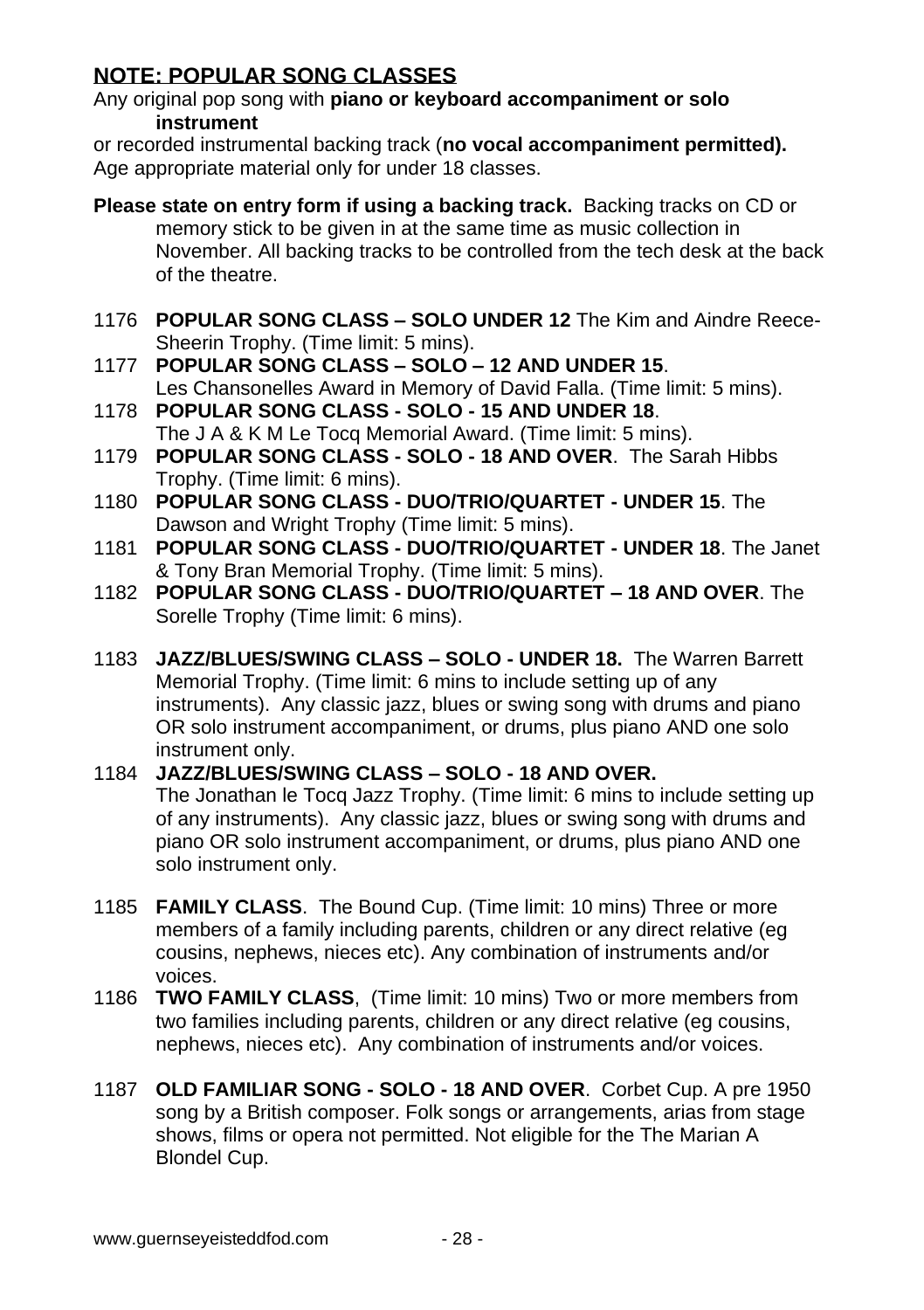#### 1188 **SENIOR MUSIC MAKING CLASS.** La Sablière Trophy.

(Time limit: 6 mins) Any number and/or combination of voices providing all competitors are senior citizens. Piano accompaniment only.

## 1189 **NOVELTY CLASS - SOLO/DUO/TRIO/QUARTET UNDER 18**.

The Pond House Trophy. A comical or nonsensical piece performed principally for its comic effect. (Time limit: 6 mins) Costume, movement and props encouraged. No special effects or lighting permitted. Competitors may enter one solo and one ensemble only.

#### 1190 **NOVELTY CLASS - SOLO/DUO/TRIO/QUARTET OVER 18**.

The Rodney Collenette Trophy. A comical or nonsensical piece performed principally for its comical effect. (Time limit: 6 mins) Costume, movement and props encouraged. No special effects or lighting permitted. Competitors may enter one solo and one ensemble only.

#### 1191 **COUNTRY AND WESTERN SONG - SOLO - UNDER 18.**

Martyn Guille Junior Trophy**.** Any American style country and western song with piano and/or solo instrument accompaniment with/without percussion accompaniment. CD backing permitted

#### 1192 **COUNTRY AND WESTERN SONG - SOLO - 18 AND OVER**. Martyn Guille Senior Trophy. Any American style country and western song with piano and/or solo instrument accompaniment with/without percussion accompaniment.CD backing permitted.

#### **BARBERSHOP CLASSES**

- **NOTE: A four part song sung in typical Barbershop harmony which is characterized by having the melody in an internal part, a strong bass line and complete chords without any non-chord tones.**
- 1193 **BARBERSHOP QUARTETS - OPEN.** The John A Guille Memorial Trophy. Two contrasting four part songs. Any combination of voices (unconducted).
- 1194 **BARBERSHOP ENSEMBLE - OPEN.** The Close Shave Trophy. Two contrasting four part songs. 5 members or more. Any combination of voices (unconducted).

## **SONGS FROM THE SHOWS AND MUSICAL SCENE CLASSES**

## COPYRIGHT LAW

All performances using music from shows **in current production** are subject to copyright law. Songs from shows in current production may be sung as a concert item, i.e. with no costume or movement, without need for copyright permission. Where movement or costume are included in a performance copyright permission is required and the festival committee accepts these entries on the basis that the appropriate copyright permission has been sought.

Performers or teachers with queries on how to obtain copyright permission for performance items should contact Festivals House on 01625 428297 / 611578 for confirmation before making their entries. (Please contact the Executive Officer if you have any concerns.)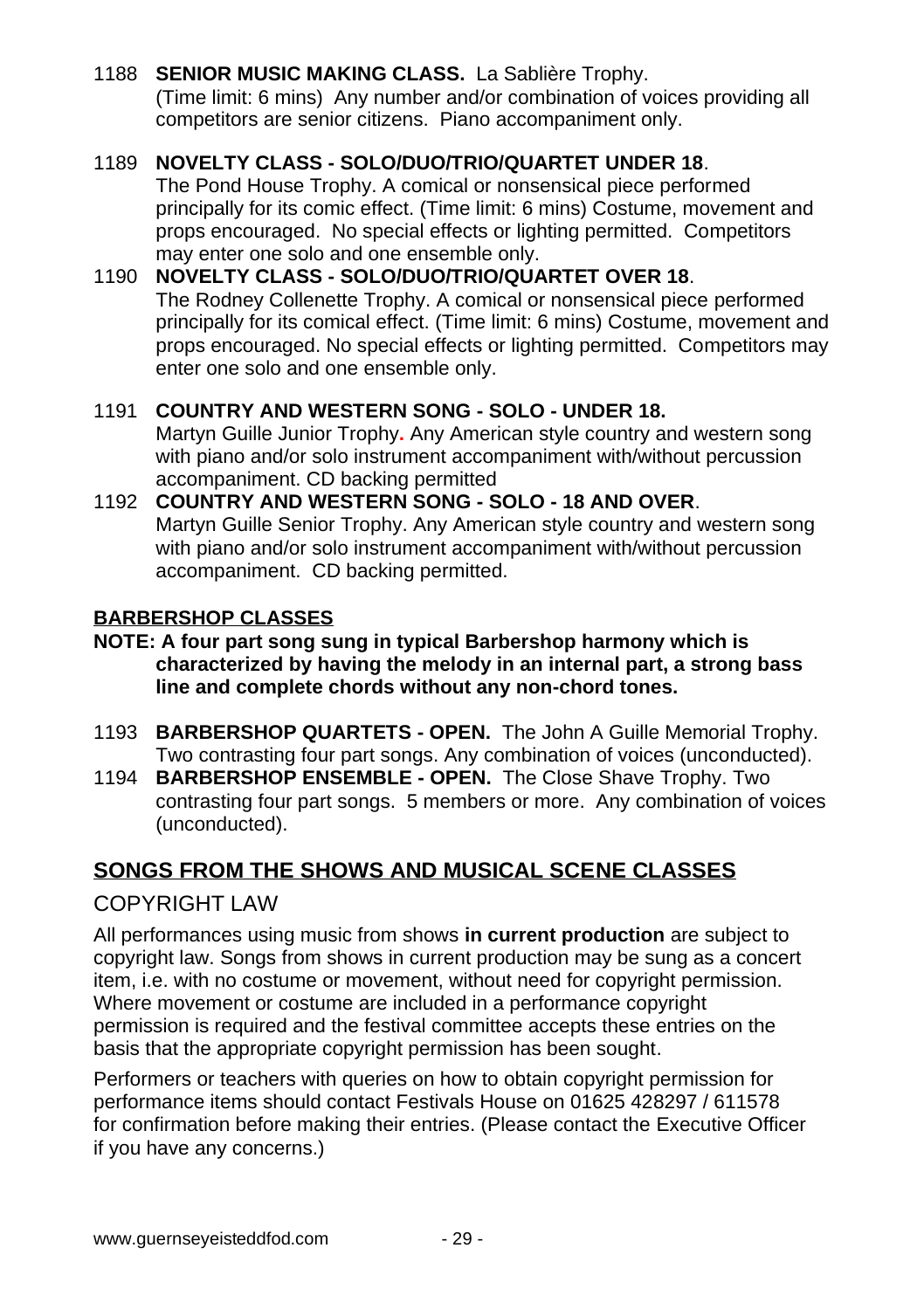### **NOTES ON SONGS FROM THE SHOWS CLASSES**.

A song from any stage show or film, including Disney (but not opera, operetta or Gilbert and Sullivan) with piano or keyboard accompaniment or piano plus one solo instrument, or recorded instrumental backing track (no vocal accompaniment permitted). Please state on entry form if using a CD. Backing track to be given in at the same time as music collection in November.

Minimal dialogue permitted. Costume, movement and minimal props permitted. No special effects or lighting permitted. Entrance and exit to and from the stage must be through the wings not the Auditorium, and curtains may no be used. **Competitors may enter one solo and one ensemble only.**

- 1195 **SONGS FROM THE SHOWS AND FILMS: SOLO/DUO/TRIO/QUARTET - UNDER 12**. The Valerie Bowles Memorial Trophy. (Time limit: 5 mins)
- 1196 **SONGS FROM THE SHOWS AND FILMS: SOLO/DUO/TRIO/QUARTET - 12 AND UNDER 15.** Timothy J Hibbs Trophy. (Time limit: 5 mins)
- 1197 **SONGS FROM THE SHOWS AND FILMS: SOLO/DUO/TRIO/QUARTET - 15 AND UNDER 18.** Rodney Le Lacheur Memorial Trophy. (Time limit: 6 mins)
- 1198 **SONGS FROM THE SHOWS AND FILMS: SOLO/DUO/TRIO/QUARTET - 18 AND OVER**. Pauline Carré Memorial Trophy. (Time limit: 6 mins)
- 1199 **SONGS FROM THE SHOWS AND FILMS**: **DUO/TRIO/QUARTET - OPEN.** The Tostevin Family Trophy. (Time limit: 6 mins)

## **NOTES ON MUSICAL SCENE CLASSES**

An extract for **no fewer than three and no more than twenty people** (not including accompanists) from a staged Musical Show, Opera or Operetta. Backing tracks permitted (no vocal accompaniment). Please state on entry form if using a CD. Age appropriate material only for under 18 classes.

Minimal dialogue only. Costume and movement encouraged with a minimum amount of props. No special effects or lighting permitted.

#### **Timing will be monitored and competitors will have marks deducted if the time limit is exceeded.**

1200 **A MUSICAL SCENE - UNDER 12.** The Ivygate Star.

(Time limit: 15 mins to include setting up stage and instruments).

- 1201 **A MUSICAL SCENE - 12 AND UNDER 18.** The Ivygate Rose Bowl. (Time limit: 20 mins to include setting up stage and instruments).
- 1202 **A MUSICAL SCENE - 18 AND OVER.** The Ivygate Trophy. (Time limit: 20 mins to include setting up stage and instruments). In this class, 80% of the ensemble must be over the age of 18.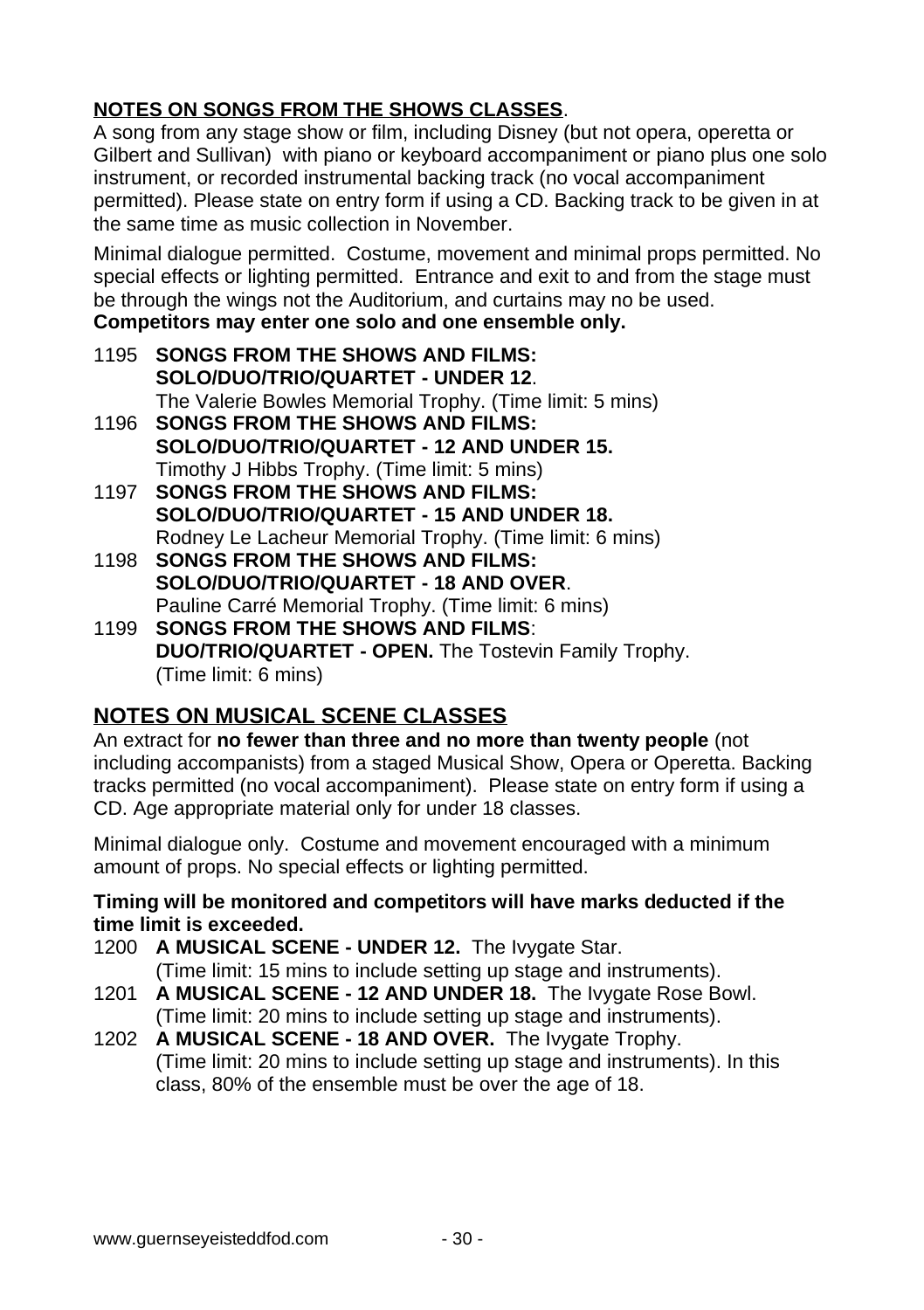## **GROUP AND CHOIR CLASSES**

**NOTE:** Please make sure that the approx. number of choir members is put on the entry form. This is essential for arranging seating during the Festival.

- 1203 **INFANT SCHOOL AGE UNISON SINGING**. Colleges Trophy. Two contrasting songs.
- 1204 **JUNIOR SCHOOL AGE - UNISON SINGING.** E & L M De La Mare Cup. Two contrasting songs.
- 1205 **JUNIOR SCHOOL AGE PART SINGING** The Junior Trophy for Part Singing. Two contrasting songs.
- 1206 **JUNIOR SCHOOL AGE - FOLK or TRADITIONAL SONGS.**  C & G Sarre Cup. Two contrasting Songs. Songs may be sung in original language or in English. Accompaniment is optional and any arrangement will be accepted.
- 1207 **SECONDARY SCHOOL AGE - SCHOOL CHOIRS**. Crystal James Cup. Two contrasting songs.
- 1208 **SECONDARY SCHOOL AGE.** Dorey and David Trophy. Two contrasting Songs.
- 1209 **SECONDARY SCHOOL AGE - YEARS 7-11 ONLY.** The Ivygate Salver Two contrasting Songs.
- 1210 **SECONDARY SCHOOL AGE - YEARS 7-11 ONLY.** Violet Grace Trophy. (a) Unison Song AND
	- (b) Two part song
- 1211 **SECONDARY SCHOOL AGE.** Island Singers Trophy.
	- (a) (Madrigal) two or more parts AND
	- (b) Part song
- 1212 **SECONDARY SCHOOL AGE - FOLK OR TRADITIONAL SONG**. Muriel Luckie Memorial Cup. Two contrasting Songs. Songs may be sung in original language or English. Accompaniment is optional and any arrangement will be accepted
- 1213 **CHOIRS - UNDER 14 MALE VOICE.** The George Boucher Cup. Two contrasting songs.
- 1214 **CHOIRS - UNDER 18 MALE VOICE.** The Seren Trophy. Two contrasting songs.
- 1215 **18 AND OVER - MIXED VOICES.** Bucktrout Trophy. A programme of contrasting pieces lasting a maximum of 12 minutes. The Adjudicator will take into consideration the range of style and difficulty and the variety of the programme.
- 1216 **18 AND OVER - LADIES VOICES**. Edith Noel Memorial Cup. A programme of contrasting pieces lasting a maximum of 12 minutes. The Adjudicator will take into consideration the range of style and difficulty and the variety of the programme.
- 1217 **18 AND OVER - MALE VOICES**. Elizabeth Higgs Cup. A programme of contrasting pieces lasting a maximum of 12 minutes. The Adjudicator will take into consideration the range of style and difficulty and the variety of the programme.
- 1218 **18 AND OVER - MADRIGALS**. Canon Hickey Cup. Two contrasting songs.
- 1219 **18 AND OVER - FOLK OR TRADITIONAL SONG**. The Ivygate Vase. Two contrasting songs. Songs may be sung in original language or in English. Accompaniment is optional and any arrangement will be accepted.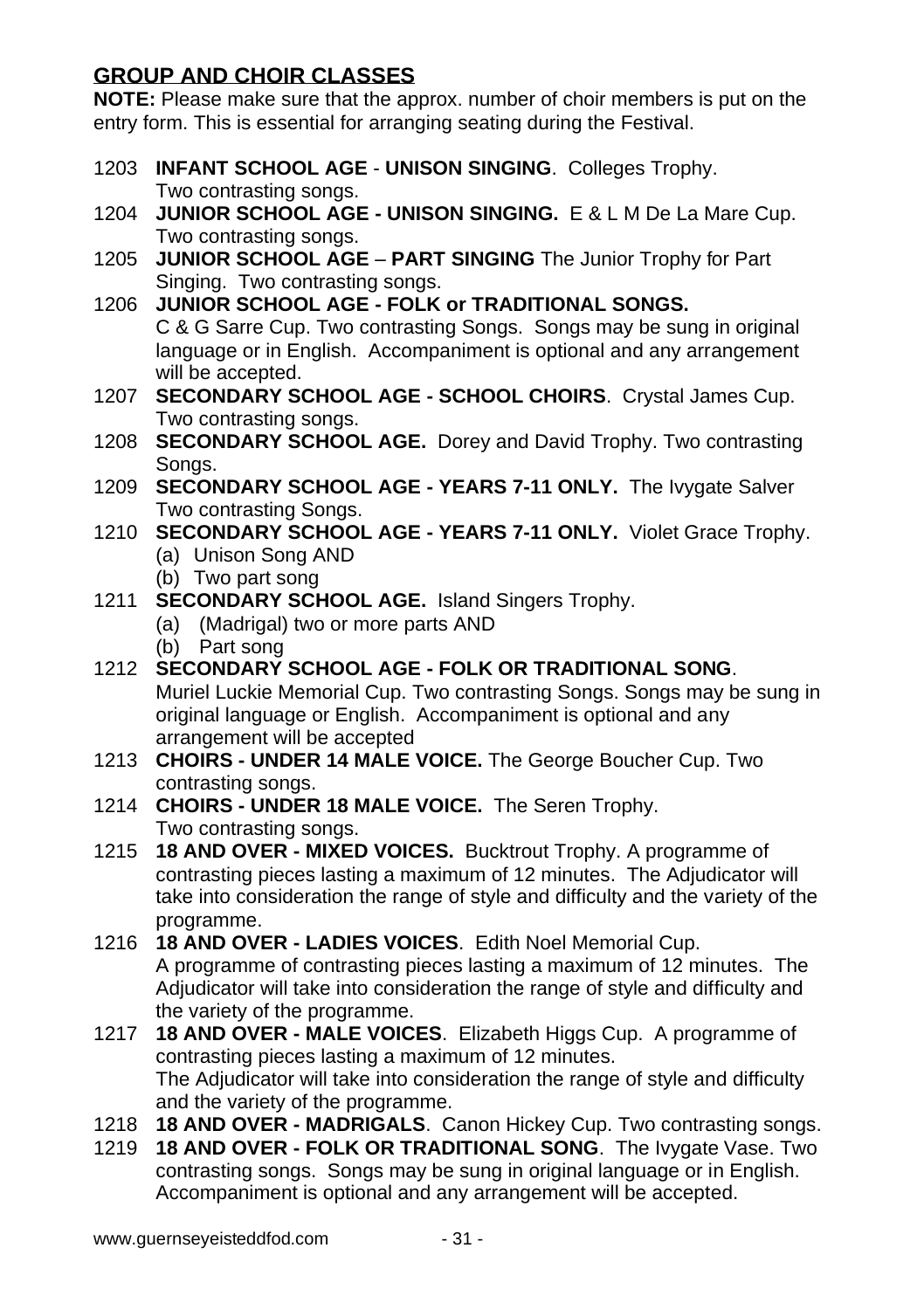- 1220 **SCHOOL CHOIRS/GROUPS - SPECIAL NEEDS - JUNIOR SCHOOL AGE.**  The Liz Darling Trophy. One or more pieces. (Time limit: 6 mins) A class for groups and/or choirs with special needs. Any combination of voices and any number of members.
- 1221 **SCHOOL CHOIRS/GROUPS - SPECIAL NEEDS - SECONDARY SCHOOL AGE.** The Jean Martin Cup. One or more pieces. A class for groups and/or choirs with special needs. Any combination of voices and any number of members.
- 1222 **CHOIRS/GROUPS - SPECIAL NEEDS - OPEN**. Melody Press Printers Trophy One or more pieces. A class for groups and/or choirs with special needs. Any combination of voices and any number of members.

## **COMPOSITIONS**

- 1223 **UNDER 18**. John Longmire Cup. An individual or a group composition, vocal, choral, instrumental or any other combination. All entries must be accompanied by a copy of the composition, plus a recording on CD or memory stick which must be sent to the Executive Officer by 1st December 2020.
- 1224 **18 AND OVER**. William H Lincoln Cup. An individual or a group composition, vocal, choral, instrumental or any other combination. All entries must be accompanied by a copy of the composition, plus a recording on CD or memory stick which must be sent to the Executive Officer by 1st December 2020.
- 1225 **UNDER 18.** Oriana Salver. An individual or a group composition, vocal, choral, instrumental or any other combination. Entry MUST be submitted as a school entry without teacher involvement. All entries must be accompanied by a copy of the composition plus a recording on CD or memory stick which must be sent to the Executive Officer by 1st December 2020.
- **NOTE**: All compositions must be submitted along with the entry fee and form together with a signed declaration stating that the composition is entirely the unaided work of the competitor and also that it has not been previously submitted at any other Festival.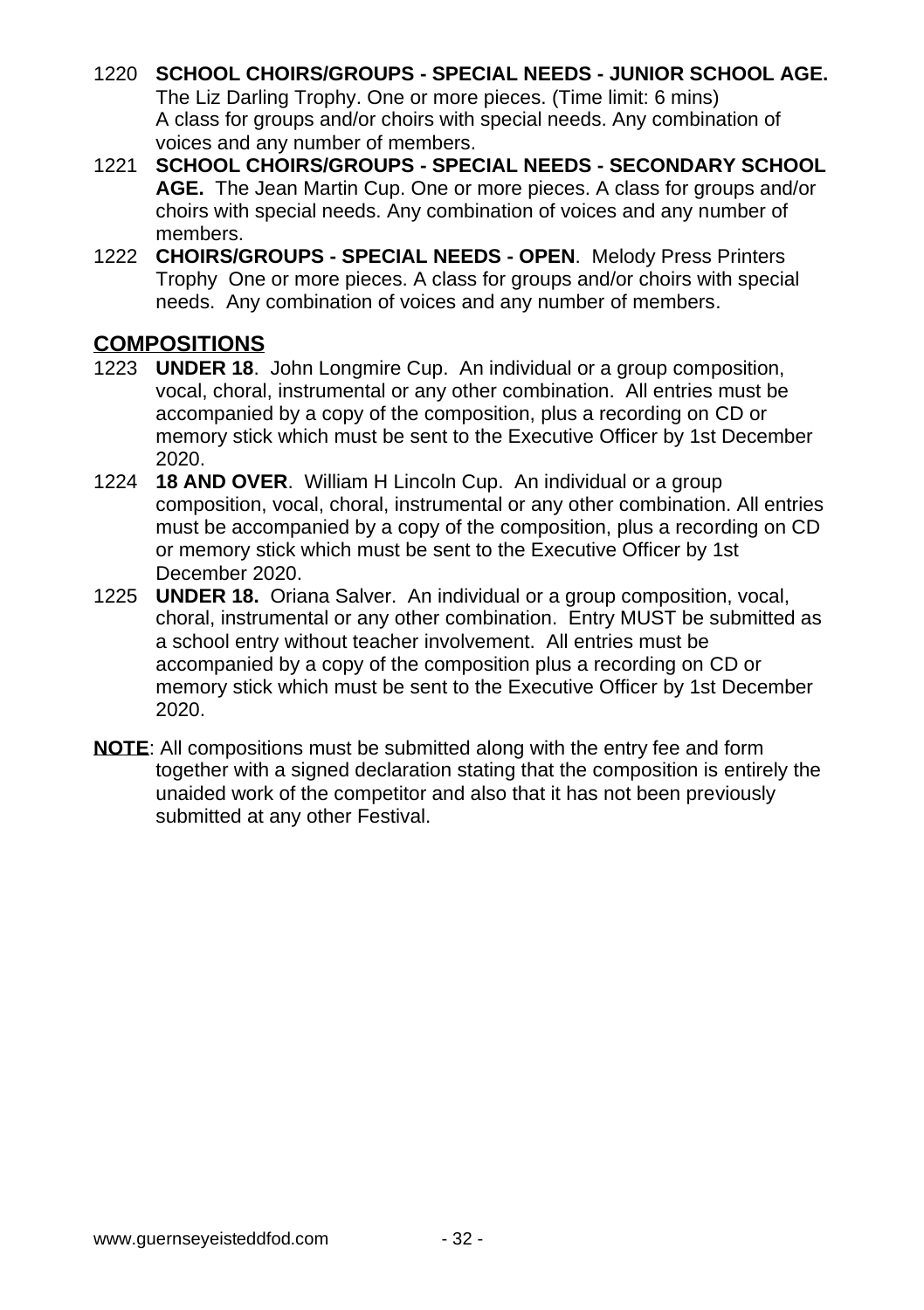## **THE MARIAN A BLONDEL CUP**

This cup will be awarded to the competitor obtaining the highest average marks in certain Senior Vocal classes. These classes are: Classe Superieure, Own Choice Solo, Oratorio, Operatic and French Song. To qualify for the award, competitors must have competed in at least three of the classes, including Classe Superieure. The average will be calculated on their Classe Superieure songs and the two highest marks from their other work. To receive the cup, competitors must have attained an average of 85 (plus) marks.

Folk, Old Familiar, Operetta/Gilbert & Sullivan and Stage Show classes are not eligible for this award.

## **THE JANET BRAN CUP**

This cup to be awarded to the singer in the Junior Section who, in the opinion of the Adjudicator, shows MOST PROMISE.

### **THE MARJORIE GUILLEMETTE CUP**

This cup to be awarded to the pianist in the Junior Section who, in the opinion of the Adjudicator, shows MOST PROMISE.

## **THE FREEMAN CUP AND AWARD**

A Voucher and an Oxford Dictionary of Music

To be awarded to the string player in the Junior Section who, in the opinion of the Adjudicator, shows MOST PROMISE.

## **THE E H BODMAN TROPHY**

This trophy to be awarded to the Woodwind or Brass player in the Junior Section who, in the opinion of the Adjudicator, shows MOST PROMISE.

#### **THE JUNE BOURGET TROPHY**

This cup to be awarded at the discretion of the adjudicator to the most outstanding choir in either the Junior or Senior sections.

## **THE MIRIAM R LE PAGE PRIX D'HONNEUR TROPHY**

This award to be presented for the most memorable performance, in the opinion of the Adjudicator, during the whole of the Music Section.

## **THE ADJUDICATOR'S CUP**

This cup to be awarded at the discretion of the Adjudicator to any competitor / competitors.

#### **THE PETER A MALLEY MEMORIAL TROPHY**

This trophy to be given at the discretion of the adjudicator to anyone who has entered into the spirit of the Eisteddfod by offering support to our Festival in a competitive and / or non-competitive way.

## **THE LONGMIRE BATON**

This award to be presented to the Conductor or Director (choral or orchestral) at the discretion of the adjudicator.

## **THE RICHARD DE LA RUE TROPHY**

This trophy is to be presented to the most outstanding instrumental ensemble in the junior or senior sections.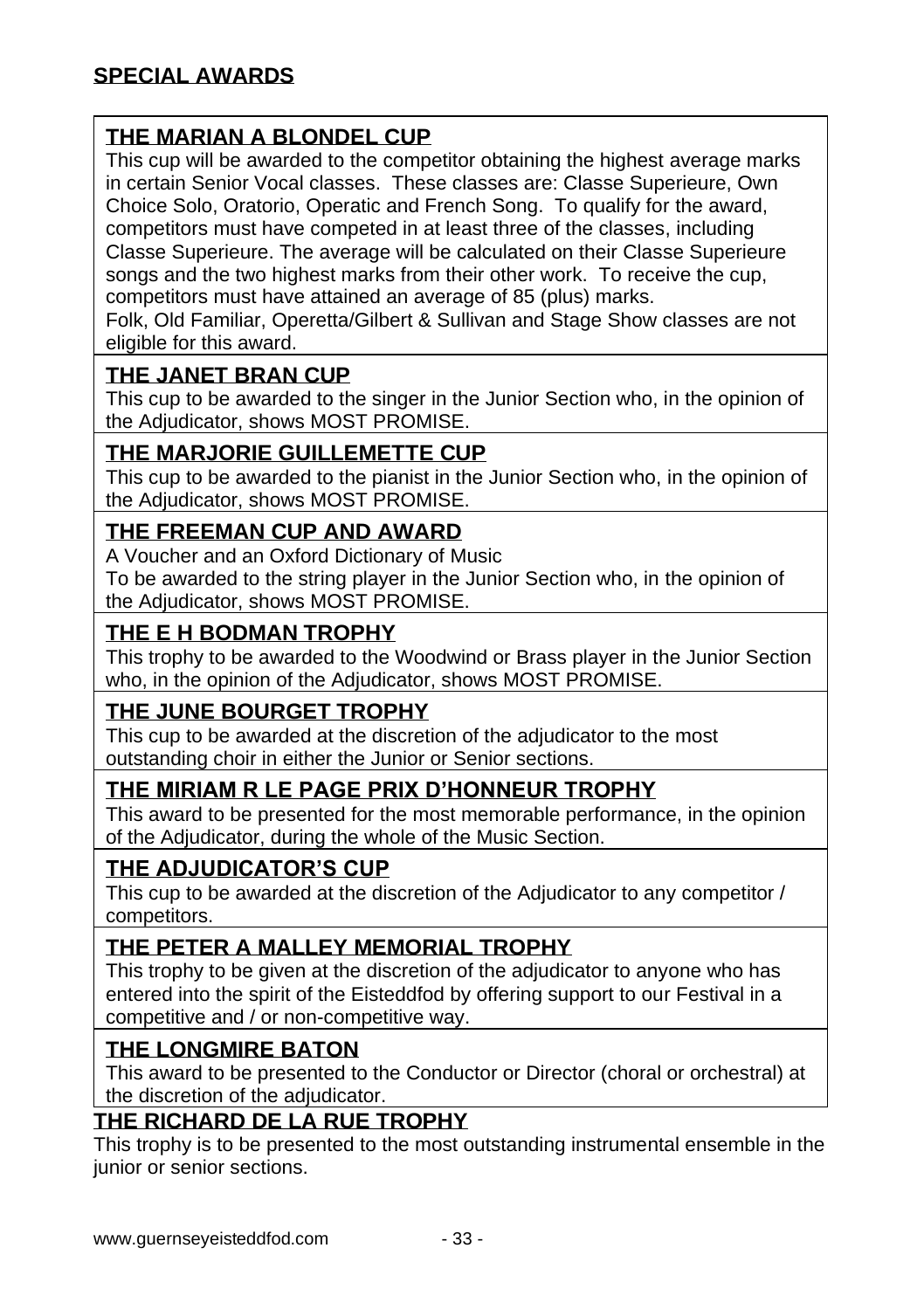## **ENGLISH SPEECH AND DRAMA**

## **MONDAY, 1st MARCH to MONDAY, 8th MARCH 2021**

#### **Executive Officer: MR SHAUN WINTERFLOOD, Tel: 07781 442582 email: [shaunwint@cwgsy.net](mailto:shaunwint@cwgsy.net) "Casa Finese", 8 Hougue St Clair, St Sampsons GY2 4DT**

Sub-Committee Members: Mrs Michelle Brady, Mrs Katey Cheshire, Mrs Avril Earl, Mrs Karen Lane, Mrs Joan Machon, Mrs Kathryn Prince Mr Michael Prince, Mrs Nicola Reoch-Brehaut, Mr Bob Thompson & Mr Brian Webster

### **SECTION REGULATIONS**

Copies of the set poems can be obtained online on the Guernsey Eisteddfod Website www.guernseyeisteddfod.com

**ENTRY FORMS** must contain competitor's name, address and telephone number plus age, school year and date of birth if under 18. Please print details clearly. Title and Author of 'Own Choice' selection must appear on the entry form together with a copy of the actual selection with class number attached. No entry will be accepted without this information.

#### **Once entered, no entry can be changed or moved into a different class.**

'Own Choice' pieces must not have been performed by the competitor in any of the previous three festivals, nor had a public performance at Beau Sejour by the competitor within the last two years.

In classes where a time limit is given competitors will be deducted **1 MARK PER 30 SECONDS** they over-run. The time allowed will **not** be taken until after any introduction has been given. Introductions must be brief and not last any longer than **1 minute**.

Poetry should be recited with limited gestures or movement (except Adult Humorous Poetry Class).

For Group Pieces & Scenes, each Group competing will be able to check sound levels only, prior to their class commencing.

#### **PLEASE NOTE**

1 **ENTRY FORMS must** be handed in at the Grammar School, Les Varendes, St Andrew's on **SATURDAY, 7th NOVEMBER 2020** between **10.00 am and 1.30 pm**. Late entries, which must be received by no later than **Monday, 30th November, 2020**, will be charged an additional £1 and can be sent by post to the Executive Officer. **NO ENTRIES WILL BE TAKEN AFTER THIS DATE!!!**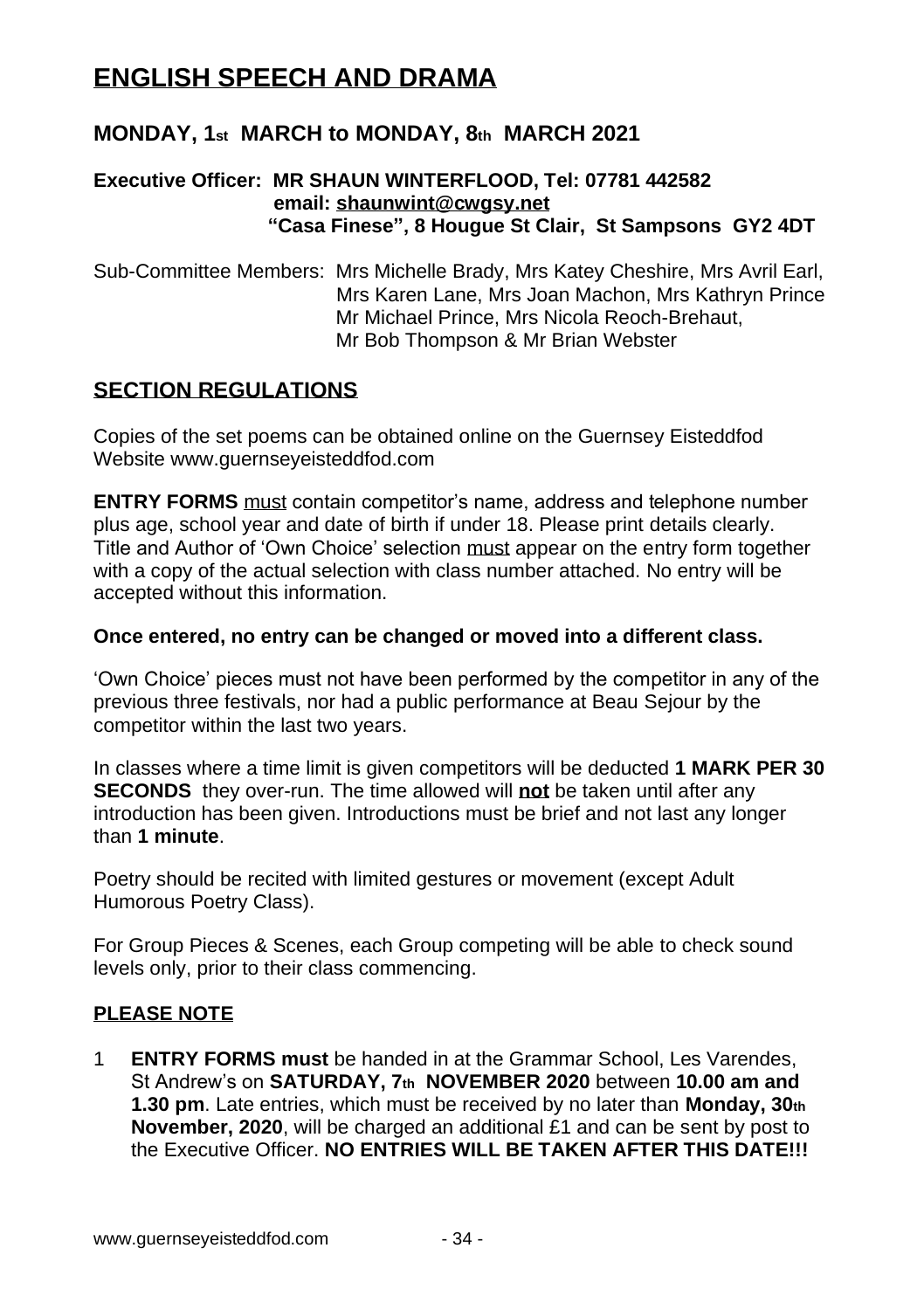- 2 A copy of all '**OWN CHOICE'** selections and '**SYNOPSIS'** for Group Work must accompany the entry form on the date given above. The number of children participating in each entry for Choral Speaking, Group Work or Scene from a Play, must be noted on the entry form **together with a list of children's names taking part in each performance.**
- 3 **Poems selected as 'Set Pieces' in this syllabus must not be used for 'Own Choice' classes.**
- 4 **Please check Syllabus carefully before submitting entries for time limits.**
- 5 Furniture is not provided. Please do not use items belonging to other competitors without obtaining their permission first.
- 6 Please let one of the Speech and Drama Committee know as soon as possible if you are **not** going to compete.
- 7 Musical Work: Singing **must** be arranged to piano or instrumental backing track (with no vocals).

| <b>ENTRY FEES</b>         |       |                              |        |  |
|---------------------------|-------|------------------------------|--------|--|
| <b>JUNIORS (Under 18)</b> |       | <b>SENIORS (18 and over)</b> |        |  |
| Poems/Solo Items          | £5.00 | Solo Items                   | £6.00  |  |
| Duologues/Trios           | £7.00 | <b>Duologues</b>             | £9.00  |  |
| <b>Choral Speaking</b>    | £8.00 | Trios                        | £10.00 |  |
| Group Work                | £8.00 | <b>Choral Speaking</b>       | £10.00 |  |
| <b>Special Schools</b>    | £3.00 | Group Work                   | £10.00 |  |

Fees for Poems and Prose Readings include the charge made by the A.L.C.S.

The Guernsey Eisteddfod is pleased to announce that it has entered into an agreement with the Authors' Licensing and Collecting Society. This means that entrants do not have to seek copyright permission for any poetry, prose or solo dramatic items performed, to a time limit of 10 minutes.

Performers and teachers will be delighted to know that their participation in this festival means that authors will be directly reimbursed as a consequence of their works being performed at this festival. Duologues and group dramatic activity are **NOT** covered by this agreement, and copyright for these items should be sought by performers at the time of entry. Please note that no item should be used which is currently in professional production.

Dramatic items must be announced with title and author at the time of performance to qualify for copyright indemnity, and the performer must not change the words or gender of the character.

#### **PLATFORM PRESENTATION**

#### **Advice issued by the British Federation of Festivals**

A Festival is an occasion when you want to do your best in every way. Platform deportment is a very important part of your performance. Competitors can greatly add to the enjoyment of competitive sessions by a pleasing and relaxed appearance. A performer who is at ease on the platform puts the audience at ease.

Attention to the above helps a great deal to ensure an enjoyable competition and to help bring it to a higher standard of public performance.

Best wishes and every success.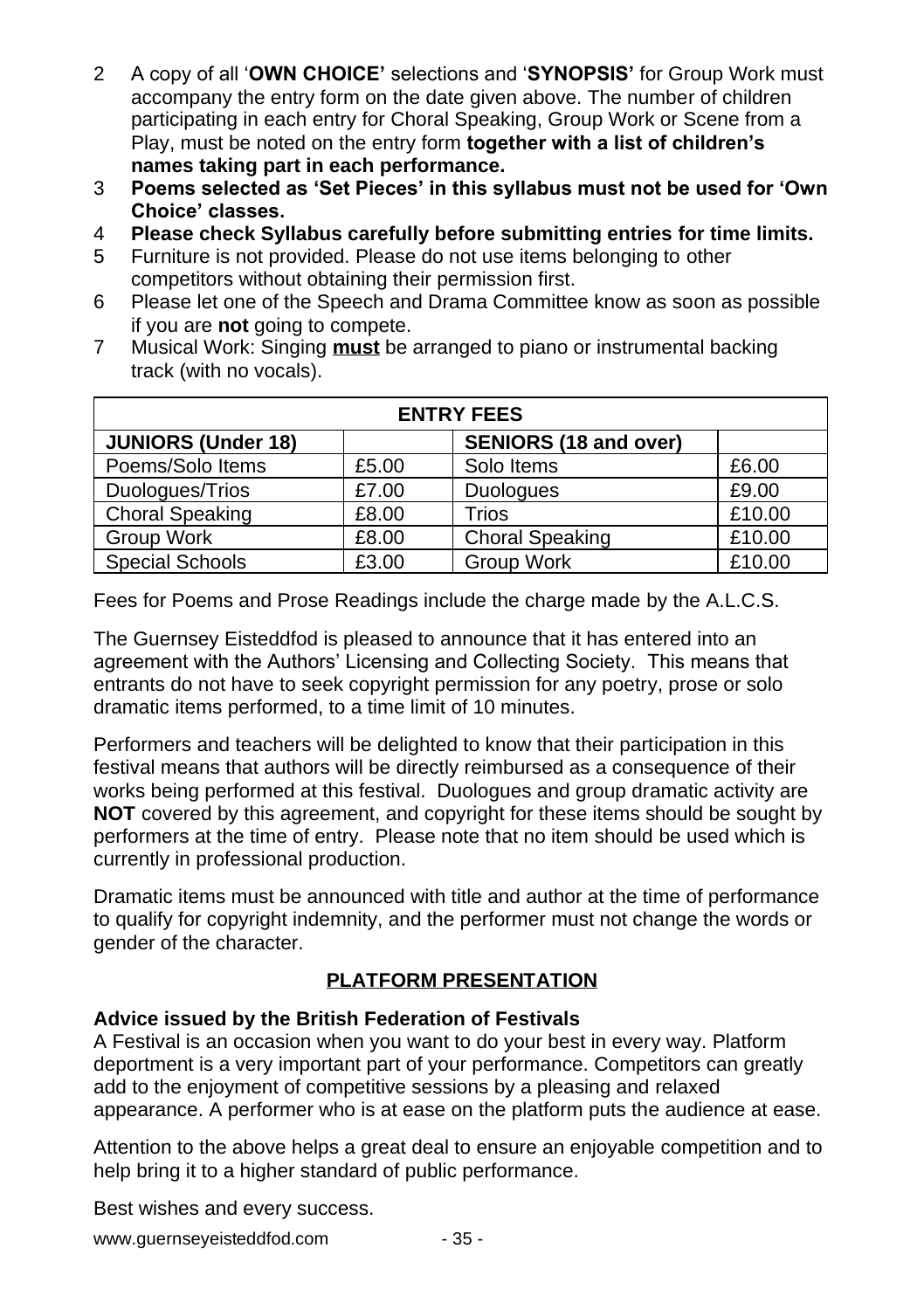## **MARKING SYSTEM**

| <b>FAIR</b>        | 75 - 77 marks. A performance limited in its<br>communication.                                        |
|--------------------|------------------------------------------------------------------------------------------------------|
| <b>PROMISING</b>   | 78 - 80 marks. A performance showing development of<br>technique and/or communication.               |
| <b>MERIT</b>       | 81 - 83 marks. A capable performance showing some<br>artistic appreciation and/or technical ability. |
| <b>FIRST CLASS</b> | 84 - 86 marks. A convincing performance technically &<br>artistically.                               |
| <b>DISTINCTION</b> | 87 - 89 marks. An excellent performance technically<br>and artistically.                             |
| <b>HONOURS</b>     | 90 marks and over. An exceptional performance, both<br>technically & artistically.                   |

#### **MARKING BREAKDOWN**

| <b>CLASS</b>       | $\frac{9}{6}$ | %         | %                                 | $\frac{9}{6}$  | $\frac{9}{6}$ |
|--------------------|---------------|-----------|-----------------------------------|----------------|---------------|
|                    | Poetry        | Character | <b>Musical</b>                    | <b>Devised</b> | <b>Scenes</b> |
|                    | Prose         | Study     | <b>Character Study Group Work</b> |                |               |
| <b>Voice</b>       | 50            | 30        | 50                                |                |               |
| Interpretation     | 50            | 30        | 20                                |                | 20            |
| <b>Character</b>   |               | 40        | 30                                |                |               |
| <b>Delivery</b>    |               |           |                                   | 50             | 50            |
| <b>Originality</b> |               |           |                                   | 50             |               |
| <b>Production</b>  |               |           |                                   |                | 30            |

## **WE ARE THRILLED TO WELCOME OUR 2021 ADJUDICATOR**

## **BEN HUMPHREY BA(Hons), FRSA, GoDA, ALAM**



Ben graduated from the Bristol Old Vic Theatre School (BOVTS) and is an Associate of the London Academy of Dramatic Art.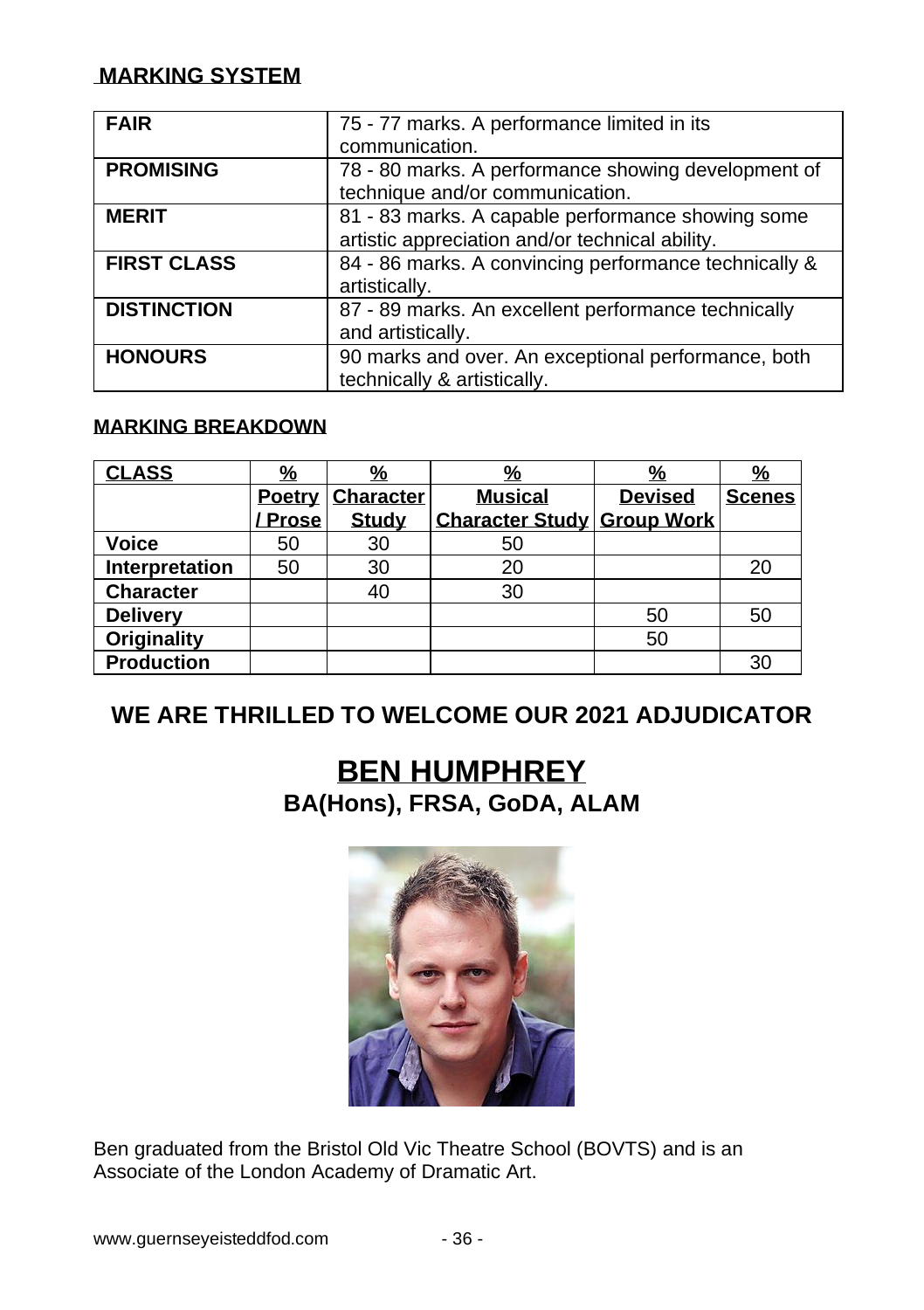Ben is currently the Senior Creative Consultant to the *National Trust for Scotland* and is working on the development of a new animated TV adventure series for children, *Time Sliders.* In addition to his work in Scotland, Ben is also the Artistic Director of the Worcester Repertory Company as well as Executive Producer for Tortive Theatre.

As an actor he has countless professional credits to his name including successful seasons in London, Stratford-upon-Avon and with international tours. Directing credits include; *A Midsummer Night's Dream, As You Like It, Trojan Women, Happy Birthday, Dick Whittington, Cinderella, The Comedy of Errors (*which transferred to the National Theatre of Romania in Craiova for the International Shakespeare Festival in 2016) and the sell-out 800th Anniversary production of William Shakespeare's *King John* produced around the tomb of the King himself in 2009. He followed this with another sell-out production, *Othello*, in the same venue.

In 2009 Ben became the youngest member of the Guild of Drama Adjudicators (GoDA) and now serves as a member of its national council. He adjudicates all over the globe at Full Length, One-Act and Speech and Drama Festivals and is delighted to be returning to Guernsey once again to adjudicate.

In 2012 Ben was made a Fellow of the Royal Society of Arts and in 2016 was honoured to have been made a Patron of the Royal Air Force Theatrical Association. He an Associate Research Fellow with the University of Worcester and Vice Principal Emeritus of Academy Theatre Arts.

#### **ALL CUPS, TROPHIES & AWARDS MUST BE RETURNED TO MARTYN GUILLE SILVERSMITHS, LES VAUXBELETS, ST ANDREWS BY 31ST DECEMBER, 2020**

#### **JUNIOR TROPHIES**

THE ROTARY CUP<br>
THE MRS P F DORFY'S CUP
THE MRS P F DORFY'S CUP
14 and under 16 - Poem THE MRS P F DOREY'S CUP 16 and under 18 – Poem<br>THE GEORGINA PEARCE REMEMBRANCE TROPHY 7 and under 14 'Own Choice' Poem THE GEORGINA PEARCE REMEMBRANCE TROPHY 7 and under 14 'Own Choice' Poem<br>THE SHAUN WINTERFLOOD TROPHY 7 and under 9 - Character Study THE SHAUN WINTERFLOOD TROPHY THE MITCHELL TROPHY 9 and under 11 - Character Study THE VI TOSTEVIN CUP 11 and under 13 - Character Study THE SHEILA GARNER TROPHY 13 and under 15 - Character Study THE ENID ZABIELA CUP 15 and under 18 - Character Study THE ANN ATKINSON TROPHY 13 and under 18 – Classical Character Study THE KAREN LANE AWARD **THE SAND STATE AWARD** 7 and under 11 - Monologue THE HICKS FAMILY SHIELD 11 and under 18 - Monologue THE CURTIS CUPS UNDER THE CURTIS CUPS THE JUDITH LAINE TROPHY<br>THE S.W.A.T.S. TROPHY UNITED SOME THE S.W.A.T.S. TROPHY THE S.W.A.T.S. TROPHY<br>THE S.W.A.T.S. AWARD THE UNIVERSITY OF THE S.W.A.T.S. AWARD THE S.W.A.T.S. AWARD THE WEBSTER TROPHY **EXECUTE:** THE WEBSTER TROPHY THE JOYCE COOK MEMORIAL TROPHY 13 and under 18 – Classical Duologue THE KINGSTON TROPHY 7 and under 18 – Prepared Original Verse Reading

www.guernseveisteddfod.com - 37 -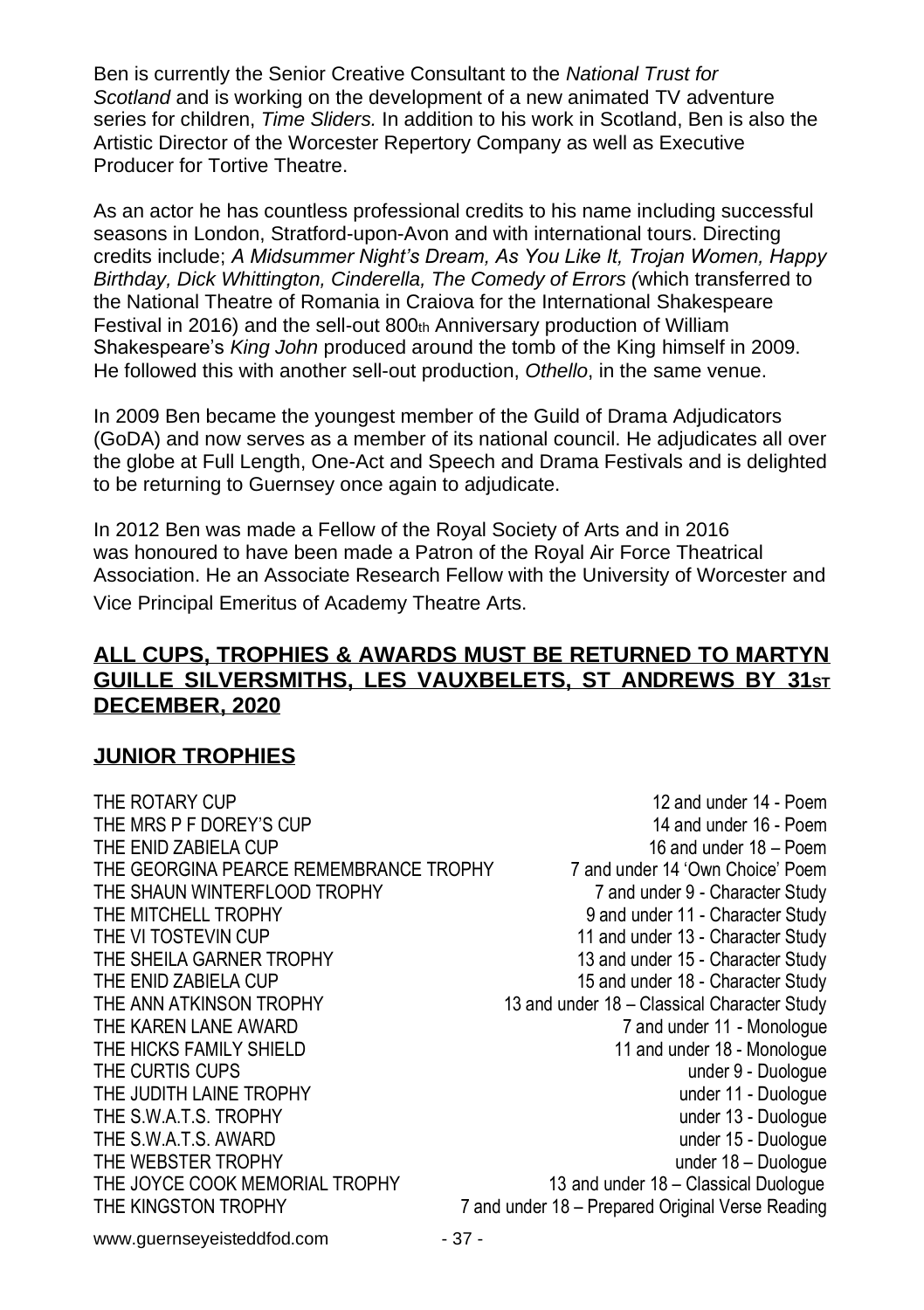THE ANNE MARIE & JUSTICE AFENI CUP 7 and under 11 - Prepared Prose Reading<br>THE MARTYN GUILLE CUP 11 & under 13 years - Prepared Prose Reading THE MARTYN GUILLE CUP<br>
THE SCHRODER TROPHY
11 A under 13 years - Prepared Prose Reading
11 And under 18 – Sight Reading THE SCHRODER TROPHY<br>THE MARY MARSH MEMORIAL CUP<br>11 and under 15 - Prepared Prose Reading THE MARY MARSH MEMORIAL CUP 11 and under 15 - Prepared Prose Reading<br>THE FOSS TROPHY 11 AND 1975 - Group Speaking THE FOSS TROPHY<br>THE VI TOSTEVIN CUP THE UNIVERSITY OF THE VI TOSTEVIN CUP THE VI TOSTEVIN CUP<br>THE CURTIS CUP UNITY OF THE CURTIS CUP THE TEACHERS' ASSOCIATIONS' TROPHY<br>THE INVICTA TROPHY THE INVICTA TROPHY<br>THE FLIZARETH LANGLOIS CUP<br>Tunder 9 - Musical Character Study THE ELIZABETH LANGLOIS CUP<br>THE BETTY ROBILLIARD CUP 7 under 11 - Musical Character Study<br>9 and under 11 - Musical Character Study THE G.A.T.E. TROPHY<br>
THE BETTY ROBILLIARD CUP
THE BETTY ROBILLIARD CUP
13 and under 15 - Musical Character Study THE BETTY ROBILLIARD CUP<br>
THE GILLIAN JACKSON TROPHY
15 and under 18 - Musical Character Study
THE GILLIAN JACKSON TROPHY THE MR & MRS W M KEYHO TROPHY<br>THE AVRII FARI MUSICAL THEATRE CUP THE AVRIL EARL MUSICAL THEATRE CUP<br>THE AVRIL FARI MUSICAL THEATRE TROPHY UNDER THE AVRIL ENDING THE AVRIL FARI MUSICAL DUO THE AVRIL EARL MUSICAL THEATRE TROPHY THE COLMER TROPHY THE COPPOLO & COYDE TROPHY<br>THE HEAI THSPAN SHIFLD THE HEALTHSPAN SHIELD<br>THE AI VES & WEGERER TROPHY 19 15 & under 18 - Improvised Duploque THE ALVES & WEGERER TROPHY<br>THE BANYARD TROPHY 15 & under 9 - Devised Group Work THE BANYARD TROPHY<br>THE GEORGE FOOTE TROPHY UNITAL STATE OF THE GEORGE FOOTE TROPHY THE TOYNTON FAMILY TROPHY<br>THE BOB THOMPSON TROPHY THE BOB THOMPSON TROPHY THE WEGERER FAMILY TROPHY<br>THE PARIS-SMITH TROPHY UNDER THE PARIS-SMITH TROPHY THE ARMSTRONG COMMUNITY AWARD THE OLIVER FAMILY SHIELD<br>THE GUERNSEY PRESS TROPHY<br>THE GUERNSEY PRESS TROPHY THE GUERNSEY PRESS TROPHY THE DAVID WILSON TROPHY **EXAMPLE 20** THE DAVID WILSON TROPHY

#### **SENIOR TROPHIES**

THE STAR TROPHY<br>THE STONFI AKE TROPHY THE STONE ASSESSMENT AND THE STONE ASSESSMENT AREA THE STONE I AREA TROPHY THE STONELAKE TROPHY<br>THE MINERVA TROPHY THE MINERVA TROPHY 18 AND 18 and over - Poem & Prose THE MINERVA TROPHY<br>
THE JOYCE COOK TROPHY 18 and over - 'Own Choice' Poem THE LEN WINTERFLOOD CUP 18 and over - Humorous Poem THE CLIVE GILLINGHAM MEMORIAL TROPHY 18 and over - 'Own Choice' Sonnet<br>THE MACKAY CUP 18 and over - Character Study THE CECIL COOK MEMORIAL TROPHY 18 and over - Musical Character Study THE MARY TOMS TROPHY 18 and over - Shakespearean Character Study THE REUBEN DOREY MEMORIAL TROPHY **Communist Communist Class - Humorous Duologue** THE FREDDIE NASH MEMORIAL TROPHY<br>THE KATHLEEN CANIVET BUSH TROPHY 18 and over - Prepared Prose Reading THE KATHLEEN CANIVET BUSH TROPHY THE KATHLEEN CANIVET BUSH TROPHY<br>THE JOAN WILLARD TROPHY 18 and over - Original Verse THE ARNOLD LE GALLEZ MEMORIAL TROPHY<br>THE CLAYTON TROPHY 18 and over 18 and over 18 and over THE JOHN ALLEN-FALLA MFMORIAL CUP

under 9 - Group Speaking<br>under 11 - Group Speaking 9 and under 11 - Musical Character Study 15 and under 18 - Musical Character Study<br>under 9 - Musical Duo under 9 - Musical Trio / Quartet<br>under 13 - Musical Trio / Quartet under 13 - Devised Musical Group Work under 18 - Devised Musical Group Work under 11 - Scripted Musical Group Work<br>under 13 - Scripted Musical Group Work

18 and over - 'Own Choice' Poem 18 and over - Character Study 18 and over - Original Verse Sight reading 18 years and over<br>18 and over - Interpretation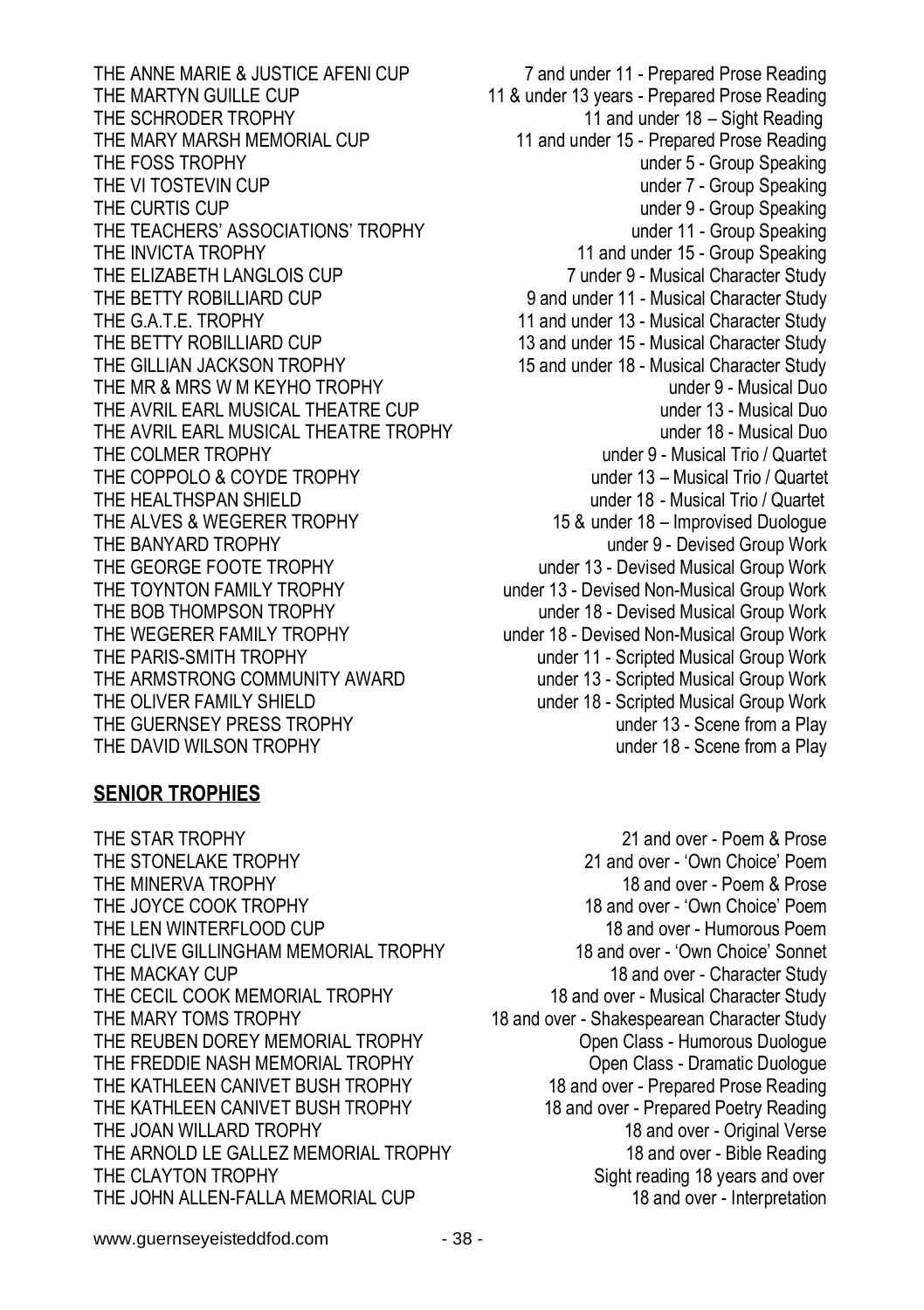- 
- THE FREDA WOLLEY CUP<br>
THE SARNIAN CUP<br>
THE SARNIAN CUP THE SARNIAN CUP<br>
THE LAURENT TROPHY<br>
18 and over - Improvised Duploque THE LAURENT TROPHY<br>THE CECIL COOK TROPHY 18 AND 18 and over – Improvised Duologue THE CECIL COOK TROPHY<br>THE MRS N LE CHEMINANT'S CUP<br>
Open Class - Musical Duo or Trio THE MRS N LE CHEMINANT'S CUP<br>THE G.A.D.O.C. TROPHY **ODEL COLOGY CONS** Open Class - Devised Musical Group Work THE G.A.D.O.C. TROPHY **CONSIDENT CONSIDENT CONSIDENT CONSIDENT** Open Class - Devised Musical Group Work<br>
Open Class - Devised Non-Musical Group Work THE BELVAL TROPHY **Case Access Communist Communist Communist Communist Communist Communist Communist Communist Communist Communist Communist Communist Communist Communist Communist Communist Communist Communist Communist C** Open Class - Scripted Musical Group Work

#### **SPECIAL AWARDS**

THE MARTEL FAMILY TROPHY Most outstanding set poetry performance under 12 THE HAZEL ROWE AWARD Most memorable performance by a competitor(s) under 18 (not groups)<br>THE HAMMOND TROPHIES Most memorable Duologue performance by competitors under 18 THE HAMMOND TROPHIES Most memorable Duologue performance by competitors under 18<br>THE BOTZENHARDT FAMILY TROPHY Most memorable Musical Duo, Trio or Quartet under 18 Most memorable Musical Duo, Trio or Quartet under 18 THE ADJUDICATOR'S AWARD<br>THE WINTERFI OOD AWARD Most promising female competitor 13 and under 18 THE WINTERFLOOD AWARD<br>THE ANEES FAMILY TROPHY Most promising male competitor 13 & under 18 THE ANEES FAMILY TROPHY Most memorable performance by a competitor 13 & under 18<br>THE PRINCE TROPHY Most memorable performance by a competitor(s) over 18 (not Groups) THE PRINCE TROPHY Most memorable performance by a competitor(s) over 18 (not Groups)<br>I F TROPHFF DU GROUPE PARLANT Most outstanding Group Speaking performance any age LE TROPHEE DU GROUPE PARLANT Most outstanding Group Speaking performance any age<br>THE JOAN ROUGET TROPHY Most memorable humorous performance any age THE JOAN ROUGET TROPHY<br>THE JUDY COBB TROPHY Most memorable musical performance any age Most memorable musical performance any age THE CHESHIRE TROPHY<br>THE KENNY FAMILY TROPHY **A magic moment any age**<br>Most memorable Group Performance any age Most memorable Group Performance any age

#### **RULES GOVERNING COMPETITIONS: See pages 8-9**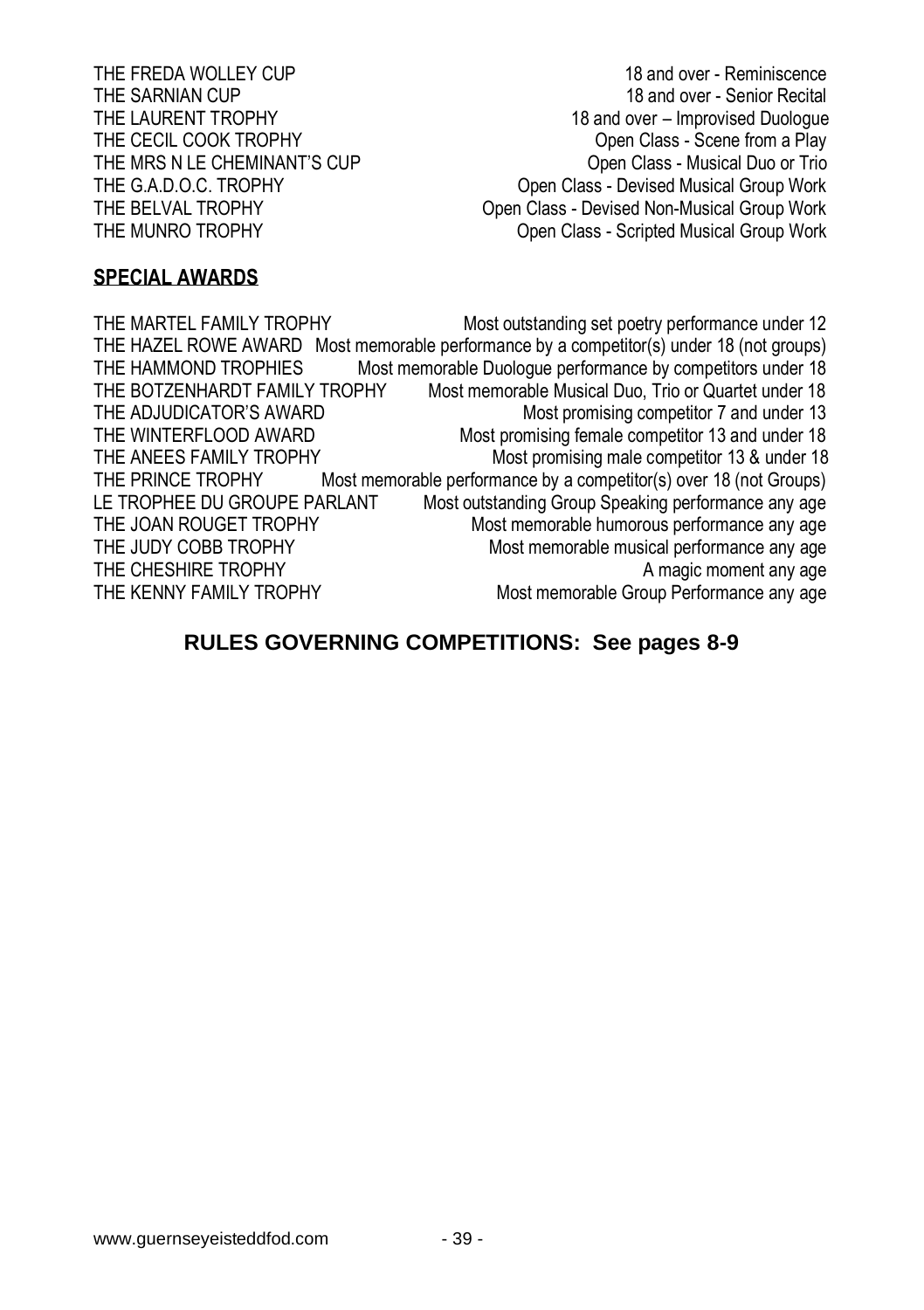### **JUNIOR SECTION**

#### **INDIVIDUAL SET POEMS**

#### **PLEASE CHOOSE (a), (b) or (c) WHERE APPLICABLE. COSTUMES & PROPS NOT PERMITTED. MINIMAL MOVEMENT ONLY ALLOWED.**

#### **Class**

#### 100 **4 AND UNDER 5 YEARS - Reception Class**

- (a) "MY BABY BROTHER" by John Foster
- (b) "ALWAYS" by Finola Akister
- (c) "I HAVEN'T GOT A PET" by Andrea Shavick

#### 101 **5 AND UNDER 6 YEARS - School Year 1**

- (a) "HOW TO CURE THE HICCUPS" by Eric Ode
- (b) "MY BROTHER'S BUG" by Jack Prelutsky
- (c) "MAGIC WORD" by Martin Gardner

#### 102 **6 AND UNDER 7 YEARS - School Year 2**

- (a) "WHAT'S THE POINT OF TONSILS" by Gareth Lancaster
- (b) "WHEN ALL THE WORLD'S ASLEEP" by Anita E Posey
- (c) "ONE DAY I'LL BE…" by James McDonald

#### 103 **7 AND UNDER 8 YEARS - School Year 3**

- (a) "MY DAD IS AMAZING" by Ian Souter
- (b) "WHO'S SEEN JIP?" by Wes Magee
- (c) "MY BEST FRIENDS MOTHER" by Grace Andreacchi

#### 104 **8 AND UNDER 9 YEARS - School Year 4**

- (a) "LORETTA LOST A TOOTH AT LUNCH" by Eric Ode
- (b) "MRS MATHER" by Colin McNaughton
- (c) "HI HO, HI HO" by Clare Bevan

#### 105 **9 AND UNDER 10 YEARS - School Year 5**

- (a) "CASTLES IN THE SAND" by Dorothy Baker
- (b) "I'M WRESTLING WITH AN OCTOPUS" by Jack Prelutsky
- (c) "ROVER" by Adrian Henri

#### 106 **10 AND UNDER 11 YEARS - School Year 6**

- (a) "GRAN'S XI" by John Kitching
- (b) "LOUISA & THE FIELD MOUSE" by Amy Buxton
- (c) "SQUIRRELS & MOTORBIKES" by David Whitehead

#### 107 **11 AND UNDER 12 YEARS - School Year 7**

- (a) "COUNT ME OUT" by Moira Andrew
- (b) "SNOWFLAKES" by Clive Sansom
- (c) "EVERY NIGHT MR MILLER DREAMS" by Bernard Young

#### 108 **12 AND UNDER 14 YEARS - School Years 8 & 9**

- (a) "THE TUNNEL" by Brian Lee
- (b) "INSIDE SIR'S MATCHBOX" by John Foster
- (c) "ME & YOU" by Mandy Coe

#### 109 **12 AND UNDER 14 YEARS - School Years 8 & 9**

"BIRD IN THE CLASSROOM" by Colin Thiele (The Rotary Cup)

# 110 **14 AND UNDER 16 YEARS - School Years 10 & 11**

"STEALING" by Carol Ann Duffy (The Mrs P F Dorey's Cup)

#### 111 **16 AND UNDER 18 YEARS - School Years 12 & 13**

"THE APPLE RAID" by Vernon Scannell (The Enid Zabiela Cup)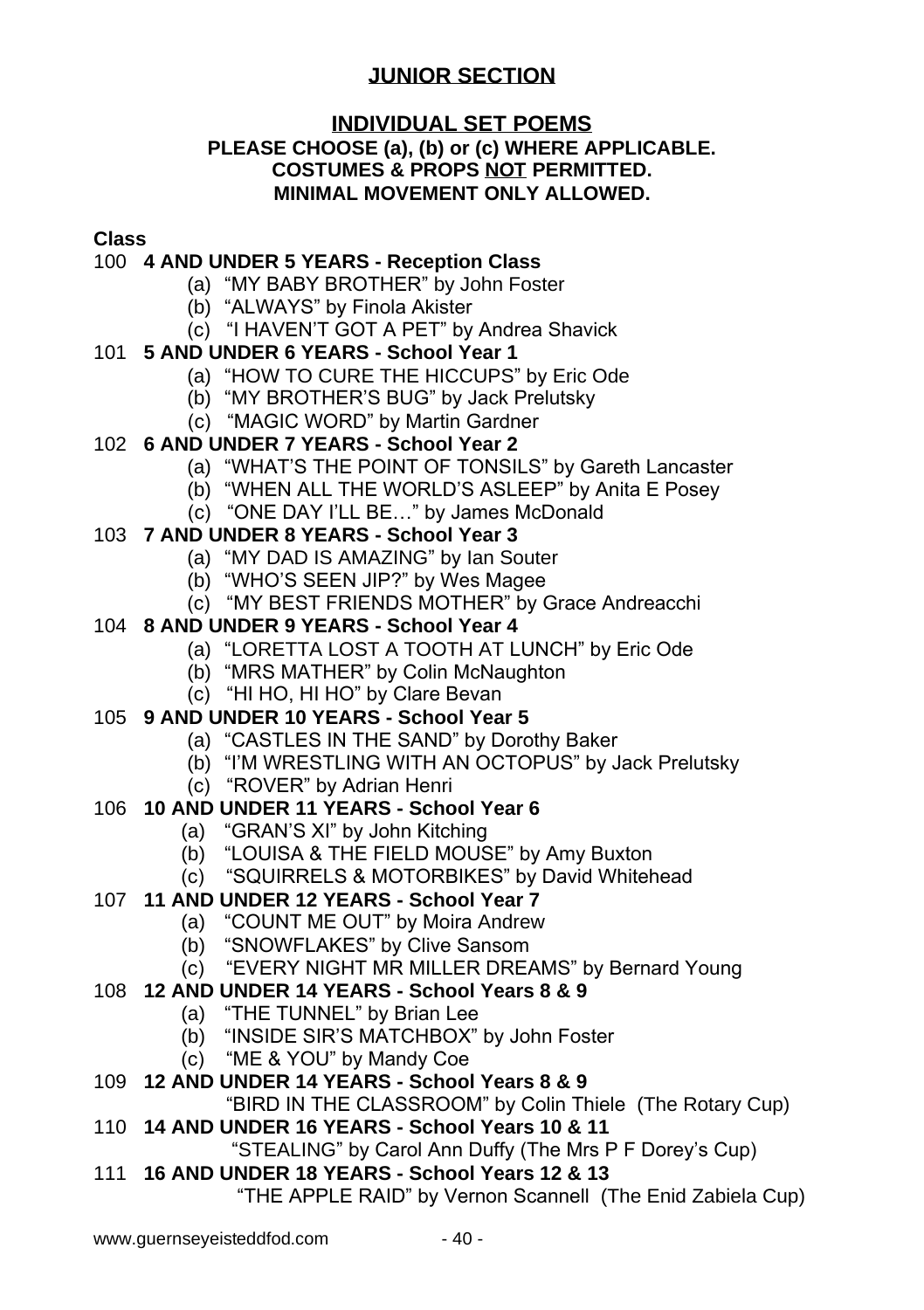**INDIVIDUAL 'OWN CHOICE' POEMS (no 'SET POEM' from the Syllabus can be used) COSTUMES & PROPS NOT PERMITTED. MINIMAL MOVEMENT ONLY ALLOWED. The Georgina Pearce Remembrance Trophy will be awarded to the Highest Mark over classes 112-116**

- 112 **7 AND UNDER 9 YEARS - School Years 3 & 4** 'Own Choice Poem' - Time Limit: 3 minutes
- 113 **9 AND UNDER 11 YEARS - School Years 5 & 6** 'Own Choice Poem" - Time Limit: 3 minutes
- 114 **11 AND UNDER 14 YEARS - School Years 7, 8 & 9** 'Own Choice Poem' - Time Limit: 3 minutes
- 115 **14 AND UNDER 16 YEARS - School Years 10 & 11** 'Own Choice' Poem - Time Limit: 4 minutes
- 116 **16 AND UNDER 18 YEARS - School Years 12 & 13** 'Own Choice' Poem - Time Limit: 4 minutes

#### **POETRY DUOS**

#### **Costumes and properties permitted but not marked. A competitor may appear in only 1 entry over classes 117-120**

- 117 **BOYS & GIRLS UNDER 9 YEARS - School Years 4 & Below** 'Own Choice' Poem - Time Limit: 2½ minutes
- 118 **BOYS & GIRLS UNDER 11 YEARS - School Years 6 & Below** 'Own Choice' Poem - Time Limit: 3 minutes
- 119 **BOYS & GIRLS UNDER 15 YEARS - School Years 10 & Below** 'Own Choice' Poem - Time Limit: 3½ minutes
- 120 **BOYS & GIRLS UNDER 18 YEARS - School Years 13 & Below** 'Own Choice' Poem - Time Limit: 4 minutes

### **ORIGINAL VERSE**

**The Kingston Trophy will be awarded to the competitor with the Highest Mark over classes 121-124**

**50% of mark will be for the composition. 50% of marks for reading.**

- 121 **BOYS & GIRLS 7 UNDER 9 YEARS – School Years 4 & under** Reading of own poem - Time Limit: 2 minutes
- 122 **BOYS & /GIRLS 9 AND UNDER 11 YEARS - School Years 5 & 6** Reading of own poem. - Time Limit: 3 minutes
- 123 **BOYS & GIRLS 11 AND UNDER 15 YEARS - School Years 7, 8, 9 & 10** Reading of own poem. - Time Limit: 4 minutes
- 124 **BOYS & GIRLS 15 AND UNDER 18 YEARS - School Years 11, 12 & 13** Reading of own poem. - Time Limit: 4 minutes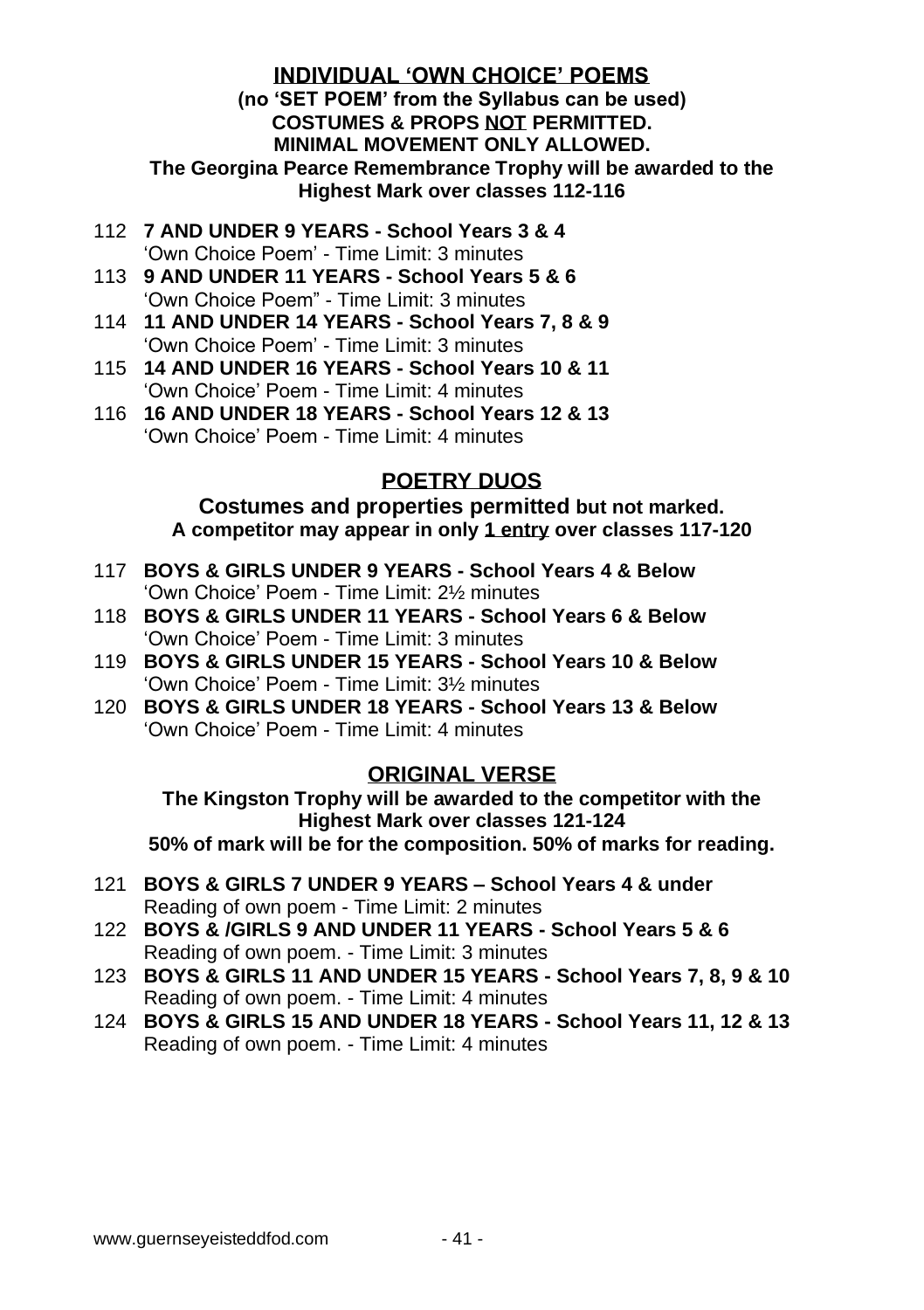#### **PREPARED PROSE READINGS (introduction should be no longer than 1 minute)**

- 125 **BOYS & GIRLS 7 AND UNDER 9 YEARS - School Years 3 & 4** 'Own Choice' - Time Limit: 3 minutes (The Anne Marie & Justice Afeni Cup) Highest mark awarded in classes 125 and 126.
- 126 **BOYS & GIRLS 9 AND UNDER 11 YEARS - School Years 5 & 6** Own Choice' - Time Limit: 3 minutes (The Anne Marie & Justice Afeni Cup) Highest mark awarded in classes 125 and 126.
- 127 **BOYS & GIRLS 11 AND UNDER 13 YEARS - School Years 7 & 8** 'Own Choice' - Time Limit: 3½ minutes - (The Martyn Guille Cup)
- 128 **BOYS & GIRLS 13 AND UNDER 15 YEARS - School Years 9 & 10** 'Own Choice' - Time Limit: 3½ minutes - (The Mary Marsh Memorial Cup)
- 129 **BOYS & GIRLS 15 AND UNDER 18 YEARS - School Years 11, 12 & 13** 'Own Choice' - Time Limit: 4 minutes

# **BIBLE READINGS**

- 130 **BOYS/GIRLS UNDER 11 YEARS - School Years 6 & Below** ST JOHN, CHAPTER 15, verses 9-17 (Authorised Version only).
- 131 **BOYS/GIRLS 11 & UNDER 18 YEARS - School Years 5 & 6** PROVERBS, CHAPTER 16, verses 1-13 (Authorised Version only).

### **SIGHT READING**

**Choice to be made by the Adjudicator on the date of performance. Competitors will be given 1 minute to look at the chosen piece before performing.**

- 132 **BOYS/GIRLS 11 AND UNDER 15 YEARS - School Years 7, 8, 9 &** 10 (The Schroder Trophy) Highest mark awarded in classes 132 & 133
- 133 **BOYS/GIRLS 15 AND UNDER 18 YEARS - School Years 11, 12 & 13** (The Schroder Trophy) Highest mark awarded in classes 132 & 133

### **CHARACTER STUDIES**

**Costumes and properties permitted but not marked. Own Choice pieces must be taken from either a published play or book**

- 134 **BOYS/GIRLS 7 AND UNDER 9 YEARS - School Years 3 & 4**
- 'Own Choice' Time Limit: 3½ minutes (The Shaun Winterflood Trophy)
- 135 **BOYS/GIRLS 9 AND UNDER 11 YEARS - School Years 5 & 6** 'Own Choice' - Time Limit: 4 minutes (The Mitchell Trophy)
- 136 **BOYS/GIRLS 11 AND UNDER 13 YEARS - School Years 7 & 8** 'Own Choice' - Time Limit: 4 minutes (The Vi Tostevin Cup)
- 137 **BOYS/GIRLS 13 AND UNDER 15 YEARS - School Years 9 & 10**  'Own Choice' - Time Limit: 4½ minutes - (The Sheila Garner Trophy)
- 138 **BOYS/GIRLS 15 AND UNDER 18 YEARS - School Years 11, 12 &13** 'Own Choice' - Time Limit: 5 minutes (The Enid Zabiela Cup)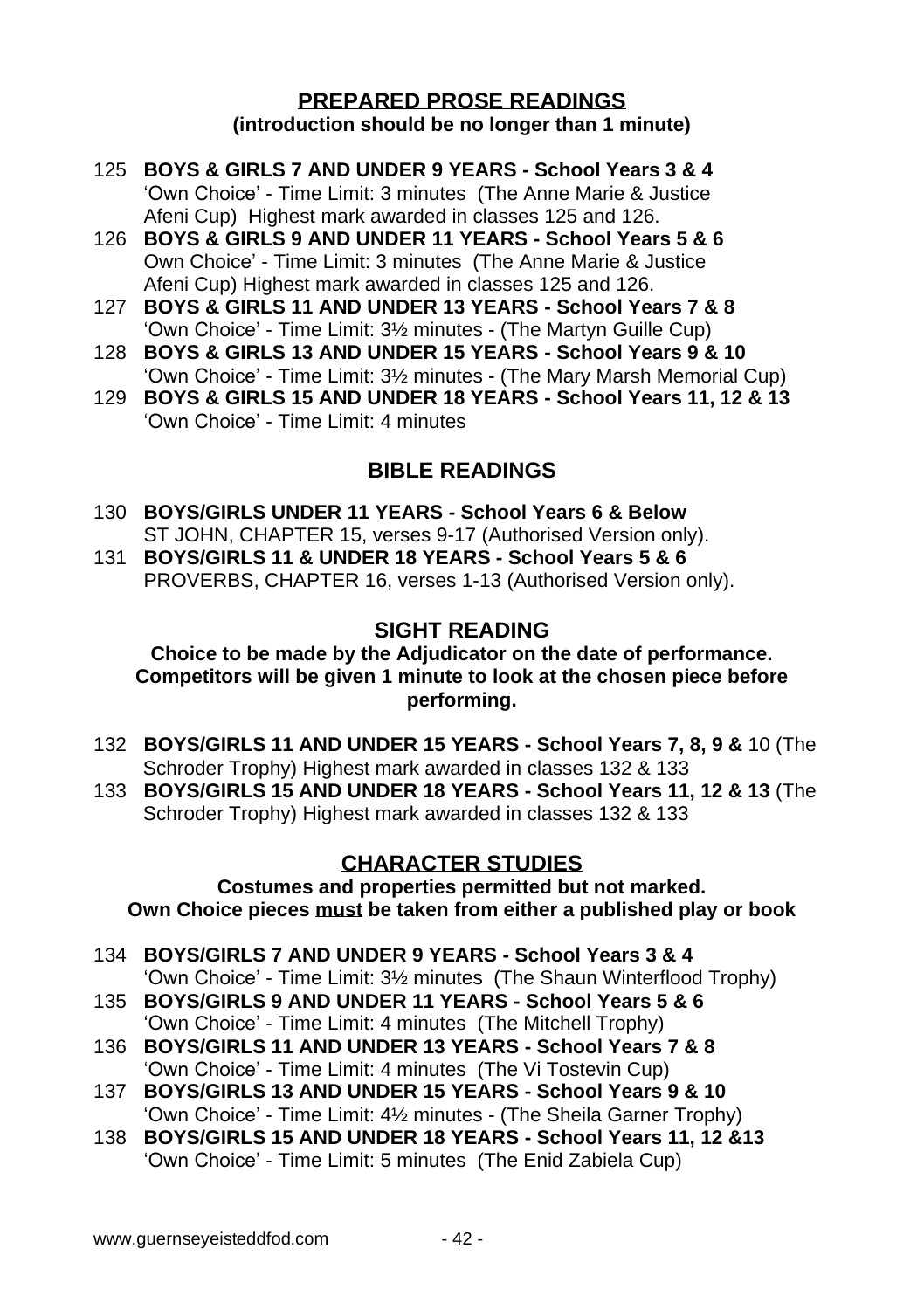#### **MONOLOGUES**

#### **Costumes and properties permitted but not marked. Own Choice pieces must not be taken from a published play or book**

- 139 **BOYS/GIRLS 7 AND UNDER 9 YEARS - School Years 3 & 4** 'Own Choice' - Time Limit: 3 minutes (The Karen Lane Award) Highest mark awarded in classes 139 & 140)
- 140 **BOYS/GIRLS 9 AND UNDER 11 YEARS - School Years 5 & 6** 'Own Choice' - Time Limit: 4 minutes (The Karen Lane Award) Highest mark awarded in classes 139 & 140
- 141 **BOYS/GIRLS 11 AND UNDER 13 YEARS - School Years 7 & 8**  'Own Choice' - Time Limit: 4 minutes (The Hicks Family Shield) Highest mark awarded in classes 141, 142 & 143
- 142 **BOYS/GIRLS 13 AND UNDER 15 YEARS - School Years 9 & 10** 'Own Choice' - Time Limit: 4½ minutes (The Hicks Family Shield) Highest mark awarded in classes 141, 142 & 143
- 143 **BOYS/GIRLS 15 AND UNDER 18 YEARS - School Years 11, 12 & 13** 'Own Choice' - Time Limit: 5 minutes (The Hicks Family Shield) Highest mark awarded in classes 141, 142 & 143

#### **CLASSICAL CHARACTER STUDIES - Pre 1800 Costumes and properties permitted but not marked.**

- 144 **BOYS/GIRLS 13 AND UNDER 15 YEARS - School Years 9 & 10** 'Own Choice' - Time Limit: 4½ minutes (The Ann Atkinson Trophy) Highest Mark Awarded over classes 144 and 145.
- 145 **BOYS/GIRLS 15 AND UNDER 18 YEARS - School Years 11, 12 & 13** 'Own Choice' - Time Limit: 5 minutes (The Ann Atkinson Trophy) Highest Mark Awarded over classes 144 and 145.

# **MUSICAL CHARACTER STUDIES**

**Costumes and properties permitted but not marked.**

- 146 **BOYS/GIRLS 7 AND UNDER 9 YEARS - School Years 3 & 4** 'Own Choice' - Time Limit: 4 minutes (The Elizabeth Langlois Cup)
- 147 **BOYS/GIRLS 9 AND UNDER 11 YEARS - School Years 5 & 6** 'Own Choice' - Time Limit: 5 minutes (The Betty Robilliard Cup)
- 148 **BOYS/GIRLS 11 AND UNDER 13 YEARS - School Years 7 & 8** 'Own Choice' - Time Limit: 5 minutes (The G.A.T.E. Trophy)
- 149 **BOYS/GIRLS 13 AND UNDER 15 YEARS - School Years 9 & 10** 'Own Choice' - Time Limit: 5 minutes (The Betty Robilliard Cup)
- 150 **BOYS/GIRLS 15 AND UNDER 18 YEARS - School Years 11, 12 & 13** 'Own Choice' - Time Limit: 6 minutes (The Gillian Jackson Trophy)

# **DUOLOGUES**

**Costume and properties permitted but not marked. A competitor may appear in only 1 entry over classes 151-155**

151 **BOYS/GIRLS UNDER 9 YEARS - School Years 4 & Below**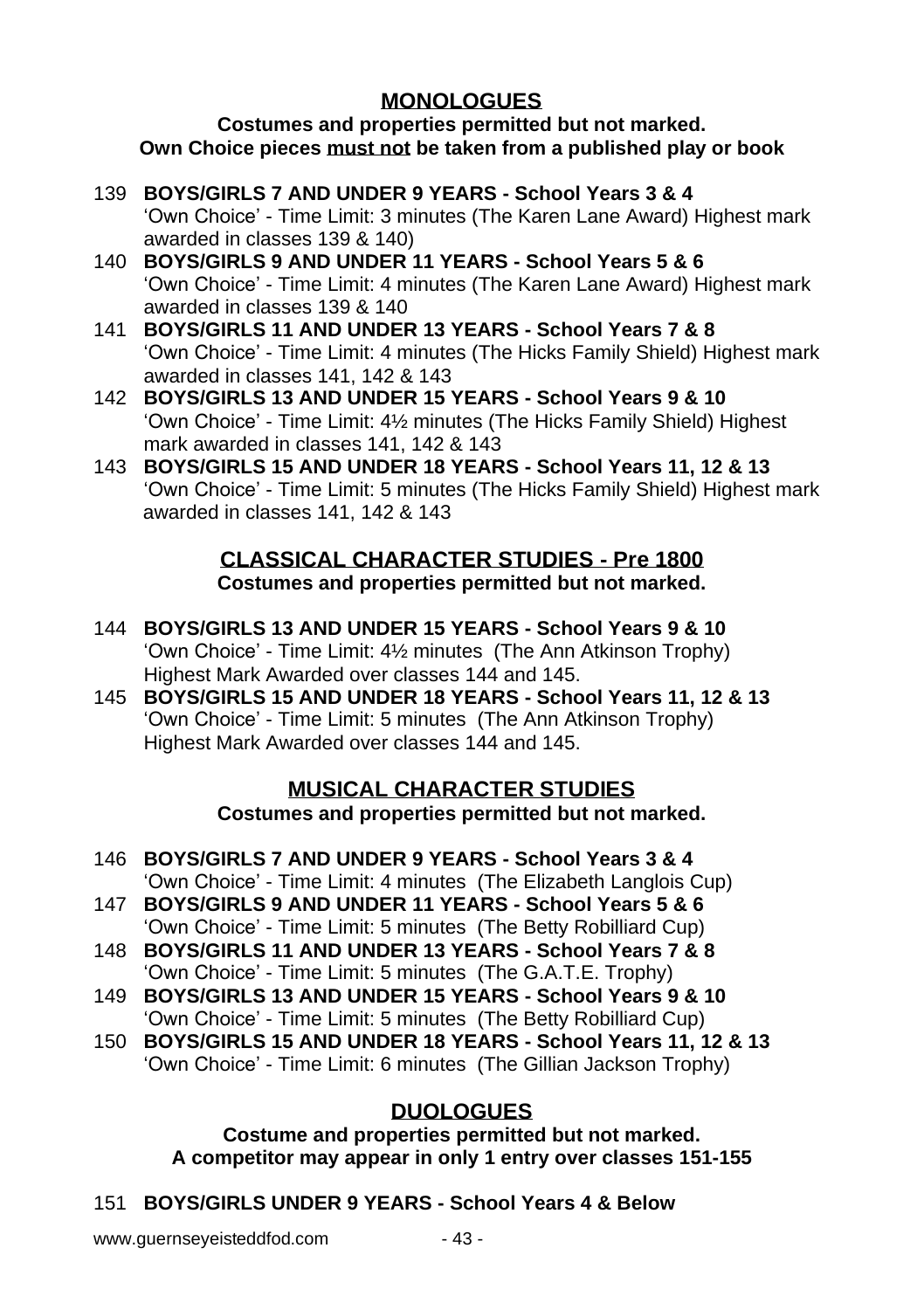'Own Choice' - Time Limit: 4 minutes (The Curtis Cups)

- 152 **BOYS/GIRLS UNDER 11 YEARS - School Years 6 & Below** 'Own Choice' - Time Limit: 5 minutes (The Judith Laine Trophy)
- 153 **BOYS/GIRLS UNDER 13 YEARS - School Years 8 & Below** 'Own Choice' - Time Limit: 5 minutes (The S.W.A.T.S. Trophy)
- 154 **BOYS/GIRLS UNDER 15 YEARS - School Years 10 & Below** 'Own Choice' - Time Limit: 6 minutes (The S.W.A.T.S. Award)
- 155 **BOYS/GIRLS UNDER 18 YEARS - School Years 13 & Below** 'Own Choice' - Time Limit: 6 minutes (The Webster Trophy)

#### **IMPROVISED DUOLOGUES**

**Choice to be made by the adjudicator on the date of performance. Each entry will be given 10 minutes to decide on the chosen theme and discuss before being asked to perform.**

156 **BOYS/GIRLS UNDER 18 YEARS - School Years 13 & Below** (The Alves & Wegerer Trophy**)**

#### **MUSICAL DUOS**

**Costumes and properties permitted but not marked. A competitor may appear in only 1 entry over classes 157-159**

157 **BOYS/GIRLS UNDER 9 YEARS - School Years 4 & Below**

'Own Choice' - Time Limit: 5 minutes (The Mr & Mrs W M Keyho Trophy)

- 158 **BOYS/GIRLS UNDER 13 YEARS - School Years 8 & Below** 'Own Choice' - Time Limit: 6 minutes (The Avril Earl Musical Theatre Cup)
- 159 **BOYS/GIRLS UNDER 18 YEARS - School Years 13 & Below** 'Own Choice' - Time Limit: 7 minutes (The Avril Earl Musical Theatre Trophy)

#### **MUSICAL TRIOS AND QUARTETS**

**Costumes and properties permitted but not marked. A competitor may appear in only 1 entry over classes 160-162.**

- 160 **BOYS/GIRLS UNDER 9 YEARS - School Years 4 & Below** 'Own Choice' - Time Limit: 5 minutes (The Coppolo & Coyde Trophy)
- 161 **BOYS/GIRLS UNDER 13 YEARS - School Years 8 & Below** 'Own Choice' - Time Limit: 6 minutes (The Comer Trophy)
- 162 **BOYS/GIRLS UNDER 18 YEARS - School Years 13 & Below** 'Own Choice' - Time Limit: 7 minutes (The Healthspan Shield)

# **CLASSICAL DUOLOGUES (Pre 1800)**

#### **Costume and properties permitted.**

**A competitor may appear in only 1 entry over classes 163-164**

163 **BOYS/GIRLS 11 AND UNDER 15 YEARS - School Years 7, 8, 9 & 10** 'Own Choice' - Time Limit: 4 minutes (The Joyce Cook Memorial Trophy) **Highest** 

mark awarded in classes 163 & 164

164 **BOYS/GIRLS 13 AND UNDER 18 YEARS - School Years 9, 10, 11, 12 & 13**  'Own Choice' - Time Limit: 5 minutes (The Joyce Cook Memorial Trophy) **Highest** 

mark awarded in classes 163 & 164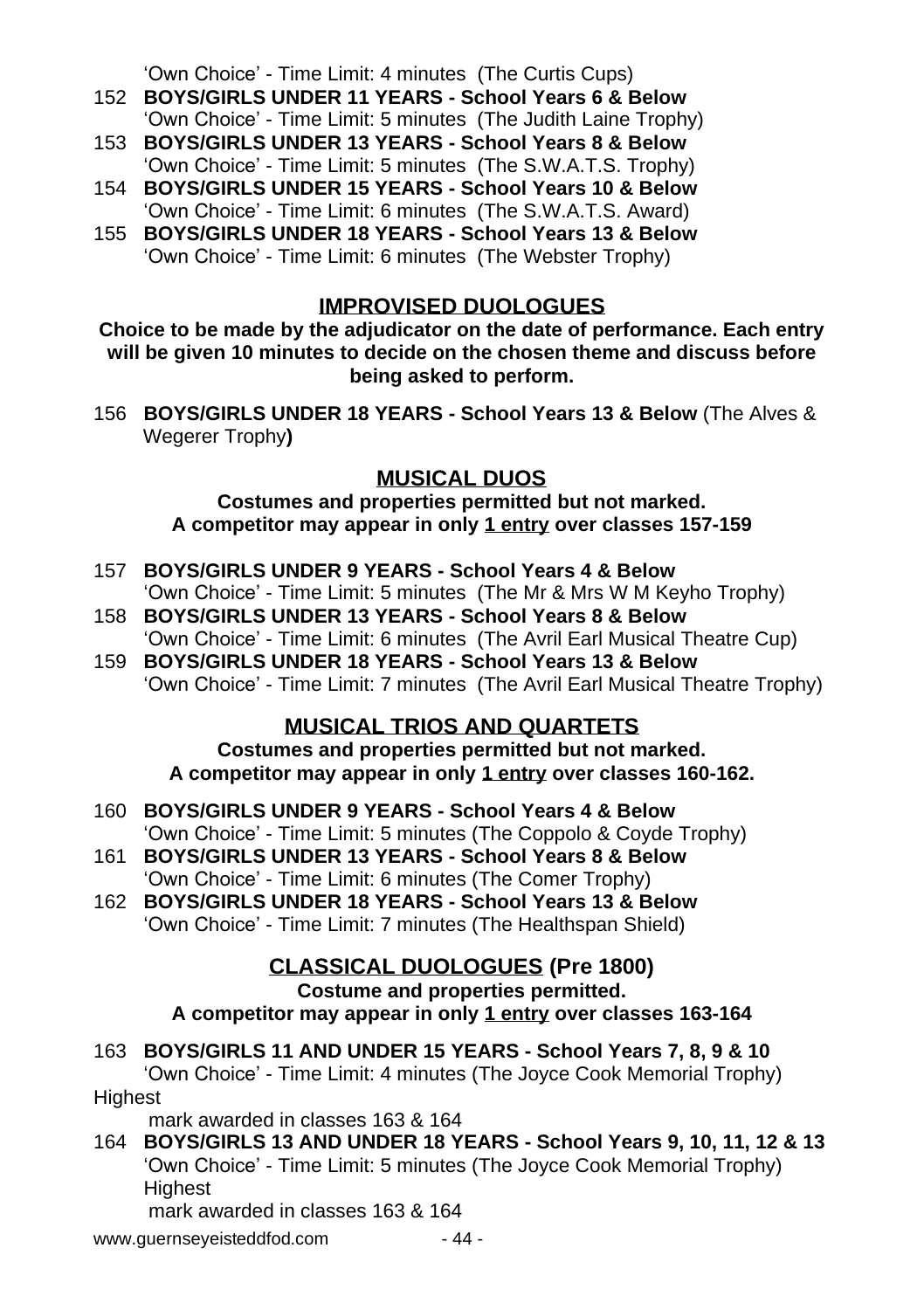#### **GROUP SPEAKING**

**Costumes and properties permitted. Minimum 8 competitors. Maximum 25 competitors.**

- 165 **BOYS/GIRLS UNDER 5 YEARS - School Years Reception & Below** 'Own Choice' - Time Limit: 2½ minutes (The Foss Trophy)
- 166 **BOYS/GIRLS UNDER 7 YEARS - School Years 2 & Below** 'Own Choice' - Time Limit: 3 minutes (The Vi Tostevin Cup)
- 167 **BOYS/GIRLS UNDER 9 YEARS - School Years 4 & Below** 'Own Choice' - Time Limit: 3½ minutes (The Curtis Cup)
- 168 **BOYS/GIRLS UNDER 11 YEARS - School Years 6 & Below** 'Own Choice' - Time Limit: 4 minutes (The Teachers' Associations' Trophy)
- 169 **BOYS/GIRLS UNDER 15 YEARS - School Years 10 & Below** 'Own Choice' - Time Limit: 5 minutes (The Invicta Trophy)
- 170 **BOYS/GIRLS UNDER 18 YEARS - School Years 13 & Below** 'Own Choice' - Time Limit: 6 minutes

### **DEVISED NON-MUSICAL GROUP WORK**

**Minimum 8 participants. Maximum 25 participants. If a piece does not contain the minimum amount of characters as listed the entry will be disqualified. 50% of mark for Overall Performance. 50% of mark for Originality. Costumes and properties are permitted but not marked.**

**Opening, Closing and Scene Change Music Only. Music cannot be used continually throughout the piece. A Synopsis of the intended piece must be handed in with the entry form together with a list of performers taking part. The script must be a piece, not taken from a published play, which has been totally devised by the teacher and competitors. If any performance is found to be in breach of these rules** *ie* **using any part of a script from the internet, the piece will be disqualified! Singing must be arranged to piano or instrumental backing track. A competitor may appear in only 1 entry over classes 171-173.**

- 171 **BOYS/GIRLS UNDER 9 YEARS - School Years 4 & Below** 'Own Choice" - Time Limit: 15 minutes (The Banyard Trophy)
- 172 **BOYS/GIRLS UNDER 13 YEARS - School Years 8 & Below** 'Own Choice' - Time Limit: 15 minutes (The Toynton Family Trophy)
- 173 **BOYS/GIRLS UNDER 18 YEARS - School Years 13 & Below '**Own Choice' - Time Limit: 20 minutes (The Wegerer Family Trophy)

### **DEVISED MUSICAL GROUP WORK**

**Minimum 8 participants. Maximum 25 participants. If a piece does not contain the minimum amount of characters as listed the entry will be disqualified. 50% of mark for Overall Performance. 50% of mark for Originality. Costumes and properties are permitted but not marked.**

**Speech, Drama, Music and Movement may be used in any combination. A Synopsis of the intended piece must be handed in with the entry form together with a list of performers taking part. The devised work must not be taken from a published play or book, and which has been totally devised by the teacher and competitors. If any performance is found to be in breach of these rules** *ie* **using any part of a script from the internet, the piece will be disqualified! Singing must be arranged to piano or instrumental backing**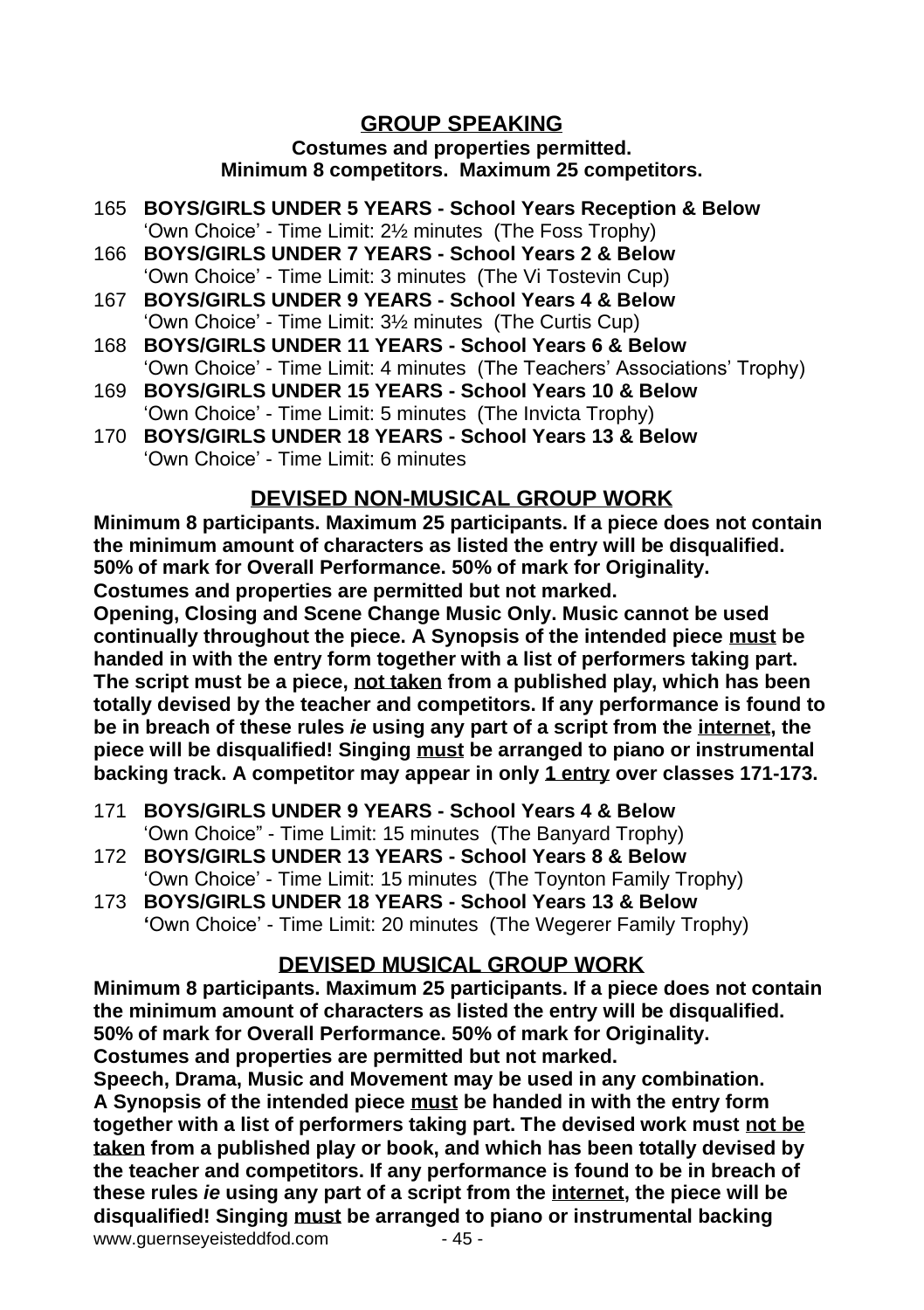#### **track. A competitor may appear in only 1 entry over classes 174-176.**

- 174 **BOYS/GIRLS UNDER 9 YEARS - School Years 4 & Below** 'Own Choice" - Time Limit: 15 minutes (The Banyard Trophy)
- 175 **BOYS/GIRLS UNDER 13 YEARS - School Years 8 & Below** 'Own Choice' - Time Limit: 15 minutes (The George Foote Trophy)
- 176 **BOYS/GIRLS UNDER 18 YEARS - School Years 13 & Below '**Own Choice' - Time Limit: 20 minutes (The Bob Thompson Trophy)

#### **SCRIPTED MUSICAL GROUP WORK**

**Minimum 8 participants. Maximum 25 participants. To be judged as a theatrical performance. Speech, Drama, Music and Movement may be used in any combination. A Synopsis of the intended piece must be handed in with the entry form together with a list of performers taking part. The script should be taken from a published play or musical. Singing must be arranged to piano or instrumental backing track. A competitor may appear in only 1 entry over classes 177-179.**

- 177 **BOYS/GIRLS UNDER 11 YEARS - School Years 6 & Below**  'Own Choice' - Time Limit: 15 minutes (The Paris-Smith Trophy)
- 178 **BOYS/GIRLS UNDER 13 YEARS - School Years 8 & Below** 'Own Choice' - Time Limit 15 minutes (The Armstrong Continuity Award)
- 179 **BOYS/GIRLS UNDER 18 YEARS - School Years 13 & Below** 'Own Choice' - Time Limit 20 minutes (The Oliver Family Shield)

#### **A SCENE**

**To be taken from any published play.**

**8 or more individual speaking characters. If a piece does not contain the minimum amount of characters as listed the entry will be disqualified. Costumes and properties permitted but not marked. A competitor may appear in only 1 entry over classes 180-182.**

- 180 **BOYS/GIRLS UNDER 11 YEARS - School Years 6 & Below** 'Own Choice' - Time Limit: 15 minutes (The Guernsey Press Trophy)
- 181 **BOYS/GIRLS UNDER 13 YEARS - School Years 8 & Below** 'Own Choice' - Time Limit: 15 minutes (The Guernsey Press Trophy)
- 182 **BOYS/GIRLS UNDER 18 YEARS - School Years 13 & Below** 'Own Choice' - Time Limit: 20 minutes (The David Wilson Trophy)

# **SENIOR SECTION**

- 183 **18 AND UNDER 21 YEARS - SET POEM** "HAUNTED" by Louis Untermeyer
- 184 **18 YEARS AND OVER - POEM** 'Own Choice' - Time Limit: 4 minutes (The Joyce Cook Trophy) Restricted to competitors who have not won either The Star or Stonelake **Trophies**
- 185 **18 YEARS AND OVER - SET POETRY AND PROSE** (The Minerva Trophy) Restricted to competitors who have not won either The Star or Stonelake **Trophies**

www.guernseyeisteddfod.com - 46 -Poem: "WATER PICTURE" by May Swenson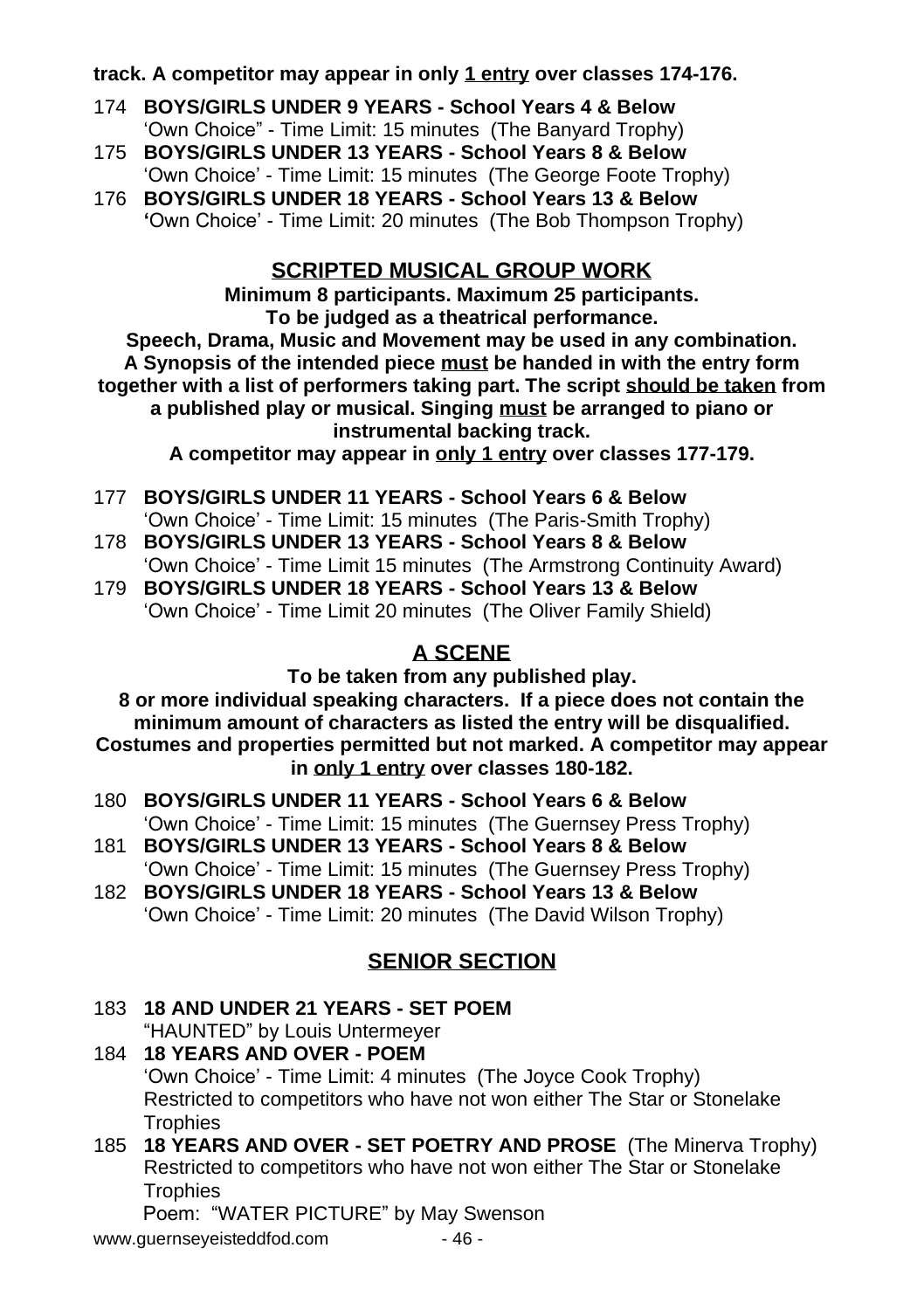|       | Prose: "THE LIFE & TIMES OF THE THUNDERBOLT KID" by Bill Bryson                                               |
|-------|---------------------------------------------------------------------------------------------------------------|
| 186   | <b>21 YEARS AND OVER - POEM</b><br>'Own Choice' - Time Limit: 5 minutes (The Stonelake Trophy)                |
|       |                                                                                                               |
| 187   | 21 YEARS AND OVER - SET POETRY AND PROSE (The Star Trophy)                                                    |
|       | Poem: "LES SYLPHIDES" by Roger McGough                                                                        |
|       | Prose: "QUEEN VICTORIA" by Lytton Strachey                                                                    |
|       | (taken from his book Eminent                                                                                  |
|       | Victorians)                                                                                                   |
| 188   | <b>18 YEARS AND OVER - HUMOROUS POEM</b>                                                                      |
|       | Costume and properties permitted but not marked.                                                              |
|       | 'Own Choice' - Time Limit: 4 minutes (The Len Winterflood Cup)                                                |
| 189   | <b>18 YEARS AND OVER - SONNET</b>                                                                             |
|       | 'Own Choice' (The Clive Gillingham Memorial Trophy)<br><b>POETRY DUO - OPEN</b>                               |
| 190   | 'Own Choice' - Time Limit: 5 minutes                                                                          |
| 191   | <b>18 YEARS AND OVER - ORIGINAL VERSE</b>                                                                     |
|       | Reading of own poem - Time Limit: 4 minutes (The Joan Willard Trophy)                                         |
|       | 50% of marks for composition. 50% of marks for reading.                                                       |
| 192   | 18 YEARS AND OVER - PREPARED POETRY READING                                                                   |
|       | (Introduction should be no longer than 1 minute)                                                              |
|       | 'Own Choice' - Time Limit: 4 minutes (The Kathleen Canivet Bush Trophy)                                       |
| 193   | 18 YEARS AND OVER - PREPARED PROSE READING                                                                    |
|       | (Introduction should be no longer than 1 minute)                                                              |
|       | 'Own Choice' - Time Limit: 4 minutes (The Kathleen Canivet Bush Trophy)                                       |
| 194   | <b>18 YEARS AND OVER - BIBLE READING</b>                                                                      |
|       | ST JOHN, CHAPTER 10, verses 7-18 (Authorised Version only).                                                   |
|       | (The Arnold Le Gallez Memorial Trophy)                                                                        |
| 195   | 18 YEARS AND OVER - SIGHT READING                                                                             |
|       | Choice to be made by the Adjudicator on the date of performance.                                              |
| 196   | <b>18 YEARS AND OVER - DRAMATIC CHARACTER STUDY</b>                                                           |
|       | Costume and properties permitted but not marked.                                                              |
|       | 'Own Choice' - Time Limit: 7 minutes (The Mackay Cup).<br><b>18 YEARS AND OVER - HUMOROUS CHARACTER STUDY</b> |
| 197   | Costume and properties permitted but not marked                                                               |
|       | 'Own Choice' - Time Limit: 7 minutes (The Willow Trophy).                                                     |
| 198   | 18 YEARS AND OVER - MUSICAL CHARACTER STUDY                                                                   |
|       | Costume and properties permitted but not marked.                                                              |
|       | 'Own Choice' - Time Limit: 7 minutes (The Cecil Cook Memorial Trophy)                                         |
| 199   | 18 YEARS AND OVER - CLASSICAL CHARACTER STUDY (Pre 1800)                                                      |
|       | Costume and properties permitted but not marked.                                                              |
|       | 'Own Choice' - Time Limit: 5 minutes (The Mary Toms Trophy)                                                   |
| 200 - | <b>DRAMATIC DUOLOGUE - OPEN</b>                                                                               |
|       | Costume and properties permitted but not marked.                                                              |
|       | 'Own Choice' - Time Limit: 7 minutes (The Freddie Nash Memorial Trophy)                                       |
| 201   | <b>HUMOROUS DUOLOGUE - OPEN</b>                                                                               |
|       | Costume and properties permitted but not marked.                                                              |
|       | 'Own Choice' - Time Limit: 7 minutes (The Reuben Dorey Memorial Trophy)                                       |
|       | 202 CLASSICAL DUOLOGUE (Pre 1800) - OPEN                                                                      |
|       | Costume and properties permitted but not marked.<br>'Own Choice' - Time Limit: 7 minutes                      |
|       |                                                                                                               |
|       | www.guernseyeisteddfod.com<br>$-47-$                                                                          |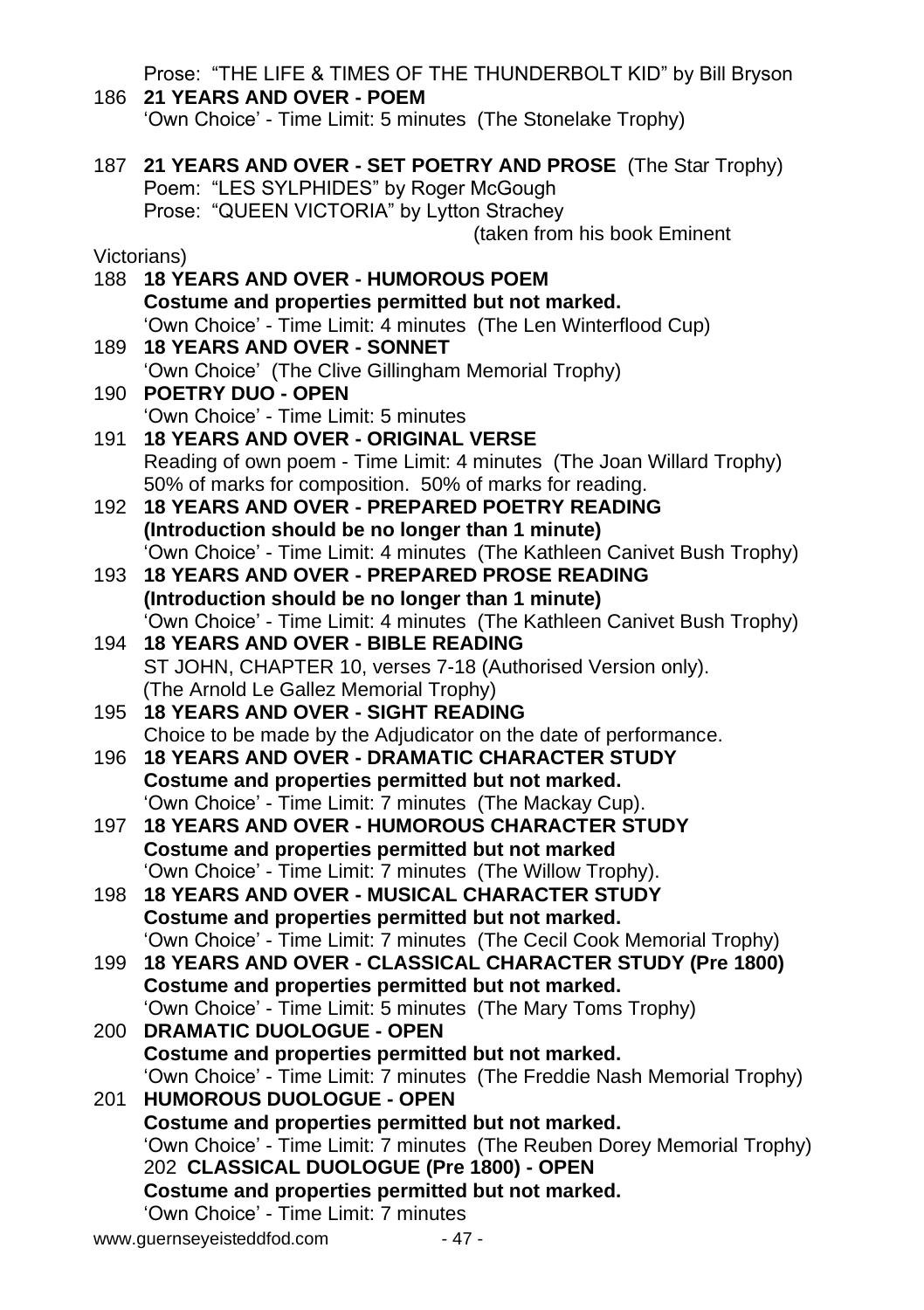- 203 **IMPROVISED DUOLOGUES - 18 YEARS AND OVER** (The Laurent Trophy) **Choice to be made by the adjudicator on the date of performance. Each entry will be given 10 minutes to decide on the chosen theme and discuss before being asked to perform.**
- 204 **MUSICAL DUO - OPEN** 'Own Choice' - Time Limit: 7 minutes (The Mrs N Le Cheminant's Cup) 205 **MUSICAL TRIO & QUARTETS - OPEN**
	- 'Own Choice' Time Limit: 7 minutes
- 206 **18 YEARS AND OVER - INTERPRETATION** "MOUNTAIN LION" by D H Lawrence (The John Allen-Falla Memorial Trophy) Competitors to read the poem, then read an explanation as they understand it. Must be competitor's own work. Time Limit for explanation: 5 minutes.
- 207 **18 YEARS AND OVER - A REMINISCENCE** 'Own Choice' - Time Limit: 5 minutes (The Freda Wolley Cup)
- 208 **SOLO PREPARED MIME - OPEN** "Own Choice" – Time Limit: 4 minutes - **Instrumental music permitted**
- 209 **GROUP PREPARED MIME – OPEN "Own Choice" – Time Limit: 5 minutes - Instrumental music permitted**
- 210 **SENIOR RECITAL 18 YEARS AND OVER** 'Own Choice' - Time Limit: 15 minutes (The Sarnian Cup) **Each competitor is to give a 15-minute recital of 3 Own Choice pieces, showing 3 different aspects of speech and drama. At least 2 choices must be performed from memory. Possible choices include: Verse speaking from memory, Prepared prose**

**or Poetry reading, Shakespeare from memory, Solo drama from memory (Character Study or Monologue), Musical Character Study or Sonnet from memory.**

211 **GROUP SPEAKING - OPEN Costume and propertied allowed but not marked.** 'Own Choice' - Time Limit: 5 minutes

#### 212 **DEVISED NON-MUSICAL GROUP WORK - OPEN**

'Own Choice' - Time Limit: 20 minutes (The Belval Trophy)  **Minimum 8 participants. Maximum 25 participants. If a piece does not contain the minimum amount of characters as listed the entry will be disqualified.**

 **50% of mark for Overall Performance. 50% of mark for Originality. Costumes and properties are permitted but not marked.**

 **Opening, Closing and Scene Change Music Only. Music cannot be used continually throughout the piece. A Synopsis of the intended piece must be handed in with the entry form together with a list of performers taking part. The script must be a piece, not taken from a published play, which has been totally devised by the teacher and competitors. If any performance is found to be in breach of these rules,** *ie* **using any part of a script from the internet, the piece will be disqualified! Singing must be arranged to piano or instrumental backing track.**

 **A competitor may appear in only 1 entry over classes 212-213.**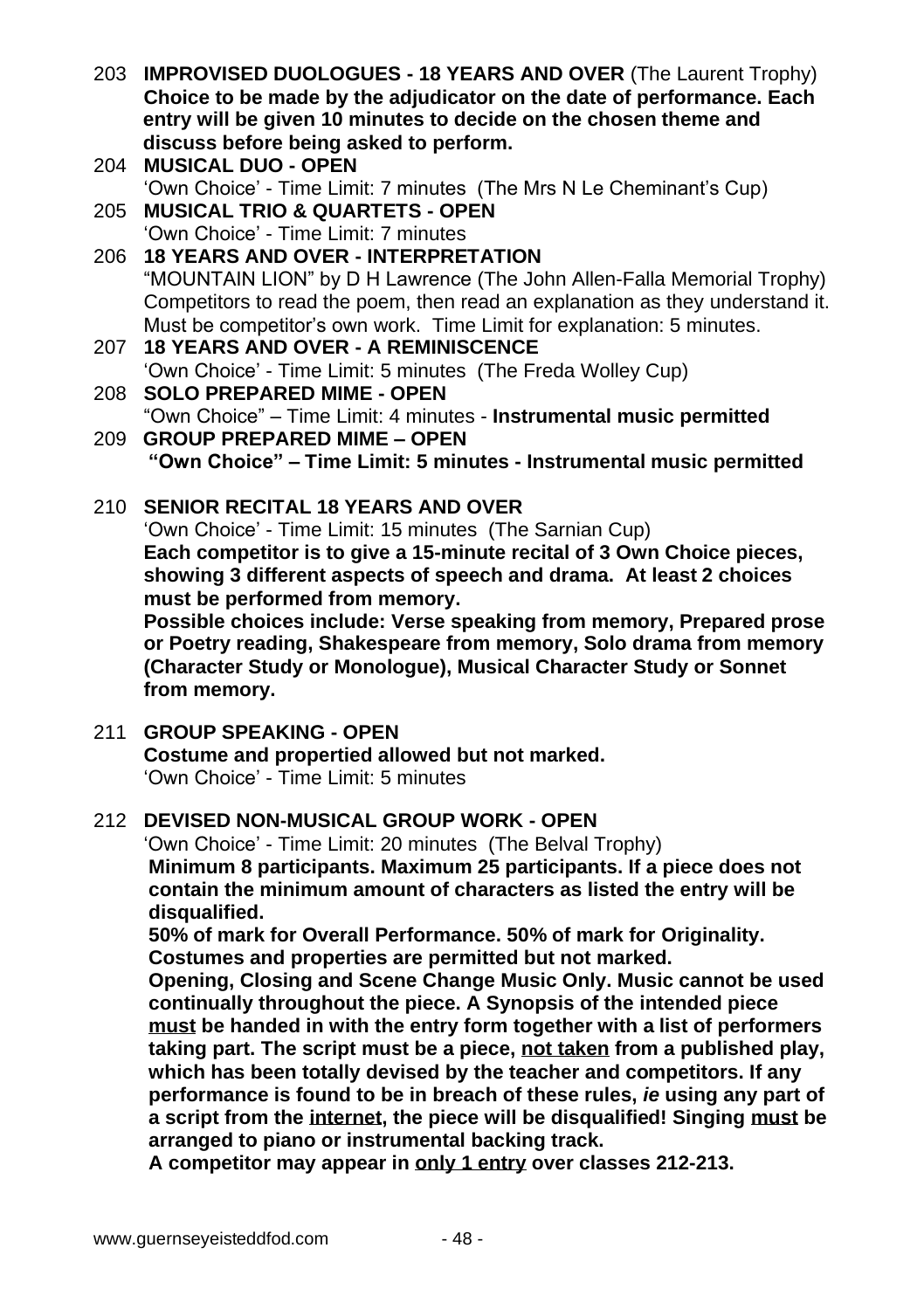#### 213 **DEVISED MUSICAL GROUP WORK - OPEN**

'Own Choice' - Time Limit: 20 minutes (The G.A.D.O.C. Trophy)  **Minimum 8 participants. Maximum 25 participants. If a piece does not contain the minimum amount of characters as listed the entry will be disqualified.** 

 **50% of mark for Overall Performance. 50% of mark for Originality. Costumes and properties are permitted but not marked.**

 **Speech, Drama, Music and Movement may be used in any combination. A Synopsis of the intended piece must be handed in with the entry form together with a list of performers taking part. The script must be a piece, not taken from a published play, which has been totally devised by the teacher and competitors. If any performance is found to be in breach of these rules,** *ie* **using any part of a script from the internet, the piece will be disqualified! Singing must be arranged to piano or instrumental backing track.**

 **A competitor may appear in only 1 entry over classes 212-213.**

#### 214 **SCRIPTED MUSICAL GROUP WORK – OPEN**

'Own Choice' - Time Limit: 20 minutes (The Munro Trophy)  **Minimum 8 participants. Maximum 25 participants. If a piece does not contain the minimum amount of characters as listed the entry will be disqualified.** 

 **To be judged as a theatrical performance.**

 **Speech, Drama, Music and Movement may be used in any combination. A Synopsis of the intended piece must be handed in with the entry form together with a list of performers taking part. The script should be taken from a published play or musical. Singing must be arranged to piano or instrumental backing track.**

- 215 **A SCENE - OPEN - To be taken from any published play.** 'Own Choice' - Time Limit: 20 minutes (The Cecil Cook Trophy)  **Costumes and properties permitted.**
- **216 This class is an addition to celebrate the 100th Anniversary of the inauguration of the Eisteddfod in 1921. Non-competitive as no marks will be given. A winner only, will be chosen by the adjudicator.**

 **OLD TIME MUSIC HALL – OPEN (The Committee Centenary Trophy)** 'Own Choice' – Time Limit for Solo's, Duo's Trio's or Quartets – 8 minutes. Time Limit for Groups – 20 minutes

 **Groups must have a minimum of 8 participants. Maximum 25 participants.**

 **Entries may be musical or non=musical. They may include humorous poems, prose or monologues, songs or a combination of these provided** 

 **they are in keeping within the Victorian or Edwardian eras. Appropriate costumes and props are optional.**

**No entry in Shows still under copyright can be accepted**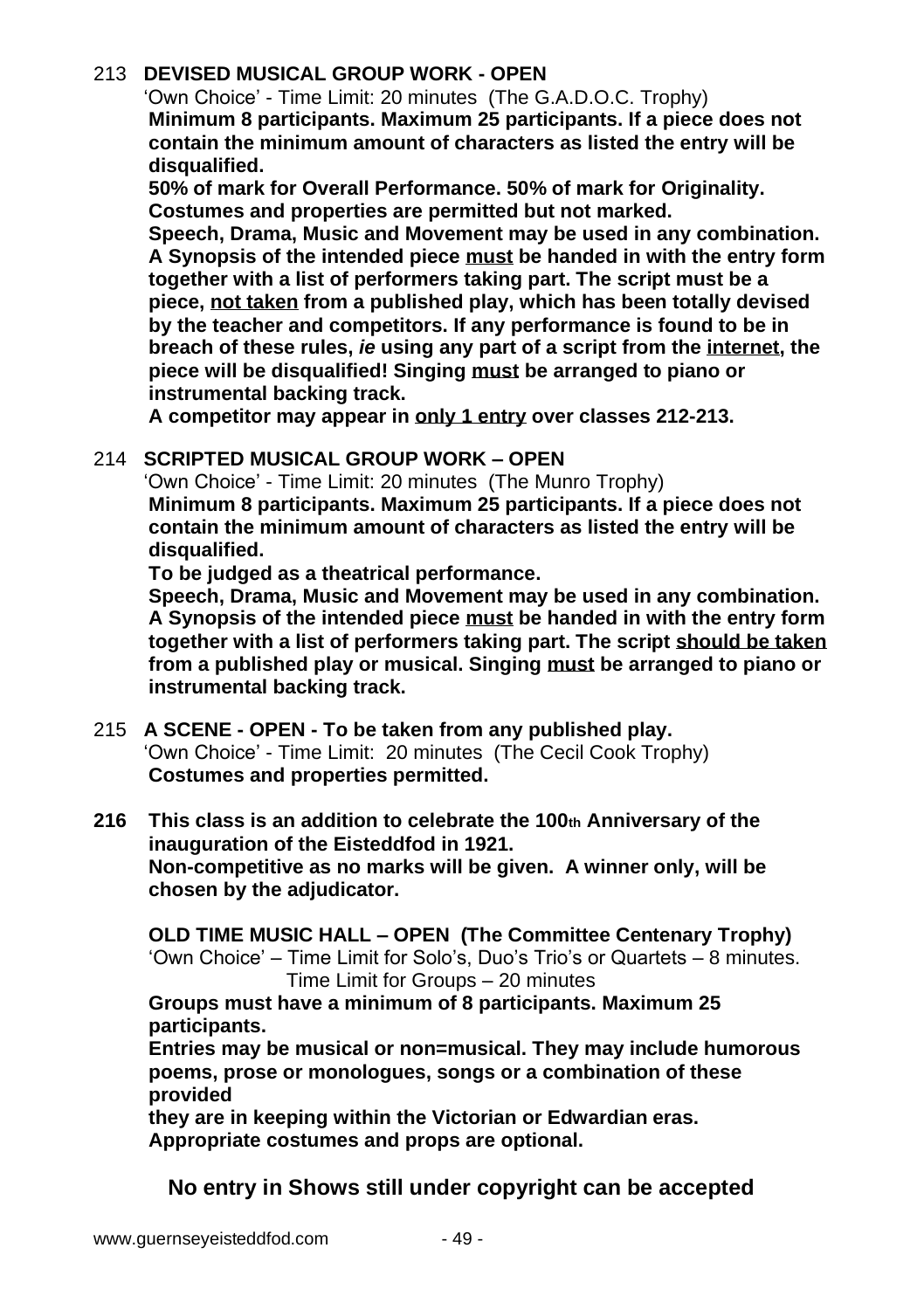# **MODERN LANGUAGES**

#### **FRENCH, GERMAN, ITALIAN, SPANISH**

#### **Beau Séjour Theatre**

#### **Friday, 12th March 2021, 9 am - 12.30 pm and 2 - 5 pm (Infant and Junior Schools)**

Executive Officer (retiring) : Mrs J Sproule, Tel 243739 Mobile 07781 127379; E-mail[: jillsproule@icloud.com](mailto:jillsproule@icloud.com)

Mrs Sproule will no longer be available as Executive Officer for Modern Languages. She is willing however to organise the popular Beau Séjour event for Under 12 classes ONLY on Friday 12th March 2021. So far no-one has come forward to take her place and there will not therefore be any Adult or Secondary classes in March 2021.

#### **ADJUDICATORS:**

**FRENCH:** Mlle Anaïs Niobey, Directrice adjointe de la Maison Normande, Jersey **GERMAN, SPANISH, ITALIAN**: tba

#### **ENTRY FEES**

Recitations £3.50 Literary £3.50 Group items £10.00

### **RULES GOVERNING COMPETITIONS: See pages 8-9**

Conditions of Entry:

- Competitions are open to all amateurs.
- In order to be fair to pupils who must learn how to pronounce French. competitors with a parent of mother tongue or who have spent more than one year in French speaking country will not be eligible to compete with them. French speaking children are eligible for Emilienne Cooper Rose Bowl.
- There are no residential restrictions.
- Age is reckoned as at  $31<sub>st</sub>$  August 2020.

ENTRY FORMS must be handed in on **Saturday, 14th November 2020** at the Grammar School between 10 am and 1.30 pm. Entries and fees may be e-mailed to the Executive Officer **during the month of November** together with Texts for those entering 'Own Choice' classes.

**FRENCH LITERARY** Competitors kindly note that pieces should be sent in by end December. Results will be notified to them, and their scripts returned, as soon as possible after the completion of the French Speech and Drama sessions.

The set pieces are on the Eisteddfod Website or will be supplied on receipt of written requests with SAE, or sent by e-mail in answer to an e-mail request.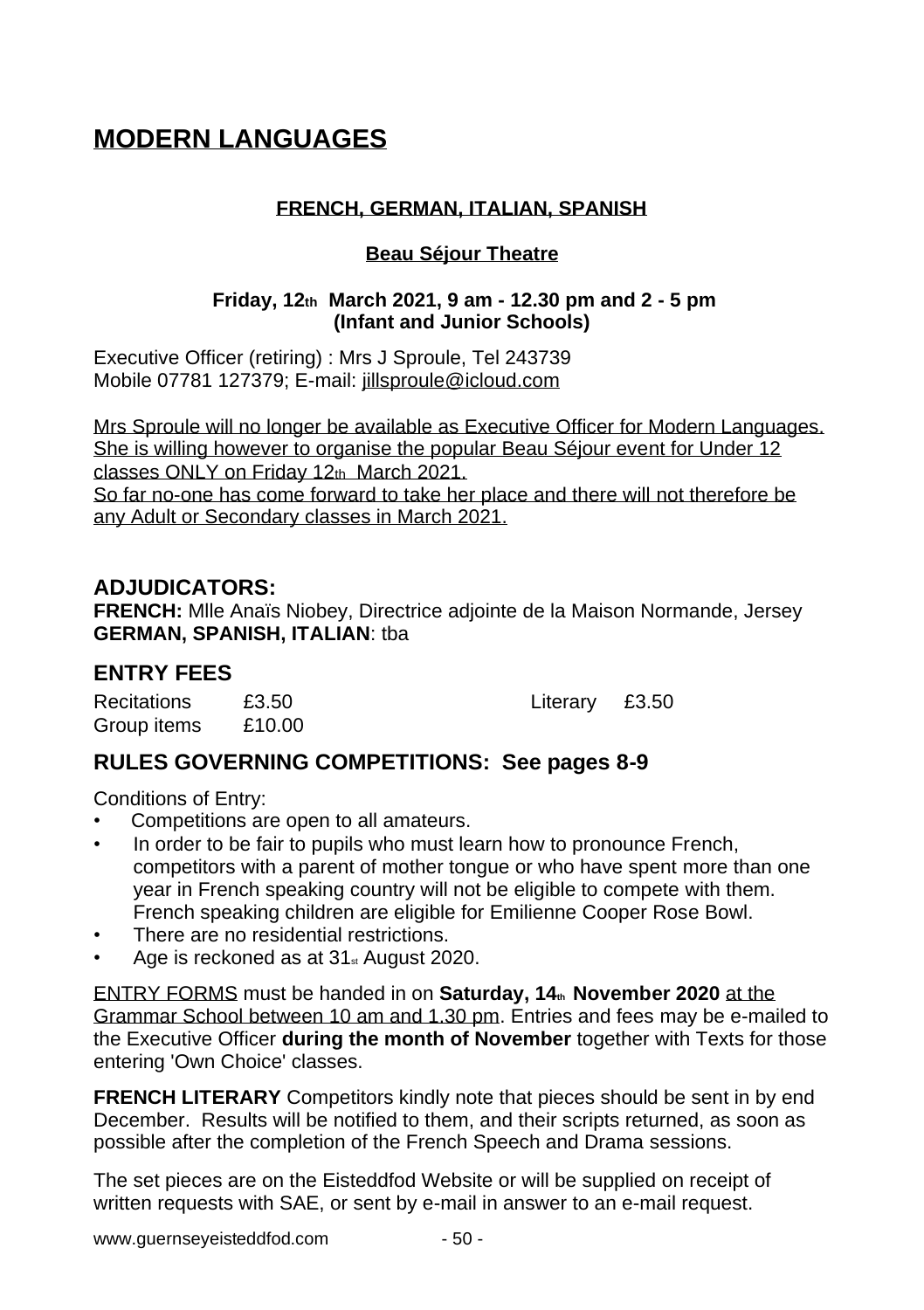#### **TROPHIES**

| (Class 300)                                                        |
|--------------------------------------------------------------------|
| (Class 301)                                                        |
| (Class 302)                                                        |
| (Class 303)                                                        |
| (Class 304)                                                        |
| (Class 305)                                                        |
| (Class 306)                                                        |
| (Class 322)                                                        |
| LA COUPE DE LA MAISON de la NORMANDIE & DE LA MANCHE (Classes 323) |
| (Classes 329-331)                                                  |
| (Classes 332-334)                                                  |
|                                                                    |

#### *NOT TO BE AWARDED in 2021:*

| LA COUPE DU SOUVENIR NORMAND        | (Class 307) |
|-------------------------------------|-------------|
| LA COUPE DU SOUVENIR BRETON         | (Class 308) |
| LA COUPE DU CERCLE FRANÇAIS         | (Class 309) |
| LA COUPE DE L'ALLIANCE FRANCAISE    | (Class 310) |
| LA COUPE DE L'AMBASSADE DE FRANCE   | (Class 311) |
| JURAT JOHN ROUSSEL'S CUP            | (Class 319) |
| LA COUPE DU SOUVENIR DE VICTOR HUGO | (Class 320) |

#### **FRENCH CLASSES**

|                     | 300 FRENCH SPEAKER UNDER 12 YEARS - highest mark in any class      |
|---------------------|--------------------------------------------------------------------|
| 301 UNDER 7 YEARS.  | Either 'Le chèvre magique' or 'Le zoo'                             |
| 302 UNDER 8 YEARS.  | Either 'L'éléphant se douche' or                                   |
|                     | 'Quelle heure est-il?'                                             |
| 303 UNDER 9 YEARS.  | Either 'La mouche qui louche' or 'Tout doux'                       |
| 304 UNDER 10 YEARS. | Either 'Au zoo' or                                                 |
|                     | 'Sur son petit cheval gris'                                        |
| 305 UNDER 11 YEARS. | Either 'Conversation'                                              |
|                     | or 'Olivier'                                                       |
|                     | 306 UNDER 12 YEARS. Either 'La poupée malade' or 'Trois escargots' |
|                     |                                                                    |
|                     | 312 UNDER 9 YEARS, CHORAL VERSE SPEAKING. 'Own Choice'             |
|                     | 313 UNDER 11 YEARS, CHORAL VERSE SPEAKING. 'Own Choice'            |

- 322 **FRENCH SONG for schools or other Youth Groups, Under 9.**  'Own Choice'.
- 323 **FRENCH SONG for schools or other Youth Groups, Under 12.** 'Own Choice'.

### **FRENCH LITERARY**

330 **UNDER 18 YEARS, FRENCH ESSAY, POEM OR SHORT STORY.** Own choice of subject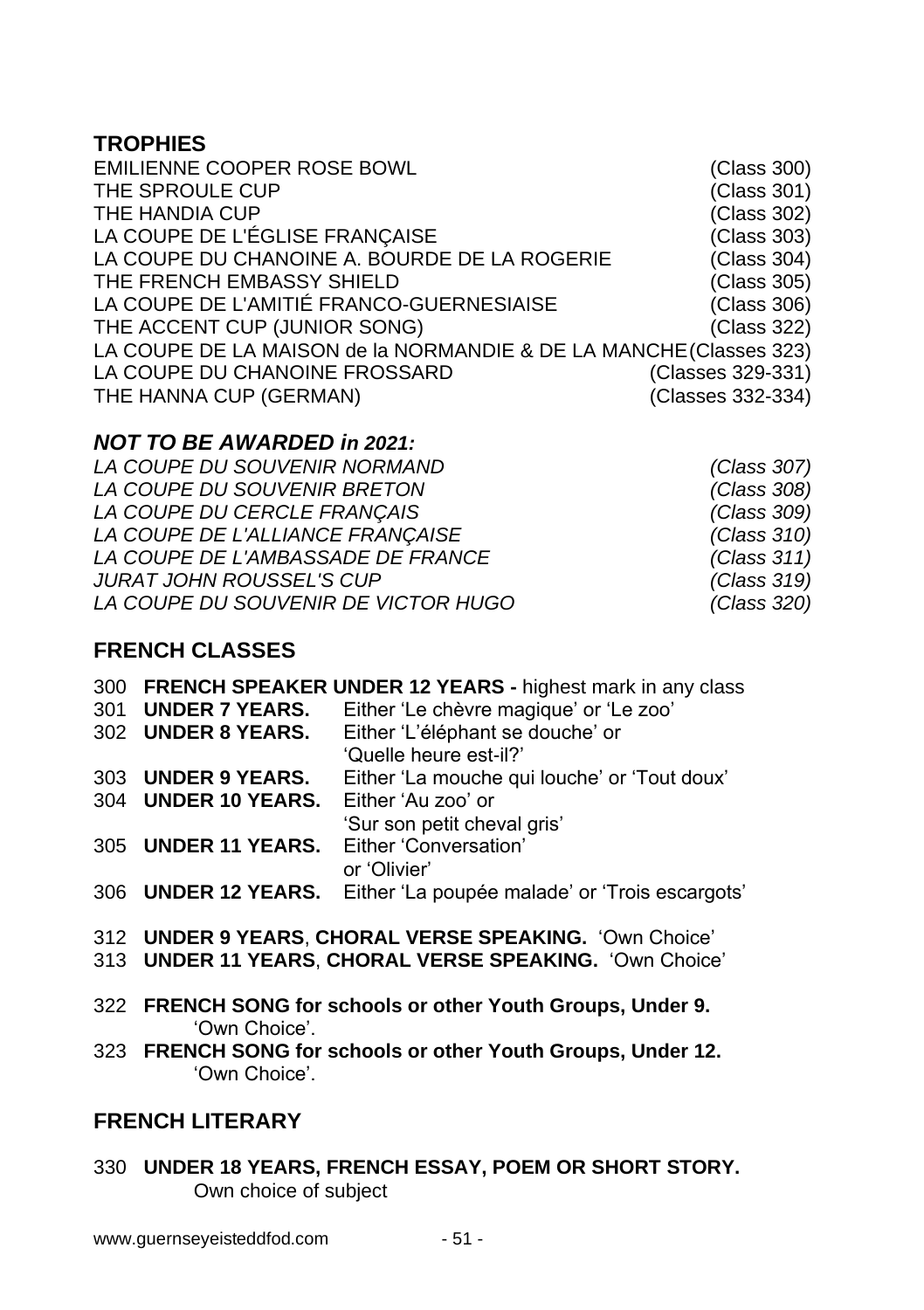#### **GERMAN CLASSES**

- 332 **UNDER 12, GERMAN RECITATION.** 'Own Choice'
- 333 **UNDER 12, GERMAN SONG OR CHORAL RECITATION.** 'Own Choice'

#### **SPANISH CLASSES**

- 335 **UNDER 12, SPANISH RECITATION** 'Own Choice'
- 336 **UNDER 12, SPANISH SONG OR CHORAL RECITATION** 'Own Choice'

#### **ITALIAN CLASSES**

- 337 **UNDER 12, ITALIAN RECITATION**, 'Own Choice'
- 338 **UNDER 12, ITALIAN SONG OR CHORAL RECITATION,** 'Own Choice'.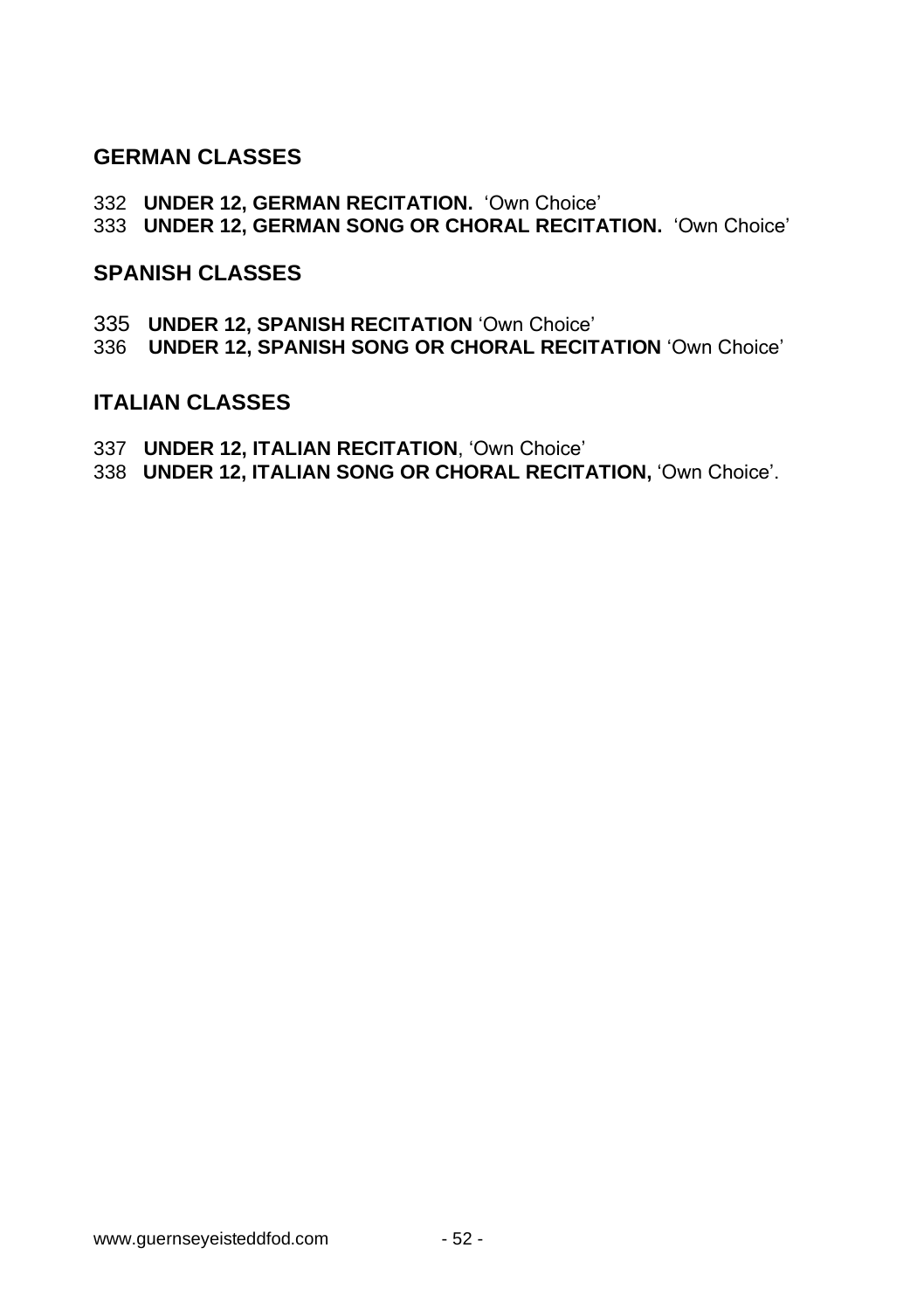# **EISTEDDFOD GUERNESIAIS SECTION**

(Guernsey Norman-French +)

Classes to be held at locations to be announced,

with provisional dates for the two main sessions set at:Thursday 11<sup>th</sup> and

Monday 15<sup>th</sup> March 2021, full details and updates to be announced on the Eisteddfod Website

**ADJUDICATOR:** To be appointed

**Sub –Committee: Executive Officer Mr G. Mahy Tel 263029 Mesdames:** D. Berry, A. Le Cheminant, J. Liggett. **Messrs.** C. Dye , R. Harding

# **ENTRY FEES: Under 18 £1; Over 18 £2; Duos, trios or groups £5 RULES SPECIFIC TO THE GUERNESIAIS CLASSES**:

- Use of scripts/prompt cards is permitted for all classes.
- For own choice items, an explanatory summary should be given in English for the benefit of the audience prior to the performance.
- Scripts of many of the set pieces and some recordings may be available to download from You Tube at Guernsey Commission Website (language.gg). Pleas consult the Executive Officer.
- The set pieces can also be obtained from the Executive Officer by submitting the request with a stamped addressed envelope either on the day of entry in person or at any time by post to him at his address: Le Gron, St Daviour, GY7 9RN
- Classes 457, 458 and 461 are for genuine beginner or intermediate level speakers/writers of Guernesiais . The Executive Officer reserves the right at his discretion to reject any entry for either of these classes if he feels that the ability of a particular would-be competitor exceeds these levels. A competitor can only win the trophies for each of these classes a total of 3 times after which he/she will need to move up to the next level of competition or an open class, as the case may be, in future Eisteddfods
- Notwithstanding the generally accepted meaning of "Guernesiais" as a language, entrants who wish to recite, sing or write in any other Norman-French language, e.g aurignais, jerriais or serquais may enter a standard class using their own language. However the Executive Officer reserves the right to place such entries in Class 468.

www.guernseyeisteddfod.com - 53 -**ENTRY FORMS** must be handed in at the Grammar School, Les Varendes, St Andrew between 10.00am and 1.30 pm on Saturday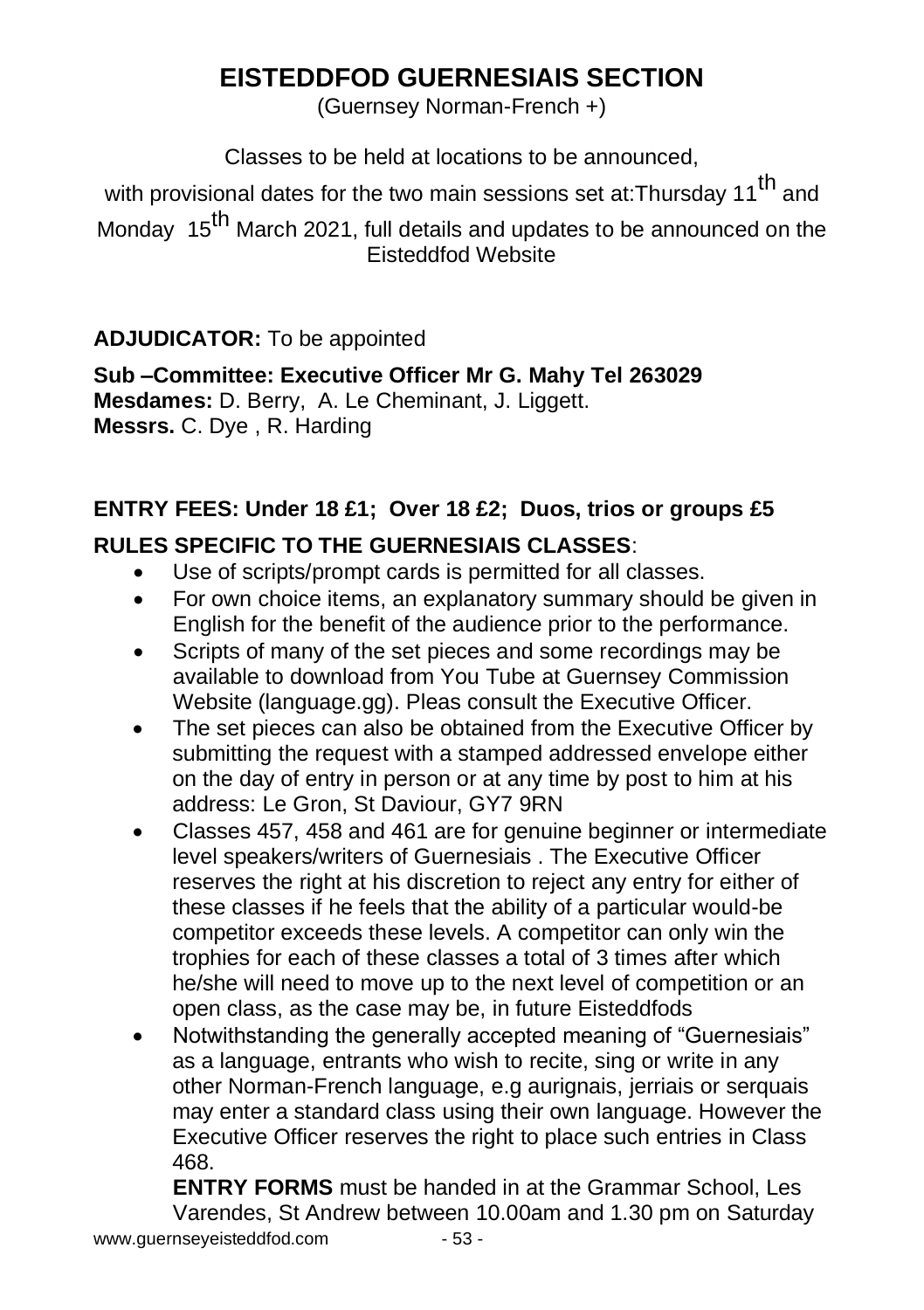7<sup>th</sup> November 2020. Alternatively they can be posted /emailed to the Executive Officer. For further details and enquiries Tel 263029 or email: lgmahy@cwgsy.net

**NOTE.** Titles and authors of "Own Choice" pieces MUST be given to the Executive Officer at the time of entry together with a note of the duration of the item concerned.

**TEXTS** (with music where applicable) of "Own Choice "pieces must

reach the Executive Officer no later than 31<sup>st</sup> December 2020 Please indicate if the piece is to bean improvisation rather than drawn from a word for text. In the latter case a written description in English of the subject matter is essential.

**TROPHIES will be allocated at the discretion of the subcommittee. They may include: Pierre Le Maître Trophy, La Guaine du Vouest Cup, The Total Oil Cup, Eva Le Page Trophy, Mauger Cup, Dorey Guernsey Can,, The John Naftel memorial Trophy, L'Assembllaïe d'Guernésiais Cup, The Forest School PTA Trophy, David de Lisle Trophy, W J Mahy Cup,The Paint Family Trophy, The Susan Brooks Trophy, Roy Dorey Trophy,** and the **Mr & Mrs G O Robilliard Rose Bowl**

### **CLASSES.**

**450a.** *Poem -* Infants Individual **- Reception & school years 1 and 2 -** *'J'oïme énn amas mon p'tit cat'(Anon).*

**450b.** *Poem -* Junior Individual **- School years 3 to 6 -** *'J'oïme énn amas mon p'tit cat' (Anon).*

**451.** *Poem* **-** Secondary Individual **- School years 7 to 11 -** *'Mon Boxe de Couleurs' by Molly Thompson.*

**452.** *Vocal Musical item* **- Reception & school years 1 to 6 -** Solo or duet or group **-** Own *Choice.*

**453.** *Vocal Musical item* **- School years 7 to 11 -** Solo or duet or group - *Own Choice.*

**454.** *Group speaking* (3 or more) **- Reception & school years 1 to 6 -** 'Mon *P'tit Ch'va' par Renée Jehan.*

**455.** *Group speaking* (3 or more) **- School years 7 to 11 -** '*Chique Faut Faire Ogniet' par Molly Thompson.*

**456.** *Family Class* **-** Poetry or prose or vocal musical item**- Open -** *Own Choice* (Time limit**-**3 minutes).

**457.** *Poem* **-** Individual **-** Beginners **- 16 years and over -** '*Les Papilliaons' par Renée Jehan.*

**458.** *Poem or Prose piece* **-** Individual - Intermediate **- 16 years and over -** *Own Choice* (Time limit**-**3 minutes).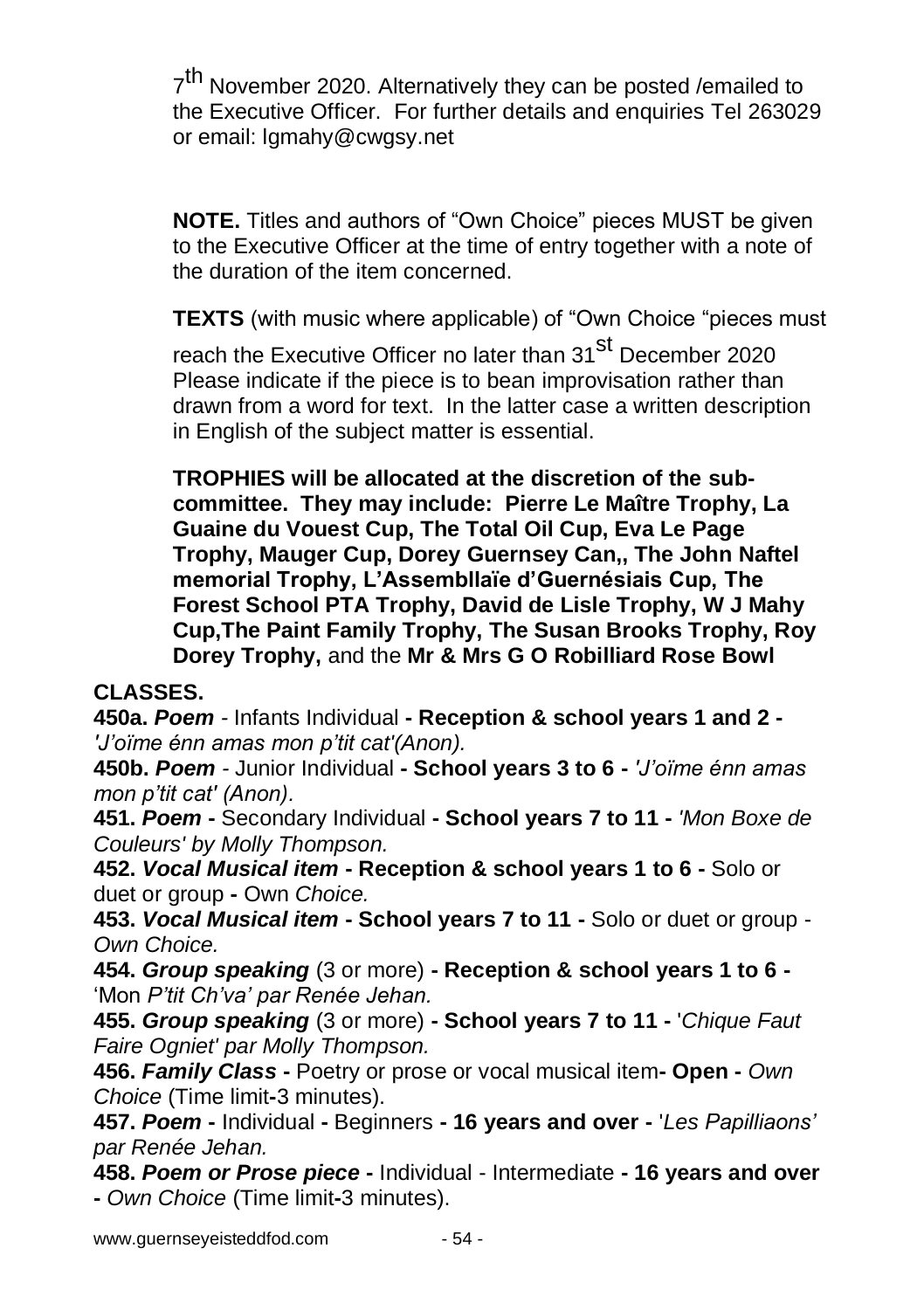**459.** *Classe Supérieure* **-** Individual **-16 years and over -** *'La Fielle qui Meurt ' par T.H Mahy.*

**460**. *Original work* **-** (prose or poem) to be performed**- Open**. (Time limit - 4 minutes).

(50% of marks will be given for the composition and 50% for the performance)

**461.** *Own composition.* Beginners. *Not to be performed*. A class for original written work which can be a poem or short story, no more than 500 words, to be submitted to the Executive Officer no later than 31<sub>st</sub> December 2020. Adjudication only will be given at the Eisteddfod.

**462.** *Own composition.* **Open**. *Not to be performed.* A class for original written work which can be a poem or short story, no more than 1000 words, to be submitted to the Executive Officer no later than 31st December 2020. Adjudication only will be given at the Eisteddfod.

**463.** *Bible Reading* - **Open-** Épitre II ès Corinthiens *Ch. 13 v. 4-8 et 13.* **464a.** *Monologue or character study* **- Open -** *Own Choice* (Time limit- 4 minutes).

**464b.** *Monologue* from the works of William Shakespeare as translated into *Guernesiais* by Thomas Martin - set piece from EITHER *Romeo and Juliet* OR *Julius Cæsar* -**- Open -** texts available from Executive Officer. **465a.** *Vocal Musical item* **-** Solo or duet **- 16 years and over -** *Own Choice.*

**465b.** *Vocal Musical item* **-** Group (3 or more) **- 16 years and over -** *Own Choice.*

**466.** *Duologue or sketch or play* **- Open -** *Own choice* **-** can include extracts from plays or duologues (Time limit**-**10 minutes).

**467.** *Class of the Classics* (celebrating the great authors) *Performance without Competition.*

**Open -** *Own Choice* **-** to be drawn from the works of Métivier, Corbet, Lenfestey, Grut or T.H. Mahy to be performed by one or two individuals. Poetry or prose with or without simultaneous translation. (Time limit **-** 3 minutes). Given that Denys Corbet and others wrote some poems in English and standard French, these may be recited in English or French, as the case may be. The Executive Officer can supply, upon request, a variety of material for this class including the anthologies of J. Linwood Pitts which contain selected works from some of the above authors, each with English translation on the opposite page.

**468.** *Class for entrants from the other islands or specific to users of Norman-French other than Guernesiais -* see above Rules. This class may be designated 'performance without competition' depending upon entries received.

### **NB All and any time limits mentioned above are approximate and for guidance. That said, the adjudicator may at his discretion take marks off for overlong performances.**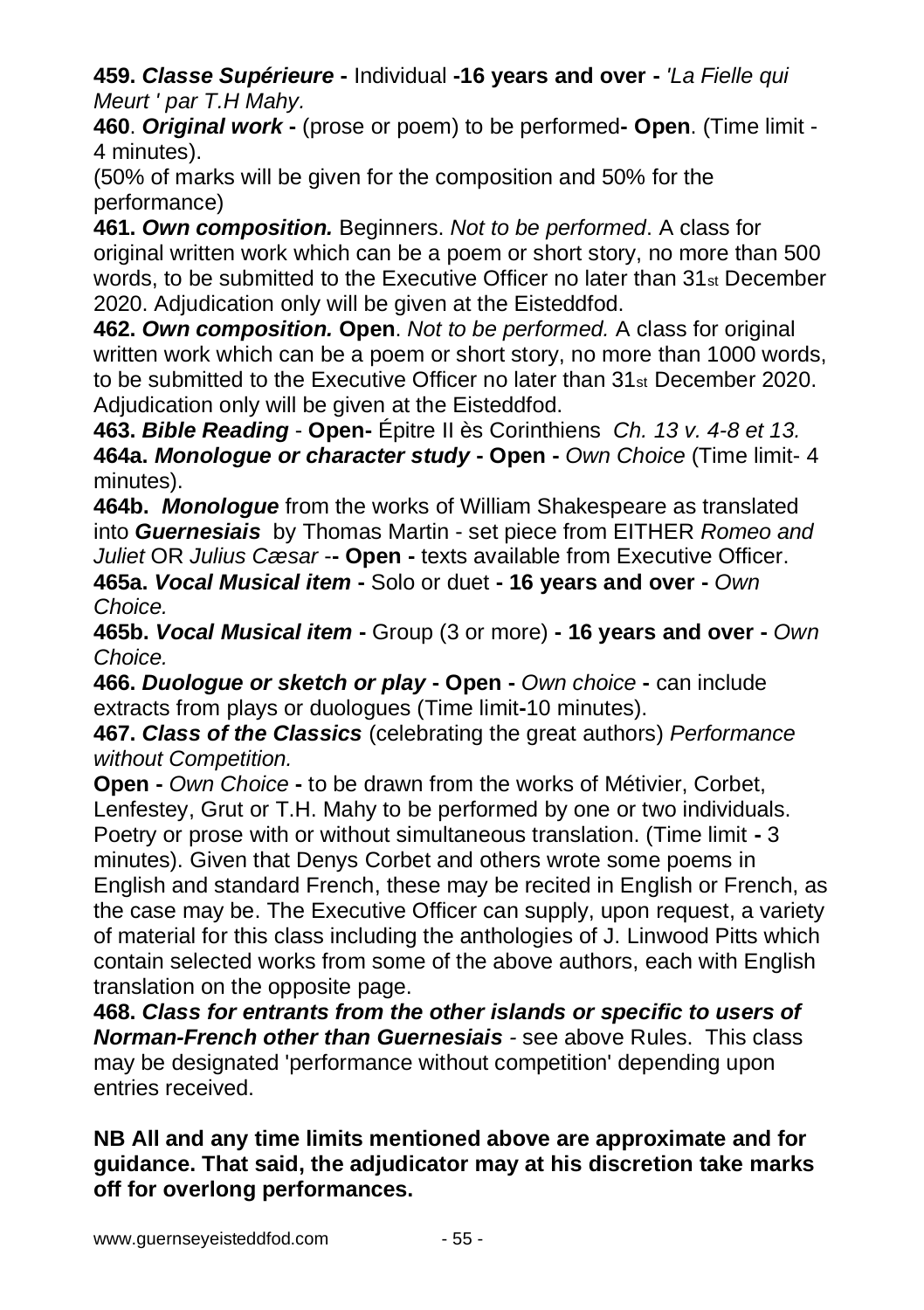# **ART AND CRAFT**

### **SCHOOLS SECTION - ANY SCHOOL OR PRE-SCHOOL**

Executive Officer: Mrs Sue Duport Mobile 07781 111668 Email: duports@hotmail.co.uk

#### ENTRY FORMS:

Forms for school entries are not required, but schools are asked to inform the Executive Officer by **23rd January 2021** of participation, so that display space may be allocated.

#### EXHIBITION ENTRIES - SETTING UP AND COLLECTION

Displays should be set up at Beau Sejour between 9.00am on Sunday,  $7 \text{ m}$  March 2021 and Noon on Tuesday 9 $\text{ m}$  March 2021.

Displays must be removed on Saturday, 13<sup>th</sup> March 2021 at 5.00 pm sharp Displays may not be removed before this time. The Society will not accept responsibility for any exhibit NOT collected by 5.30 pm.

TROPHIES<br>THE MITCHELL MEMORIAL CUP<br>THE MITCHELL MEMORIAL CUP<br>Rest Senior School display THE MITCHELL MEMORIAL CUP THE PEOPLES CHOICE TROPHY - PRIMARY SCHOOLS

Best Primary School display as voted for by visitors to the exhibition THE PEOPLES CHOICE TROPHY - PRE-SCHOOLS

Best Pre-School display as voted for by visitors to the exhibition

#### RULES GOVERNING COMPETITIONS: See pages 8-9

#### SECTION REGULATIONS:

This section aims at encouraging and exhibiting art and craft work of children of all ages.

Each school entry should have the name of the school clearly shown on the display.

The Executive Officer reserves the right to withhold from exhibition any work considered to be of too low a standard.

Any work of art or craft in any medium will be acceptable including group work. A wide range of media is encouraged.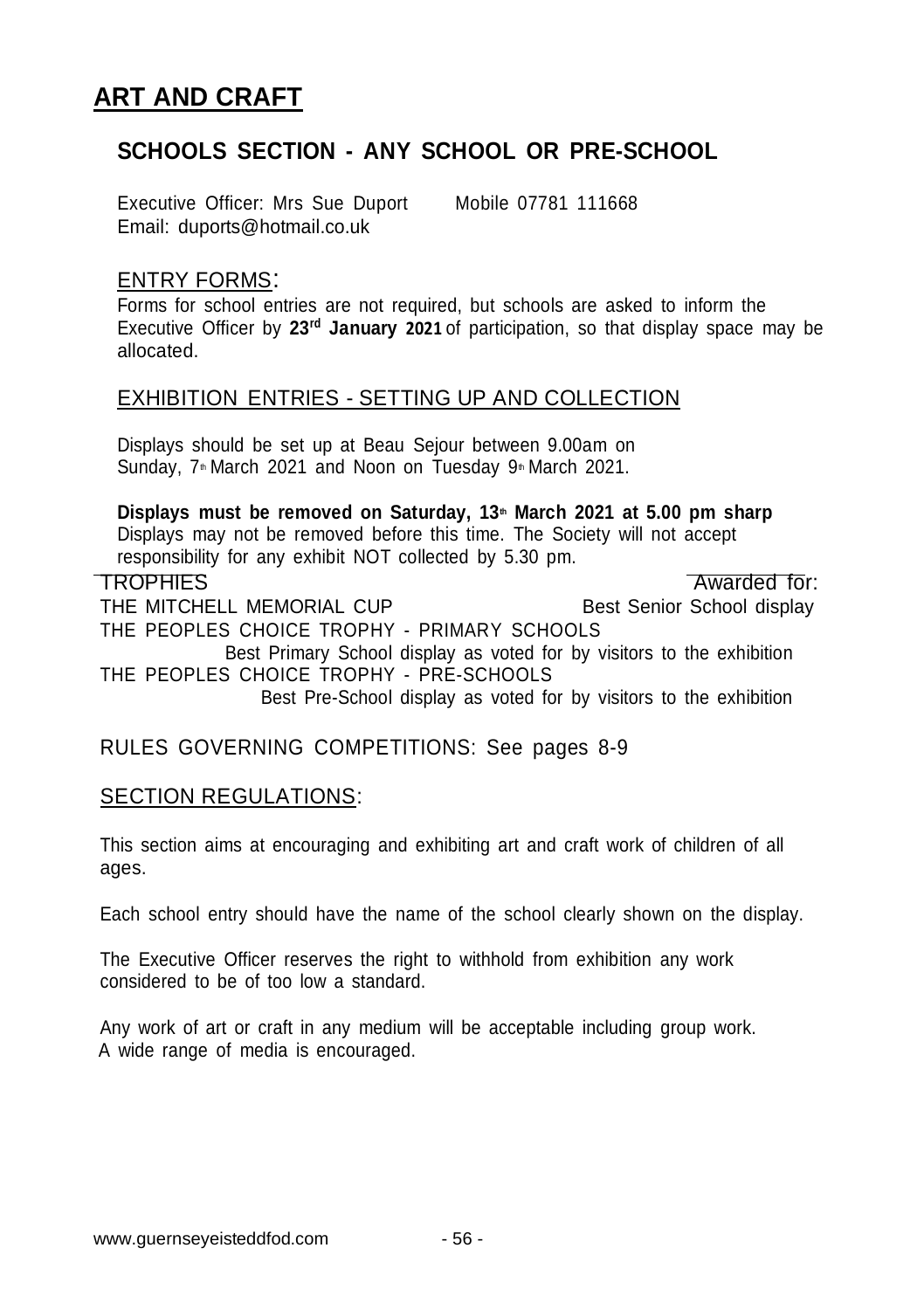#### **ART AND CRAFT - OPEN SECTION (includes Junior Entries from 9 to under 18 years)**

**Executive Officer:** Mr Graham De Jersey, Tel 245590, Mobile 07781 100117 Email gra.dej@gmail.com

ADJUDICATOR: **Mrs Emily Mugridge** ENTRY FEES: Juniors (9 to under 18) £1 per entry Seniors (18 and over) E2 per entry.

ENTRY FORMS must be handed in at The Grammar School, Les Varendes, St Andrew's on Saturday, 23rd January 2021 between 10 am and 12.30 pm OR sent to the Executive Officer by Saturday 23rd January 2021. **Late entries may be accepted. Please contact Executive Officer for information.** Each entry should be listed on a separate entry form and sent with the fee (cheques

made payable to **Guernsey Eisteddfod Society**).

#### EXHIBITION ENTRIES - HANDING IN AND COLLECTION

**Exhibits** will be accepted at Beau Sejour between **12 noon and 6 pm on Friday, 5 th March 2021.** They must be collected from Beau Sejour on **Saturday, 13th March 2021 at 5 pm SHARP.**

> **EXHIBITS MAY NOT BE REMOVED BEFORE 5 pm on Saturday 13 March 2021, and no exhibit will be returned unless the appropriate receipt is produced. The Society will not accept responsibility for any exhibit NOT collected by 5.30 pm.**

**JURAT ARTHUR DOREY CUP**<br> **THE BOB BROWN MEMORIAL TROPHY** Excellence in Model Boat Construction **THE BOB BROWN MEMORIAL TROPHY** Excellence in Model Boat Construction<br>**ADVOCATE LE PATOUREL TROPHY** Best Individual Exhibit in Senior Art **ADVOCATE LE PATOUREL TROPHY SIR HAVILLAND DE SAUSMAREZ CUP** General Excellence in Senior Art **THE LEE BAGLIN MEMORIAL TROPHY** General Excellence in Drawing **THE VAUDIN STONE GROUP TROPHY** Best Exhibit in Class 465 **BRIAN PINERO TERRISS MEMORIAL TROPHY**

TROPHIES Awarded for:

Best Still Life Exhibit in Senior

Art

**SARNIA ARTS AND CRAFTS TROPHY** Any Medium 14 to 18 age group **VOUCHERS FOUCHERS** *COUCHERS COUCHERS COUCHERS COUCHERS COUCHERS COUCHERS COUCHERS COUCHERS COUCHERS* 

RULES GOVERNING COMPETITIONS: See pages 8-9 also on the web page

#### SECTION REGULATIONS

#### **NO PICTURE WILL BE ACCEPTED UNLESS PROVIDED WITH HANGING FIXTURES.**

Each work must have the name and address of the competitor on the back. If the exhibit is a piece of craft, identification must be made in a clear manner.

#### **Junior exhibitors must be 9 years or over on 31st December 2020**

JUNIORS - To be judged in two age groups: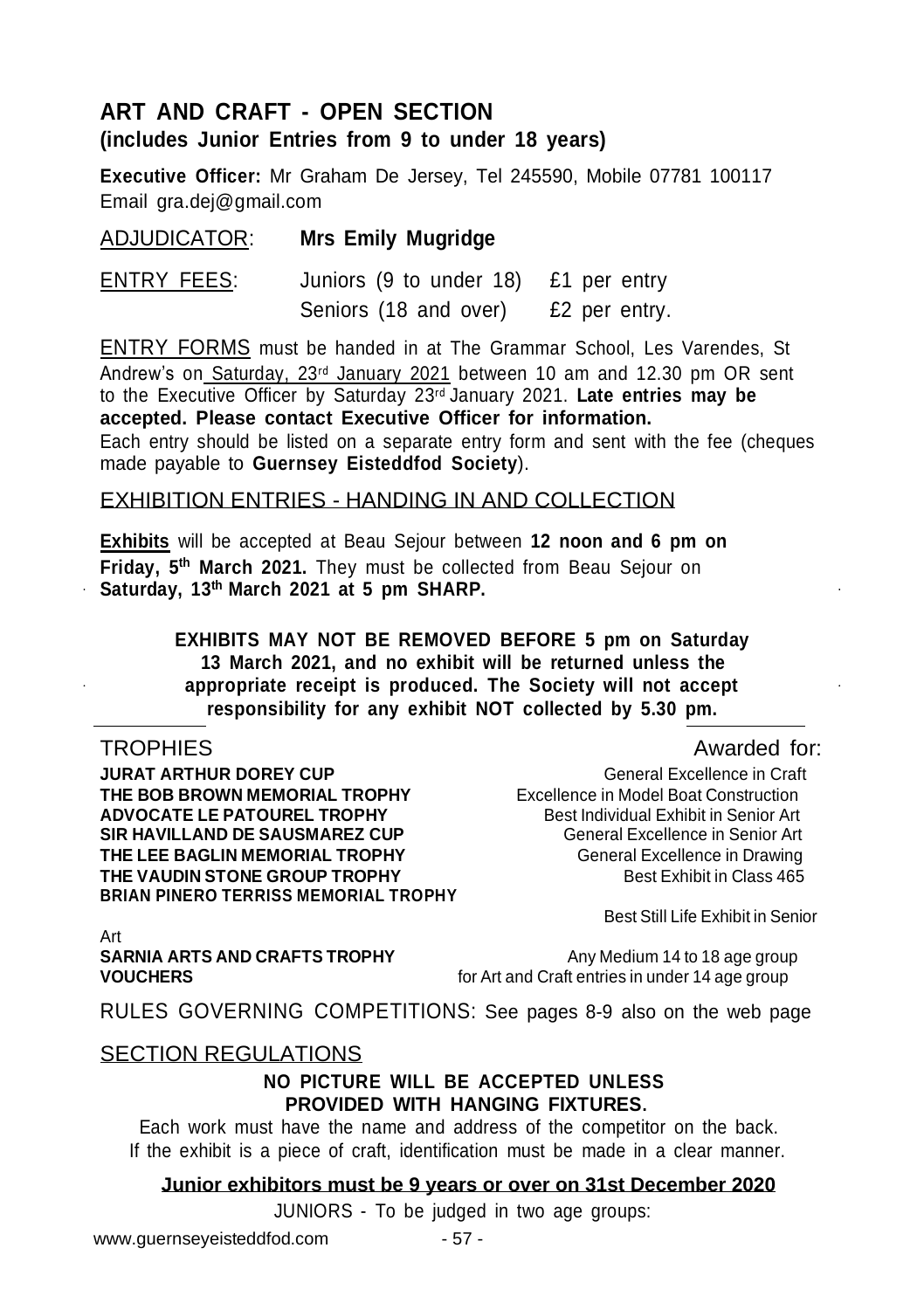#### **ART - SENIOR SECTION**

# **Class**

**DRAWINGS** - any subject Any dry medium - pencil, pastel, charcoal, conté, etc 452 **PAINTINGS** Still life, Flower painting, Animal studies, Portraits, Interiors 453 **PAINTINGS** Landscape, Seascape, Outside Architecture 454 **COMPOSITION** Non-figurative or abstract design 455 **MIXED MEDIA**

#### **ART - JUNIOR SECTION**

To be judged in two age groups: (A) 9 to under 14; and (B) 14 to under 18

- 456 **DRAWINGS** any subject Any medium - pencil, pastel, charcoal, conté, etc 457 **PAINTINGS**
	- Still life, Flower painting, Animal studies, Portraits, Interiors
- 458 **PAINTINGS** Landscape, Seascape, Outside Architecture
- 459 **COMPOSITION** Non-figurative or abstract design
- 460 **MIXED MEDIA**

#### **CRAFT - SENIOR SECTION**

- 461 **CRAFT** Any medium (except Class 465) Small (table-top) items
- 462 **CRAFT** Any medium (except Class 465) Large (free-standing) items
- **MODELS** Constructed from kits (where emphasis is placed on the quality of workmanship and finish)
- 464 **SCULPTURE** (except Class 465) Constructed or modelled
- 465 **CRAFT IN GRANITE OR STONE** dressed granite, lettering, carving or sculpture (max weight 200 kgs)

#### **CRAFT - JUNIOR SECTION**

To be judged in two age groups (A) 9 to under 14; and (B) 14 to under 18

- 466 **CRAFT** Any medium Small (table-top) items
- **CRAFT** Any medium Large (free-standing) items
- 468 **SCULPTURE** Constructed or modelled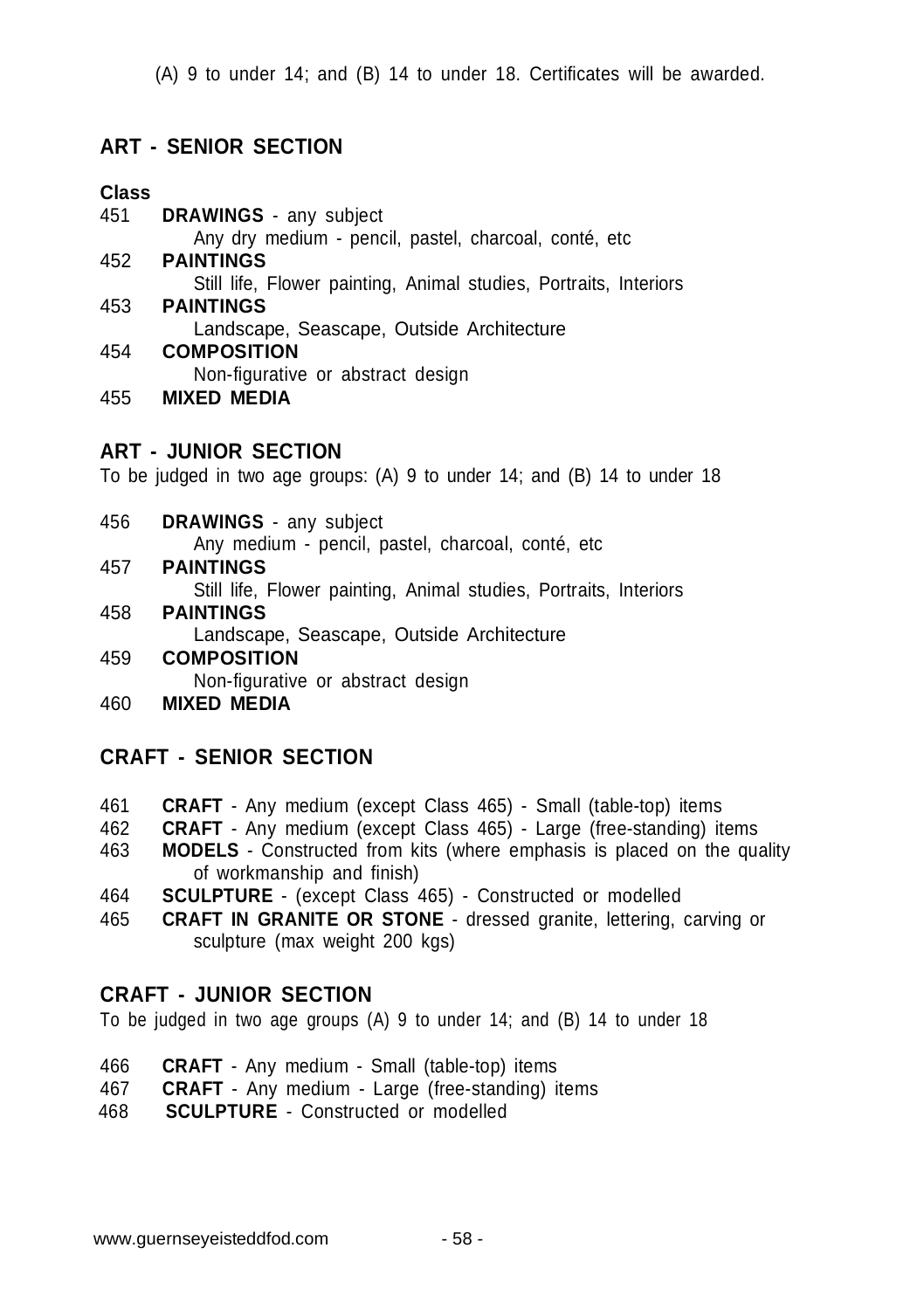# **ARTISTIC ROLLER SKATING**

**Sub-Committee:** Executive Officer: Gloria Dekker; Secretary: Lucy Ozard, Head Coach: Monica Dekker; Child Protection Officer: Anna Harvey; Committee Member: Jayne Golborne

#### **E-mail: sarnia.artistic@gmail.com**

#### **ADJUDICATORS:**

Official Judges from the Federation of Artistic Roller Skating.

**ENTRY FEES:** £5 per skater per solo event £3 per skater for duos, and team events

#### **ENTRY FORMS:**

To be handed in to Club Coaches by **Friday, 29th November 2020.**

#### **The events are to be held on Saturday 13th February 2021.**

**NOTE:** Events are subject to change.

#### **SECTION REGULATIONS:**

- 1. Artistic Roller Skating competitions are open to competitors who are resident to the Channel Islands only.
- 2. Competitions are governed by means of medal standard as stated.
- 3. No late entries will be accepted. Trophies will b awarded to the skaters achieving the highest mark in each group or class, medals to top 3.
- 4. Competitors will be advised of the number of circuits required for each event on the on the day of the competition
- 5. The committee reserves the right to amalgamate the duo events, or solo events, if less that two entries in each class is received.
- 6. All competitors and coaches will be granted free entrance to the event.
- 7. Club Membership Those skaters who are not yet members are expected to join and proof will be required. Membership is not required for entry to the show number events. Non-Medallists must be member of a club and anyone who hold a Medal must hold a valid Fars membership.
- 8. The use of flash photography during the competition is strictly forbidden.
- 9. Music for free dance and shown umbers must be presented in USB format to be stated at entry.
- 10. Doping Control The taking of drugs by skater is prohibited. Random dope testing may take place at any competition and no advance warning of tests will be given. If skater are receiving or taking drugs for medicinal purposes, their respective coaches must be advised and a record kept. If a doping test is found to be positive, instant suspension will apply.
- 11. Ages for qualification for events in this competition will be calculated as age on the 1st January 2021. The standard will be as at the day of entry.
- 12. Each skater ay enter as many competitions as their standard and age allows them too. The duo and team events are open to all skaters.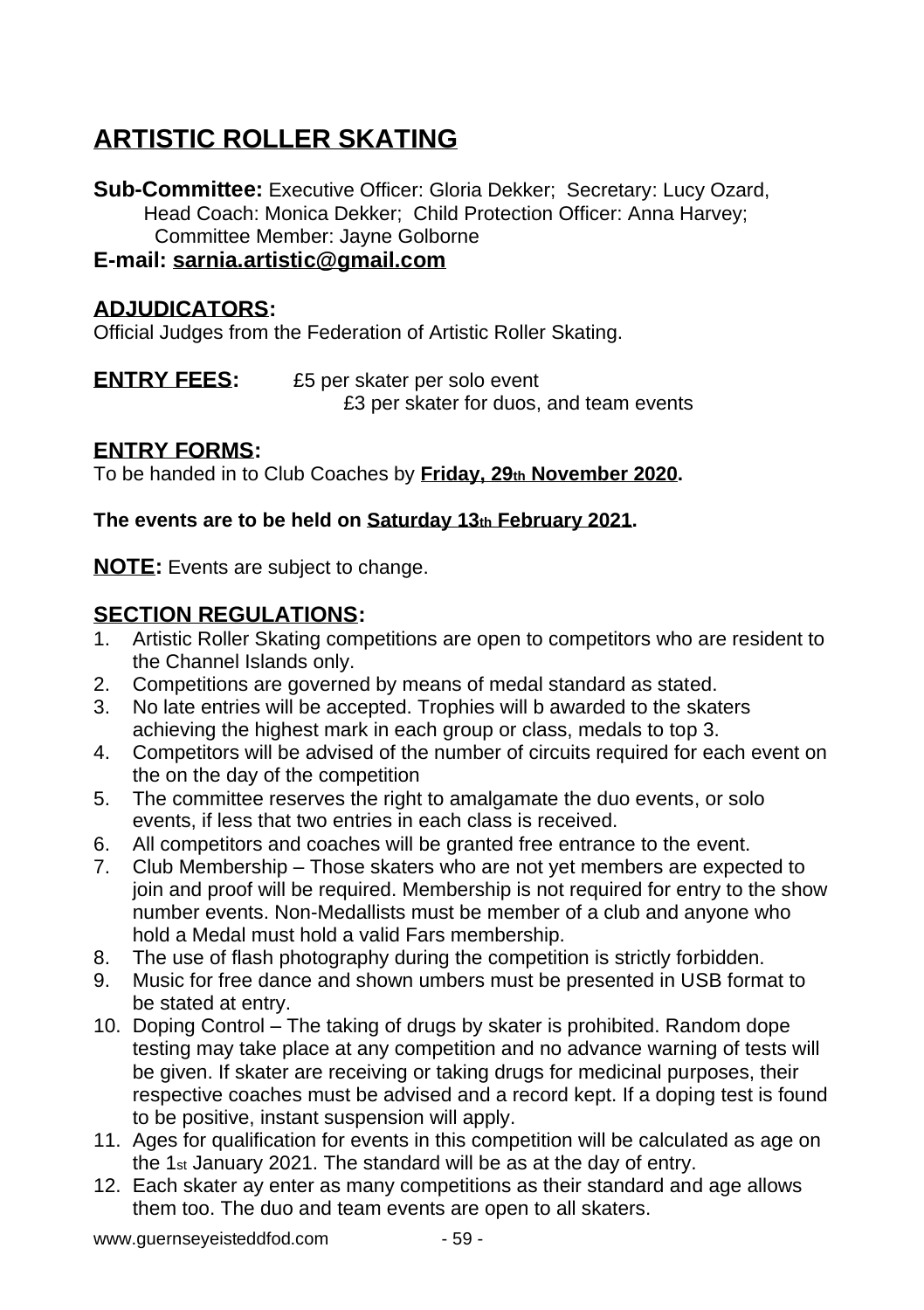- 13. The executive committee reserves the right to vary events where warranted on receipt of all entries.
- 14. Entry fees are non-refundable.
- 15. With regards to individual show number, this is a solo event and no help from any other person during the event is allowed. Any violation of this rule will result in deduction. Help setting up props and removing props before and after a performance however is permitted.
- 1 **SOLO DANCE - NEW COMERS** The Beau Sejour Shield
- 2 **SOLO DANCE - 14+ (NON-MEDALLISTS)** The Regent Club Shield
- 3 **SOLO DANCE - NON MEDALISTS** The Fletcher Sports Trophy
- 4 **SOLO DANCE - ELEMENTARY AND PRELIMINARY** The Phoenix Club Shield
- 5 **SOLO DANCE - INTER BRONZE AND BRONZE** The Galvin Trophy
- 6 **SOLO DANCE - INTER SILVER AND ABOVE** The Elizabeth Brough Trophy
- 7 **DUO DANCE - NON MEDALLIST - PRELIMINARY** The Nickles Trophy
- 8 **DUO DANCE - PRELIMINARY AND ABOVE** Jersey Artistic Roller Skating Club Shield
- 9 **FREEDANCE - NON-MEDALISTS** The Hydrojet Trophy
- 10 **FREEDANCE - ELEMENTARY AND PRELIMINARY** The Copeland Trophy
- 11 **FREEDANCE - INTER-BRONZE AND BRONZE** The Liberation Day Trophy
- 12 **FREEDANCE - INTERSILVER AND ABOVE** The Alvis Trophy
- 13 **SOLO SHOW NUMBER - UNDER 12 YEARS OLD**
- 14 **SOLO SHOW NUMBER - 12 AND ABOVE** The Glass Trophy
- 15 **SMALL GROUP SHOW NUMBER - 2-6 PERSONS** The Vista Windows Trophy
- 16 **TEAMS OF 3 (SOLO, DUO AND TRIO) -** The Tom Williams Trophy
- 17 **SOLO DANCE - ADULTS EVENT** The Mollie Le Cheminant Trophy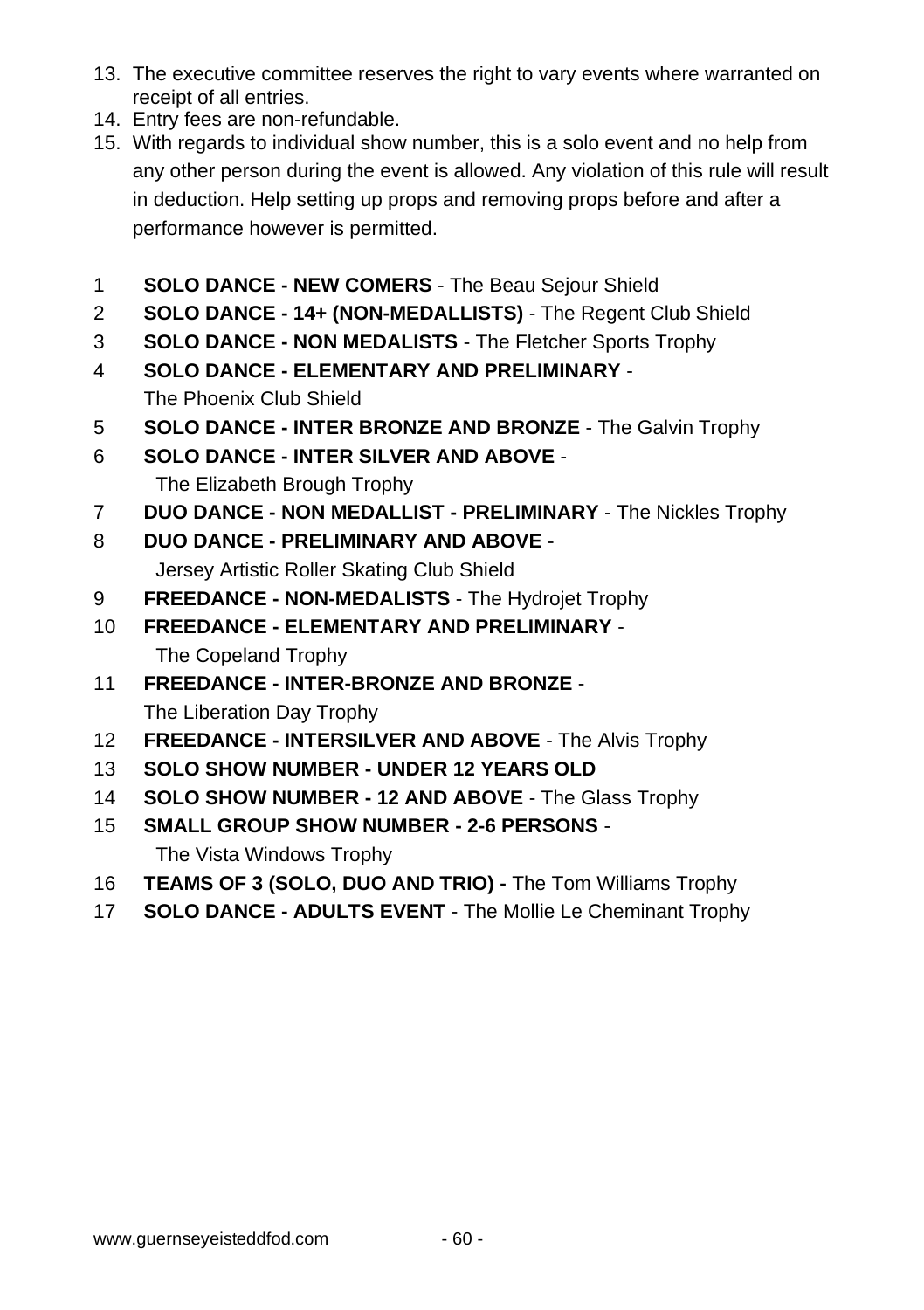# **COOKERY**

Sub-Committee: Executive Officer: Miss Ann Mauger, Mobile: 07911 738539 Mrs Lorna Le Prevost, Tel: 237479

ADJUDICATORS: To be announced later

ENTRY FEES: Adult £2 Junior £1

ENTRY FORMS TO BE HANDED IN at The Grammar School, Les Varendes, St Andrew's, on SATURDAY 23rd January 2021 between 10 am and 12.30 pm.

EXHIBITS MUST BE HANDED IN at Beau Sejour as follows:

All classes: **MONDAY 8th MARCH 2021** 11 am to 12 noon and 2 pm to 4 pm

Juniors: 4 pm to 5 pm

#### **NO LATE ENTRIES WILL BE ACCEPTED ON DAY OF HANDING IN**

#### **COLLECTING EXHIBITS:**

SATURDAY 13th March 2021 between 5 pm and 5.30 pm

# **TROPHIES**<br>JUNIOR CUP

for best exhibit in Section A (10 years and under) LLOYD LE POIDEVIN TROPHY for best exhibit in Sections B & C (11 - 17 years, including Junior Choice) MR GAVED'S CUP for best exhibit in cake making Section II<br>MRS E D FALLA'S CUP for Guernsey Dishes in Section VI MRS E D FALLA'S CUP<br>THE JUNE FALLA TROPHY for best exhibit in sweet Preserves in Section XI THE JUNE FALLA TROPHY for best exhibit in sweet Preserves in Section XI<br>THE KATE SEBIRE TROPHY for best exhibit in sayoury Preserves in Section XI for best exhibit in savoury Preserves in Section XI THE SHAW TROPHY for best exhibit in Section lIl (Decorated Cake) THE KEN BRACKLEY TROPHY<br>THE ALICE HOCKADAY TROPHY HOUSewives' Choice Section VIII THE ALICE HOCKADAY TROPHY **Housewives' Choice Section VIII**<br>MRS LORNA LE PREVOST TROPHY for best exhibit in Section I (Yeast) MRS LORNA LE PREVOST TROPHY BRITISH SUGARCRAFT GUILD GUERNSEY BRANCH TROPHY for Sugarcraft JACKIE MEDHURST TROPHY for best exhibit in Sugar flowers Novice Class GUERNSEY COLLEGE HOTEL AND TOURISM TROPHY for Sugarcraft Section THE LORNA W LE PREVOST AND ANN MAUGER CUP

for best exhibit in Gentlemen's Choice Section IX

RULES GOVERNING COMPETITIONS: See pages 8-9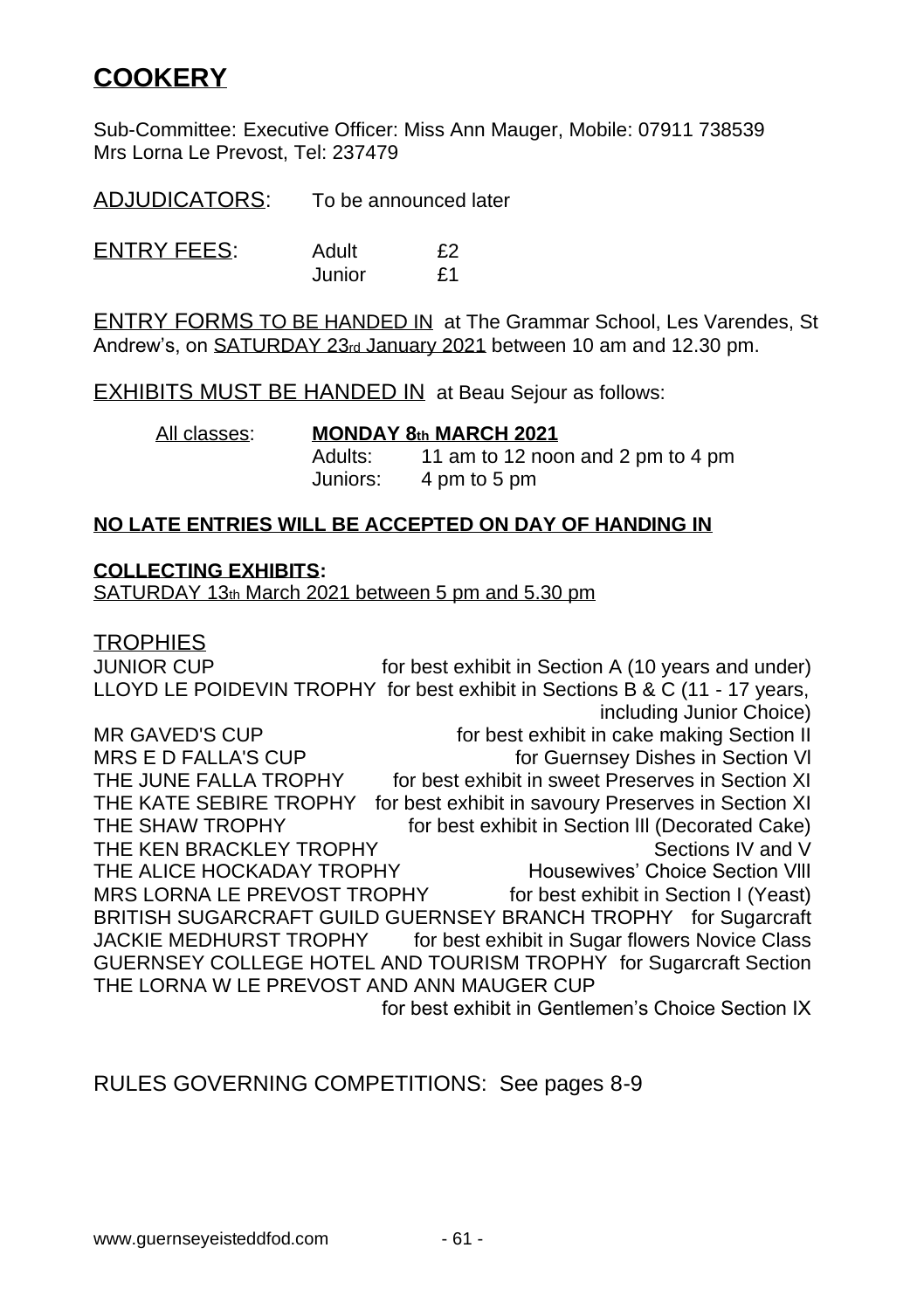# SECTION REGULATIONS:<br>1 lams and lellies to be it

- 1 Jams and Jellies to be in 12 oz plus glass jars, all labelled, with wax discs and covered with cellophane covers only.
- 2 Honey to be in 12 oz plus glass jars, no wax discs, and gold metal lids.<br>3 JUNIORS must state age (vears and months) on entry form.
- 3 JUNIORS must state age (years and months) on entry form.<br>4 ALL WORK (making and baking) must be genuine work of the
- 4 ALL WORK (making and baking) must be genuine work of the competitor. It is not permitted to use a baker's oven.
- 5 ALL SENIOR SECTIONS, except VllI and IX, are open to both men and women.
- 6 IN THE ADULT section all entries must be **LEFT WHOLE** unless instructed otherwise, but any size tin is acceptable.
- 7 Two entries per class can be submitted.

| 8 | MARKS: | <b>HONOURS</b>     | 90-100 Gold |        |
|---|--------|--------------------|-------------|--------|
|   |        | <b>FIRST CLASS</b> | 80-89 Red   |        |
|   |        | MERIT              | 75-79       | - Blue |

9 ALL CERTIFICATES will be awarded at the end of the exhibition.

### **SENIOR SECTIONS**

SECTION I

#### **YEAST COOKERY**

# **Class**

- 501 Plain Bread (white)<br>502 Wholemeal Loaf (si
- Wholemeal Loaf (small amount white flour permitted)
- 503 Assorted Fancy Bread Rolls (white or brown, 3 on a plate)
- 504 White or brown loaf (made in bread maker)
- Sultana Gâche (made in bread maker)

#### SECTION II

# **CAKE MAKING**<br>506 Victoria Sar

- Victoria Sandwich baked in two tins, sandwiched together with red jam
- 507 Rich Fruit Cake<br>508 Swiss Roll, plair
- 508 Swiss Roll, plain or chocolate<br>509 Ginger Cake
- 509 Ginger Cake<br>510 Coconut Cake
- 510 Coconut Cake<br>511 Chocolate San
- Chocolate Sandwich
- 512 Cherry Cake
- 513 Cup cakes plain or iced (3 on a plate)

#### SECTION III

#### **DECORATED CAKE**

- 515 Assorted Fancy Cakes (3 on a plate)
- 516 Decorated Novelty Cake suitable for a children's party (cake to be judged)
- 517 Decorated Sponge Gateau (butter icing)
- 518 Decorated Cake for a special occasion (cake to be judged)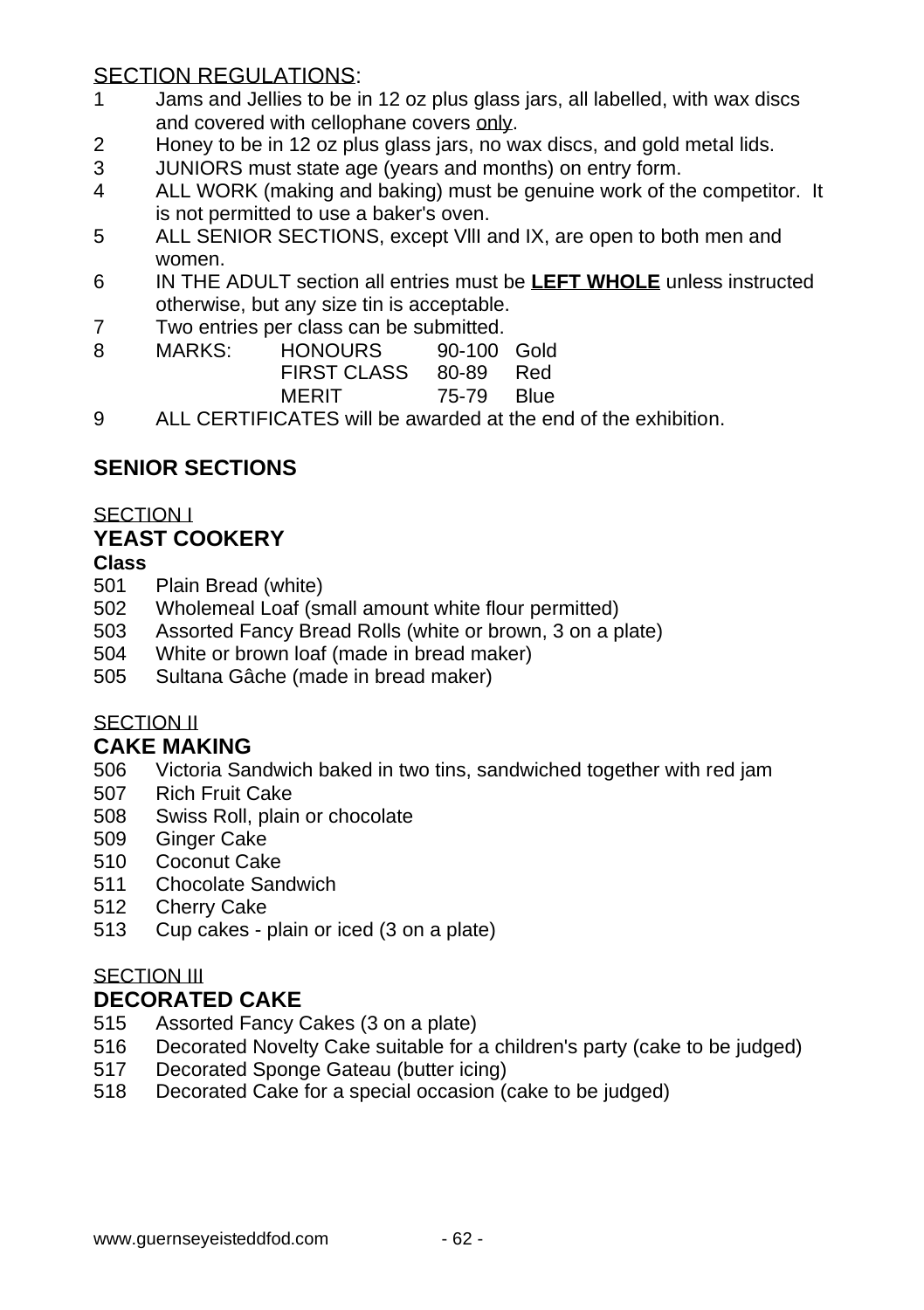#### SECTION IV

# **SCONES AND BISCUITS**<br>519 Plain Scones (3 on a r

- 519 Plain Scones (3 on a plate)<br>520 Cheese Scones (3 on a pla
- 520 Cheese Scones (3 on a plate)<br>521 Sausage Rolls (3 on a plate)
- 521 Sausage Rolls (3 on a plate)<br>522 Any variety of sweet biscuit (
- Any variety of sweet biscuit (3 on a plate)

#### SECTION V

### **PASTRY (not commercial)**

- 523 Apple Squares (3 on a plate)<br>524 Chocolate Eclairs (butter icing
- 524 Chocolate Eclairs (butter icing filling, 3 on a plate)<br>525 Mince Pies (shortcrust pastry, 3 on a plate)
- 525 Mince Pies (shortcrust pastry, 3 on a plate)<br>526 Congress Tarts (no crosses, 3 on a plate)
- 526 Congress Tarts (no crosses, 3 on a plate)

#### SECTION VI

### **GUERNSEY DISHES**

- 527 Guernsey Gâche (Sultana)
- 528 Guernsey Gâche (Currant)
- 529 Gâche Melee Squares (3 on a plate)
- 530 Guernsey Buttermilk Cake
- 531 Guernsey Biscuits (3 on a plate)
- 532 Guernsey Sweetcake

#### SECTION VII

# **GLUTEN FREE**<br>533 Any item

Any item - Own Choice

# SECTION VIII

# **HOUSEWIVES' CHOICE**

534 Any cake or pastry (not included in any other class)

### SECTION IX

### **GENTLEMEN'S CHOICE**

535 Any cake or pastry (not included in any other class)

### SECTION X

# **SUGARCRAFT and COLD PORCELAIN - OPEN**

- 536A Specimen flower and foliage, not to exceed 12" base x 15" height
- 536B Novice Class Specimen flower and foliage, not to exceed 12" base x 15" height

(for entrants who have not entered the Sugarcraft Section before)

- 537 Model, not to exceed 9" x 9"
- 538 Miniature 4" cube
- 539 Decorated Cake using a Dummy Base
- 540 Pot plant, not to exceed 12" base x 15" height
- 541 Floral arrangement, not to exceed 12" base x 15" height
- 542 Cold Porcelain, any item. All rules apply as for SugarCraft.
- 542b Any Sugarcraft item not catered for
- **NOTE:** No added silks or fabric. Use of wires, artificial stamens and ribbons MUST BE KEPT TO A MINIMUM. Competitor's name on label underneath each exhibit.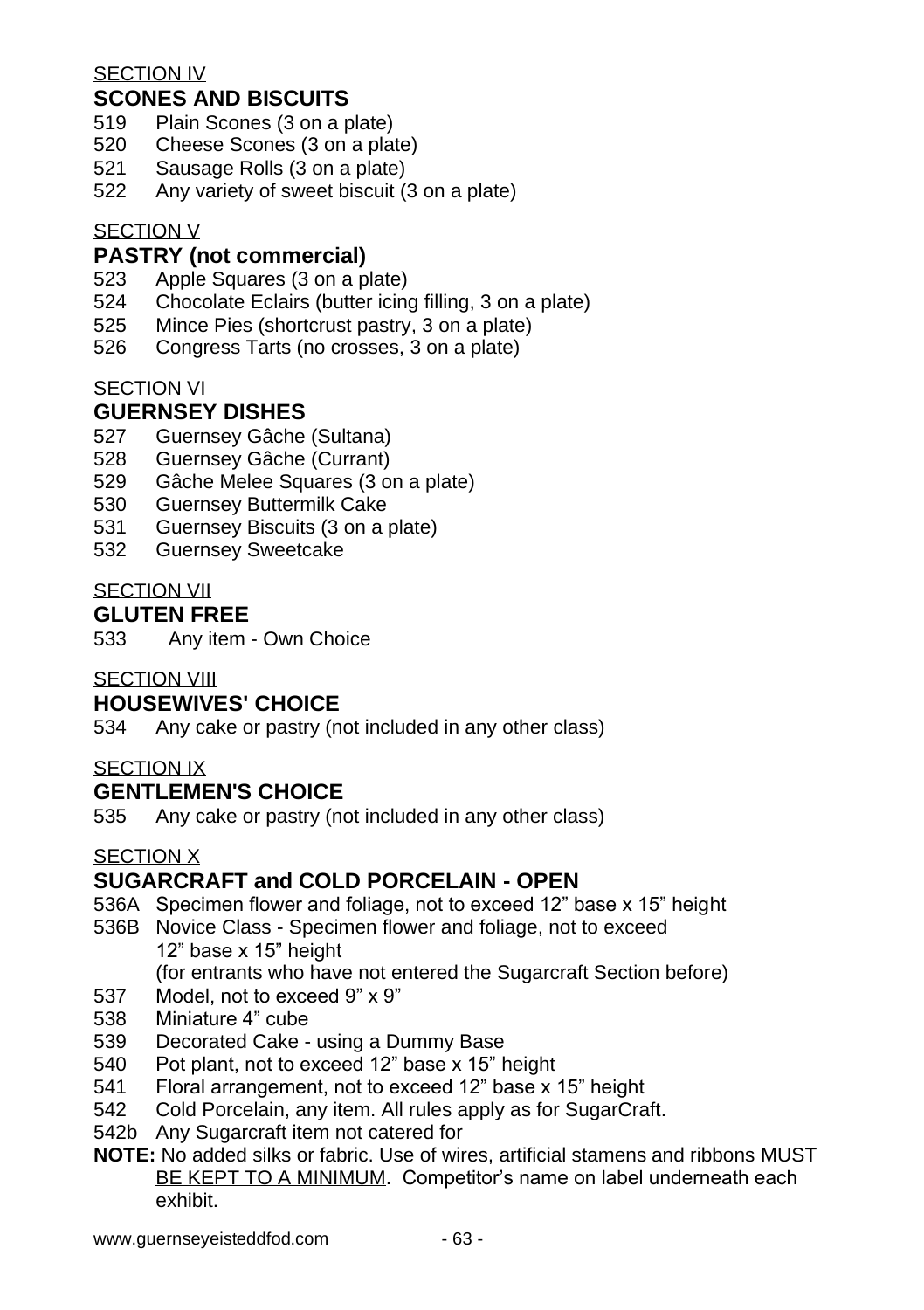#### SECTION XI

# **PRESERVES - NO RESTRICTION ON ENTRIES IN THIS SECTION**<br>543 Liar of Jam

- 543 Jar of Jam<br>544 Jar of Jelly
- Jar of Jelly
- 545a Lemon Curd (any size jar, cellophane covers, no wax discs required) Please date - month and year only
- 545b Fruit Curd (any flavour other than lemon any size jar, cellophane covers, no wax discs required) Please date - month and year only
- 546 Marmalade<br>547 Jar of Hone
- 547 Jar of Honey<br>548 Bottled Fruit
- Bottled Fruit (1 bottle to be opened and tasted)
- 549 Tomato Sauce
- 550 Chutney<br>551 Pickled C
- 551 Pickled Onions<br>552 Selection of Pre
- Selection of Preserves (display only) (sweet and savoury)

#### **JUNIOR SECTIONS**

*Choice of flour optional in all classes*

# **SECTION A** (Children 10 years or under)<br>553 Gingerbread Men (3 on a plate)

- 553 Gingerbread Men (3 on a plate)
- 554 10 Home-made Sweets
- 555 Butterfly Cakes (3 on a plate)<br>556 Sweet Biscuits (3 on a plate)
- 556 Sweet Biscuits (3 on a plate)<br>557 Flapiacks (3 on a plate)
- Flapjacks (3 on a plate)
- 558 Victoria Sandwich baked in two tins (2 eggs, red jam filling, dredge with caster sugar only)
- 559 Jam Tarts (3 on a plate)<br>560 Decorated Queen Cakes
- 560 Decorated Queen Cakes (3 on a plate)<br>561 Plain Scones (3 on a plate)
- Plain Scones (3 on a plate)

#### **SECTION B** (Children 11 to 14 years)

- 562 Plain Scones (3 on plate)<br>563 Victoria Sandwich baked
- Victoria Sandwich baked in two tins (2 eggs, red jam filling, dredge with caster sugar only)
- 564 Jam Tarts (3 on a plate)
- 565 Queen Cakes, plain or decorated (3 on a plate)
- 566 Any item in yeast
- Sweet Biscuits (3 on a plate)

#### **SECTION C** (15 to 17 years)

- 568 Scones any variety (3 on a plate)
- 569 Decorated Sandwich<br>570 Victoria Sandwich ba
- Victoria Sandwich baked in two tins (2 eggs, red jam filling, dredge with caster sugar only)
- 571 Any item in yeast

#### **JUNIOR CHOICE (Sections B & C only)**

- 572 Any cake or pastry (not included in any other class)
- 573 Marzipan modelling (any item)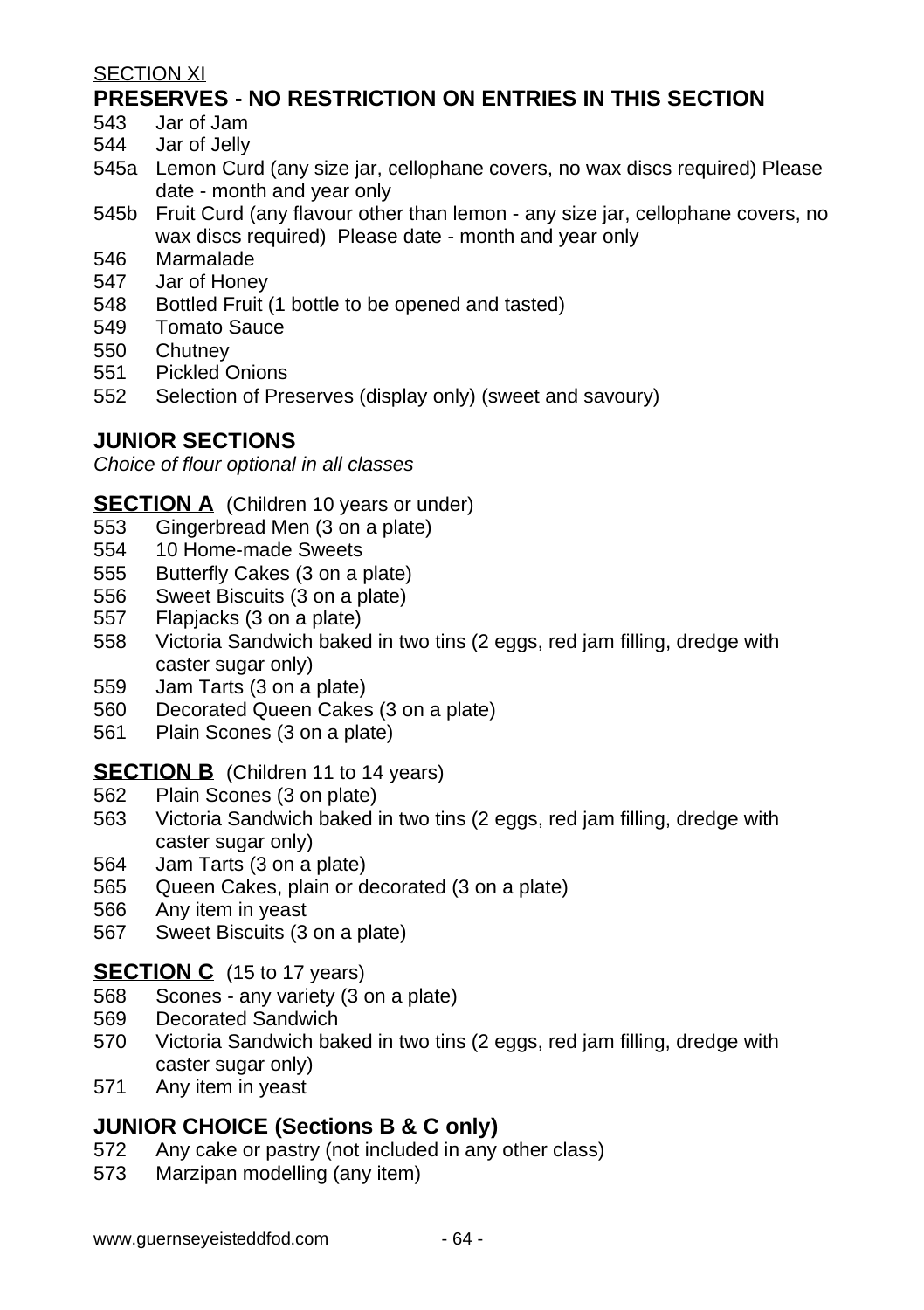# **NEEDLEWORK**

Sub-Committee: Executive Officer: Miss Margaret Girard, Tel 253737 or 07781 456888; Zee Lanoe, Tel 264483

| <u>ENTRY FEES:</u> | Adult        |  |
|--------------------|--------------|--|
|                    | 18 and under |  |

ENTRY FORMS SHOULD BE HANDED IN at The Grammar School, Les Varendes, St Andrew's, on SATURDAY 23rd JANUARY 2021 between 10 am and 12.30 pm. PLEASE STATE on the form if it is your own design, or if it is the first time you have entered the Needlework section of the Eisteddfod.

LATE ENTRIES: Contact above sub-committee

#### HANDING IN (of articles):

Exhibits to be delivered to Beau Sejour on WEDNESDAY 3rd March 2021 from 2 pm to 6 pm. **Please state on the form if it is your own design, or if it is the first time you have entered the Needlework section of the Eisteddfod, as there is a trophy for Own Design items and for First Time Entrants.**

#### COLLECTING:

Exhibits to be collected on SATURDAY, 13th March 2021 at 5 pm. No article will be handed out without the perforated slip. *Any items not collected by 5.30 pm will not be the responsibility of the Eisteddfod Society. If you are unable to collect your items, you should arrange for someone else to collect them on your behalf and provide them with the relevant collection slips.*

**PLEASE DO NOT FORGET TO COLLECT YOUR CERTIFICATES.** Certificates are given for any entry that has been awarded Merit, First Class or Honours.

#### RULES GOVERNING COMPETITIONS - See pages 8-9

#### SECTION REGULATIONS:

- 1 There is no restriction on the number of entries in each class.
- 2 Where applicable, each entry should be handed in with its white form attached by a SMALL safety pin.
- 3 It should be clearly stated on the entry form if the work is an OWN DESIGN or if it is a FIRST TIME ENTRY.
- 4 CERTIFICATES AND TROPHIES will be awarded at the discretion of the Adjudicator.

MARKS: HONOURS, 90-100; FIRST CLASS, 80-89; MERIT, 75-79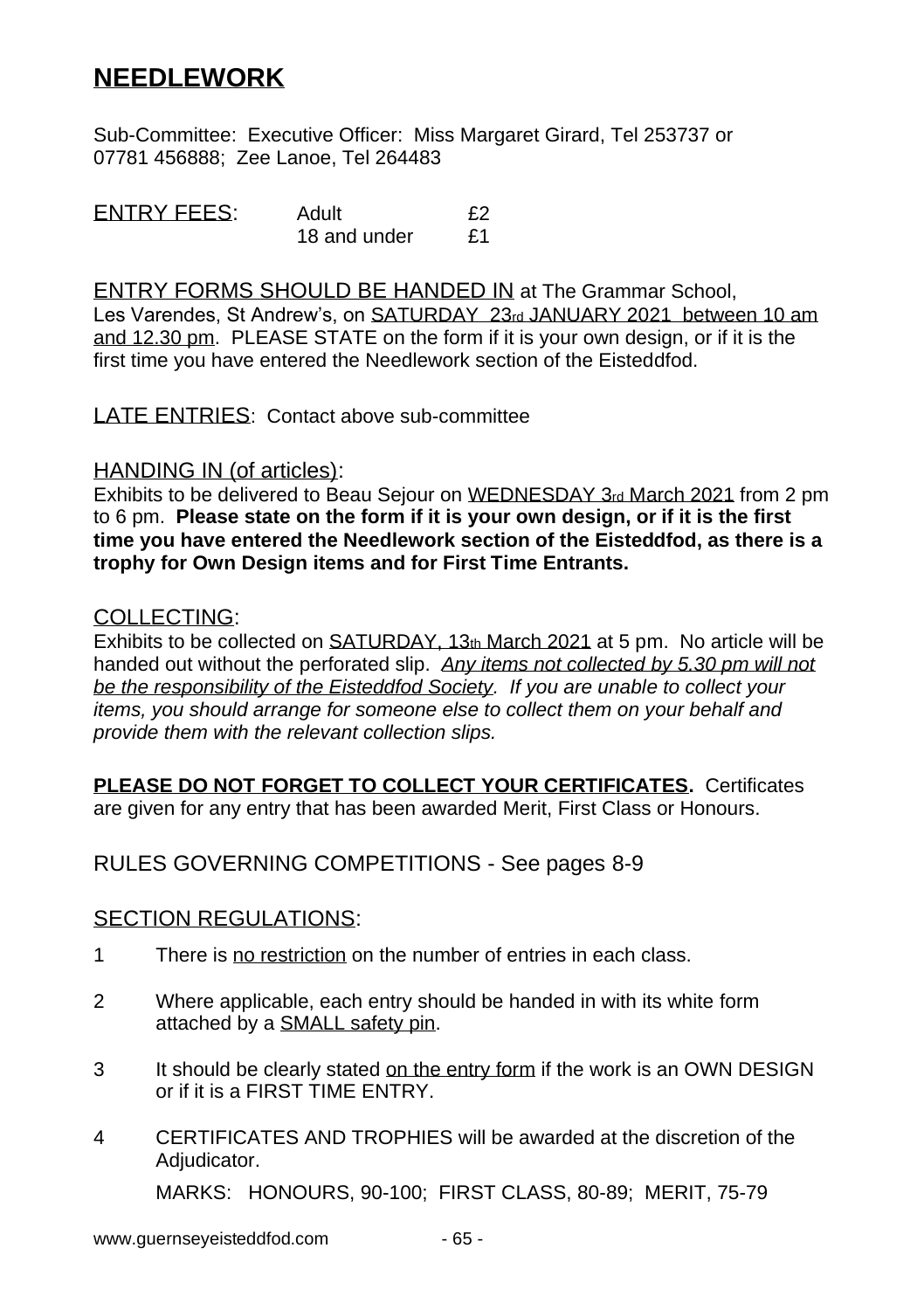- 5 All needlework must be the genuine work of the competitor and should not have been entered at any previous Eisteddfod in Guernsey.
- 6 All items that are to be hung on the wall must be READY to hang with secure fixings.
- 7 NO WORK SHOULD HAVE BEEN USED OR WORN BEFORE ENTRY, EXCEPT WEDDING DRESSES OR CHRISTENING ROBES.
- 8 Items entered as OWN DESIGN must be the original work and design of the entrant.

#### **TROPHIES**

**Junior Section** (under 12 years at time of entry) and **Senior Section** (12 to 18 years at time of entry)

EDUCATION COUNCIL TROPHY + 3 vouchers

EMBROIDERY, NEEDLEWORK, DRESSMAKING - 11 years and under MRS C KITTS TROPHY EMBROIDERY AND NEEDLEWORK - 12 to 18 years<br>MISS DORIS ROUSSEL TROPHY DRESSMAKING - 12 to 18 years MISS DORIS ROUSSEL TROPHY DRESSMAKING - 12 to 18 years<br>DAME ANNIE DE SAUSMAREZ TROPHY KNITTING - 18 years and under DAME ANNIE DE SAUSMAREZ TROPHY<br>THE DAGMAR PICHI ER TROPHY CROCHET - 18 years and under<br>BOBBIN LACE - 18 years and under THE BAYAIT MEMORIAL TROPHY<br>ZEE LANOE TROPHY And Any article entered by someone who has never entered the Needlework section before (all ages)

**Adult Section**: MISS DORIS ROUSSEL TROPHY<br>CREASEY CUP CREASEY CUP<br>MISS C CARRÉ TROPHY FROM THE RESERVED BY THE RESERVED BY A NEEDLEWORK MISS C CARRÉ TROPHY ZINNIA FORD TROPHY<br>THE JUNE PRICE TROPHY CROCHET THE JUNE PRICE TROPHY<br>ARTHUR W BELL TROPHY LACE AND TATTING ARTHUR W BELL TROPHY<br>
MRS H C BOUTFLL CUP MRS H C BOUTELL CUP<br>MISS ROSS TROPHY GUERNSEY OVER 80's MISS ROSS TROPHY ARTHUR W BELL TROPHY (original) MEN'S WORK MRS DOREEN M BICHARD TROPHY EMBROIDERY AND NEEDLEWORK Best own design in any class numbered with an "a" ZEE LANOE TROPHY Any article entered by someone who has never entered the Needlework Section before (all ages) ANGELA DE GARIS TROPHY NOVELTY KNITTING THE ISIS TROPHY **EXECUTE:** PARCHMENT CRAFT CARDS THE MODEL SHOP TROPHY PARCHMENT CRAFT ITEMS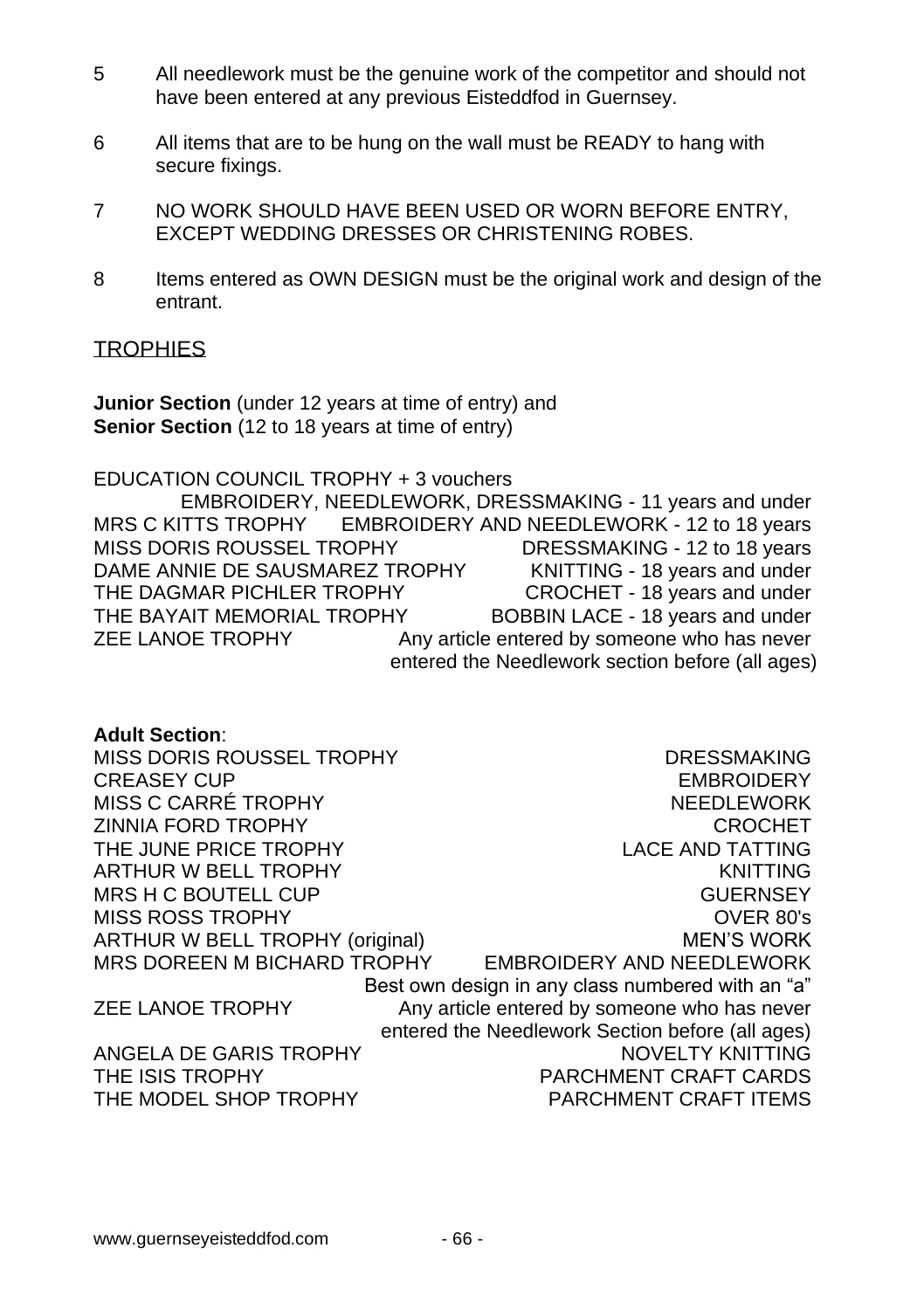# **Junior and Senior Sections - 18 years and under**

Please state AGE (years and months) on entry form

#### **Junior Section - 11 years and under**

EMBROIDERY: Eligible for the EDUCATION COUNCIL TROPHY - who also donate 3 Vouchers which are given at the discretion of the Adjudicator

- 600 Any piece of embroidery<br>601 Counted cross-stitch (kits
- Counted cross-stitch (kits)
- 602 Counted cross-stitch (own design)<br>603 Bead work
- Bead work
- 604 Any item not eligible in any other class
- 605 Group work (any item produced by a group working together)

NEEDLEWORK: Eligible for the EDUCATION COUNCIL TROPHY who also donate 3 Vouchers

- 606 Appliqué<br>607 Fabric Co
- Fabric Collage
- 608 Soft Toy (other than knitted)<br>609 Group work (any item produc
- 609 Group work (any item produced by a group working together)
- Any item not eligible in any other class
- 611 Any item made by re-cycling

DRESSMAKING: Eligible for the EDUCATION COUNCIL TROPHY who also donate 3 Vouchers

- 612 Any garment in any fabric
- 613 Any garment made by re-cycling
- 614 Dressed Doll

KNITTING, CROCHET AND LACE: Eligible for THE DAME ANNIE DE SAUSMAREZ TROPHY (Knitting)

THE DAGMAR PICHLER TROPHY (Crochet)

THE BAYAIT MEMORIAL TROPHY (Lace)

- 615 Any item in knitting
- 616 Any item in lace
- 617 Any item in crochet
- 618 Group work (any item produced by a group working together)

#### **Senior Section - 12 years to 18 years**

EMBROIDERY: Eligible for the MRS C KITTS TROPHY

- 619 Any piece of embroidery
- 620 Counted cross-stitch (kits)
- 621 Counted cross-stitch (own design)
- 622 Bead work
- 623 Any item not eligible in any other class
- 624 Group work (any item produced by a group working together)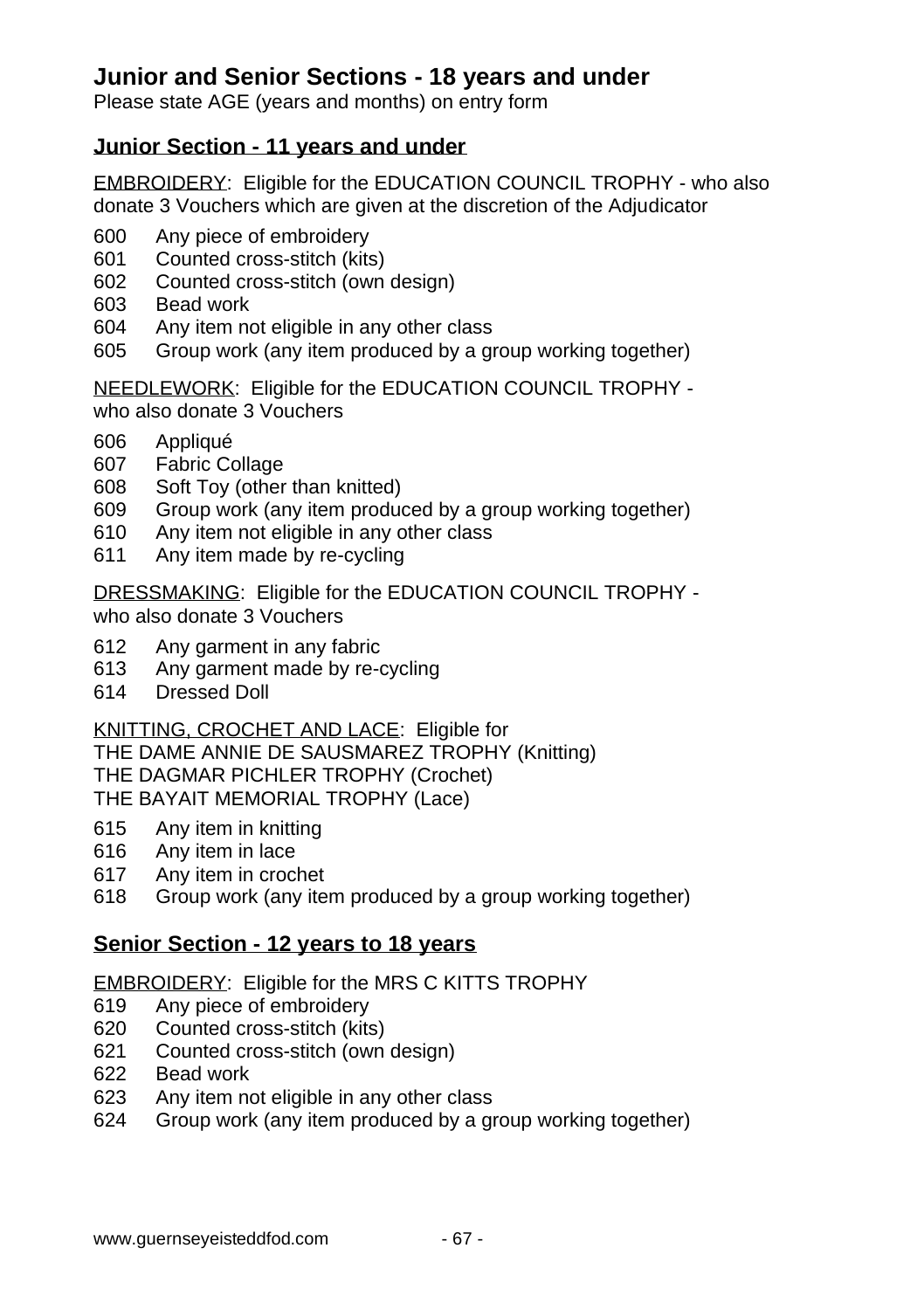NEEDLEWORK: Eligible for the MRS C KITTS TROPHY

- 625 Appliqué<br>626 Fabric Co
- Fabric Collage
- 627 Weaving<br>628 Soft Tov
- 628 Soft Toy (other than knitted)<br>629 Group work (any item product
- Group work (any item produced by a group working together)
- 630 Any item not eligible in any other class<br>631 Any item made by re-cycling
- Any item made by re-cycling

#### DRESSMAKING: Eligible for the MISS DORIS ROUSSEL TROPHY

- 632 Any garment made in any fabric
- 633 Any garment made by re-cycling<br>634 Dressed Doll
- 634 Dressed Doll<br>635 Anv item not
- Any item not eligible in any other class

KNITTING, CROCHET AND LACE: Eligible for THE DAME ANNIE DE SAUSMAREZ TROPHY (Knitting) THE DAGMAR PICHLER TROPHY (Crochet) THE BAYAIT MEMORIAL TROPHY (Lace)

- 636 Any item in knitting
- 637 Any item in lace
- 638 Any item in crochet<br>639 Group work (any ite
- Group work (any item produced by a group working together)

# **Adult Section**

EMBROIDERY: Eligible for the CREASEY CUP

Own Design classes also qualify for the DOREEN M BICHARD TROPHY

- 640 Ribbon Embroidery
- 640a Ribbon Embroidery (own design)
- 641 Bead work
- 642 Machine Embroidery (free hand)
- 642a Machine Embroidery (own design)
- 643 Counted cross-stitch (kits)<br>644 Smocking
- Smocking
- 645 Crewel Work
- 645a Crewel Work (own design)
- 646 Canvas Work Wool on Tapestry (kits)
- 647 3D embroidered item<br>648 Cross-stitch (own des
- Cross-stitch (own design)
- 649 Hand embroidery
- 649a Hand Embroidery (own design)
- 650 Group Work (any item produced by a group working together)
- 650a Group Work Also eligible for the DOREEN M BICHARD TROPHY if it is Own Design and uses a medium in any of the "a" classes
- 651 Any item not eligible in any other class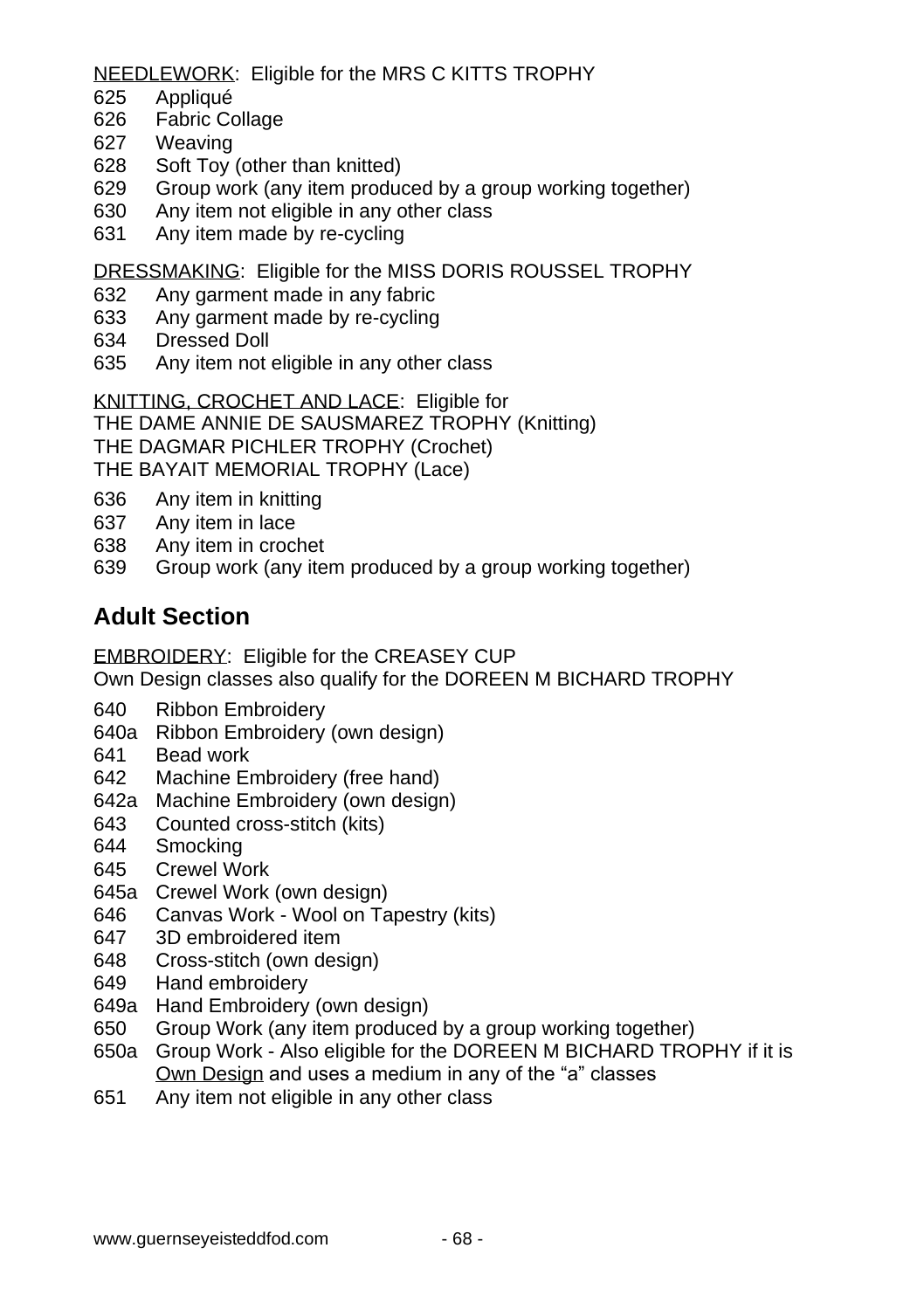#### NEEDLEWORK: Eligible for the MISS C CARRÉ TROPHY and own designs eligible for the DOREEN M BICHARD TROPHY

- 652 Appliqué
- 652a Appliqué (own design)<br>653 Fabric Collage
- Fabric Collage
- 653a Fabric Collage (own design)
- 654 Patchwork and/or Quilting
- 654a Patchwork and/or Quilting (own design)<br>655 Soft Toy (other than knitted)
- 655 Soft Toy (other than knitted)<br>656 Group Work (any item produ
- Group Work (any item produced by a group working together)
- 656a Group Work (own design) (is eligible for the DOREEN BICHARD TROPHY if it uses a medium in classes 652a, 653a or 654a)
- 657 Any item made using re-cycled materials
- 658 Soft Sculpture<br>659 Anv item not e
- Any item not eligible in any other Needlework class

#### TEXTILE CRAFTS

- 660 Rag Rug or Picture<br>661 Felting Work
- 661 Felting Work
- 662 Skein of Handspun Yarn<br>663 Any item made from Han
- Any item made from Handspun Yarn
- 664 Any Woven or Braided item

#### DRESSMAKING: Eligible for the MISS DORIS ROUSSEL TROPHY

- 665 Any garment in any fabric for an adult<br>666 Any garment in any fabric for a child
- Any garment in any fabric for a child
- 667 Christening/Baby naming outfit
- 668 Dressed Doll
- 669 Any garment made by re-cycling

#### CROCHET, LACE AND TATTING:

Eligible for THE ZINNIA FORD TROPHY and THE JUNE PRICE TROPHY

- 670 Crochet Baby's Blanket<br>671 Crochet Baby's Matinee
- 671 Crochet Baby's Matinee Jacket<br>672 Crochet Soft Tov
- 672 Crochet Soft Toy<br>673 Crochet Shawl. S
- 673 Crochet Shawl, Stole or Scarf
- 674 Crochet Throw/Blanket<br>675 Crochet Hat
- 675 Crochet Hat<br>676 Hairnin Broor
- 676 Hairpin, Broomstick or Tunisian Crochet
- 677 Lace any article in silk, cotton or wool
- 678 Tatting any article in silk, cotton or wool
- 679 Dressed Doll
- 680 Group Work (any item of crochet, lace or tatting produced by a group working together)
- 681 Bag
- 682 Any item not eligible in any other class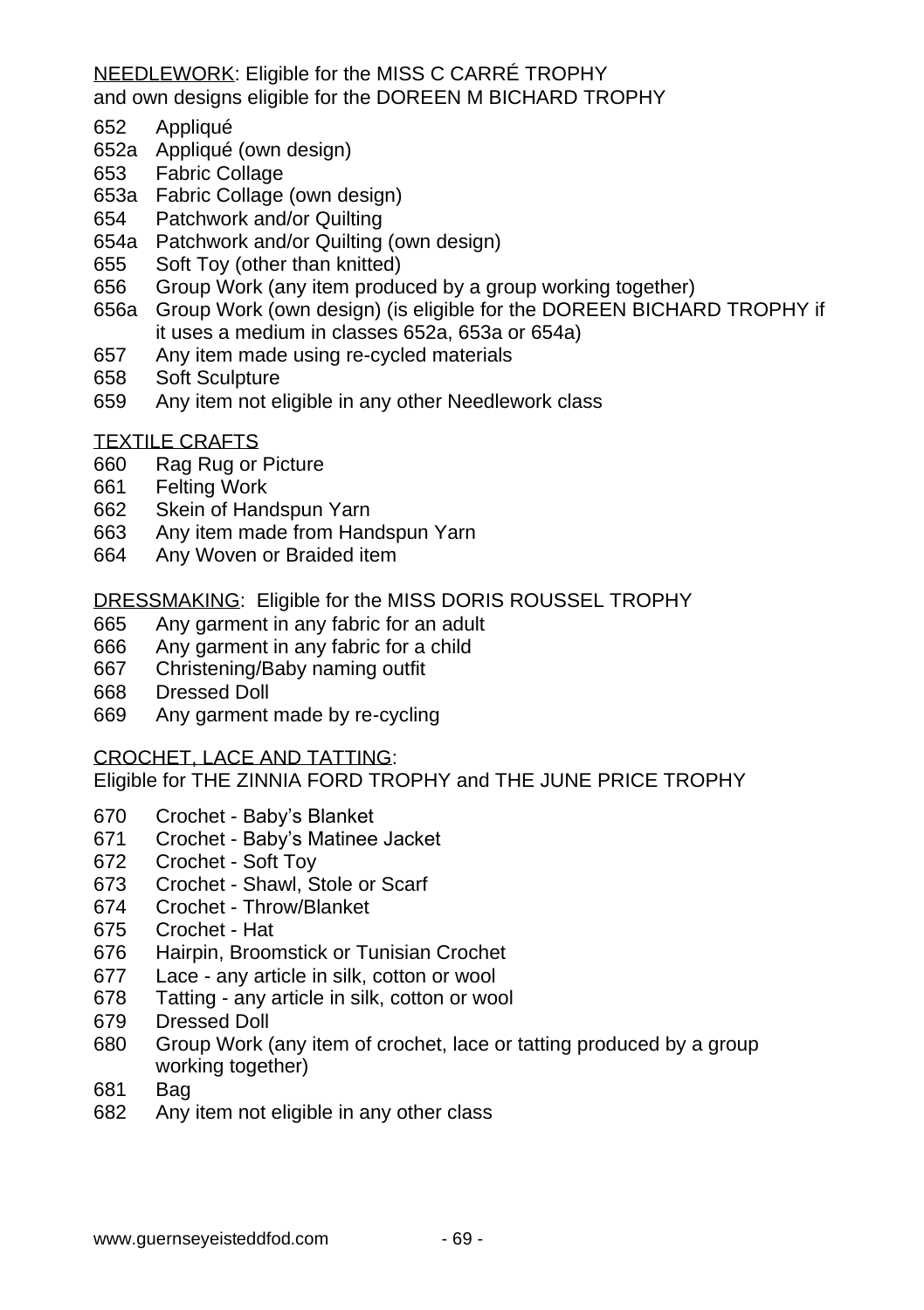KNITTING: Eligible for the ARTHUR W BELL TROPHY

- 683 Jumper, men's or women's any yarn, any weight
- Cardigan, men's or women's any yarn, any weight
- 685 Baby's Matinee Jacket<br>686 Bed Jacket
- 686 Bed Jacket<br>687 Shawl Stole
- Shawl, Stole or Scarf
- 688 Any Arran article<br>689 Any Fair Isle artic
- Any Fair Isle article
- 690 Garment for a child any yarn, any weight<br>691 Machine Knitted Garment
- 691 Machine Knitted Garment<br>692 Group work (any item proc
- 692 Group work (any item produced by a group working together)<br>693 Throw/Blanket
- Throw/Blanket
- 694 Hat
- 695 Any item not eligible in any other class

CHARACTER KNITTING: Eligible for the ANGELA DE GARIS TROPHY

- 696 Dressed Doll<br>697 Knitted Soft T
- **Knitted Soft Toy**
- 698 Any 'Novelty' article
- 699 Group work (any item produced by a group working together)

GUERNSEYS: Eligible for the MRS H C BOUTELL CUP

700 A Guernsey sweater - wool or cotton, in any colour, any pattern (including Parochial designs). To be judged by local judges.

80 YEARS AND OVER: Eligible for the MISS ROSS TROPHY

701 Any piece of work from the Needlework classes

GENTLEMEN'S CLASS: Eligible for the ARTHUR W BELL TROPHY (original) 702 Any piece of work from the Needlework classes

CRAFT: Eligible for the ISIS TROPHY (Parchment cards) and THE MODEL SHOP TROPHY (Parchment item)

- 703 Parchment cards
- 704 Parchment item (other than cards)
- 705 Any 3D/Contemporary Work<br>706 Hand Woyen Basket
- Hand Woven Basket

DISABLED PERSONS CLASS

707 Any piece of work made by a person with a disability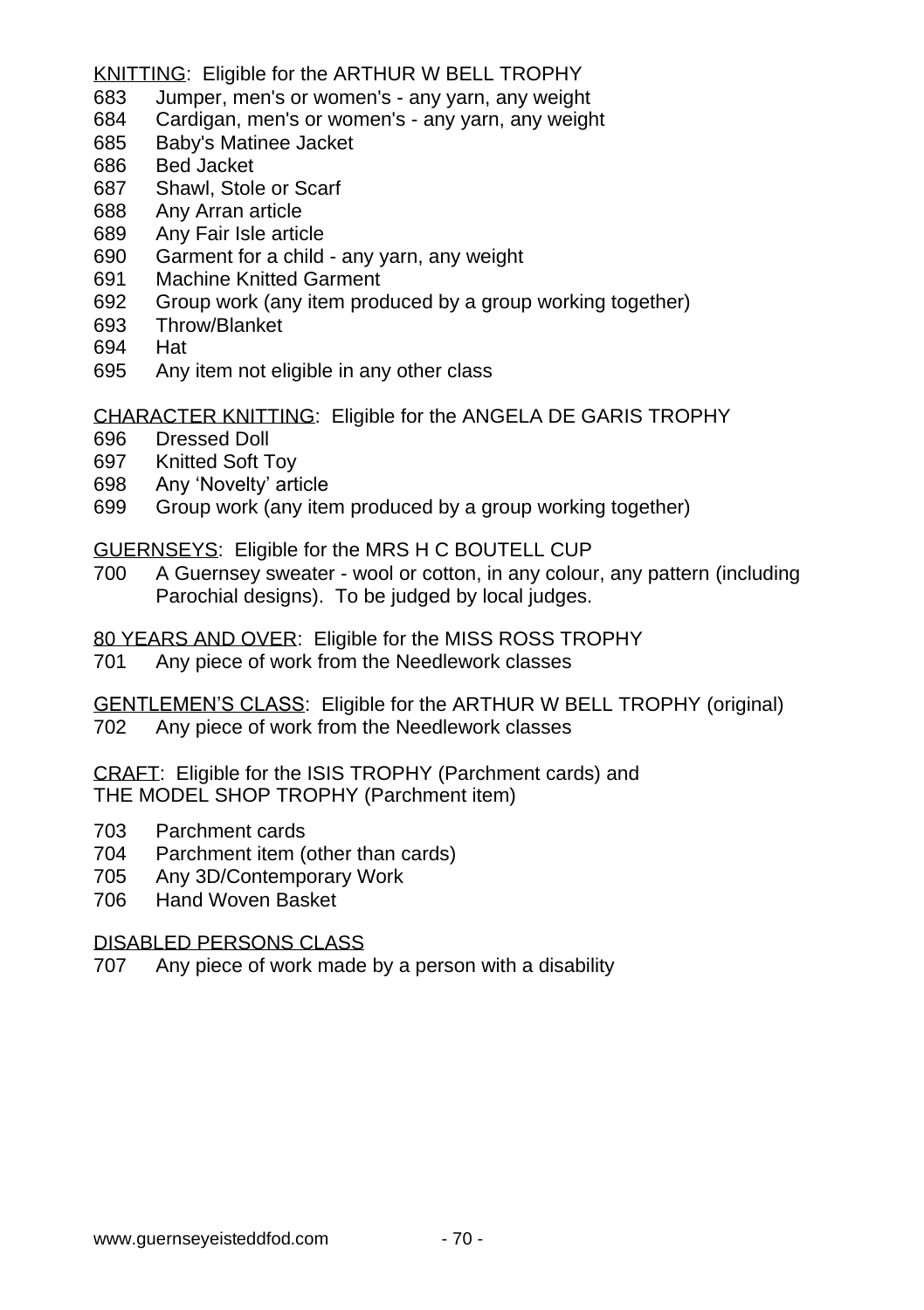# **SILK PAINTING**

Sub-Committee: Executive Officer: Mrs V Le Page, Tel 253857, Mrs J Herschel, Tel 234130; Mrs E Aschmann, Tel 263890

ADJUDICATOR: To be announced later

ENTRY FEES: 16 years and under £1 per entry 17 years and over £2 per entry

#### TROPHIES:

JILL HERSCHEL TROPHY for the best junior entry EDDA ASCHMANN TROPHY for the adult entry with the best and most original design THE IAN MONACHAN MEMORIAL TROPHY FOR BATIK for the best painting using wax resist (Batik) THE MAUREEN STOREY-JONES TROPHY for the best silk painting by a beginner (an artist who has only been silk painting since  $1<sub>st</sub>$  January 2020) THE GEALL MEMORIAL TROPHY FOR ABSTRACT SILK PAINTING for the best abstract painting THE GUERNSEY SILK PAINTING CLUB SILVER ANNIVERSARY TROPHY for the best silk painting by 3 or more artists in the Group Work Category THE GUERNSEY SILK PAINTING CLUB TROPHY

for the best Silk Painter in the show (Judged on their best five entries)

CERTIFICATES of Honour (10 points), First Class (5 points), and Merit (1 point) will be awarded.

ENTRY FORMS should be handed in at **The Grammar School, Les Varendes,** St Andrew's, on SATURDAY 23rd January 2021 between 10 am and 12.30 pm.

HAND IN EXHIBITS: on Friday 26th February 2021 at Pinetops Studio, Jerbourg (Tel 234130) or before that date by arrangement with Viv le Page, Jill Herschel or Edda Aschmann

#### NO ENTRIES WILL BE ACCEPTED AFTER FRIDAY 26th February 2021

COLLECT EXHIBITS: at the end of the Exhibition at Beau Sejour on Saturday 13th March 2021 at 5 pm.

RULES GOVERNING COMPETITIONS: See pages 8-9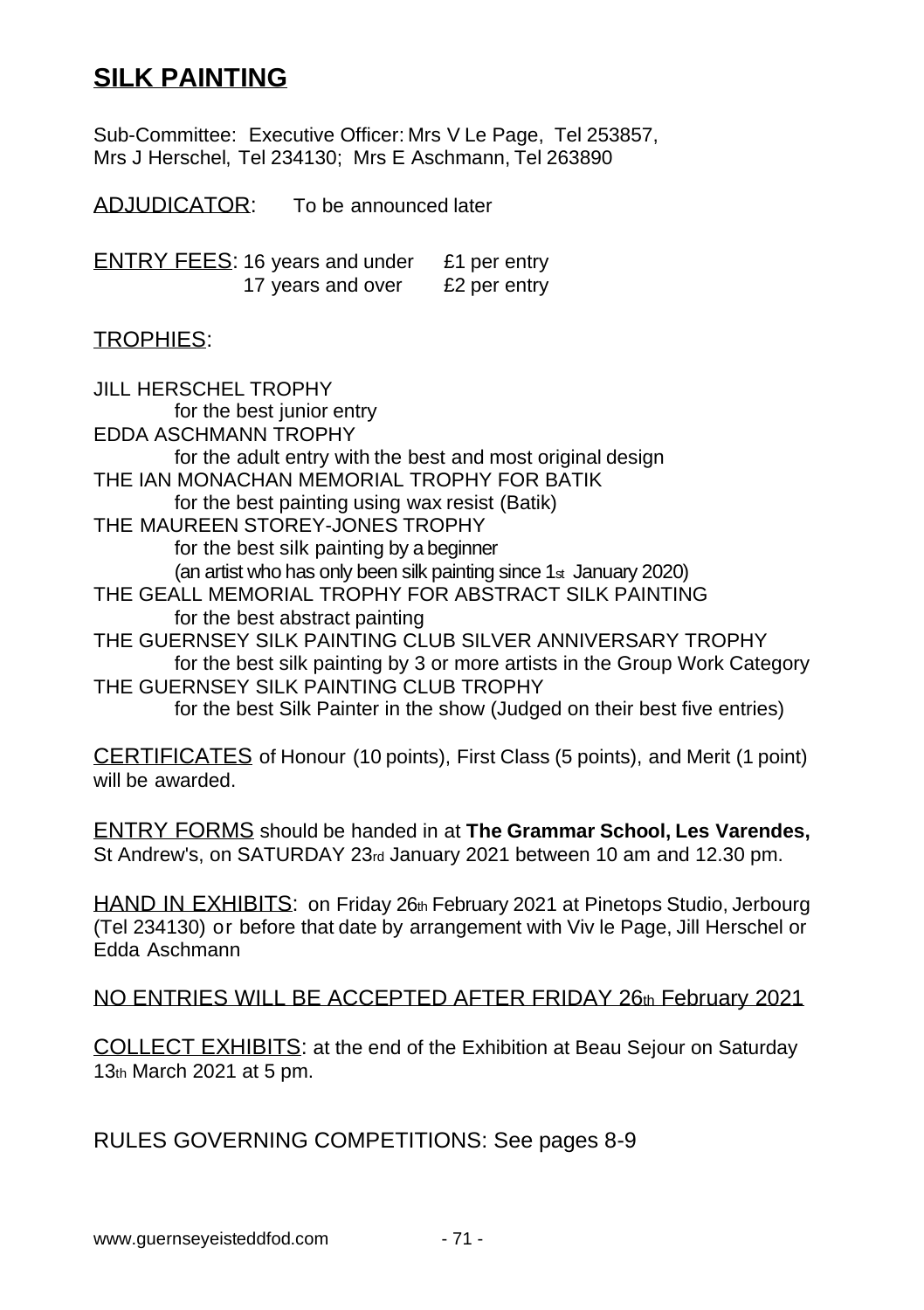# **SECTION REGULATIONS**

Each adult or junior competitor may enter **up to two items in each class** but may enter any number of classes.

Each entry should be presented in a separate clear plastic bag which should be labelled with the identifying class number when handed in.

It should be clearly stated on the entry form if the work is an original design by the artist.

All entries should be the genuine work of the competitor and not previously entered in any Guernsey Eisteddfod.

#### **PRE-GUTTERED SILK WILL NOT BE ACCEPTED**.

All pictures and wall hangings must be ready to hang with secure fixings. Due to space restrictions the Committee reserves the right NOT to hang any excessively large or badly framed works.

# **Section A - JUNIORS**

16 years and under on 31st August 2020 Vouchers will be awarded to the best entries in 3 age groups. Under 7, 7-11, 12-16

#### **Class**

- 950 A **painted fabric** bag or cushion inspired by "Stripes"
- 951 A Tie-**dyed** T-shirt.
- 952 A **silk painting** inspired by "My Favourite Toy"
- 953 A card or set, of silk painted Birthday cards
- 954 Any **fabric painting** which does not fit into the above classes (need not be painted on silk)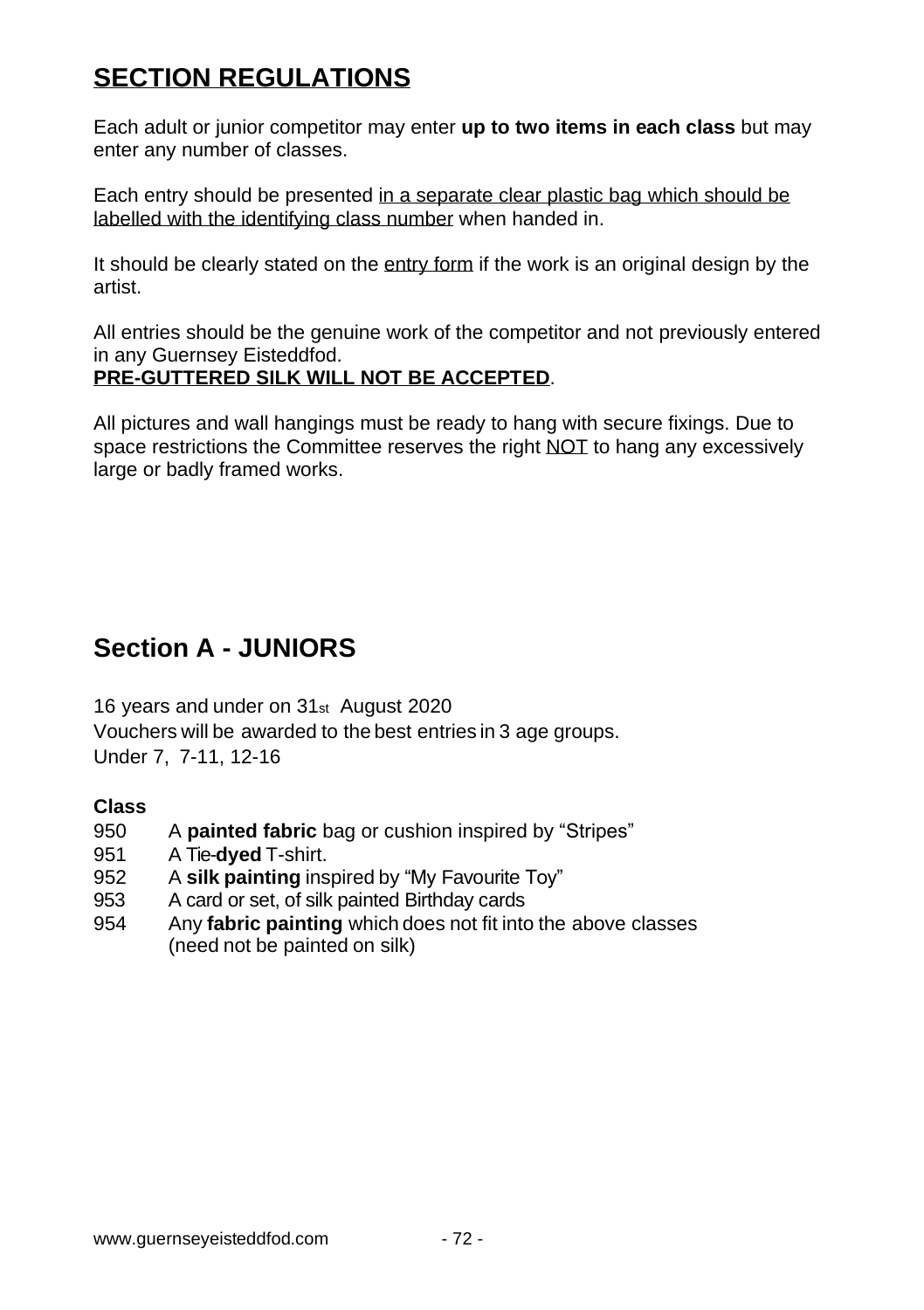## **Section B - ADULTS**

# **Class**

- 956 Any **silk painting** by a beginner (an artist who has only been silk painting since 1<sub>st</sub> January 2020)
- 957 A set of 3 cards or bookmarks using **painted silk. The theme to be used is "Garden Flowers"** (designed by the artist)
- 958 A silk **painting** in which Salt and/or Sugar has been used (You could use granular or solution form)
- 959 **A Fabric painting** inspired by "Sunflowers", in which wax resist has been used (Batik) (Own design)
- 960 Any **fabric** decorated using tie dye or Shibori
- 961 A **silk painting** based on "Fruit/Veg" in which an anti-spread technique has been used (including anti-fusant, thickeners, stencilling, printing, stamping, spraying, felt tips, transfer paints or crayons, Paintstiks etc) (Own design)
- 962 A **silk painting** that has been inspired by the deterioration/decay of Metal/Wood/Paint, which has been decorated with embroidery, quilting, collage, embellishing, Nuno felting, appliqué or other decorative stitching or glueing. Could include silk paper, cocoons, or other dyed fibres (Must be artist's own design)
- 963 A **silk painting** inspired by the title "Contrasts/Opposites" which includes at least **three** combined techniques
	- (State on the entry form the techniques used)
- 964 A **painted garment or wearable accessory** eg shoes, jewellery, belt or bag (Judged on painting and design only)
- 965 A 3D Vessel using painted Silk (Must be artist's own design)
- 966 A**ny painted Fabric inspired by "The Tree of Life"** (Must be artist's own design)
- 967 A Silk painting inspired by Maps/Charts (Must be artist's own design)
- 968 **A silk painting** based on the subject "Everything Stops for Tea" (Must be artist's own design)
- 969 A **fabric painting** which does not fit into any of the above classes
- 970 **GROUP CHALLENGE** (by 3 or more artists) To produce a Box or set of Boxes, based on the works of Matisse. You may cover or make your boxes. using painted Silk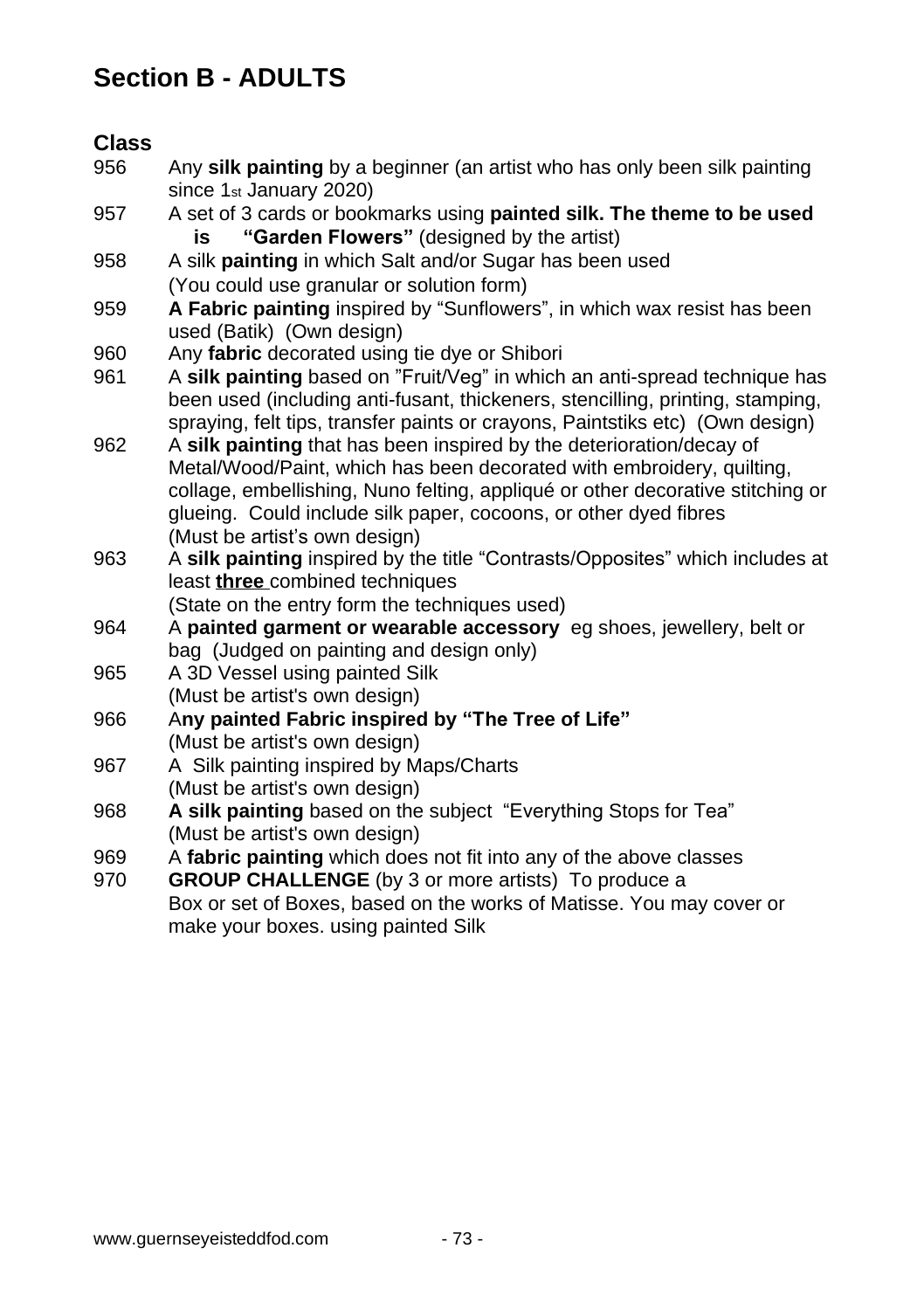## **FLORAL ARRANGEMENT**

**This section currently has no Executive Officer, and will therefore not be included in the 2021 Eisteddfod, unless someone comes forward to take up the post.**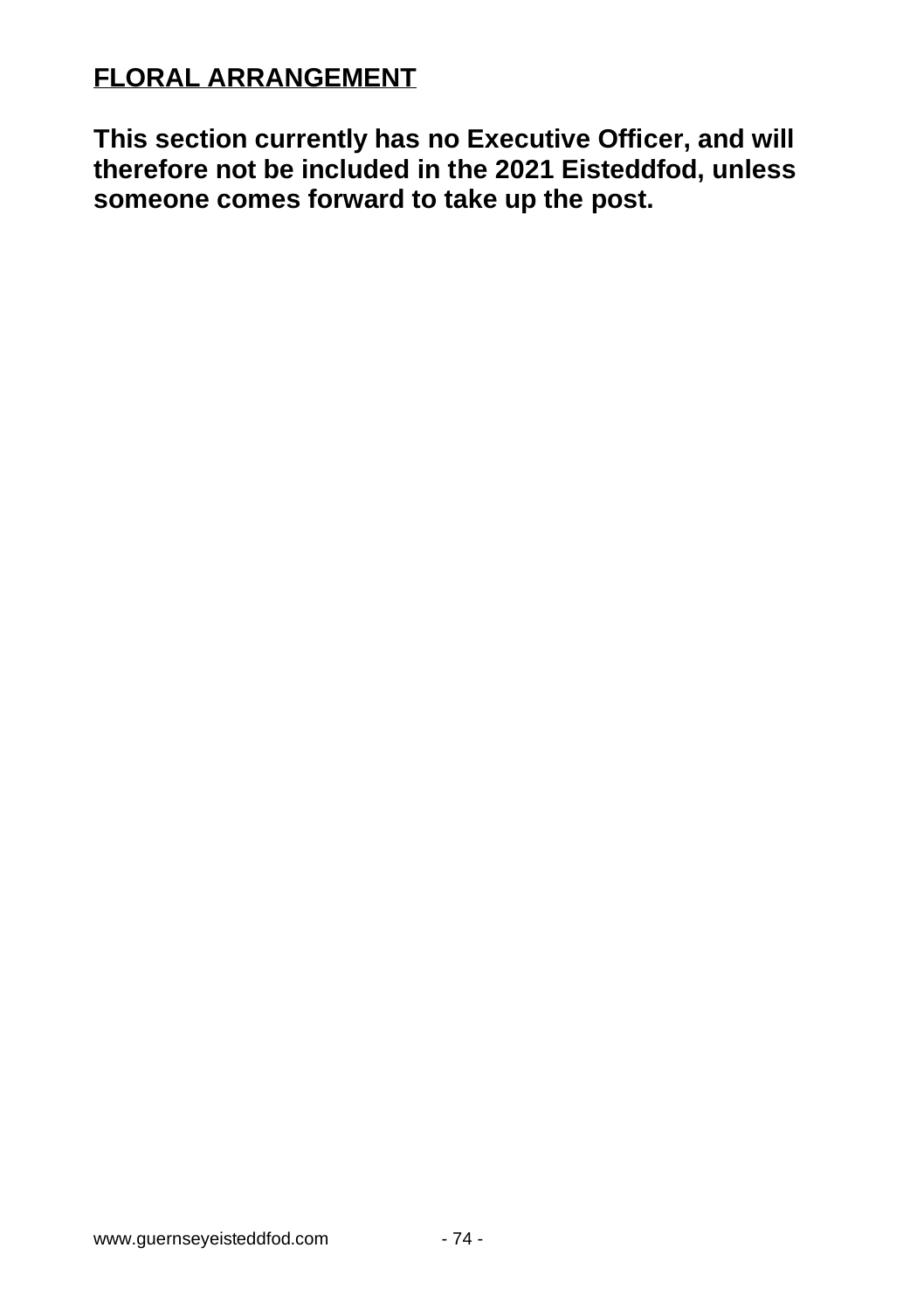## **SHORTHAND, ELECTRONIC DOCUMENT PRESENTATION**

Sub-Committee: Mrs J E De Jersey (Executive Officer), Tel 245590; Mrs A Setters

|             | ADJUDICATORS: Shorthand - Mrs A Setters<br>Electronic Document Presentation - Mr Les Mugridge                                                 |                                 |  |
|-------------|-----------------------------------------------------------------------------------------------------------------------------------------------|---------------------------------|--|
| ENTRY FEES: | Under 18 years<br>18 and over                                                                                                                 | £1.50 per entry<br>£3 per entry |  |
| ENTRIES:    | Contact Mrs J E De Jersey, Tel 245590<br>by Saturday 23rd January 2021 or at the Grammar School<br>between 10.00 am and 12.30 pm on that date |                                 |  |

### **SHORTHAND**

- 751 **40 wpm OPEN** (3 min) Honours certificate - maximum 3 errors; Merit certificate - 4 errors Transcription time: 30 minutes
- 752 **THE LEADBEATER CUP - 50 wpm OPEN** (3 min) **THE PROGRESS CUP - 60 wpm OPEN** (3 min) Honours certificate - maximum 3 errors; Merit certificate - 4 or 5 errors (50 wpm); 4-6 errors (60 wpm) Transcription time: 30 minutes
- 753 **THE VALENTINE TROPHY - 70 wpm or 80 wpm OPEN** (3 min) Honours certificate - Maximum 4 errors (70 wpm); 5 errors (80 wpm) Merit certificate - 5-7 errors (70 wpm); 6-8 errors (80 wpm) Transcription times: 70 wpm - 30 minutes; 80 wpm - 40 minutes
- 754 **THE GUERNSEY CHESS CLUB CUP - 90 wpm or 100 wpm OPEN** Dictation: 90 wpm - 3 min; 100 wpm - 3 min Honours certificate - Maximum 6 errors (90 wpm); 8 errors (100 wpm) Merit certificate - 7-9 errors (90 wpm); 9-12 errors (100 wpm) Transcription times: 90 wpm - 40 minutes; 100 wpm - 45 minutes
- 755 **THE UNITED CLUB CUP - 110+ wpm OPEN** (3 min) Honours certificate - 98% accuracy Merit certificate - 96% accuracy Transcription time: 1 minute for every 10 words dictated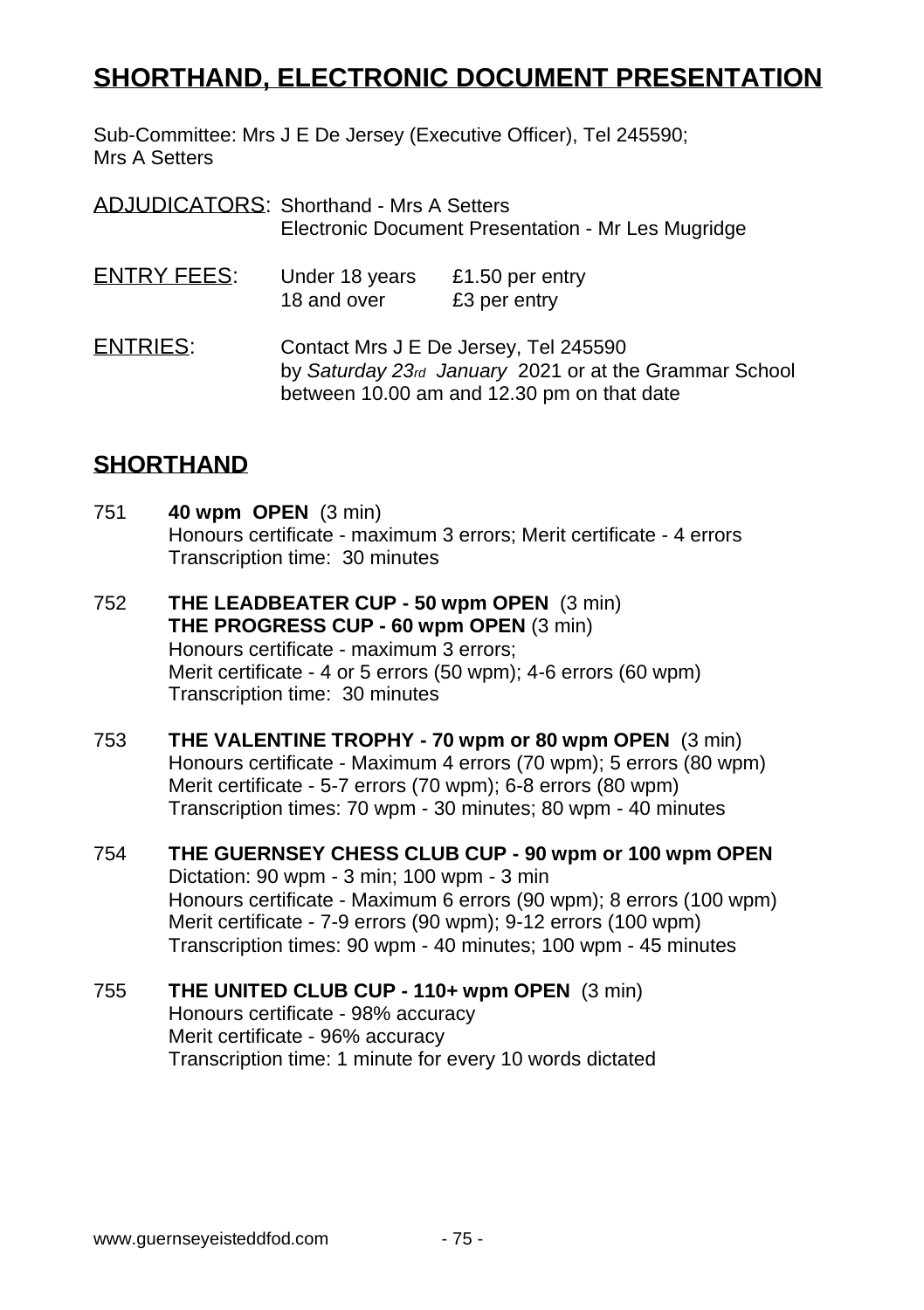## SHORTHAND REGULATIONS:

Competitors may enter for one or two consecutive speeds by paying the correct entry fee.

In the event of a competitor placing first in more than one speed that competitor will be awarded the cup for the higher speed only (provided the required minimum standard has been achieved) - and the cup awarded in the class at the lower speed in which that competitor also placed first will be awarded to the next best competitor in that class (again provided the required minimum standard has been achieved).

A person who has won a trophy MAY NOT compete at that SPEED again.

The dictation to be read with "full stops" and "Paragraph" dictated. Therefore, if they are not as dictated, they will be classed as an error. Although shorthand notes must be submitted with the transcription, they will not be marked. Transcriptions may be hand written or word processed.

## **ELECTRONIC DOCUMENT PRESENTATION**

- 762 **Accuracy** 25 wpm Honours certificate awarded for 98% accuracy
- 763 **THE CROSSLEY CUP Speed and Accuracy Test - OPEN** (Minimum Speed 25 wpm). Trophy awarded for highest speed above 45 wpm with 98% accuracy. Honours certificate - awarded for all speeds achieved with 98% accuracy

#### SPEED AND ACCURACY REGULATIONS:

Competitors will be required to type a test piece within 10 minutes. Anyone who has obtained any certificate for speed and accuracy may not enter Class 762.

Any means of correcting will be permitted within the 10 minutes. For those Competitors using Word Processors, at the end of the test all work is to be saved immediately. Printing must then take place without recalling the file.

## **All competitors must enter their name as a header or footer on all printouts or their work will not be marked.**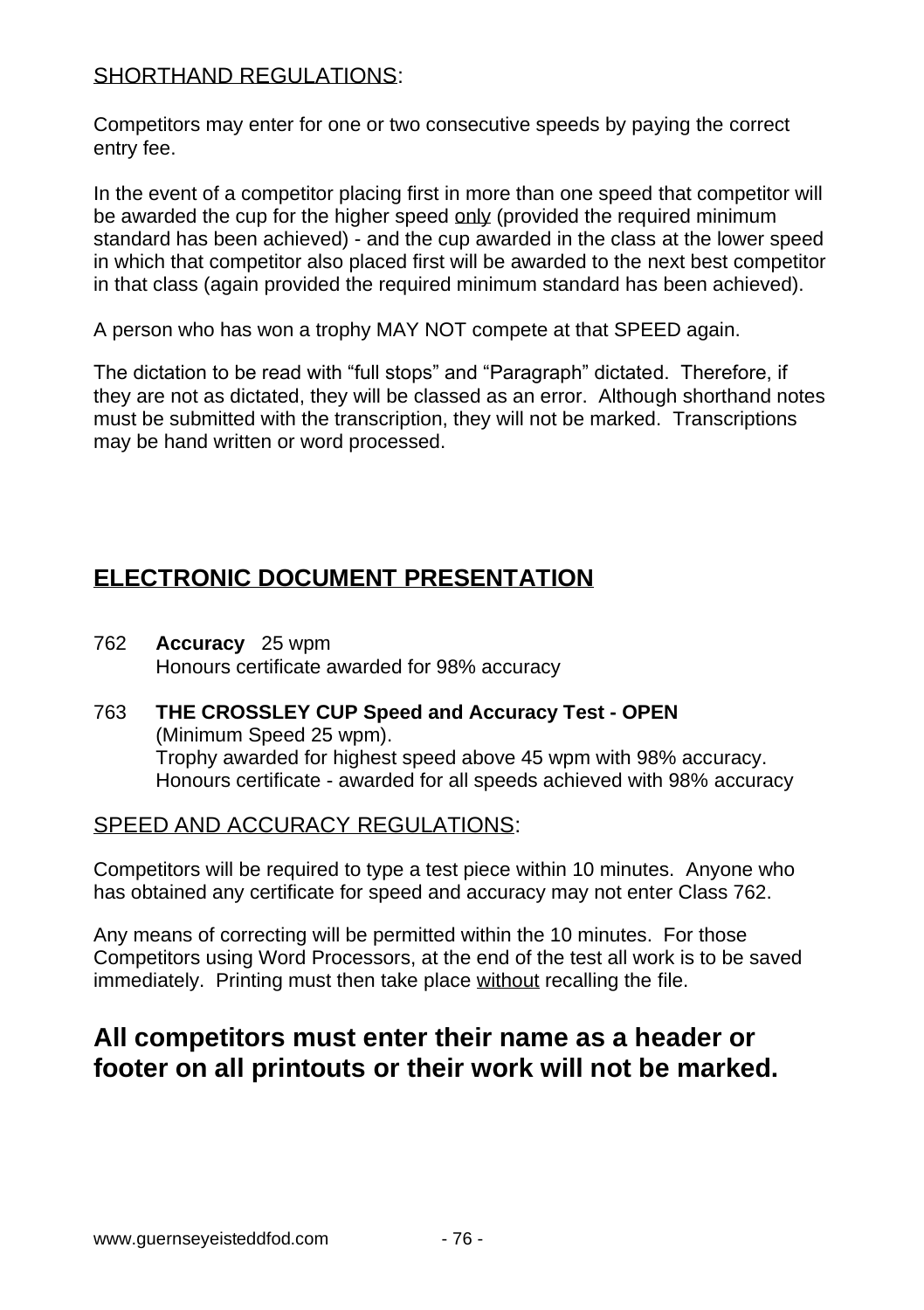- 764 **THE CHAMBER OF COMMERCE TROPHY Stage I OPEN** Honours certificate - 85 and over Merit certificate - 75-84
- 765 **THE VALENTINE TROPHY Stage II OPEN** Honours certificate - 85 and over Merit certificate - 75-84
- 766 **THE WELLINGTON TYPEWRITING DISPLAY CUP Stage III OPEN** Honours certificate - 85 and over Merit certificate - 75-84

#### DISPLAY REGULATIONS:

Any person who has previously won a trophy in Classes 764 and 765, may not compete in that Class again.

In the event of a competitor placing first in more than one class, that competitor will be awarded the cup for the higher class only (provided the required minimum standard has been achieved) - and the cup will be awarded to the next best competitor in the lower class (again provided the required minimum standard has been achieved).

Time allowed is to be decided each year by the Adjudicator.

The trophy will be awarded to the competitor submitting the best paper in the class, provided he or she attains no less than 95%.

## **All competitors must enter their name as a header or footer on all printouts or their work will not be marked.**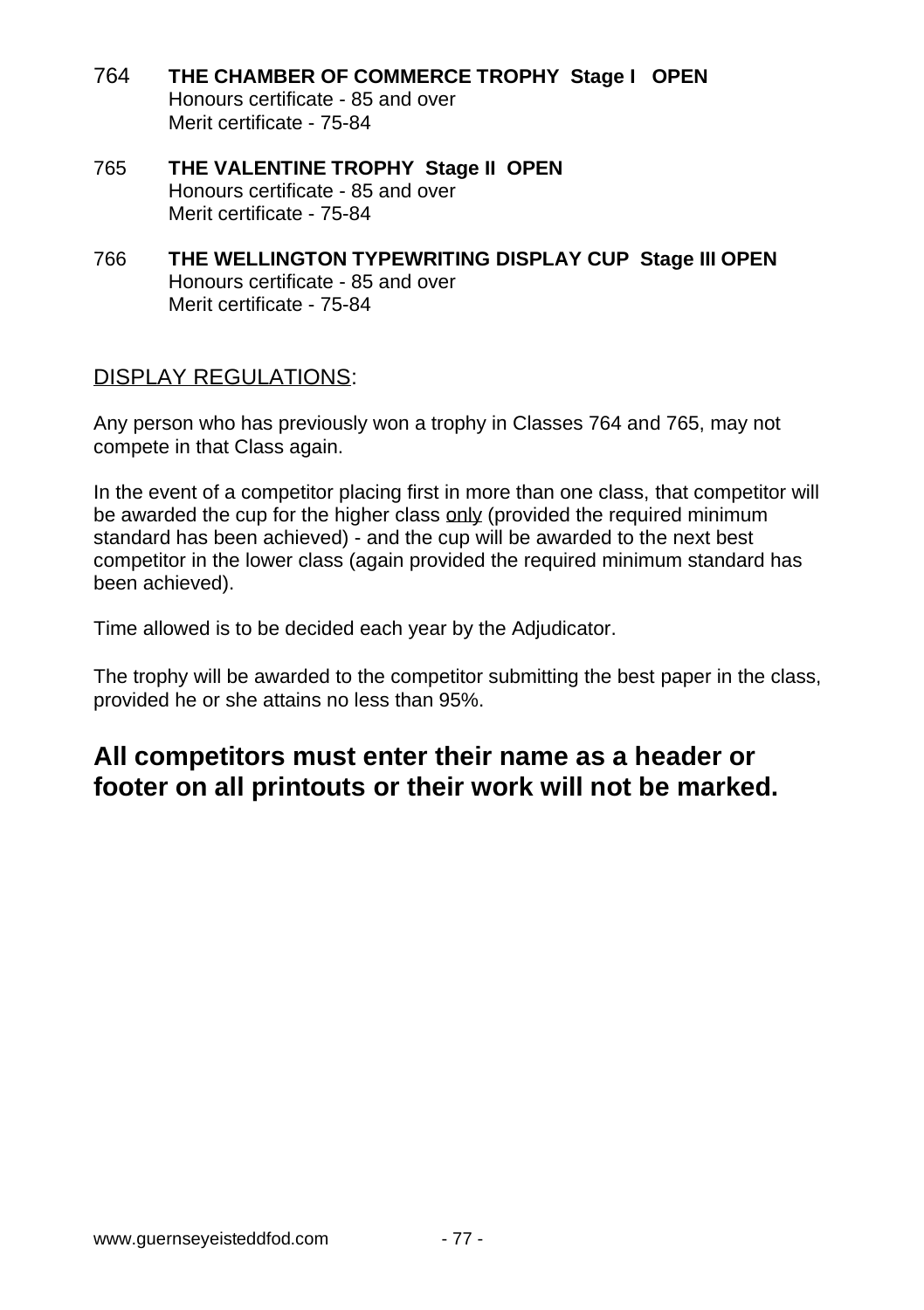## **PHOTOGRAPHY**

Sub-Committee: Executive Officer: R Millard, Tel 237515; E Le Ray, Eric Ferbrache ARPS, Chris Tostevin-Hall, Derek Bridel, Anthony Le Conte

ADJUDICATOR: Gordon Brown ARPS

#### HANDING IN AND COLLECTION:

All Entries must be handed in at The Grammar School, Les Varendes, St Andrew's on SATURDAY, 23rd January 2021 from 10 am to 12.30 pm.

Prints only should be collected after the exhibition at Beau Sejour on SATURDAY 13th March 2021 at 5 pm. **DIGITAL ENTRIES WILL NOT BE RETURNED**.

PROJECTION OF DIGITAL IMAGES: Showing on MONDAY, 1st February 2021, from 8 to 10 pm at the Vale Douzaine Room. During the evening the Adjudicator will comment on his selected digital images.

### **ENTRY FEES:**

#### **SENIOR CLASSES**

Prints All classes £1.50 each item - Maximum of three items per class Digital Images All classes £1.50 each item - Maximum of four items per class

#### **JUNIOR CLASSES**

Prints All classes 75p each item - Maximum of three items per class Digital Images All classes 75p each item - Maximum of four items per class

A Junior entrant is deemed to be under 18 years on the entry date and must declare age on entry forms and on back of prints.

CHEQUES PAYABLE TO THE GUERNSEY EISTEDDFOD SOCIETY

Any person living outside Guernsey but normally resident in the Channel Islands who wishes to compete must send entry form and fees (including return postage) with the article to the Executive Officer of the Photography Section by the entry date.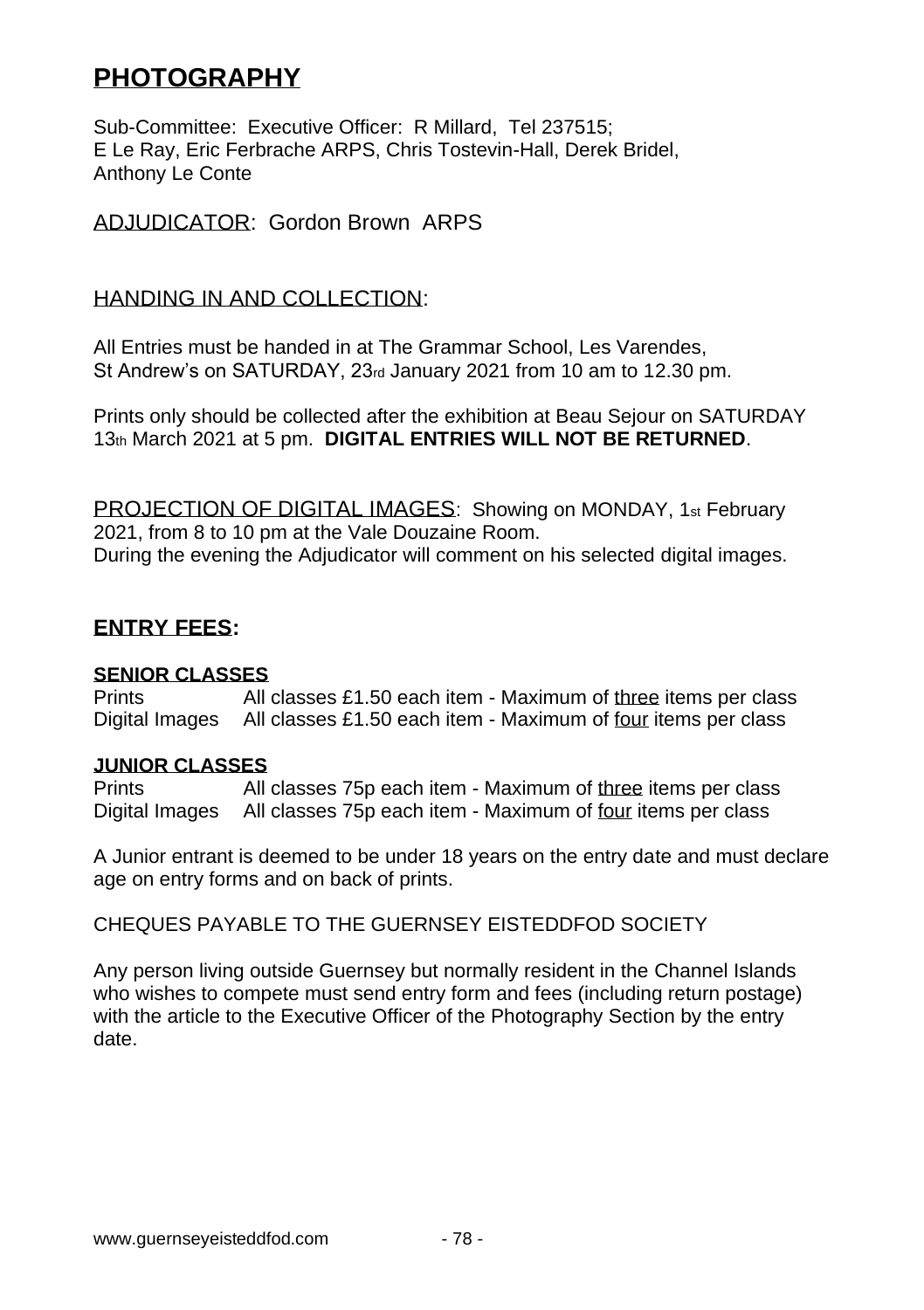**TROPHIES**<br>THE PHOTOGRAPHY TROPHY for the best Monochrome Print in Class 730 THE STANLEY COLOUR PRINT TROPHY for the best Colour Print in Class 731 (Trophy not to leave Guernsey) THE LE CONTE TROPHY for the best Portrait in Class 732<br>THE SPECTRUM TROPHY for the best Projected Digital Image THE SPECTRUM TROPHY for the best Projected Digital Image<br>THE SULLIVAN SHIFLD for the best Projected Digital Image in Class 733 THE SULLIVAN SHIELD for the best Projected Digital Image in Class 733<br>THE SPECTRLIM SHIELD for the best Projected Digital Image in Class 736 THE SPECTRUM SHIELD for the best Projected Digital Image in Class 736<br>THE LEN DUNN TROPHY for the best projected image in Class 734 for the best projected image in Class 734<br>for the best Junior Print THE LADY LOVERIDGE TROPHY<br>THE PRISM TROPHY for the best Print in Class 738 THE GILLINGHAM CUP for the best Natural History Image in Class 735 THE COTTON TROPHY for the best Natural History Print in class 737

IN ADDITION: All classes - Honours and Merit Certificates will be awarded at the discretion of the Adjudicator.

PRESENTATION OF TROPHIES on Tuesday, 9th March 2021 at 8 pm at Beau Sejour.

RULES GOVERNING COMPETITIONS: See pages 8-9

#### SECTION REGULATIONS:

The Committee reserves the right to refuse any entry, in whole or in part, or withhold from display any print or digital image deemed to be unsuitable either in content or presentation.

The Committee while taking all reasonable care with the entries cannot accept responsibility for any loss or damage.

The Committee assumes the right to reproduce any entry for publicity in connection with the Eisteddfod Exhibition only, unless otherwise stated on the Entry Form by the author.

Any print or digital image entered in a previous Eisteddfod is not eligible.

Any image can be entered in only one class of the exhibition.

All entries must have been taken by the entrant. Negatives may be trade processed.

## **The Photography Entry Form must be used by Competitors. These are available in the Syllabus, online and photographic shops.**

## **Please add your Email address, if you have one, to the form.**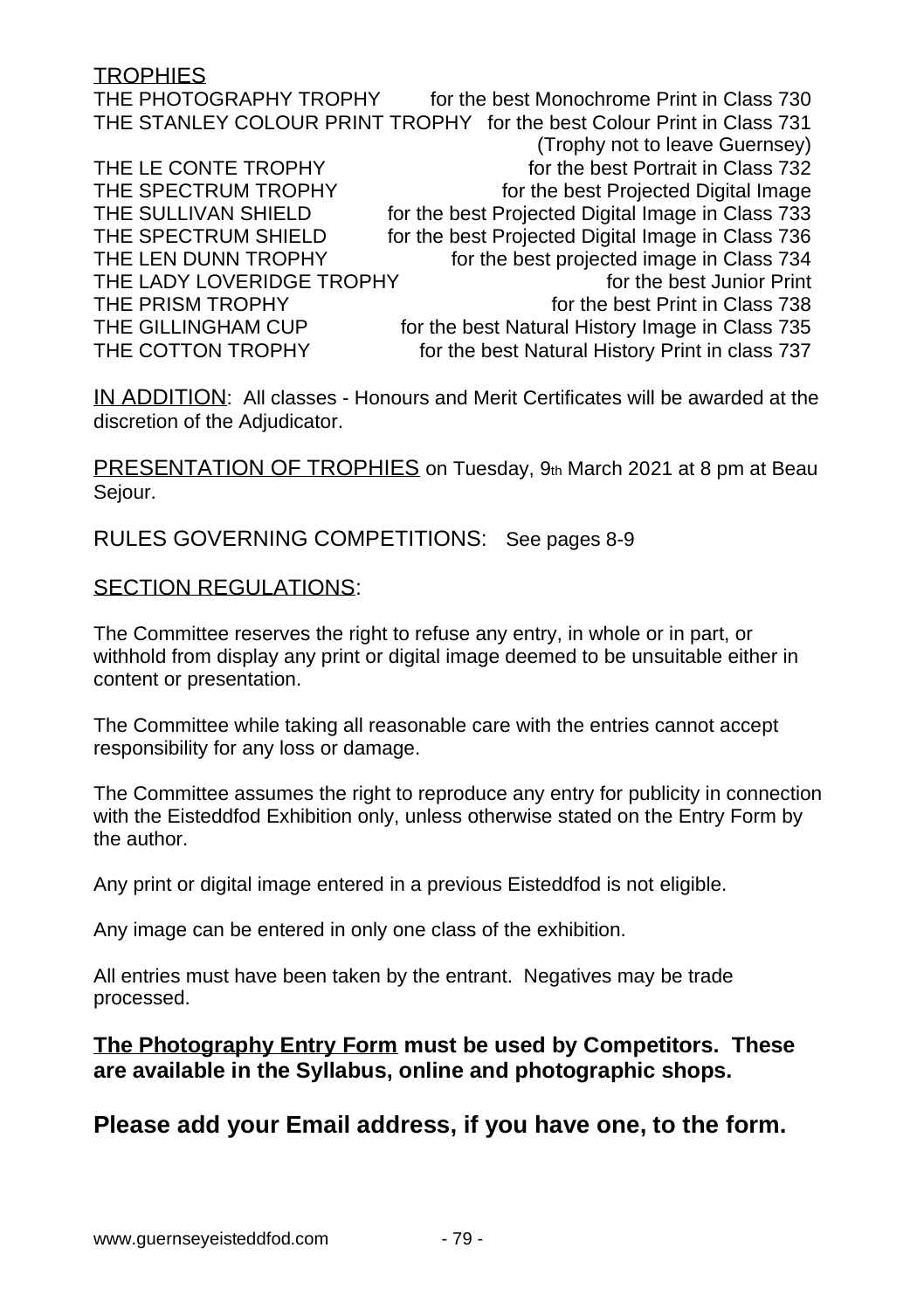## **PRINTS**

All Prints must be presented on rigid mounting card and only ONE print per mount. Prints may be commercially mounted, but not framed. Maximum mount size 40 x 50 cms. Minimum print size 21 cms on the longest edge.

Each exhibit must have the entrant's name, address, print title and class number on the back, at the top left-hand corner.

Partially coloured monochrome prints should be entered in the Colour Print section.

It is not advisable to have a title on the front of the exhibit.

Owing to limited exhibition space, the print classes are a MAXIMUM OF THREE ENTRIES per class.

#### **Class**

- 730 **MONOCHROME** Any Subject<br>731 **COLOUR, PICTORIAL** Any S
- 731 **COLOUR, PICTORIAL** Any Subject
- 732 **PORTRAIT, HUMAN**  Monochrome or Colour
- 737 **NATURAL HISTORY**
- 738 **ANY SUBJECT** This class is aimed at Juniors and also those entrants who do not have a photographic distinction and have never had an entry accepted in an open exhibition or had a certificate awarded in a previous Eisteddfod photographic section.

## **DIGITAL IMAGES**

#### **Class**

- 733 **PICTORIAL**
- 734 **PORTRAIT, HUMAN**
- 735 **NATURAL HISTORY**
- 736 **ANY SUBJECT**  This class is aimed at Juniors and also those entrants who do not have a photographic distinction and have never had an entry accepted in an open exhibition or had a certificate awarded in a previous Eisteddfod photographic section.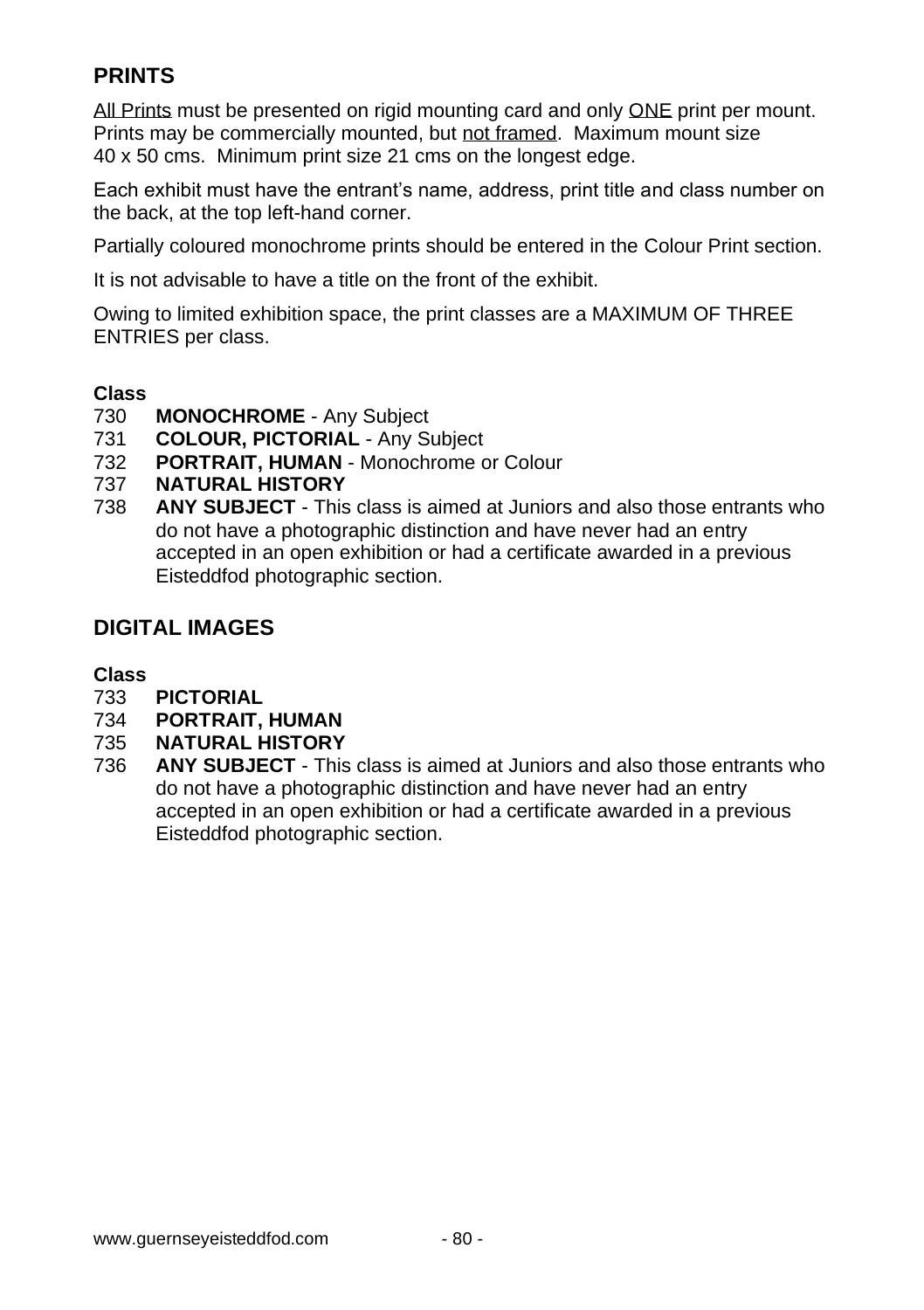## **ENGLISH LITERARY**

Sub-Committee: Mrs Sophie Appelqvist (Executive Officer), Harris, La Fosse, St. Martins. GY4 6EF E-mail: [Sophie.g.gerrard@gmail.com](mailto:Sophie.g.gerrard@gmail.com)

**ADJUDICATORS:** Sarah Conlan, Fiona Malley, Janet Malley, Caroline McManus, Diana Pritchard, Mya Roberts, Linda Rowe, Jenny Tasker, Ros Willard (other adjudicators may be appointed).

**ENTRY FORMS** are attached to this syllabus. Forms may also be obtained from the websit[e www.guernseyeisteddfod.co.uk.](http://www.guernseyeisteddfod.co.uk/) Each entry should be made on a separate sheet.

## **ENTRY FEES:**

Individual (adults): 18 years and above: £2.00 per entry.

Schools/Junior: For a group of less than 20 entries a fee of 60p per entry applies. For a group of 20 to 50 entries a fee of £10.00 applies, with 60p for each additional entry thereafter.

\*\* Individual junior entries (if still at school) £1.00 per entry.

**\*\* Important Note**: Individual junior entries must be sent to the Executive Officer by the **Schools'** entries deadline, **Friday 23rd October 2020**, so as to be included with the schools entries for adjudication.

## **SENIOR COMPETITORS FROM OUTSIDE GUERNSEY**

Entries are accepted from outside the Bailiwick if the entrant has a connection with the island or is a Jersey resident. Each entry should be listed on a separate entry form and sent with the fee (cheques made payable to **Guernsey Eisteddfod Society**) to the Executive Officer by **Saturday 23rd January 2021**. Please add sufficient postage for return of entries.

### **EXHIBITION ENTRIES**

**School entries** must be posted or delivered to the Executive Officer at the above address by **Friday 23rd October 2020**.

**Senior entries** should be sent to the Executive Officer by **Saturday 23**<sup>*rd*</sup> **January 2021**. Alternatively they can be handed in at the **Grammar School**, Footes Lane, St Andrews on **Saturday 23rd January 2021** between **10.00 am** and **12.30 pm**.

## **RETURN OF ENTRIES**

**Senior entries** should be accompanied by a stamped addressed A4 envelope or appropriate postage should be paid at the time of entry. All entries will be returned during the week after the exhibition closes. **School entries**, together with any certificates awarded, will be returned to the schools by the Executive Officer.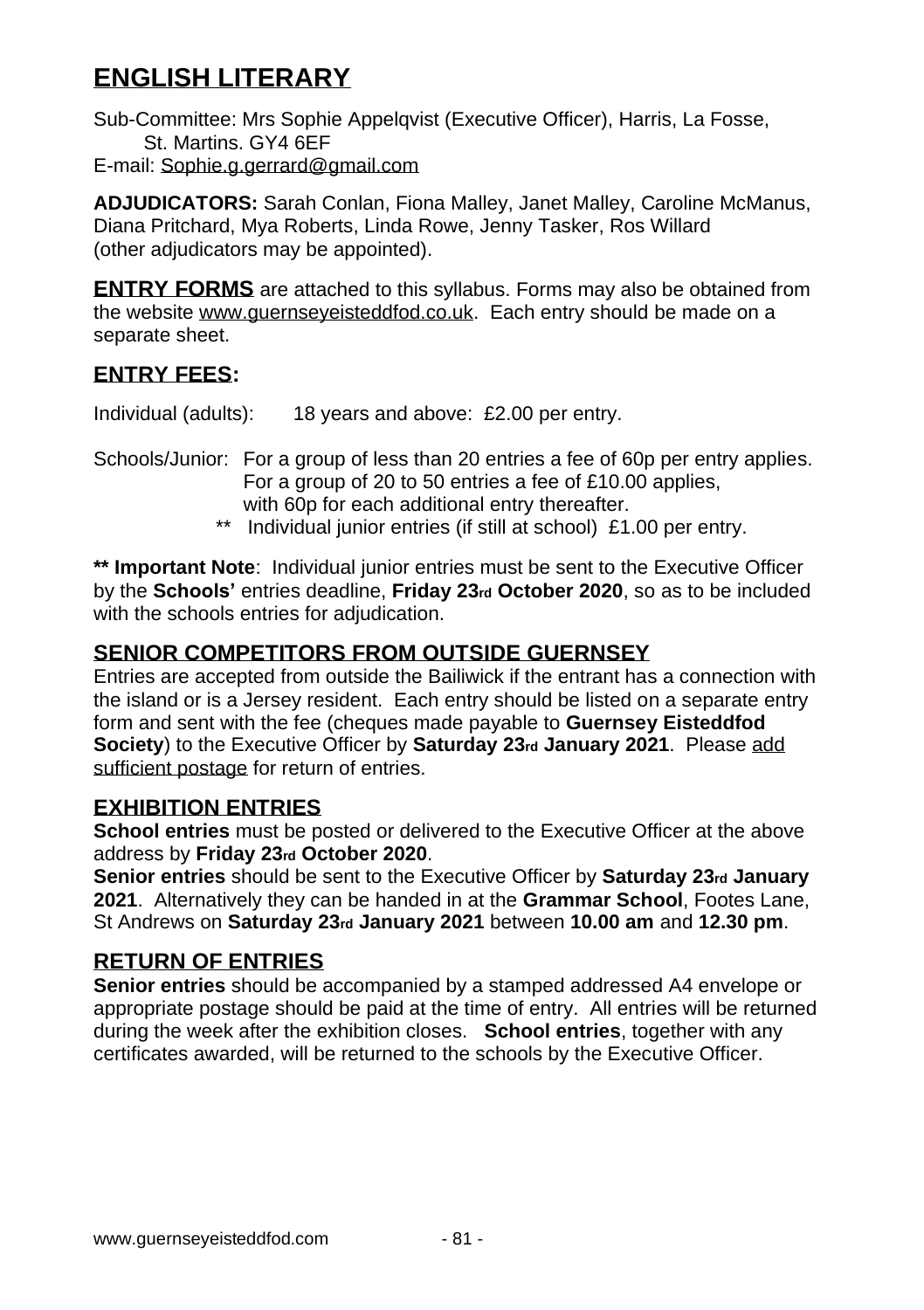| JUNIOR TROPHIES                 | Classes     |
|---------------------------------|-------------|
| MURIEL CHILCOTT MEMORIAL TROPHY | 400 and 401 |
| <b>CLAIRE MAHY TROPHY</b>       | 402 and 404 |
| ANITA RENIER TROPHY             | 403 and 405 |
| <b>GOLDEN JUBILEE TROPHY</b>    | 406 and 408 |
| THE MALLETT TROPHY              | 407 and 409 |
| THE LE PELLEY TROPHY            | 410 and 412 |
| EDITH MESSENGER TROPHY          | 411 and 413 |
| JUNIOR PRIX D'HONNEUR – PROSE   | 414 and 416 |
| JUNIOR PRIX D'HONNEUR- POETRY   | 415 and 417 |
| STUDENT'S TROPHY                | 418 and 419 |

#### ADULT TROPHIES

Classes

PIPPA McCATHIE TROPHY FOR POETRY 423, 424, 425, 426, 427 and 428 (awarded for a group of 5 or more poems selected from the above classes) GUERNSEY WRITERS' GROUP TROPHY (short story) 429, 431 and 436<br>ADVOCATE PERROT TROPHY (local prose) 432 ADVOCATE PERROT TROPHY (local prose) GUERNSEY SOCIETY TROPHY (local poetry) (\*\* see note below) 423 BABS AESCHIMANN MEMORIAL TROPHY (non-fiction prose) 430, 434 and 435 SENIOR PRIX D'HONNEUR - PROSE 429, 430, 431, 433, 434, 435 and 436 SENIOR PRIX D'HONNEUR - POETRY

#### SECTION REGULATIONS

**SENIOR**: Preferably entries should be typewritten and must use only one side of the paper. The competitor's name **must not** be shown. No work which has already been published for gain may be submitted. All other work is eligible.

#### **JUNIOR/STUDENT** (TEACHERS PLEASE NOTE):

Poetry or prose may be submitted. There is a limit of **two** prose entries and **two** poetry entries per pupil. The prose entries **should NOT exceed 1000 words**, poetry should **NOT** exceed **50 lines - please make sure this rule is adhered to**. Failure in this respect can result in the entry being disqualified.

Entries must have been written during the previous academic year - September 2019 to July 2020. The pupil's school **must NOT be shown** and there should be absolutely **no comments or marks by teachers** on the manuscript.

**The Eisteddfod Class Number and the School Number MUST be shown on the front or back of the paper**, with the title of the piece and the entrant's name. Failure in this respect results in a lot of extra work for the adjudicators and can result in the piece and any certificates not being returned to the appropriate school.

**Adjudication**: No marks are given. Trophies and Certificates are awarded at the discretion of the Adjudicators.